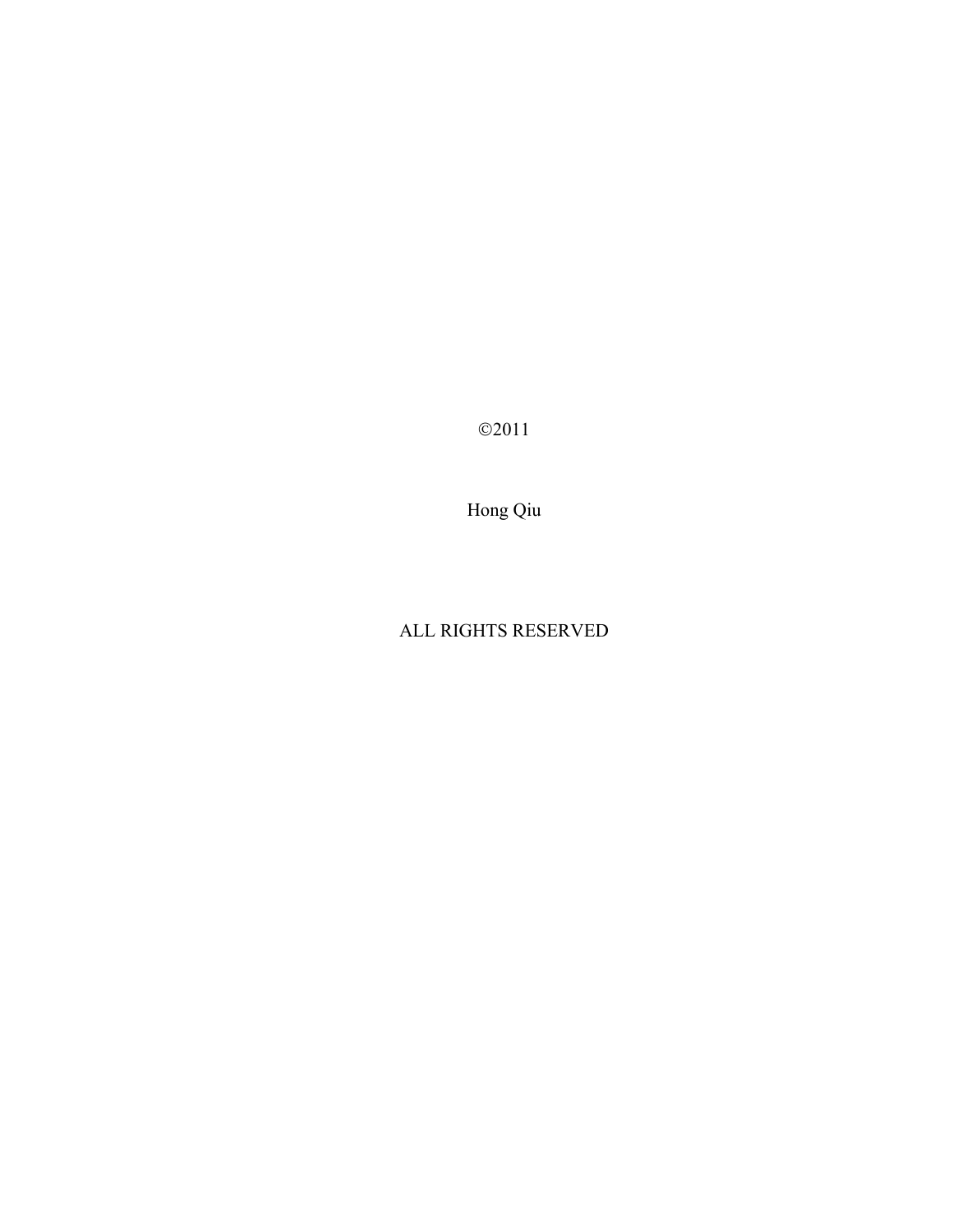# ANTI-DIABETIC TREATMENT AND CANCER OCCURRENCE AMONG PATIENTS WITH TYPE II DIABETES MELLITUS

By HONG QIU

A dissertation submitted to the

School of Public Health

University of Medicine & Dentistry of New Jersey

and the

Graduate School – New Brunswick

Rutgers, The State University of New Jersey

In partial fulfillment of the requirements

for the degree of

Doctor of Philosophy

UMDNJ - School of Public Health

Awarded jointly by these institutions and

Written under the direction of

Professor George Rhoads

and approved by

 $\mathcal{L}_\text{max}$  , where  $\mathcal{L}_\text{max}$  , we have the set of  $\mathcal{L}_\text{max}$ 

 $\mathcal{L}_\text{max}$  , where  $\mathcal{L}_\text{max}$  , we have the set of  $\mathcal{L}_\text{max}$ 

 $\mathcal{L}_\text{max}$  , where  $\mathcal{L}_\text{max}$  , we have the set of  $\mathcal{L}_\text{max}$ 

 $\mathcal{L}_\text{max}$  , where  $\mathcal{L}_\text{max}$  , we have the set of  $\mathcal{L}_\text{max}$ 

Piscataway/New Brunswick, New Jersey

OCTOBER, 2011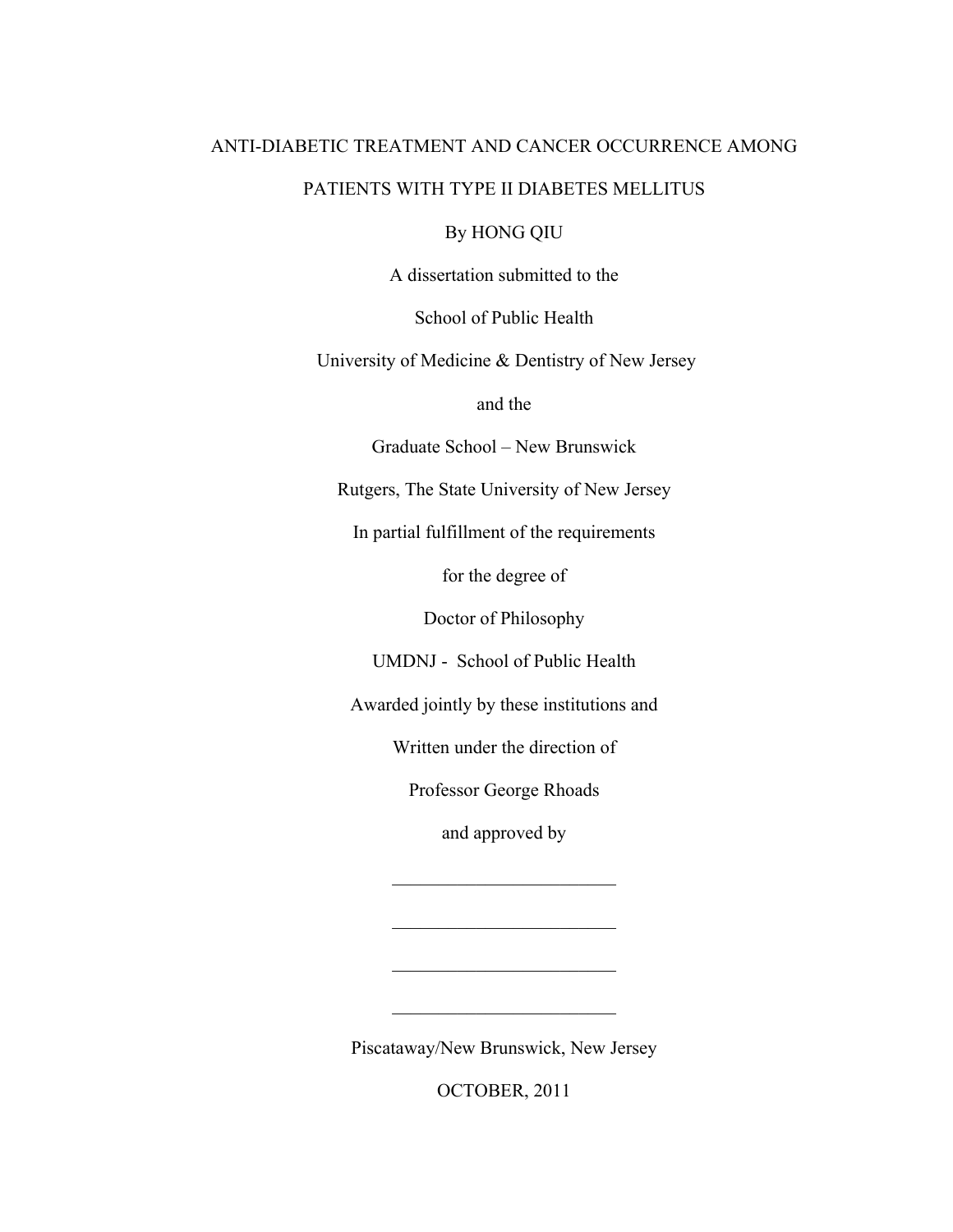# ABSTRACT OF THE DISSERTATION

# ANTI-DIABETIC TREATMENT AND CANCER OCCURRENCE AMONG PATIENTS WITH TYPE II DIABETES MELLITUS

By

# HONG QIU

Dissertation Director:

Professor George Rhoads

This is a retrospective cohort study, with nested case-control analyses, of type II diabetes patients, to evaluate the association between anti-diabetic treatment and cancer incidence. Methods: Patients who were initially stabilized on an oral hypoglycemic agent (OHA) mono-therapy, including metformin, sulfonylurea, TZD, and meglitinides, in the GPRD were included in the cohort. New diagnoses of cancer during cohort follow up were compared among exposure groups. In addition to the cohort analyses, solid tumors, as well as breast cancer and colorectal cancer, identified during the cohort follow-up were matched to controls and case-control analyses were performed within the cohort.

Results: Compared to metformin, there was no difference in risk of malignant solid tumors or hematological malignancy with other major classes of OHAs in the cohort. The case-control analyses further supported the findings that these OHA classes or their combinations did not alter the risk of malignant solid tumors.

ii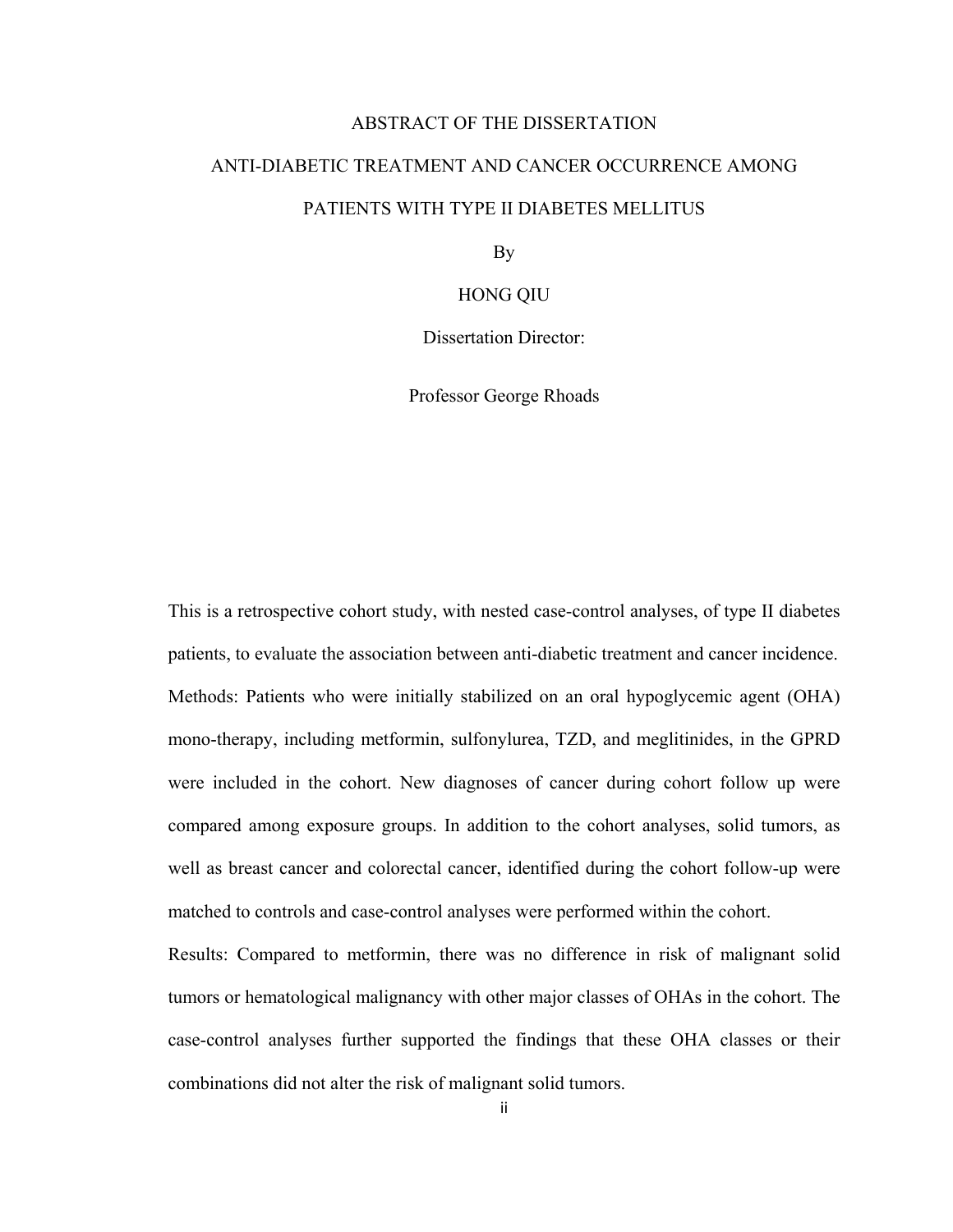In the case-control analyses, exposure to insulin was associated with a 64% (95% CI: 1.24, 2.16) higher risk of malignant solid tumors and this risk was modified when combined with different OHAs. When sulfonylurea was added to insulin, the risk of cancer was increased to almost 3 times ( $OR = 2.75$ , 95% CI: 1.51, 5.03), while adding metformin to insulin changed the odds ratio to 1.35 (95% CI: 0.94, 1.94). Similar results were found for breast cancer in which insulin was associated with a significant increase of more than 2 times in risk and other OHAs without insulin were not related to altered risk. For colorectal cancer (CRC), both sulfonylurea and TZD were associated with around a 2-fold significant risk increase compared to metformin. The odds of developing CRC were also elevated after starting insulin ( $OR = 1.41$ ), although this did not reach statistical significance in these data.

Conclusion: This study provides evidence that neither sulfonylurea nor TZD substantially alter the risk of solid tumor compared to metformin among type II diabetes patients. Insulin is associated with higher risk of cancer and this risk may be diminished by concomitant use of metformin, but appears to be magnified by concomitant use of sulfonylurea.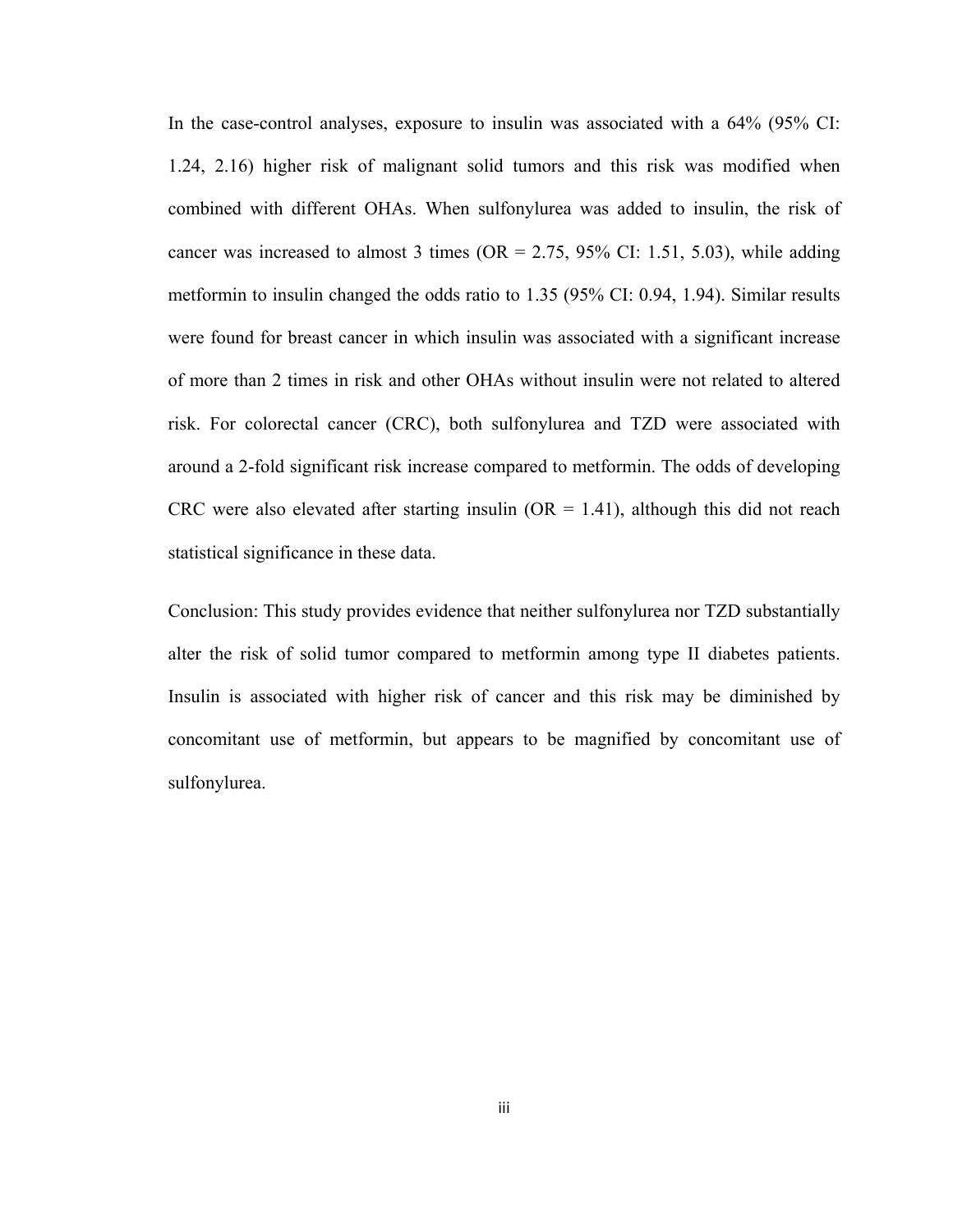# **TABLE OF CONTENTS**

| <b>CHAPTER I</b>                                                             |  |
|------------------------------------------------------------------------------|--|
| 1.1                                                                          |  |
| 1.2.                                                                         |  |
|                                                                              |  |
| 2.1.                                                                         |  |
| 2.2.                                                                         |  |
| 2.2.1                                                                        |  |
| 2.3.                                                                         |  |
| 2.4.                                                                         |  |
| 2.5.                                                                         |  |
| 2.6.                                                                         |  |
| 2.7.                                                                         |  |
| 2.7.1                                                                        |  |
| 2.7.2                                                                        |  |
| Sensitivity Analyses for Anti-diabetic Treatment and Cancer Risk 27<br>2.7.3 |  |
| 2.7.4                                                                        |  |
|                                                                              |  |
|                                                                              |  |
|                                                                              |  |
|                                                                              |  |
|                                                                              |  |
|                                                                              |  |
| 3.5.1                                                                        |  |
| Risks of Cancer Associated with Anti-diabetic Exposures 35<br>3.5.2          |  |
| 3.5.3                                                                        |  |
| ANTI-DIABETIC TREATMENT AND RISKS OF CANCERS AT<br><b>CHAPTER IV</b>         |  |
|                                                                              |  |
|                                                                              |  |
|                                                                              |  |
|                                                                              |  |
| <b>CHAPTER V</b>                                                             |  |
|                                                                              |  |
|                                                                              |  |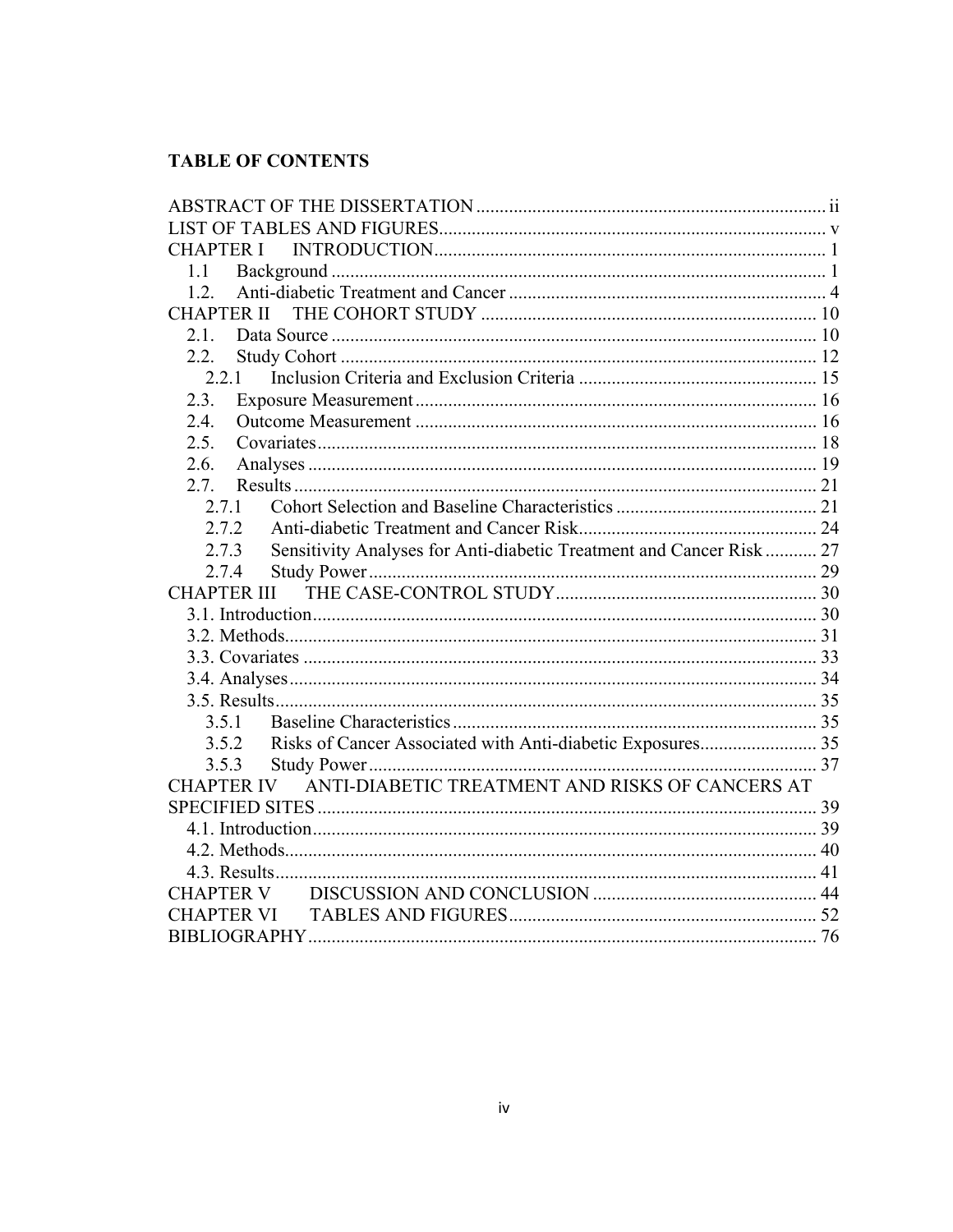# **LIST OF TABLES AND FIGURES**

| Table 2.1.2 Missing Baseline Characteristics by Cohort Entry Year  55           |  |
|---------------------------------------------------------------------------------|--|
|                                                                                 |  |
| Table 2.2.1 Incidence Rates of Cancer and Death Without Cancer 57               |  |
|                                                                                 |  |
| Table 2.3.1 Sensitivity analyses on missing values of HbA1c, BMI, DM duration,  |  |
|                                                                                 |  |
| Table 2.3.2 Hazard Ratios for Cancer during the Primary Exposure Follow-up      |  |
|                                                                                 |  |
| Table 2.3.3 Hazard Ratios for Cancer for all Years and Stratified by OHA Year   |  |
|                                                                                 |  |
| Table 3.1 Demographic and Baseline Characteristics of Malignancy Solid Tumor    |  |
|                                                                                 |  |
| Table 3.2: Odds Ratios for Malignant Solid Tumors among Exposures Classified    |  |
|                                                                                 |  |
| Table 3.3: Odds Ratios for Malignant Solid Tumors among Exposures Classified    |  |
|                                                                                 |  |
| Table 4.1.1 Demographic and Baseline Characteristics of Breast Cancer Cases and |  |
|                                                                                 |  |
| Table 4.1.2: Odds Ratios for Breast Cancer among Exposures Classified Bases on  |  |
|                                                                                 |  |
| Table 4.2.1 Demographic and Baseline Characteristics of CRC Cases and Controls  |  |
|                                                                                 |  |
| Table 4.2.2: Odds Ratios for Colorectal Cancer among Exposures Classified       |  |
|                                                                                 |  |
|                                                                                 |  |
|                                                                                 |  |
|                                                                                 |  |
|                                                                                 |  |
|                                                                                 |  |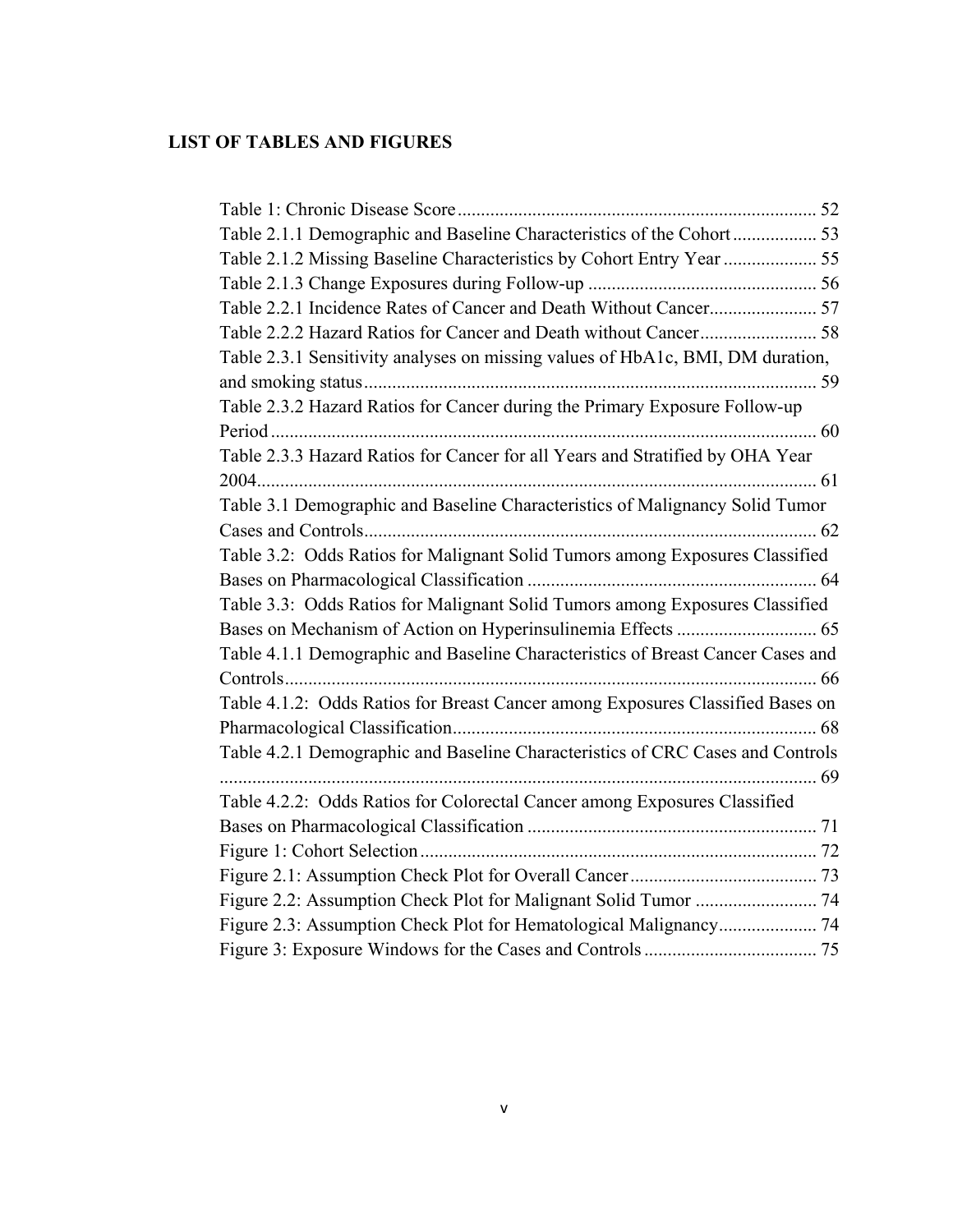## **CHAPTER I INTRODUCTION**

#### **1.1 Background**

Diabetes Mellitus (DM) is one of the largest national health burdens. The National Health and Nutrition Examination Survey (NHANES) showed that the prevalence of diabetes was 9.3% (19.3 million), consisting of 6.5% diagnosed and 2.8% undiagnosed, among adults aged  $\geq$  20 years in 1999 - 2002 [1]. The prevalence (unadjusted by age) of diagnosed diabetes has steadily increased over time, from 5.1% in 1988 – 1994 to 6.5% in 1999 – 2002 [1]. In 2007, an estimated 23.5 million people ages 20 or older in the United States (U.S.), 10.7 percent of the population in this age group, had diabetes [2].

Complications of DM, including multiple cardiovascular, microvascular and neurologic abnormalities, are major causes of morbidity and mortality. The link between diabetes and cancer was investigated as early as the middle of the  $20<sup>th</sup>$  century [3, 4]. A number of studies have focused on the relationship between diabetes and various cancers. Most studies, although not all, as well as meta-analyses, have found that DM is associated with increased risks for one or more types of malignancies.

Colorectal cancer is the third most commonly diagnosed cancer and the third leading cause of cancer related deaths for both men and women in the U.S. [5]. The relationship between diabetes and colorectal cancer (CRC) has been studied by many investigators. Larsson and colleagues [6] conducted a meta-analysis on 15 studies (6 case–control and 9 cohort studies with 2,593,935 subjects) focused on DM and CRC incidence. It was found that DM was associated with an increased risk of CRC with a summary relative risk (RR)  $= 1.30$  (95% Confidence Interval [CI]: 1.20-1.40), compared with no diabetes. This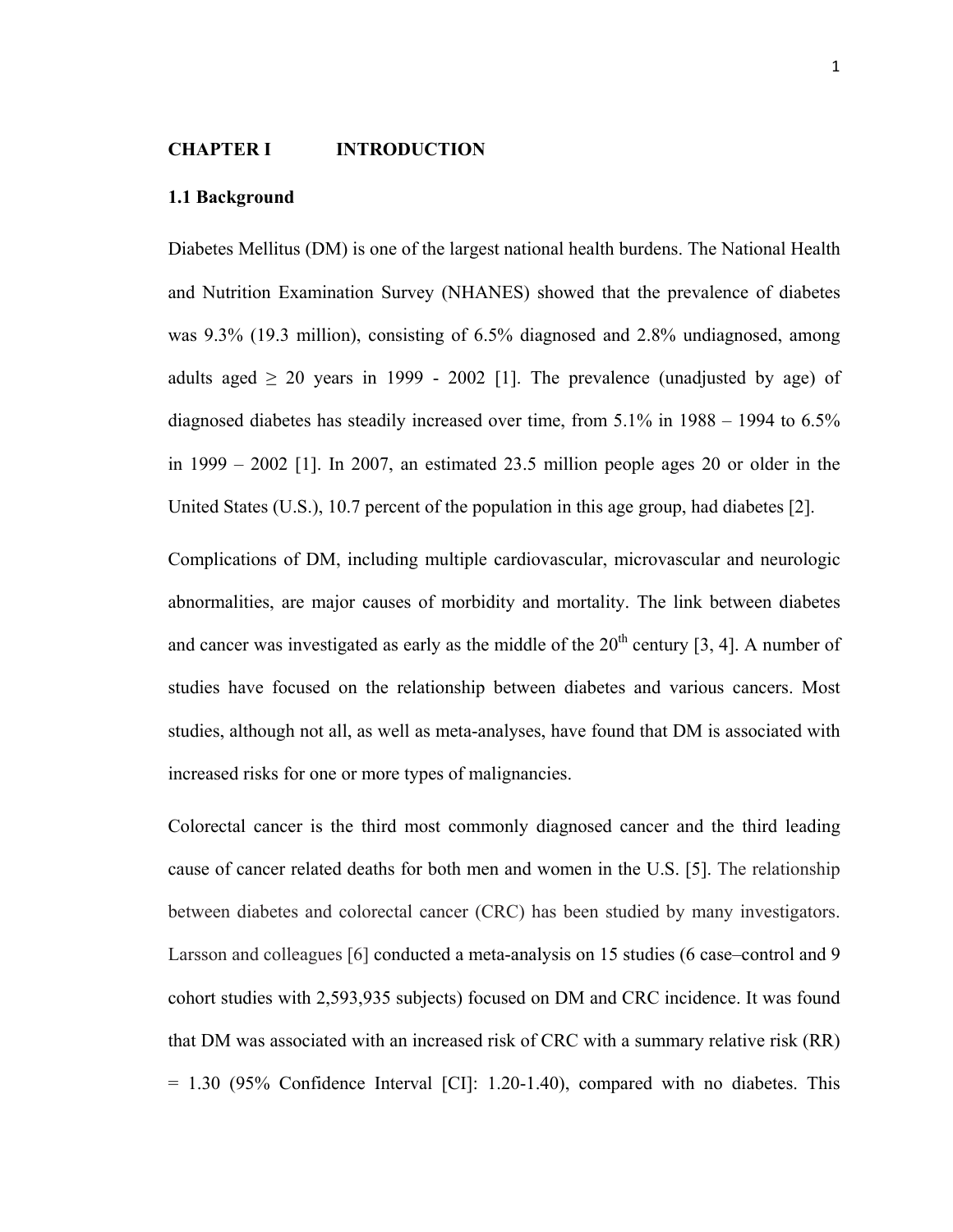association did not differ by sex or by cancer sub sites. Diabetes was also positively associated with CRC mortality with summary  $RR = 1.26$  (95% CI: 1.05-1.50). This association also did not differ by gender.

Breast cancer is the most commonly diagnosed cancer and the second leading cause of cancer death among women [5]. A meta-analysis [7] with 20 studies (5 case–control and 15 cohort studies) showed that women with diabetes had a statistically significant 20% increased risk (95% CI: 1.12–1.28) of breast cancer. In the same paper, meta-analysis of 5 cohort studies with breast cancer mortality yielded a summary RR=1.24 (95% CI: 0.95– 1.62).

Pancreatic cancer is the fourth leading cause of cancer-related death in US and the eighth worldwide, causing 227,000 deaths annually. Diabetes was widely considered to be associated with pancreatic cancer, but whether this represents a causal or consequential association is unclear. A meta-analysis [8] on 17 case–control and 19 cohort or nested case–control studies with information on 9,220 individuals with pancreatic cancer reported a summary odds ratio (OR) as 1.82 (95% CI: 1.66–1.89), with evidence that individuals in whom diabetes had only recently been diagnosed (<4 years) had a 50% greater risk of the malignancy compared with individuals who had diabetes for  $\geq 5$  years (OR 2.1 vs. 1.5; P=0.005).

In contrast with the increased risks for the cancers cited above, diabetes is associated with a decreased risk of prostate cancer. A meta-analysis published in 2006 [9] on 19 studies of the association between DM and prostate cancer gave a relative risk estimate of 0.84 (95% CI: 0.76-0.93). There was significant heterogeneity that appeared to be related to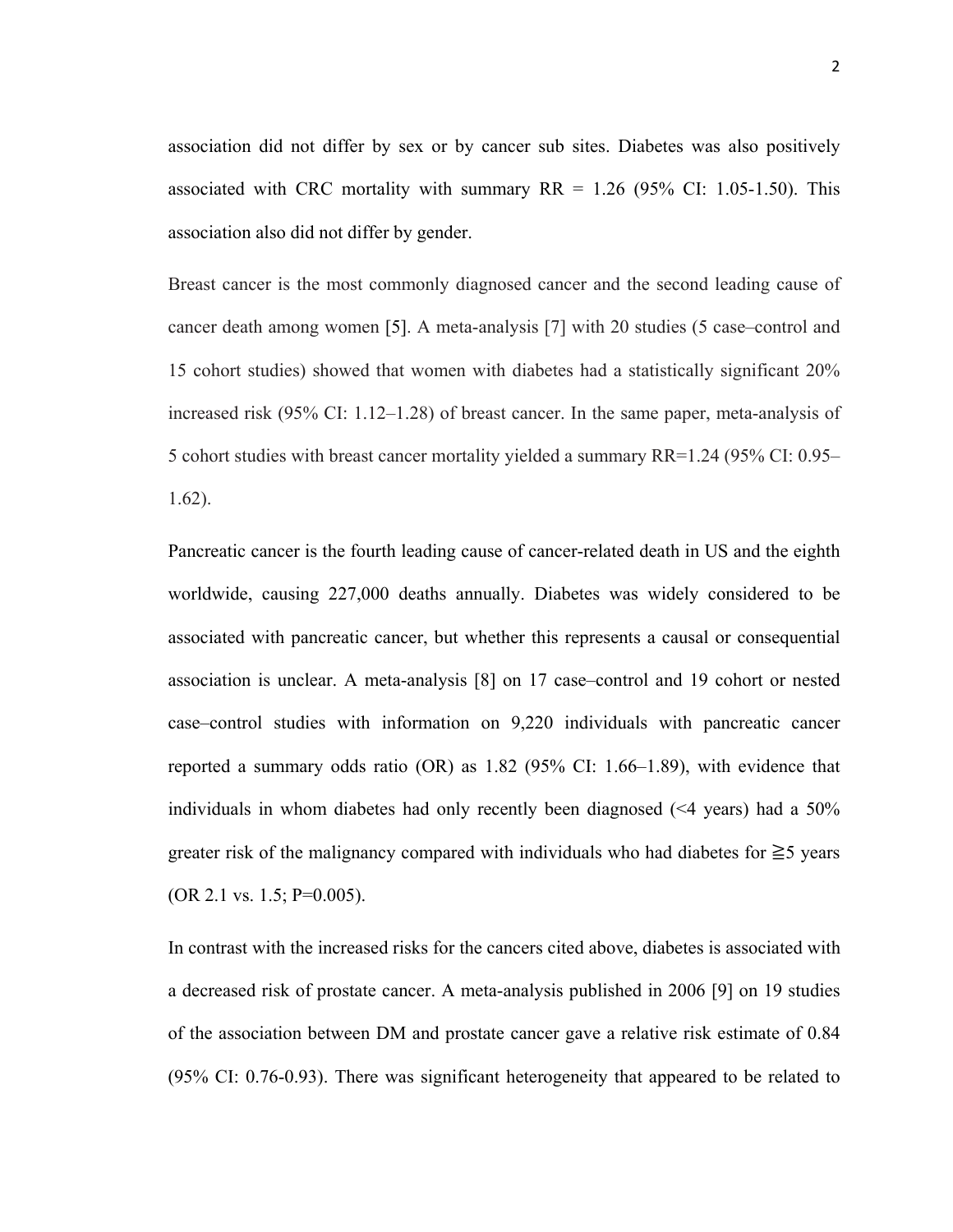the years during which the studies were conducted. For studies conducted before prostate-specific antigen (PSA) screening was introduced as a common procedure, the RR was 0.94 (95% CI: 0.85-1.03), and for studies conducted after this time, the RR was 0.73 (95% CI: 0.64-0.83). Another meta-analysis [10] on 14 studies showed a similar inverse relationship between diabetes and prostate cancer (RR=0.91, 95% CI: 0.86-0.96). PSA screening may introduce a lead time bias in detecting prostate cancer. DM patients may have been focused on glucose control and major DM complications during their physician's office visits, while non-DM patients may have PSA screened routinely during their office visits. Thus, after PSA was introduced as a common screening procedure, prostate cancers in patients with diabetes are more likely to be diagnosed after symptoms are present (with a longer lead time), and prostate cancers in non-diabetic subjects are more likely to be detected from screening.

Although most of the above-cited studies included all types of DM, the participants were largely type II diabetes mellitus (T2DM) patients. In summary, evidence from metaanalysis confirmed that diabetes was associated with 1.2 to 1.8 times risks of several types of cancer, including CRC, breast cancer, and pancreatic cancer. The association of diabetes with various other cancers was less clear, while for prostate cancer a lower incidence has been reported among diabetic patients.

The metabolic defects underlying T2DM include a triad of insulin resistance, pancreatic β-cell dysfunction, and impaired hepatic glucose production. The mechanisms explaining the increased risks of cancer among diabetics may be related to the effects of insulin and insulin-like growth factors (IGFs) on cellular growth. Experimental evidence has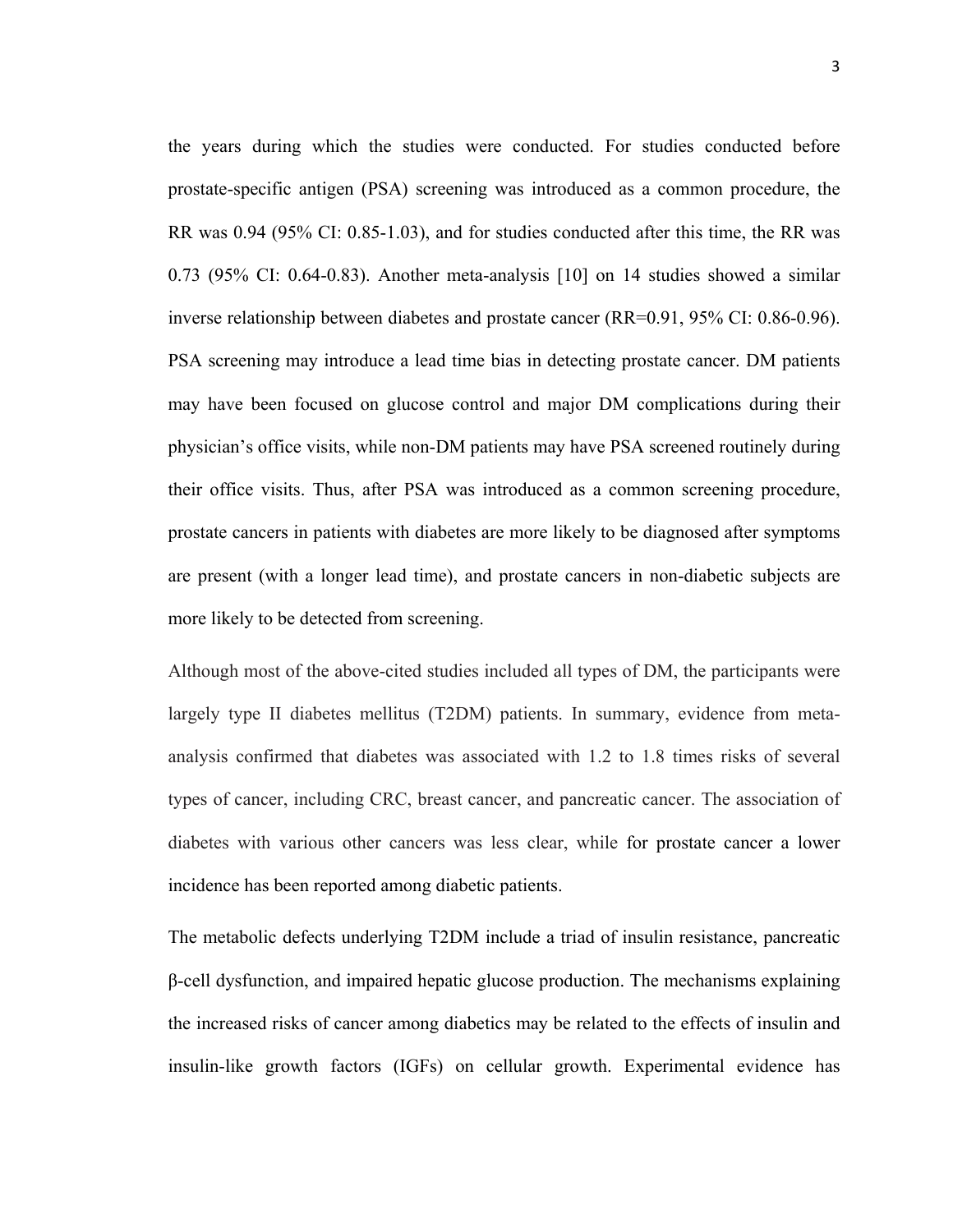suggested that both insulin and IGFs could stimulate tumor cell proliferation [11-13]. Although insulin and IGFs may also be positively associated with the growth of cancerous prostate cells, decreased testosterone levels in diabetic patients may explain the inverse association with risk of prostate cancer. In both animal and human studies it has been showed that as blood glucose levels increase, there is a simultaneous decrease in testosterone levels [14, 15]. High testosterone levels may increase the risk of prostate cancer and it is therefore low testosterone levels that may be protective. Also, obesity leads to diabetes and obese men are less likely to have prostate cancer [16]. But among prostate cancer patients, obesity is related to higher prostate cancer-specific mortality [17].

# **1.2. Anti-diabetic Treatment and Cancer**

Anti-diabetic treatments, including oral hypoglycemic agents (OHAs) and exogenous insulin, have been widely used for T2DM patients for decades. OHAs are intended to normalize blood sugar levels through three main mechanisms of action: increasing the amount of insulin secreted by the pancreas (insulin secretagogues), increasing the sensitivity of target organs to insulin (insulin sensitizers), and decreasing the rate at which glucose is absorbed from the gastrointestinal tract (alpha-glucosidase inhibitors). Some new anti-diabetic drug classes, glucagon-like peptide-1 (GLP-1) analogs and dipeptidyl peptidase-4 (DPP-4) inhibitors, may increase incretin levels, but the experience with these new compounds is still quite limited.

Most T2DM patients have long-term exposure to multiple anti-diabetic treatments. If hyperinsulinemia plays a role in increasing cancer risk in diabetic patients, it is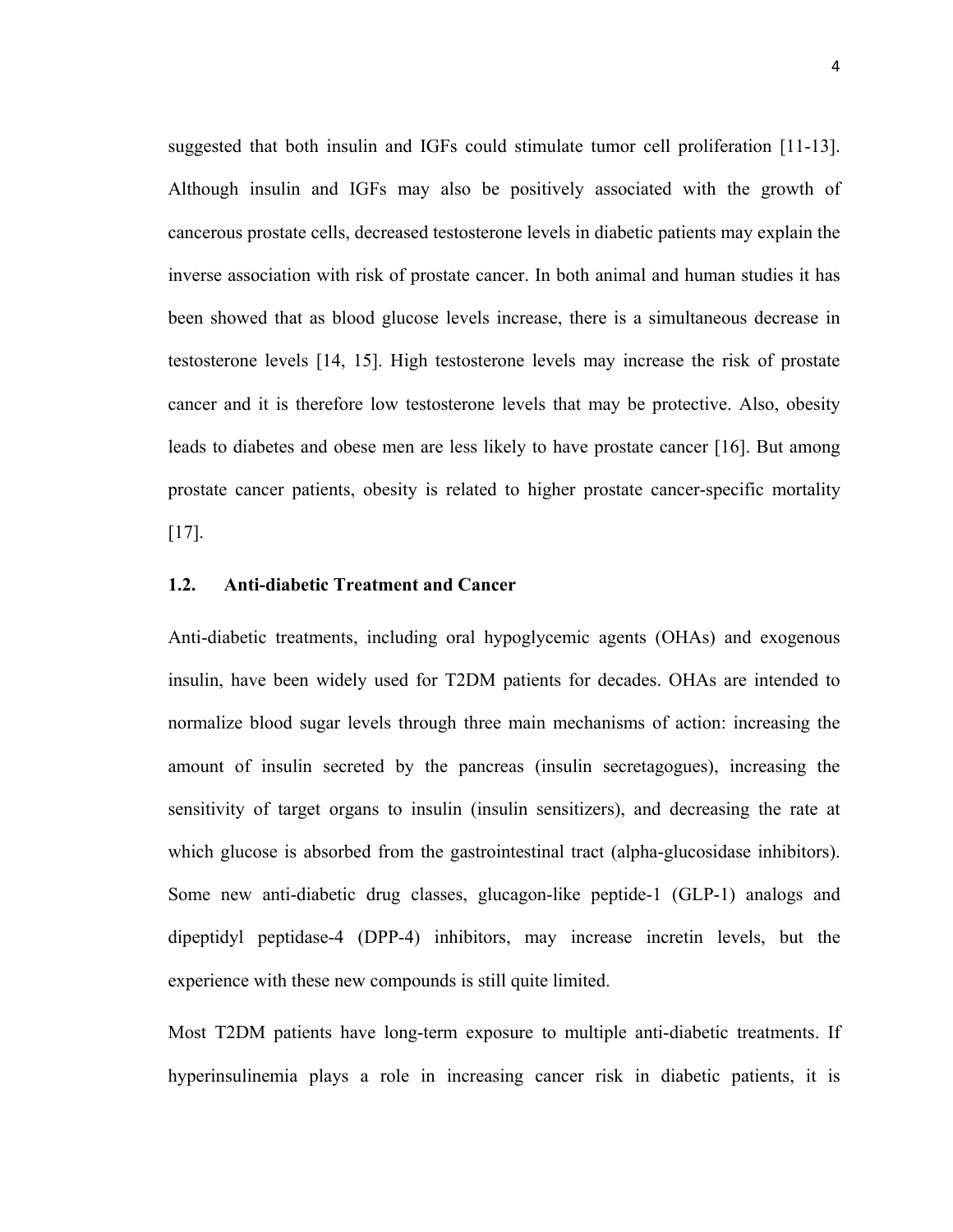reasonable to expect that treatments that increase endogenous (sulfonylurea and meglitinides) or exogenous insulin (insulin replacement) may be risk factors for cancer development, and in contrast, those treatments that decrease endogenous insulin (metformin and TZDs) may not be risk factors or even play protective roles in cancer occurrence among diabetics.

OHAs are usually the first line therapy for T2DM. The biguanide metformin, an inexpensive and well tolerated OHA, has been widely used for more than 30 years. Acting as an insulin sensitizer, it reduces serum insulin levels by promoting utilization of insulin in the liver and in muscle. Kaiser Permanente published the results of a 20-month study on metformin in January 1999, which revealed that metformin is associated with good adherence to prescription guidelines, as well as an improvement in glucose control compared to those on sulfonylureas [18]. In recent years metformin has been recommended as the first line drug for T2DM, especially in those who are overweight. Standard care of T2DM now starts with metformin according to guidelines published by the International Diabetes Federation (IDF) in 2005 [19]. Preclinical studies have demonstrated that metformin can inhibit the growth of cancer cells in vitro and in vivo [20]. A recent systematic review [21] of observational studies showed that metformin was associated with a 30% lower cancer incidence in individuals with T2DM compared with other diabetic treatments. Jiralerspong et al. [22] observed that diabetic patients with breast cancer treated with metformin experienced greater pathologic complete response (pCR) rates (OR = 2.95, 95% CI: 1.07-8.07) with neoadjuvant chemotherapy than those treated with other anti-diabetic medications. They also reported that insulin use was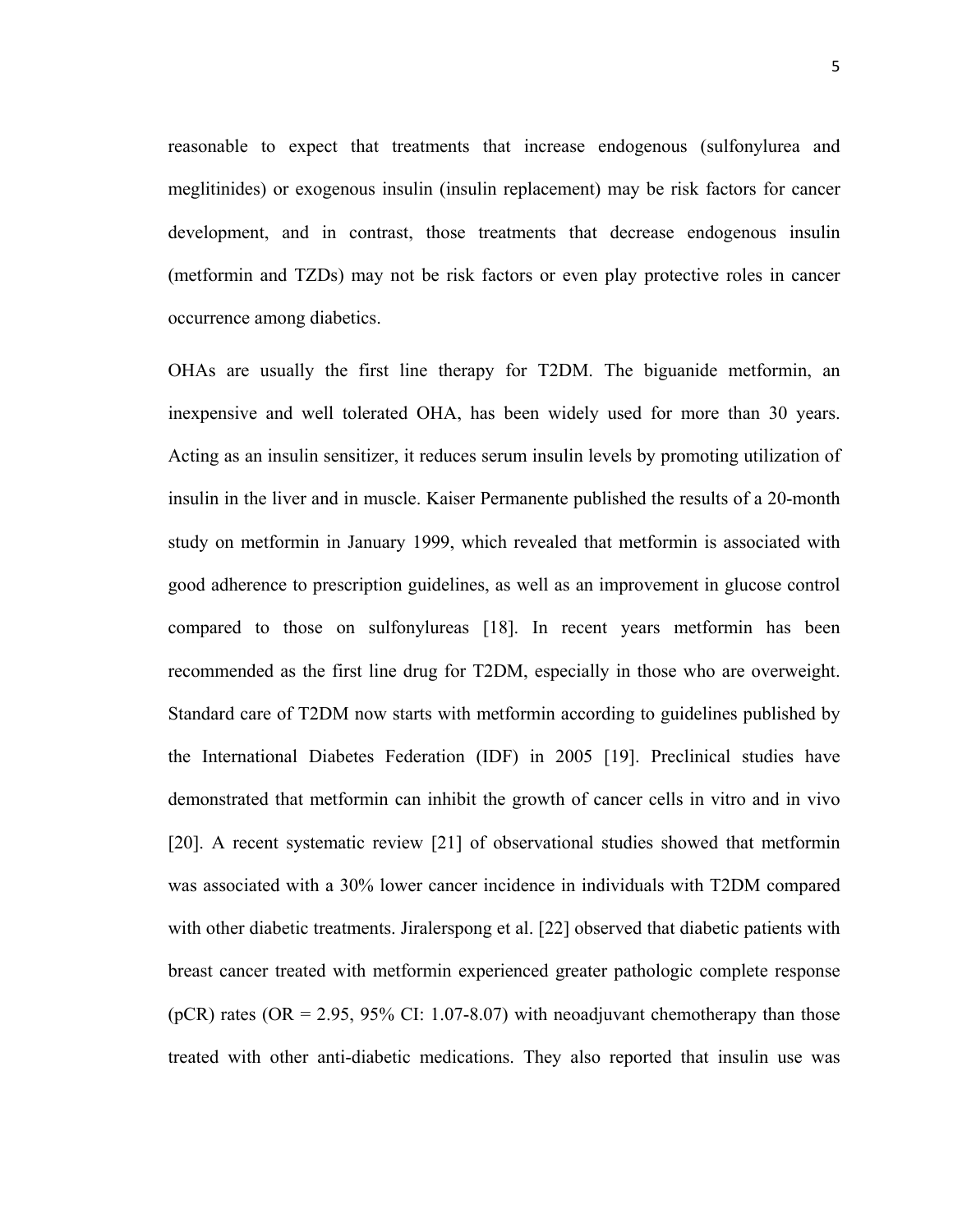associated with a significantly lower pCR rate in the non-metformin group  $(0\% \text{ v } 12\%; P)$  $= .05$ ) but not in the metformin group (27% v 23%; P=.75). A report from the Zwolle Outpatient Diabetes project Integrating Available Care (ZODIAC) study in the Netherlands [23] showed an adjusted hazard ratio (HR) of 0.43 (95% CI: 0.23-0.80) for cancer mortality comparing patients taking metformin with those not taking metformin at baseline. A phase III adjuvant trial has recently been initiated to assess the efficacy of adding metformin to standard adjuvant treatment to reduce breast cancer recurrence in more than 3,500 women, including both diabetics and non-diabetics, with stage I and II breast cancer [24].

Thiazolidinediones (TZDs) are insulin sensitizers that reduce insulin resistance in muscle and fat. These compounds have been shown to suppress tumor development in several in vitro and in vivo models. A cohort study [25] using Veterans Administration (VA) data showed a 33% significant reduction of lung cancer among TZD users compared to nonusers. This risk reduction did not reach statistical significance for colorectal and prostate cancers (12% and 14%, respectively). However, a case-control study (breast, colon, and prostate cancers) showed no difference in use of TZDs between cases and matched controls [26].

Sulfonylurea and meglitinides are insulin secretagogues, which stimulate endogenous insulin secretion through direct action on pancreatic beta cells. Sulfonlyurea used to be the first line drug for T2DM. Starting in the early 2000s, evidence has showen that metformin provides better glucose control, and low incidence of hypoglycemia. Since then, sulfonylureas have only been used as first-line therapy in patients of normal weight,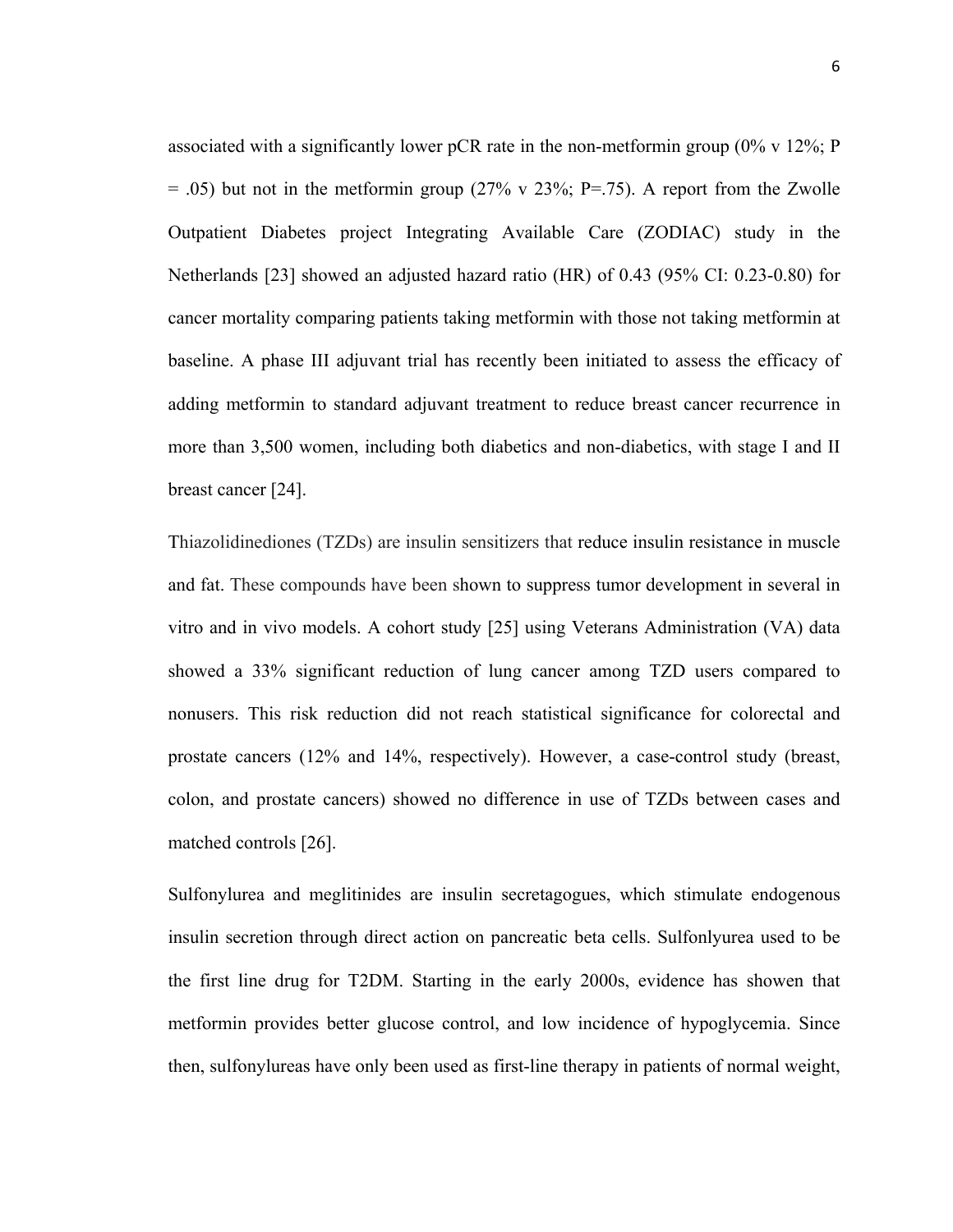or in those who cannot tolerate metformin. In a cohort study using administrative databases from Canada, sulfonylurea has been found to be associated with an increased cancer mortality compared with metformin (including metformin + sulfonylurea) (hazard ratio  $[HR] = 1.3$ , 95% CI: 1.1-1.6) [27]. A retrospective cohort study in the United Kingdom (U.K.) "The Health Information Network" (THIN) database [28] reported that patients treated by sulfonylurea mono-therapy had a 36% significantly increased risk of cancer compared to patients treated by metformin mono-therapy. A case-control study that compared different classes of OHAs and their combinations in diabetic subjects [29] found a significantly lower risk of pancreatic cancer for metformin users (OR=0.38, 95% CI: 0.22-0.69) and significantly increased risk of pancreatic cancer for insulin secretagogues (sulfonylurea and meglitinides) users (OR=2.52) compared to T2DM patients never using the specified classes. A non-significantly lower risk was seen among those who used metformin in combination with either insulin secretagogues or TZD.

Insulin injections directly increase insulin levels through exogenous replacement. Insulin is mostly used when OHAs fail to achieve the goals of blood glucose control. When endogenous insulin declines among T2DM patients, most of these patients require exogenous insulin injection. Prior to studies showing better outcomes with more intensive control, insulin used to be initiated only in late stages of T2DM. However, reports from the U.K. Prospective Diabetes Study (UKPDS) [30] show that more intensive therapy with the goal of achieving near-normal glucose levels could lower the common complication rate among diabetic patients. The UKPDS demonstrated that T2DM patients have an inexorable worsening of metabolic control over time, eventually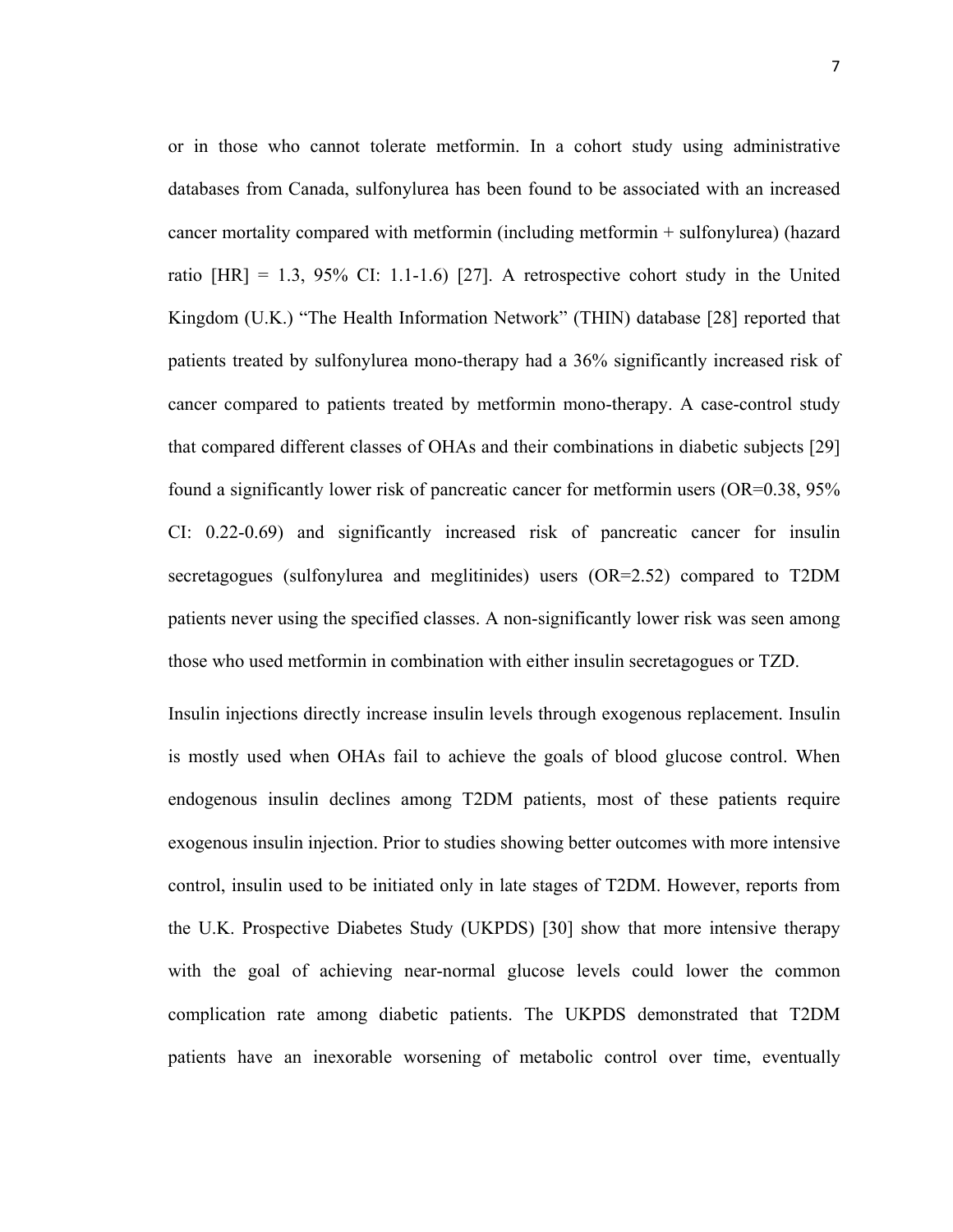requiring the addition of insulin. Thus, insulin has been used increasingly at earlier stages of T2DM.

The role of insulin on risks of cancer among T2DM patients remains controversial. In the THIN study (a database that overlaps the UK GPRD), Currie et al. [28] reported that insulin therapy increased the risk of cancer by  $42\%$  (95% CI 1.27 – 1.60) compared to metformin mono-therapy. While this could merely reflect the effect of more advanced diabetes, they also found that concomitant metformin therapy decreased the risk of malignancy associated with insulin (HR 0.54, 95% CI 0.43 – 0.66). In contrast, another recently published matched cohort study reported that insulin was associated with a large decrease in the risk of cancer (HR  $0.17$ , 95% CI  $0.09 - 0.32$ ) compared to nonusers, but the reverse direction and magnitude of protection strain the credibility of the findings [31].

Most of these studies compared a group of patients who ever used one drug class versus never having used that class. Since diabetes patients usually have a long disease history, and exposure to multiple anti-diabetic medications and switching between classes is very common, comparisons of ever use versus never use may not be adequate to detect associations between the anti-diabetic treatment and cancer occurrence. Some other studies compared cancer risks of anti-diabetic treatment groups to non-diabetic subjects. The "never use" group may contain a large proportion of patients who had no treatment at all. These patients were usually in early stages of diabetes, or had a form of diabetes that was well controlled by diet and exercise. These non-treated patients, as well as nondiabetic subjects, who carried a different risk of cancer compared to those treated by anti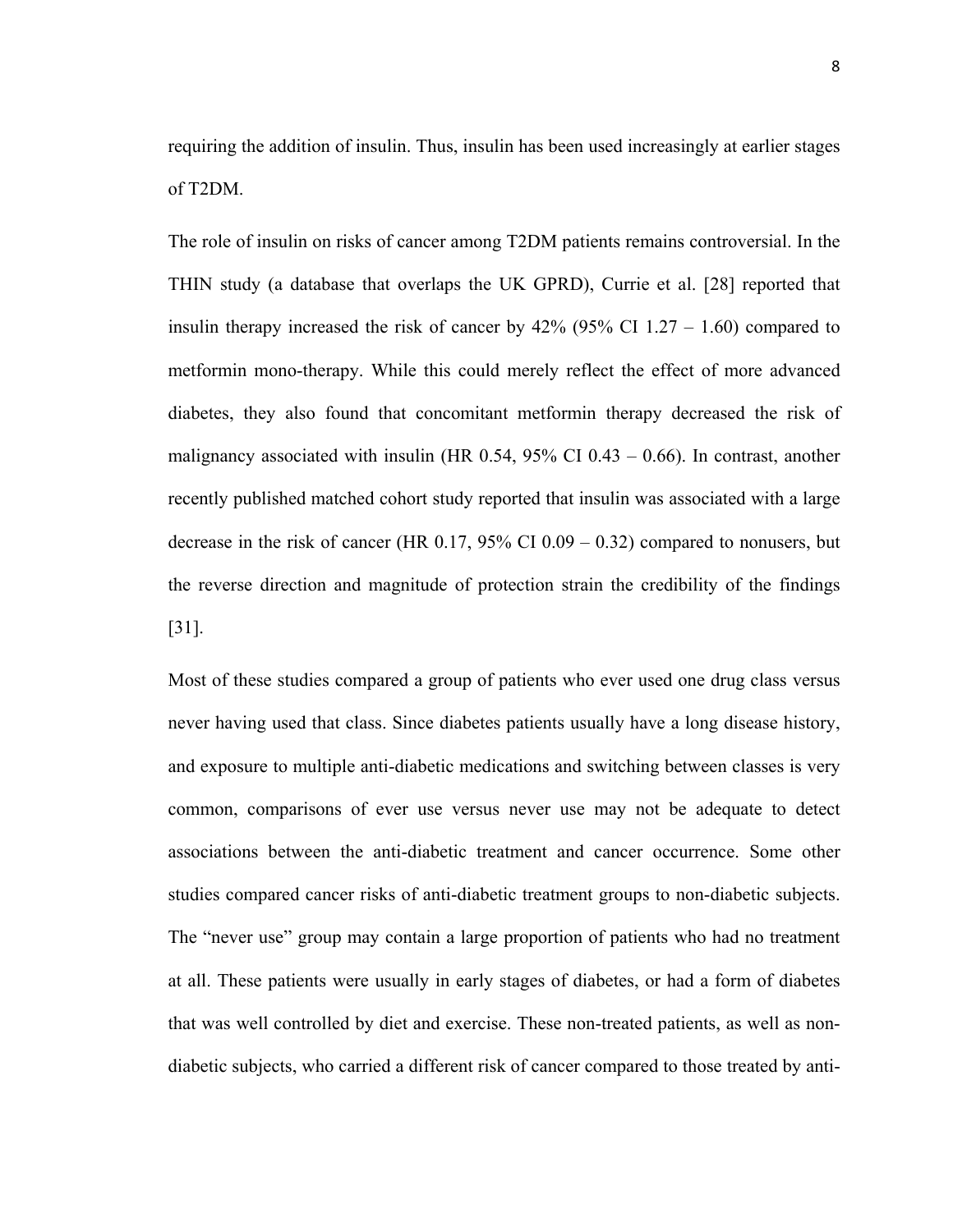diabetic medications, may introduce selection bias and uncontrolled confounders in these studies.

Although it is generally agreed that patients with T2DM have an increased risk of cancer, the evidence supporting the role of OHAs and insulin in promoting cancer is inconsistent. Thus, it is not clear whether the anti-diabetic drugs may promote or prevent cancer initiation or progression, and, if so, whether they act by systemic mechanisms on multiple cancer sites or by site-specific mechanisms in particular organs. The objectives of this study are to compare cancer incidence among anti-diabetic treatments with different mechanisms and action on blood insulin levels.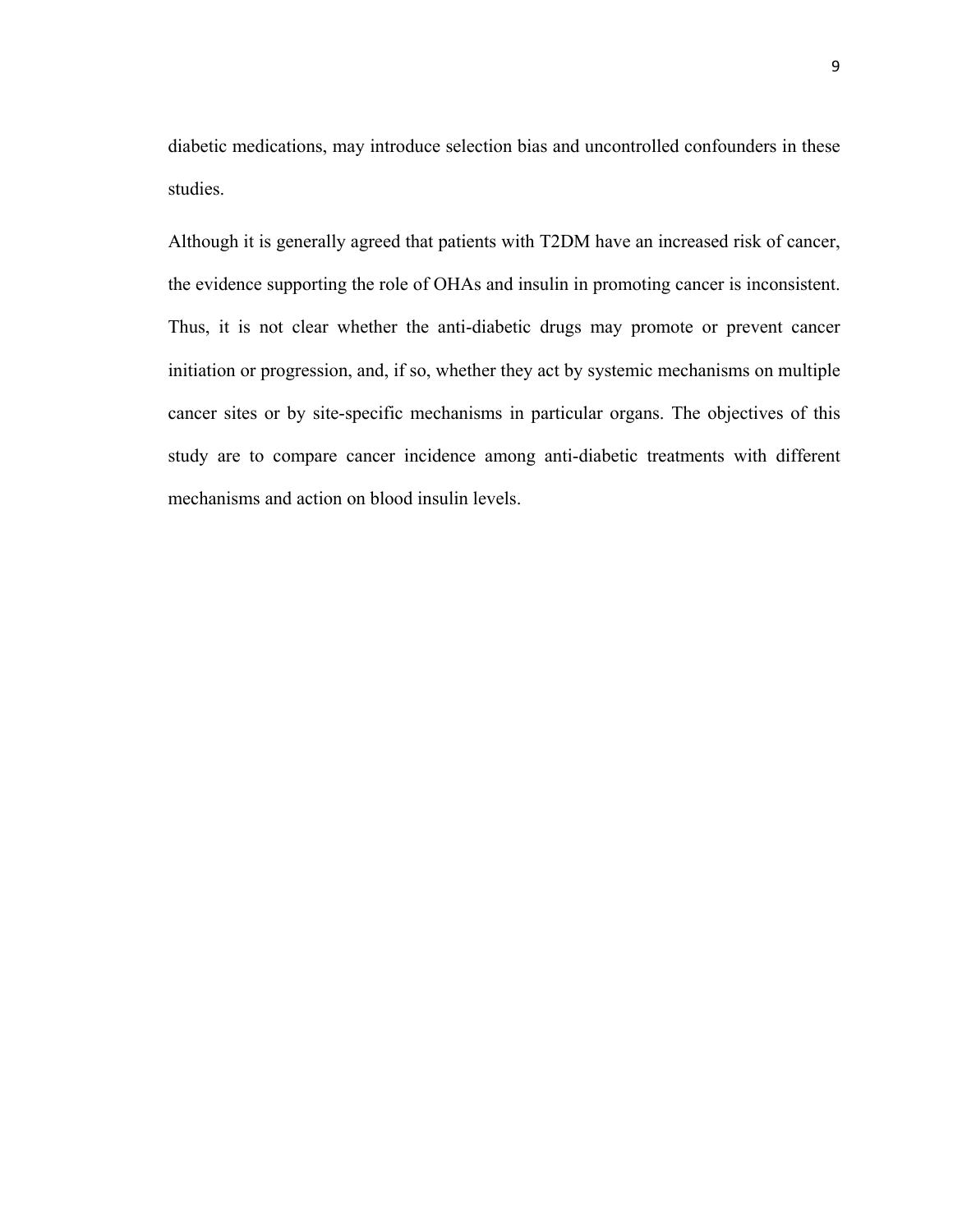#### **CHAPTER II THE COHORT STUDY**

This was a retrospective cohort study of T2DM patients who were newly exposed to antidiabetic treatments. In addition, two nested case-control studies of cancer were carried out within the study cohort. The study population was drawn from patients registered to the general practitioners (GPs) contributing to the U.K. General Practice Research Database (GPRD) between 1/1/1995 and 12/31/2008. The objectives of the study were to evaluate the association between anti-diabetic treatment and cancer incidence among patients with T2DM. We supplemented the usual cohort analysis with nested case-control analyses to achieve better matching of elapsed years since the initiation of OHA's.

# **2.1. Data Source**

The U.K. GPRD is one of the world's largest electronic medical record (EMR) databases of anonymized longitudinal clinical records from primary care. It contains detailed information on symptoms, diagnoses, prescriptions, investigations, and hospital referrals, as well as basic demographics. The GPRD began in June 1987 as the Value Added Medical Products (VAMP) Research Databank, which was donated to the U.K. Department of Health in 1994 [32, 33].

In the U.K., GPs act as the gatekeepers to healthcare delivery for the whole population, and 98% of people in the U.K. are registered with a GP [34]. Anonymized patient clinical records for the GPRD are collected from a volunteer group of GPs throughout the U.K.. The data cover more than 35 million patient-years collected from approximately 8.9 million patients, which represents a sample of approximately 5% of all U.K. patients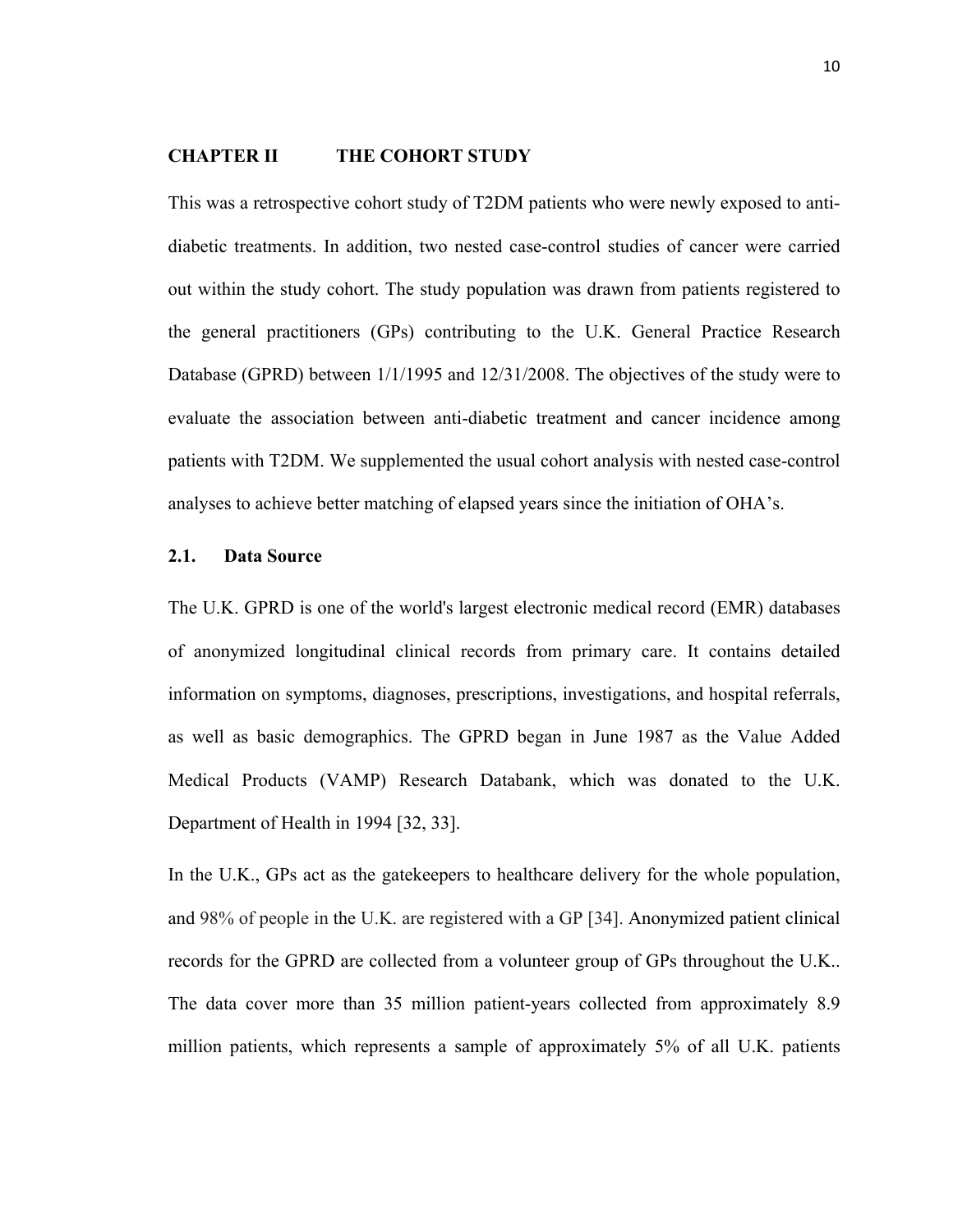registered with a GP. Currently, data are being collected incrementally from roughly 3 million patients in 380 practices.

The GPRD has the strengths of population-based data collected prospectively in an unbiased manner in primary care settings. The large size of the data with several years of longitudinal, continuous data recording enables the study of uncommon outcomes and outcomes with substantial latency periods. The comprehensiveness, completeness and quality of the GPRD provide a good resource for studying natural history of disease, as well as its frequency and trends.

The medical signs, symptoms and diagnoses were coded in GPRD using Read Clinical Terms. Historically, GPs used VAMP software and Oxford Medical Information System (OXMIS) codes to enter medical events. OXMIS was later augmented by Read. The validity of the Read coding is variable. Common diseases are more likely to be recorded accurately, and diseases unfamiliar to the majority of GPs, e.g. ophthalmologic diseases, are recorded with less accuracy.

The GPRD is known internationally as a data resource for epidemiologic research, and has been used extensively for pharmaco-epidemiologic studies [35-37]. Prescriptions issued by the practice are coded by drug substance or product using Multilex® which is linked to the British National Formulary (BNF). All prescriptions are issued via the practice computer except those issued when the practitioners are working for the general practice cooperative or making house calls. A survey measuring the validity and utility of electronic patient records in general practice reported that 99.7% of prescriptions were recorded in the electronic records [38]. In the U.K., drugs prescribed by GPs are subject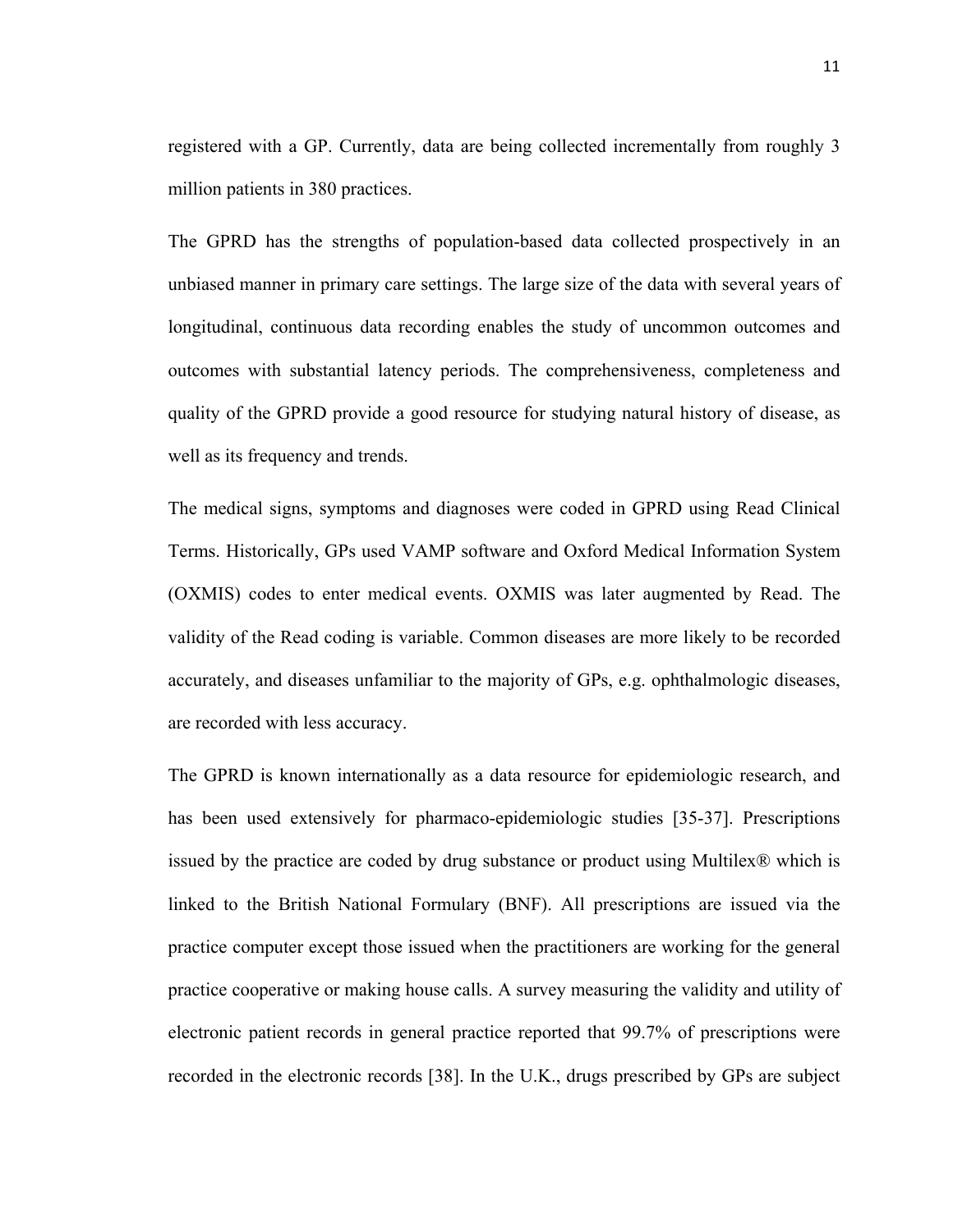to a co-payment (£6.85 per prescription; \$10.97), but about 88% of prescriptions are exempt from charges. Thus, most medications prescribed by GPs are likely to be filled as recorded. Although dose, route of administration, daily quantity, number of packs, package size, and prescription duration are not available for a majority of prescriptions in the GPRD, detailed prescription dates and coded drug names are recorded in the database [39]. A validation study using the GPRD reported that treatment durations of prescriptions were usually 1 month long [40].

Three large studies demonstrated that information on referrals and hospitalizations is recorded more than 90% of the time [41-43]. Studies that require validation of coded diagnostic outcomes have shown excellent agreement between the recorded diagnoses and the information on paper-based records, including the diagnoses of colorectal cancer and diabetes mellitus [35, 44-46]. Prior studies using the database have also found complete agreement between prescription information received from the GPs and that recorded in the database [43, 44, 47].

Any study using the GPRD that is destined for publication or that is intended to communicate the results to third parties, must receive approval from the Independent Scientific Advisory Committee (ISAC) before proceeding. This study was approved by the ISAC on July 12, 2010.

## **2.2. Study Cohort**

A cohort of T2DM patients who had a new prescription (no prior prescription of antidiabetic medication prior to identified earliest anti-diabetic prescription in the database) of OHAs between 1/1/1995 and 12/31/2008 was identified from the database.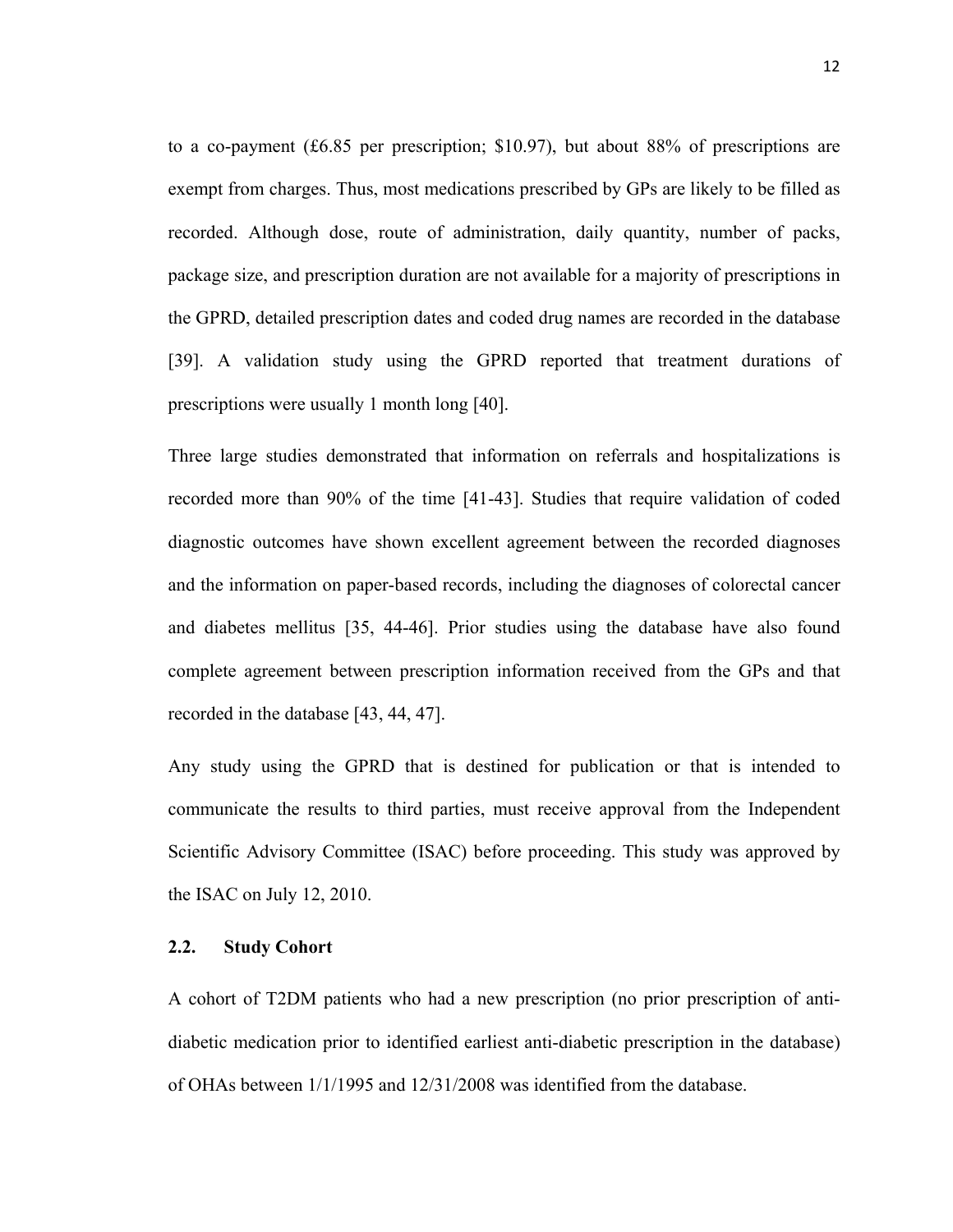A diagnosis of diabetes mellitus was determined from the clinical diagnosis using Read codes and related supporting evidence, including age at diagnosis and types of treatment. A set of all possible diabetes-related Read codes was identified and all irrelevant codes (e.g. diabetes insipidus, gestational diabetes, child with diabetes etc.) were excluded. Anti-diabetic therapy was determined using BNF codes as 60101 (insulin) and 60102 (OHAs). OHAs include 6010201 (sulfonylurea), 6010202 (biguanides), and 6010203 (other anti-diabetic drugs with sub-codes for TZDs and meglitinides). The records of all patients in the database with any diabetes-related codes and anti-diabetic treatment codes were then extracted from the database.

In order to exclude mis-coded type I DM patients, Read codes were combined with age at diagnosis and age at which treatment was initiated to define cases of T2DM. Patients who fit the following criteria were included: 1) One or more Read codes for diabetes mellitus were present, and, 2) the earliest diagnosis of diabetes or OHA treatment available in the data was made at an age of at least 35 years old but no more than 80 years old, and, 3) the patient was treated with an OHA (with or without insulin). The effect of this would be to decrease sensitivity of the diagnosis, but would generate a relatively "pure" cohort of T2DM patients.

Eligible patients had to be new users of anti-diabetic agents who were initially stabilized on an OHA mono-therapy. In order to classify the treatment regimen on which each patient was initially stabilized, the first six consecutive prescriptions of the same OHA regimen were identified. (Consecutive prescriptions are defined as prescriptions for the same OHA regimen (mono- or combination therapy) in adjacent prescription dates in the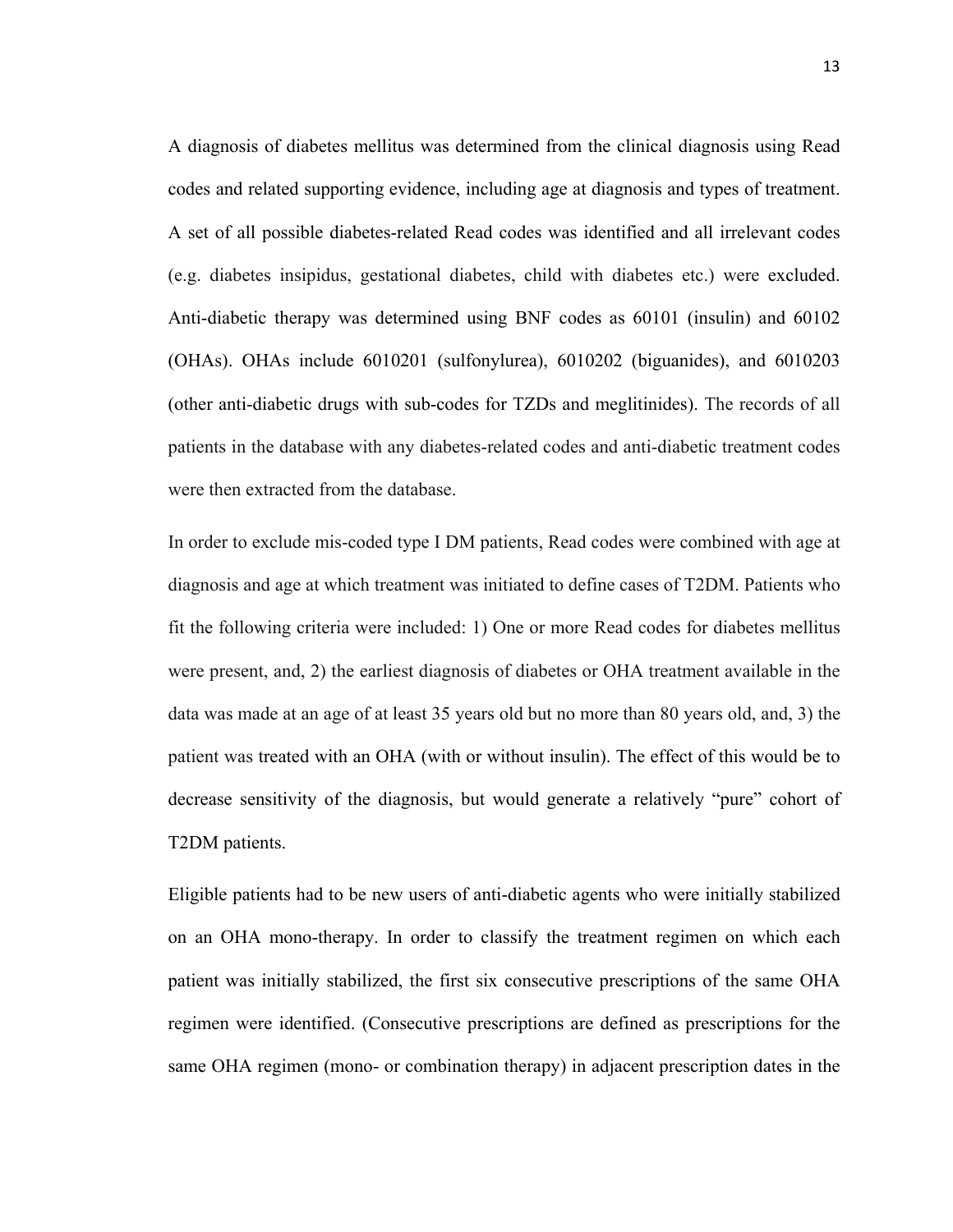absence of other anti-diabetic treatment.) Thus, only patients initially stabilized with OHA mono-therapy were included, and the earliest OHA with at least 6 consecutive prescriptions was set as the primary exposure. The  $1<sup>st</sup>$  prescription date of the primary exposure was set as the OHA index date and the start of follow up of the cohort. Patients who have newly started anti-diabetic treatment may be switched from different medications to find the most efficient therapy to control blood glucose. Thus, in order to identify the therapy on which patients were initially stabilized, eligible patients may have had a few additional prescriptions prior to the OHA index date. In order to exclude potentially mis-coded type I diabetes patients, those whose earliest 6 consecutive prescriptions were insulin only were excluded. Patients whose initial stabilized OHA treatment was combination therapy (multiple classes of OHAs or OHA plus insulin) were not included in the cohort, since a larger proportion of these patients had changed treatment multiple times prior to the OHA index date (see the Results section). These patients might be in later stages of diabetes, or their disease was hard to control, or they switched doctors frequently. These characteristics showed these patients were not representative of the stably controlled diabetes population that initiated treatment at study entry. However, patients who had fewer than 6 consecutive prescriptions of combotherapy or insulin therapy and were then stabilized (with at least 6 consecutive prescriptions) on an OHA mono-therapy were included in the cohort. To ensure prescriptions were appropriately captured and patients were new users of OHAs, eligible patients had to be registered with GPRD for at least 1 year prior to the earliest prescription of an anti-diabetic treatment. Patients should also have had at least 1 year of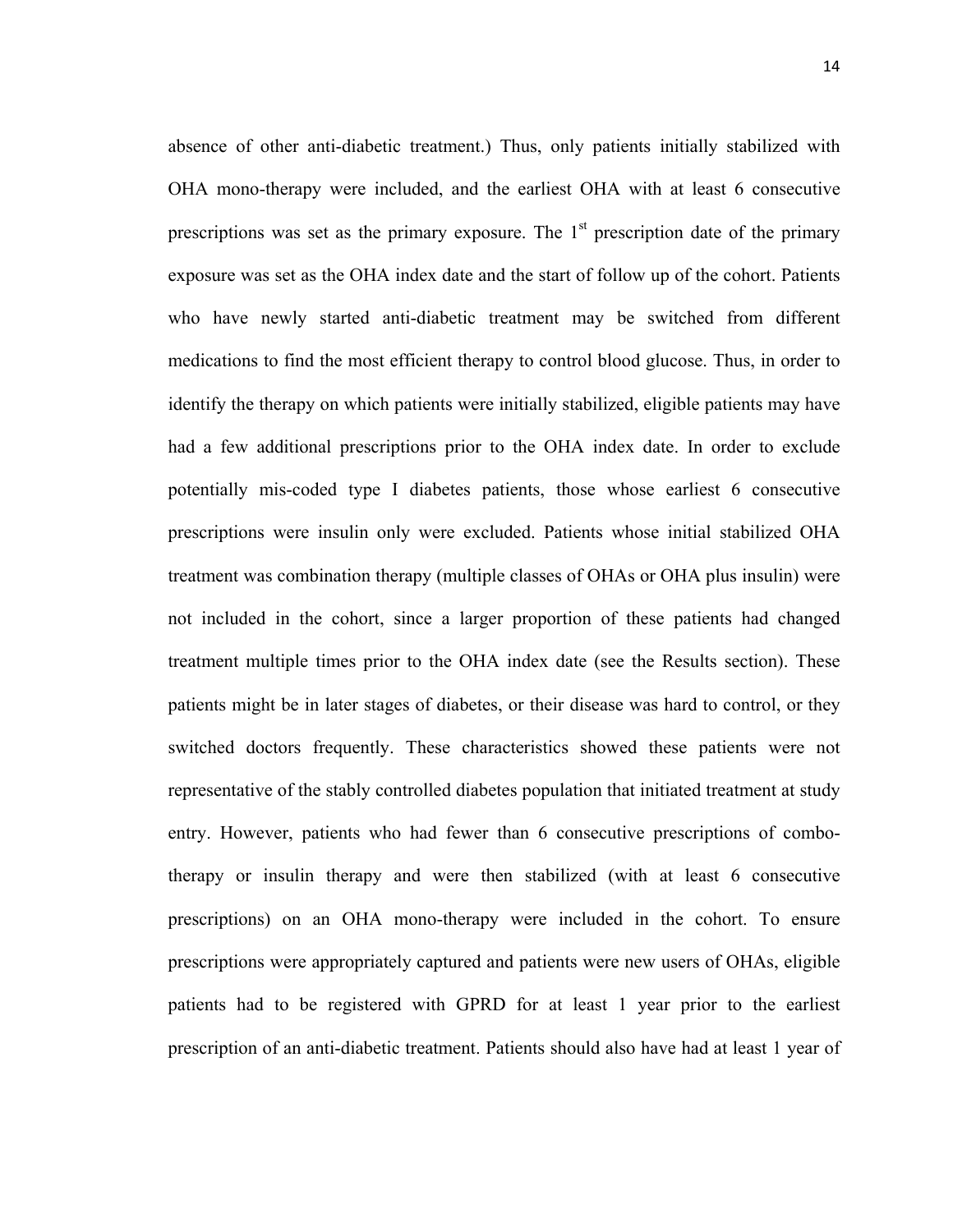follow-up after the OHA index date. They were also required to be free of malignancy at any time prior to or within 1 year after the OHA index date to exclude cancers that occurred prior to the treatment.

# **2.2.1 Inclusion Criteria and Exclusion Criteria**

Patients were included in the study cohort if they met all of the following criteria:

- Had at least one Read code related to diabetes mellitus; and
- The earliest date of diagnosis of diabetes or anti-diabetic treatment, whichever is earlier, was at 35 years of age or older, but no more than 80 years old; and
- Initially stabilized with OHA mono-therapy (the earliest 6 consecutive prescriptions for the same OHA ); and
- Registered in the GPRD for at least 1 year prior to the earliest anti-diabetic (OHA or insulin) prescription date and had been followed up for at least 1 year after the OHA index date; and
- Had no evidence of malignancy (other than non-melanoma skin cancer) at any time prior to or within 1 year after the OHA index date.

Patients were excluded from this study cohort if they met any one of the following criteria:

- Initially stabilized with anti-diabetic treatment as insulin only (the earliest 6 consecutive prescriptions were insulin only); or
- Stabilized with anti-diabetic treatment as combination therapy (the earliest 6 consecutive prescriptions were combination of OHAs or OHA/insulin); or
- Had no OHA therapy; or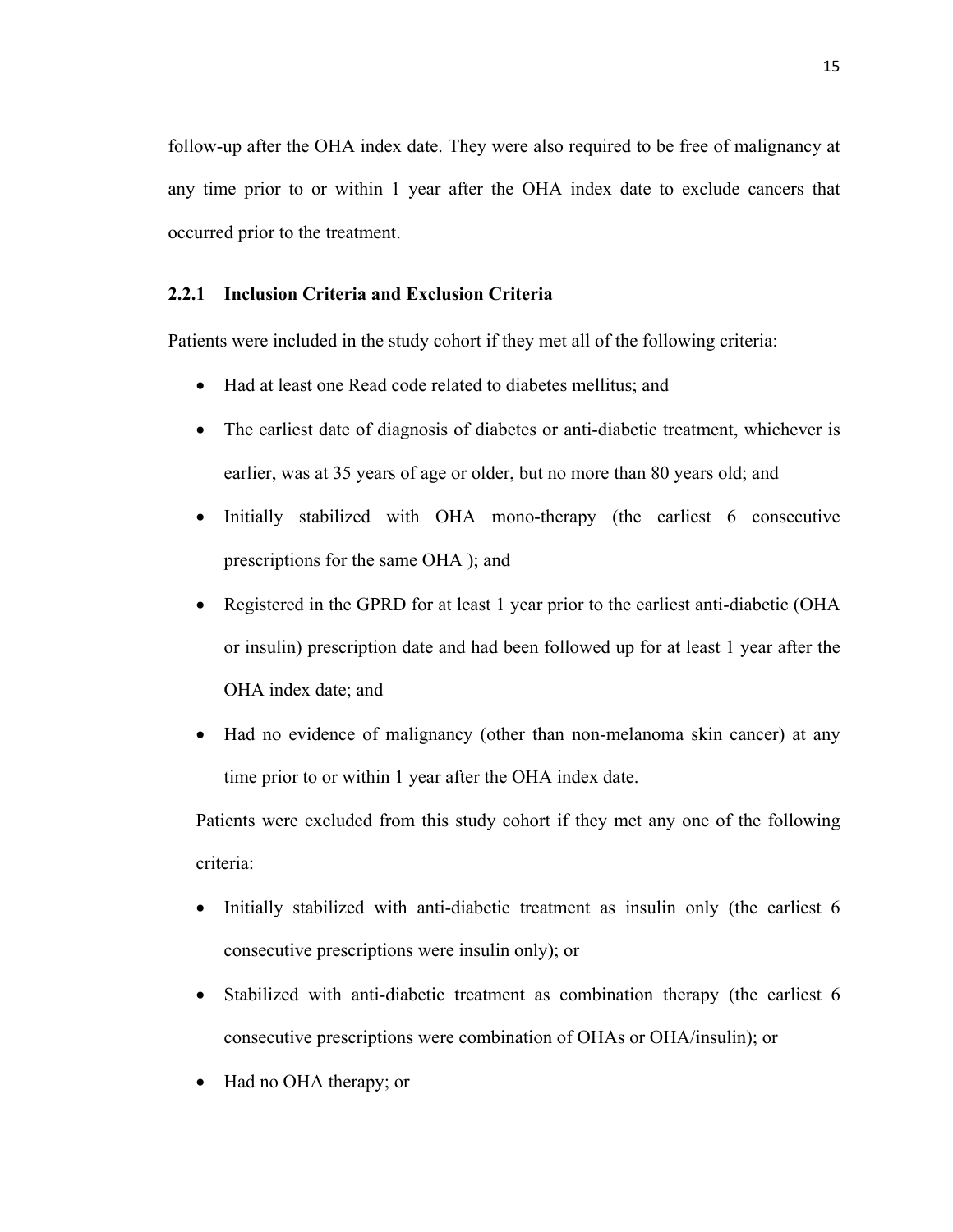- Had at least 1 record, at any time prior to or within 1 year after the OHA index date, consistent with malignancy (other than non-melanoma skin cancer); or
- Had no diagnosis of DM

# **2.3. Exposure Measurement**

Exposures were measured by the presence of prescription records using BNF codes. Prescription dates were captured from the therapy data and there were no missing dates for prescriptions.

The initial six consecutive exposures of OHA mono-therapy were classified as metformin, sulfonylurea, TZDs, or meglitinides. During the cohort follow up, subsequent insulin exposures, switches from one OHA treatment to another, as well as concomitant use of two or more OHAs were captured.

# **2.4. Outcome Measurement**

Cancer cases were defined by the presence of a Read code indicating malignant abnormalities, including invasive solid tumors, other than non-melanoma skin cancer and hematological malignancies. The earliest diagnosis date must have occurred at least 1 year after the OHA index date and within the study period. Only newly diagnosed or incident cases meeting these criteria were considered as cancer cases. The earliest date of diagnosis for a cancer was considered as the cancer index date.

The follow-up period of the study cohort started from one year after the OHA index date until a new diagnosis of cancer, registration end date, or 12/31/2008, whichever occurred first. For overall cancer, the date of a new diagnosis was defined as the earliest diagnosis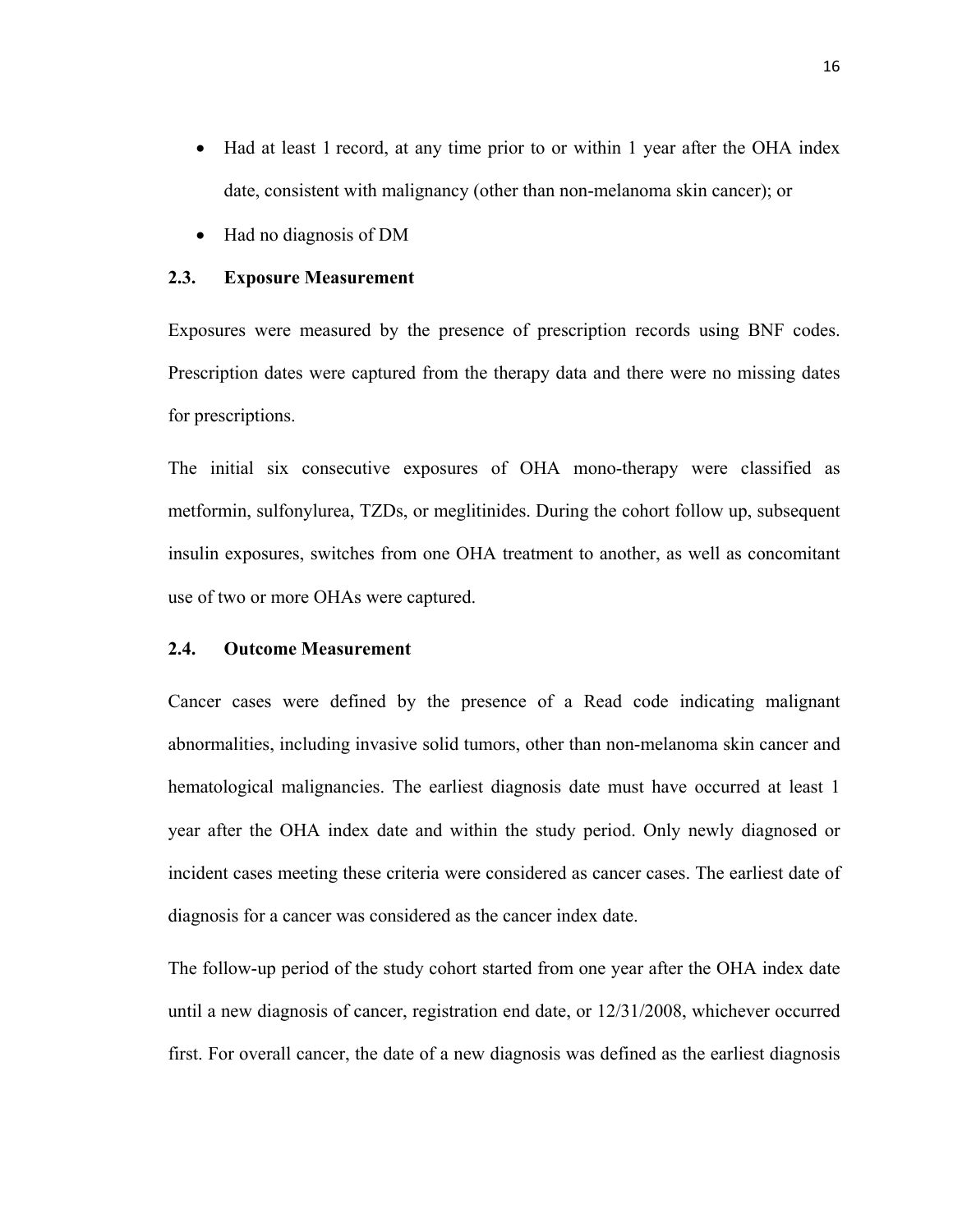of any cancer. Overall cancers were further divided into cancer sub-types as solid tumors and hematological malignancies. For cancer sub-types, the date of a new diagnosis was defined as the earliest diagnosis of a cancer within that sub-type. Patients with more than one sub-type of cancer might have different follow up durations for each cancer sub-type. For example, if a patient had both a solid tumor and a hematological malignancy, the patient would have different follow-up durations for the incidence of solid tumor (ending with the earliest diagnosis of that solid tumor) and for the hematological malignancy (ending with the earliest diagnosis of that hematological malignancy). Overall cancer incidences, as well as incidences of cancer sub-types were compared between exposure groups.

In addition, for sensitivity analyses, a different follow-up period for the duration of the primary exposure, which was defined as the duration from the OHA index date to a) the first date of a new therapeutic regimen minus 1 day or b) the end of the cohort follow-up, whichever occurred first, was calculated. New therapeutic regimens include other monoor combo- therapies or the addition of another medication to the primary exposure (addon). The primary exposure follow-up period was defined as extending from one year after the OHA index date until the end of the primary exposure (the first date of a new therapeutic regimen minus 1 day) plus 6 months or the end of the cohort follow up, whichever occurred first. Incidence of overall cancer, as well as solid tumors and hematological malignancies, within the primary exposure follow-up period was compared among the exposure groups.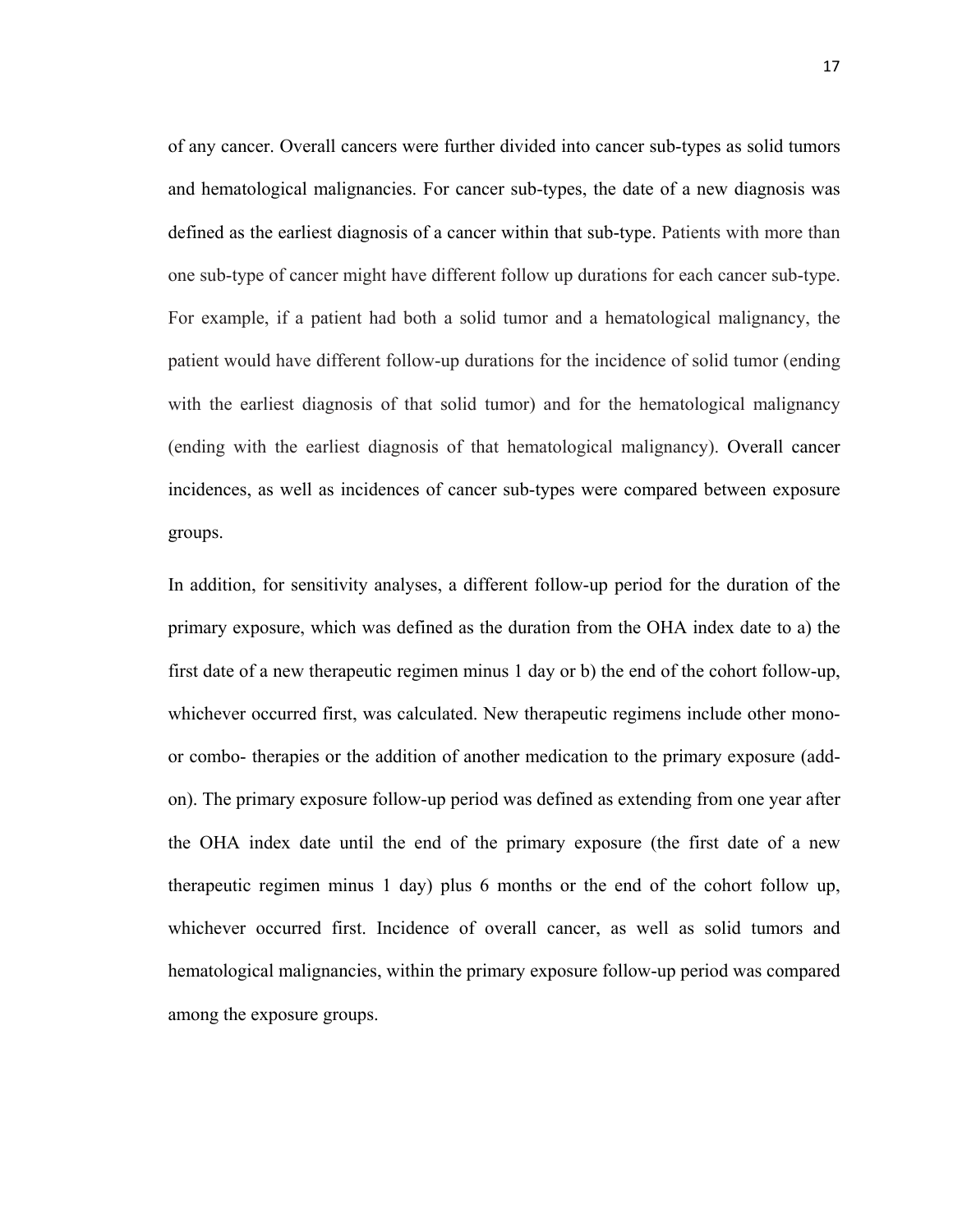# **2.5. Covariates**

Multiple demographic and baseline characteristics were considered as potential confounding variables in the cohort. The baseline period was defined as starting one year prior to the OHA index date. Because of the potential for non-linearity of the numeric covariate variables, these covariates were set as categorical variables in the analyses.

Each patient's gender and age at the OHA index date were used as covariates. Age was categorized and the age category was used in the analysis models as a covariate.

The highest value of HbA1c during the entire baseline period was used as the baseline HbA1c. Extremely small  $(\leq 1\%)$  or large ( $>50\%$ ) values were set as missing. Abnormal HbA1c was defined as a value  $\geq$ 7%. The baseline HbA1c was categorized as <7%, 7%- $\leq$ 9%, 9% $\leq$ 12%, and  $\geq$ 12%. The HbA1c category was used in the analysis models.

BMIs were calculated where height and weight recordings were available. The highest value of weight at baseline was used to calculate BMI. Extremely small (<10) or large (>80) values were set as missing. Patients were grouped by BMI range 10-19, 20-24, 25- 29, 30-34, and 35-80 kg/m<sup>2</sup>. The range 20-24 kg/m<sup>2</sup> was considered as normal range and the BMI category was used in the analysis models.

Smoking status was assessed at baseline. Patients were categorized as non-smokers, current smokers, ex-smokers or unknown based on the smoking entry closest to the OHA index date.

Cancer screening tests/procedures were also considered as potential confounding factors. Patients who had a mammogram (for women) or a PSA (for men) at baseline, or a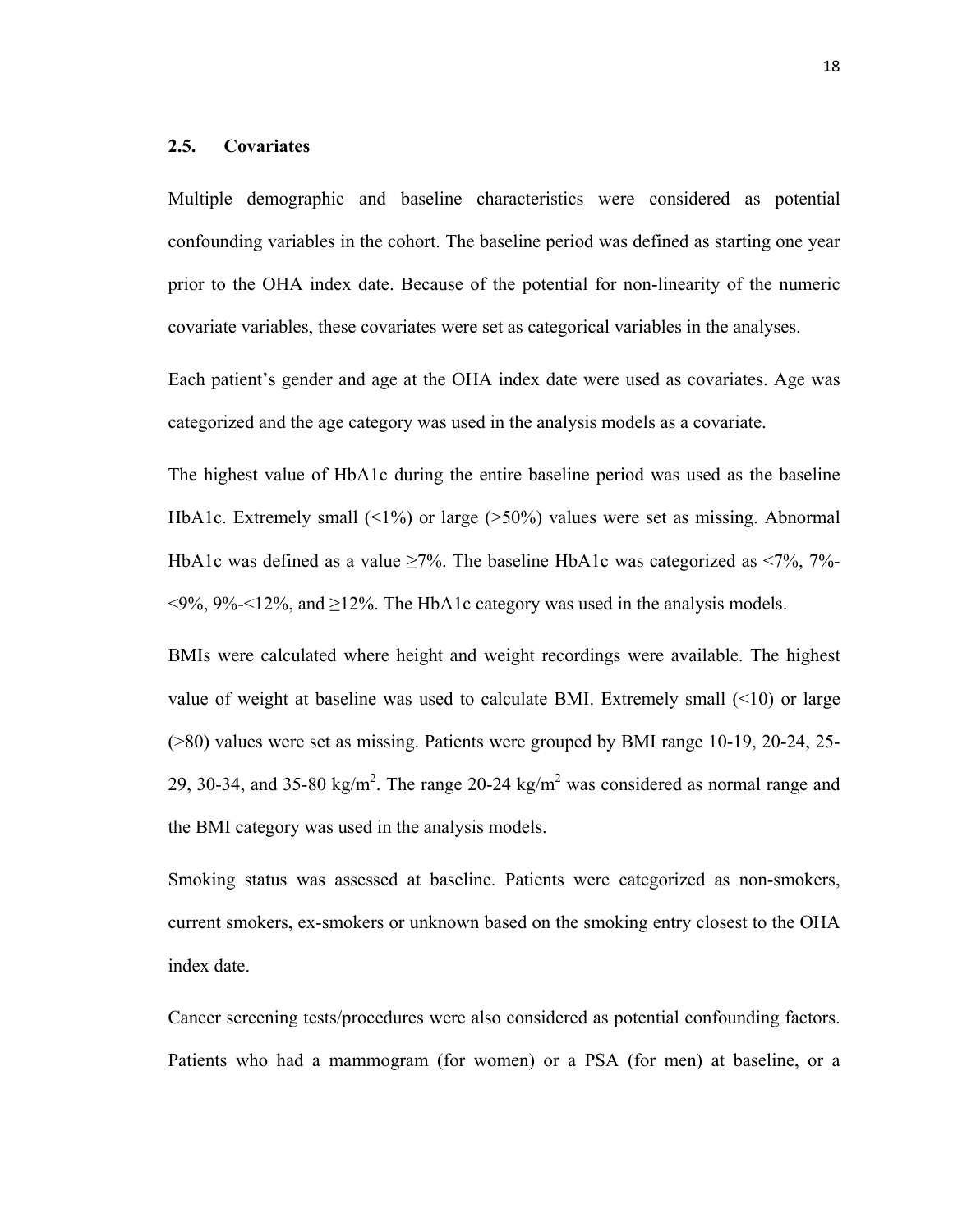colonoscopy within ten years prior to the OHA index date were considered as having cancer screening measurement. However, the purposes for these tests (screening or diagnosis) were unknown.

The chronic disease score (CDS) is an aggregate co-morbidity measure based on medication use. It is calculated from prescription information for specific drug classes and the scores are summed up from these classes (Table 1). It has been proven to be valid in predicting hospitalization, health resource utilization, and mortality [48]. Prescription information at baseline was used to calculate the CDS.

In addition, hospitalization (yes vs. no), OHA index year, and duration of DM prior to OHA index date (if DM diagnosis was later than the OHA index date, then the duration was set to be missing) were considered as potential confounding variables in the analyses.

# **2.6. Analyses**

Cancer incidences were compared between the primary OHA exposure groups using Cox proportional-hazards regression models. HRs and their 95% CIs were estimated. The time-to-event was modeled in this analysis. The total follow-up time started from one year after the OHA index date until the first date of the diagnosis of a cancer, registration end date, or 12/31/2008, whichever occurred first. Patients who did not meet the case criteria in the cohort were censored at the end of registration or 12/31/2008, whichever occurred first.

Cox models were constructed to estimate HRs adjusted for multiple covariates. The base model only included the primary OHA exposure to estimate the unadjusted HR for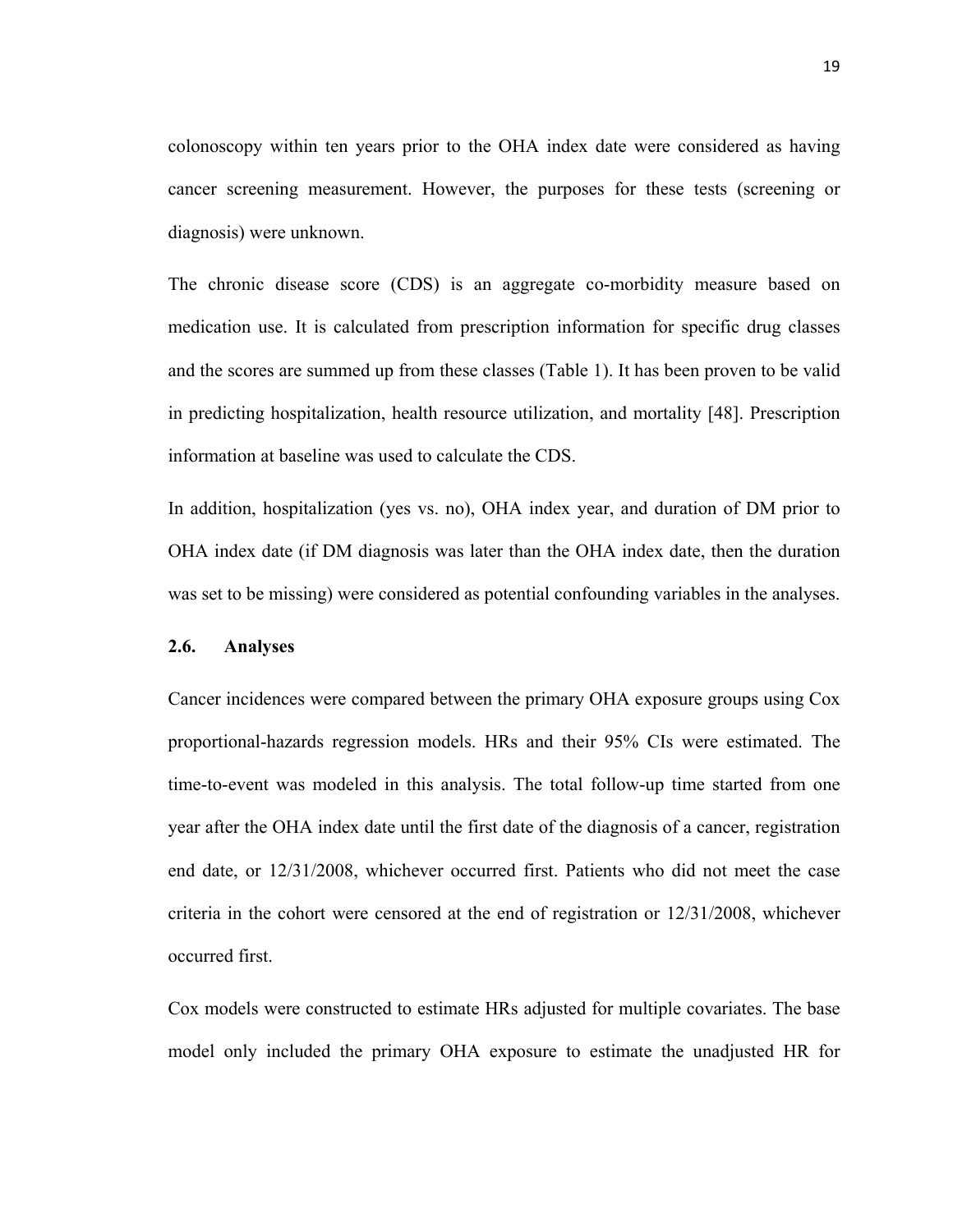cancer. In the adjusted models, age, gender, baseline HbA1c value, BMI, smoking status, CDS, OHA index year, number of OHA prescriptions prior to the OHA index date, hospitalization, cancer screening test, and duration of DM prior to OHA index date were initially considered. Age and gender were always retained in the final model.

Potential confounders were tested one-by-one by generating two models for each confounder. One model contained the exposure factor only (unadjusted HR) and the other contained the exposure factor and the tested confounder (adjusted HR). Only patients who had a non-missing value for the tested confounder were included in these two models. The confounders were retained in the final model if their inclusion, in a model containing the single covariate and the OHA exposure variable, changed the HR for the OHA exposure variable by 10% or more, relative to the unadjusted HR for OHA exposure (i.e., adjusted HR/ unadjusted HR is either  $>1.10$  or  $<0.90$ ), the so-called "change in estimate" criterion [49]. Unadjusted HRs and adjusted HRs and their 95% CIs were estimated.

Sensitivity analyses were performed utilizing the same Cox proportional-hazard regression models comparing cancer incidence during the primary exposure follow-up period. In addition, sensitivity analyses were also performed using the cut-off for the OHA index year as 2004. The influence of missing covariates on estimating the risks of cancer was also investigated in sensitivity analyses.

The Cox proportional-hazards regression models were used under the assumption that hazard functions are proportional over time (i.e., constant relative hazard). This was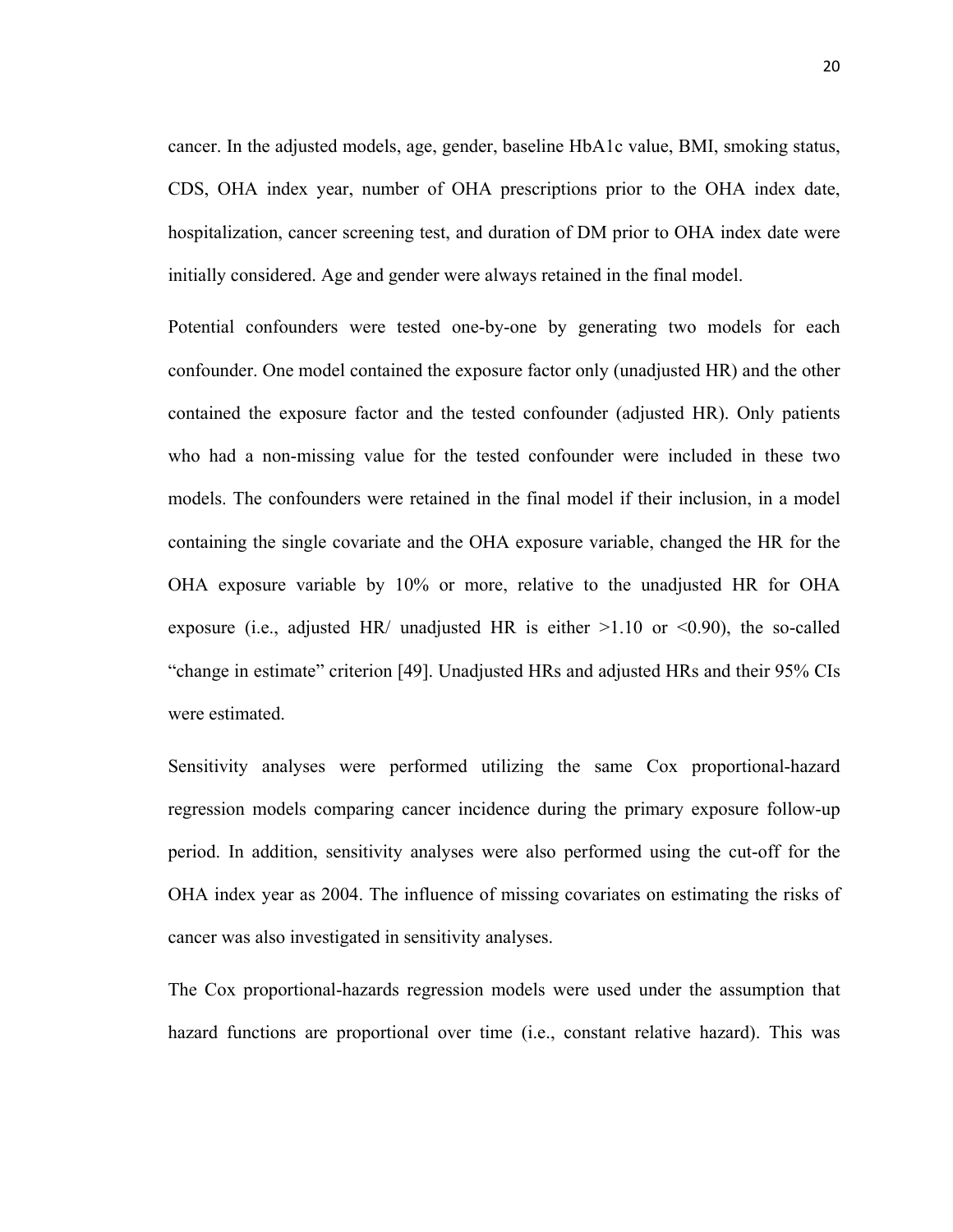checked using a proportionality test and "log(-log(survival)) versus log of survival time" plots.

All analyses were conducted using SAS version 9.1 (SAS Institute, Inc., Cary, NC).

# **2.7. Results**

# **2.7.1 Cohort Selection and Baseline Characteristics**

There were 180,406 patients registered in the GPRD who initiated anti-diabetic treatment between January  $1<sup>st</sup>$ , 1995 and December  $31<sup>st</sup>$ , 2008. Figure 1 shows the cohort selection step-by-step. There were 31,486 patients who were excluded because they did not have a stable anti-diabetic regimen (defined as at least 6 consecutive prescriptions of the same OHA or OHA combinations). Among the remaining 148,920 patients, the initial stable OHA treatment was set as the primary exposure and the first prescription date of the primary exposure was set as the OHA index date. Durations of registrations in the GPRD were accessed and 59,166 patients who had less than 1 year of registration prior to the earliest anti-diabetic treatment date and 11,265 who had less than 1 year of follow up after the OHA index date were excluded. There were 5,164 patients who had a diagnosis of malignancy prior to or within 1 year after the OHA index date and 14 who had a malignancy diagnosis but no associated diagnosis date were also excluded from the cohort. Potential type I diabetic patients (2,647 with a diagnosis of DM or initiated antidiabetic treatment before 35 years of age and 2,016 who initiated anti-diabetic treatment with at least 6 consecutive prescriptions of insulin only) were excluded. Patients initially stabilized with combination therapy (6,049), those older than 80 years (4,949), and those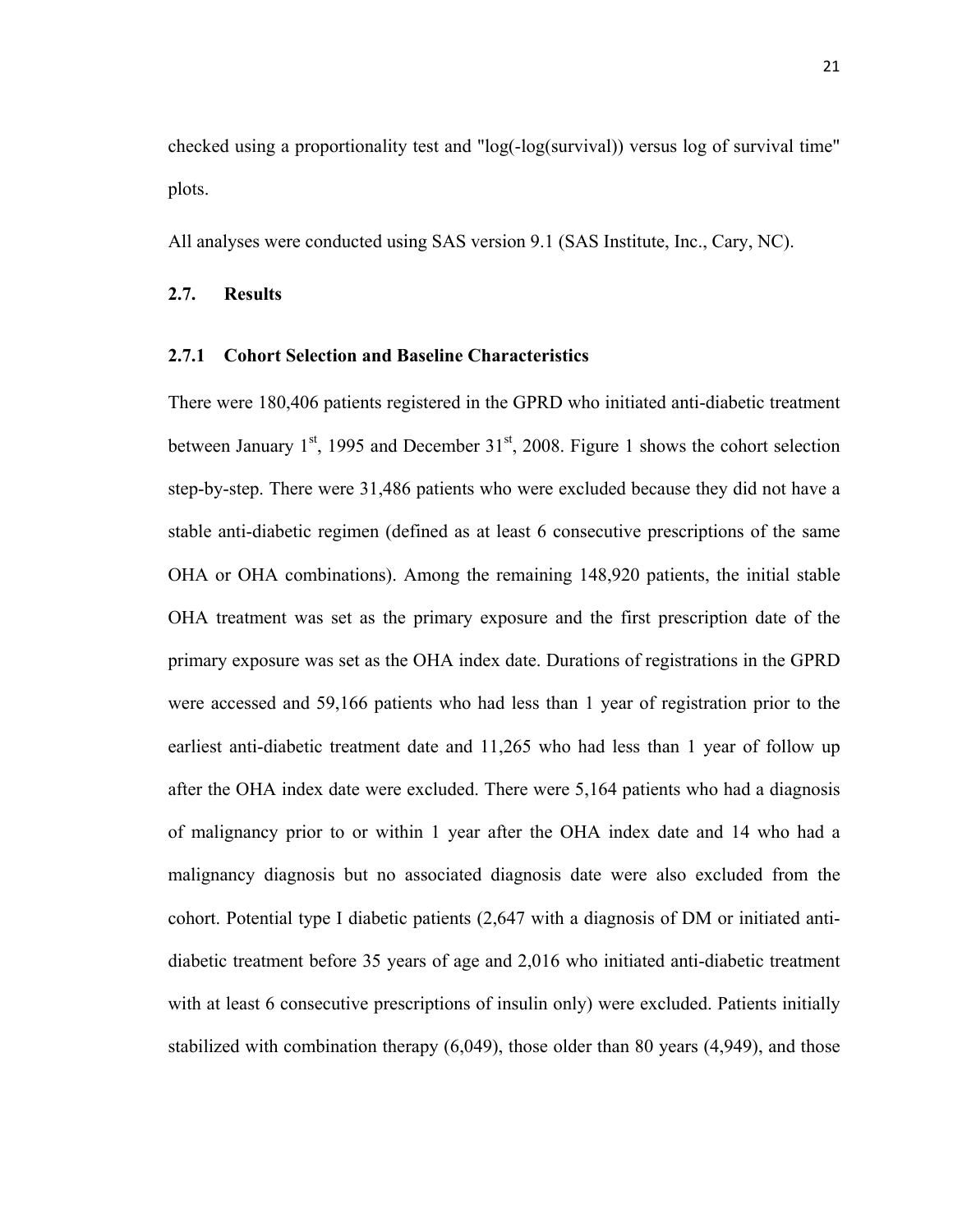with no diagnosis of DM (806) were also excluded. Among the 6,049 patients who were initially stabilized with combination therapy, only 20% were naive to anti-diabetic treatment, and 44% had more than 3 different prescriptions prior to being stabilized on the combination therapy. These patients were excluded because of the complicated treatment history. The final cohort contained 56,844 qualified patients. Among this cohort, 39,070 (68.7%) patients were initially stabilized on metformin, 16,904 (29.7%) on sulfonylurea, 662 (1.2%) on TZDs, and 208 (0.4%) on meglitinides.

Table 2.1.1 shows the demographic and baseline characteristics of the cohort. The sulfonylurea group had the highest proportion (59%) and the TZD group had the lowest proportion (51%) of males. Over one half of individuals in the sulfonylurea group were over 65 years old, while only about a third of the other exposure groups were in this older category. The sulfonylurea group was leaner with 26% and 28% in the normal (BMI 20- <25) and obese (BMI >30) categories, respectively, as compared to the metformin group with only 7% classified as normal weight and over 60% as obese. The mean baseline HbA1c values for all exposure groups were above the normal limit defined as 7%, with the sulfonylurea group having the highest HbA1c. The minimum chronic disease score was 2, which indicated that anti-diabetic treatment was the only treatment for chronic disease at baseline. The sulfonylurea and meglitinides groups had similar proportions (27% and 26%, respectively) in this category. The metformin and TZD groups had lower proportions (11% and 19% respectively). The duration of DM prior to cohort entry was shorter in the metformin and sulfonylurea groups compared to the TZD and meglitinides groups. The proportion of patients with recent cancer screening and smoking status were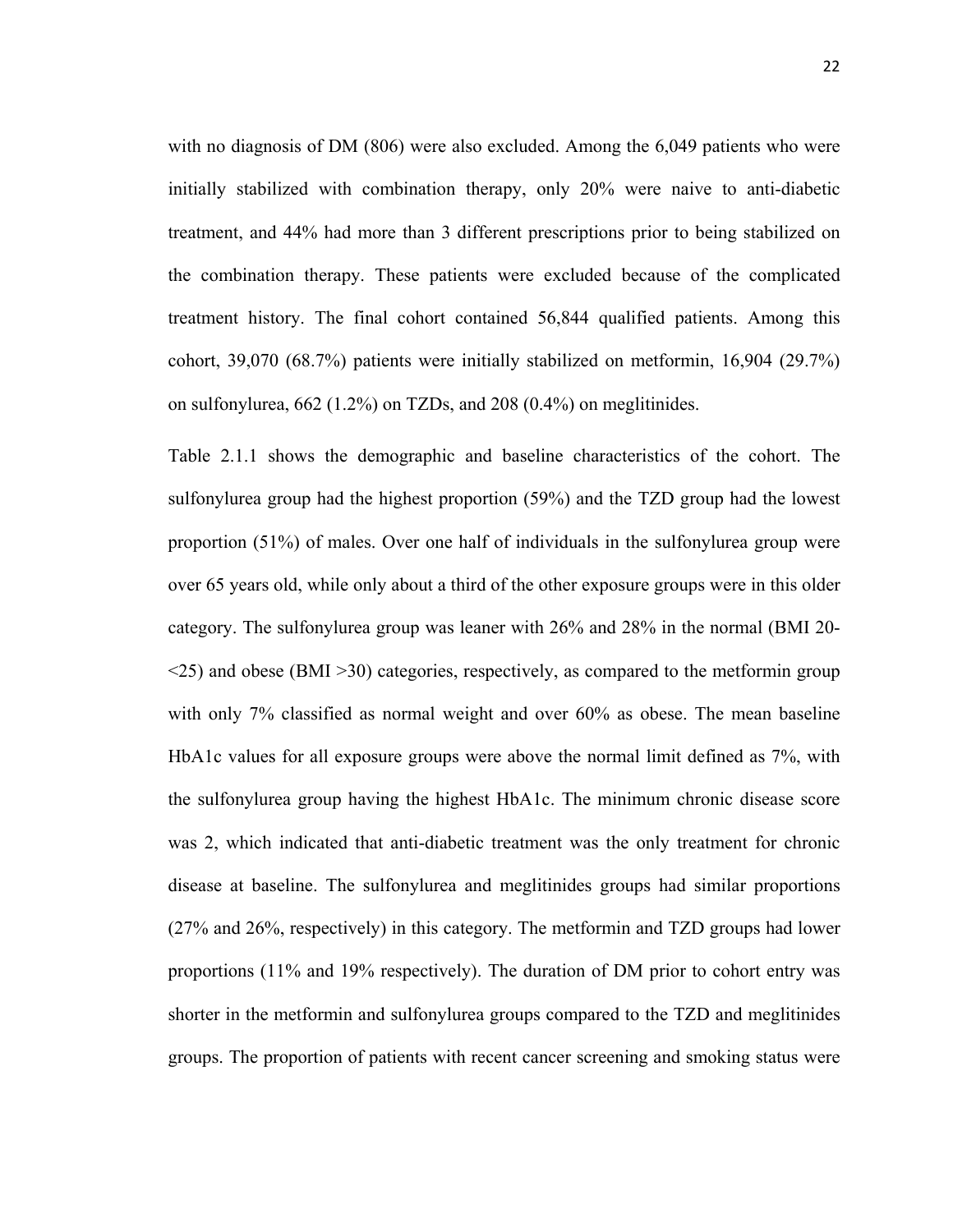similar across the exposure groups. In early study years, patients were more likely to initiate OHA therapy with sulfonylurea. More than half of the metformin group initiated OHA after year 2003. There was no TZD therapy prior to year 2000 and no meglitinide prior to year 1999, since these classes are newer OHAs. The mean total cohort follow-up duration is similar between the sulfonylurea and meglitinides groups (5 years), while it was shorter in the metformin group (3.4 years) and the TZD group (2.6 years).

There were total 20,932 (36.8%) missing baseline HbA1c. Notably, the missing baseline HbA1c was significantly different across exposure groups. Half of the sulfonylurea group had missing baseline HbA1c, and around one-third of the metformin group had missing data for this value. The TZD group had the lowest proportion (13%) of missing. This trend of missing values was similar across other baseline characteristics, including BMI, smoking status, and duration of DM prior to the OHA index date.

In further exploration, it was found that this trend of missing baseline characteristics was mainly due to the difference of the OHA index year. Patients entering treatment in the early years were more likely to be started on sulfonylurea whereas metformin became the dominant initial therapy in the later years. HbA1c was not systematically measured among T2DM patients in earlier years, so it was missing more often in the sulfonylurea group. Table 2.1.2 shows the missing HbA1c across exposure groups stratified by OHA index year. The missing rates decreased by year for all groups. There were more than 60% missing before the year 2000 and more than half were missing between years 2000 – 2001. The missing rate dropped to around one third between years 2002 – 2003. After 2004, there were around 20% missing. The missing rates were similar across exposure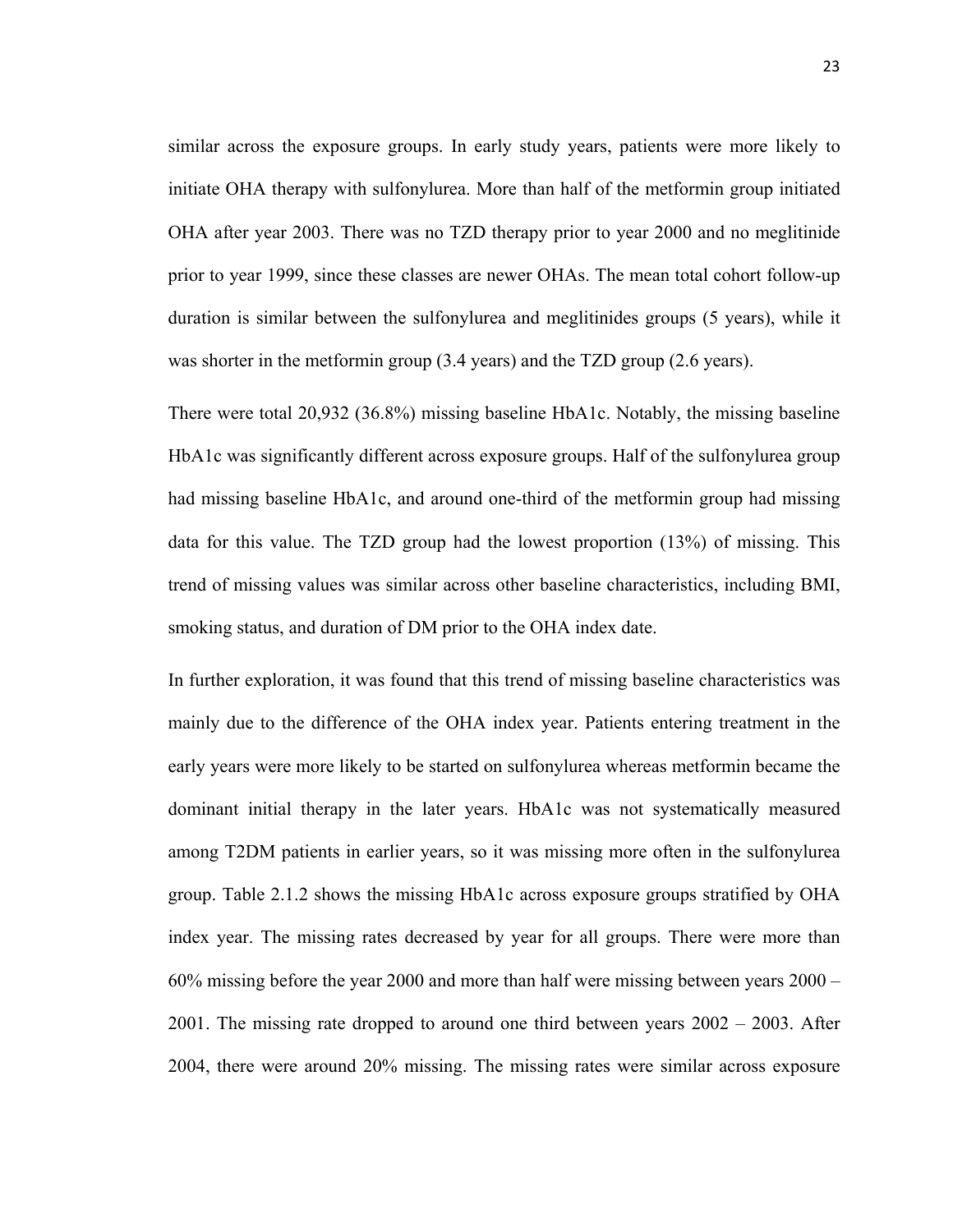groups, except for the TZD group, by year. Other missing baseline characteristics had similar distributions and were similar across exposure groups by year (data not shown).

Table 2.1.3 lists the duration of the primary exposure and the changes to new therapeutic regimens. The metformin and sulfonylurea groups had similar mean durations (35 and 38 months, respectively, as the primary exposure), while the durations of the primary exposures were shorter for the TZD (31 months) and meglitinides (30 months) groups. Around half of the metformin (56%) and TZD (52%) groups remained on the primary exposure throughout the follow-up. These percentages were lower for the sulfonylurea (35%) and meglitinides (20%) groups. In the metformin group, 22% of patients changed to another mono-therapy and another 22% added one medication (OHA or insulin). These percentages were 36% and 29%, 29% and 19%, and 46% and 31% for the sulfonylurea, TZD, and meglitinides groups, respectively. The most common medication changes were to switch to or add metformin or sulfonylurea.

# **2.7.2 Anti-diabetic Treatment and Cancer Risk**

During the cohort follow up, a malignancy developed in 2,589 subjects (4.6%). Among these cases, 2,403 were solid tumors and 202 were hematological malignancies. Sixteen (16) subjects developed both a solid tumor and a hematological malignancy.

Table 2.2.1 shows the person-years of follow up (started from one year after the OHA index date) and the unadjusted and age standardized (based on U.K. 2001 Census [50]) incidence rates of overall cancers, as well as of solid tumors and hematological malignancies. The incidence rate of death without cancer is also shown in this table.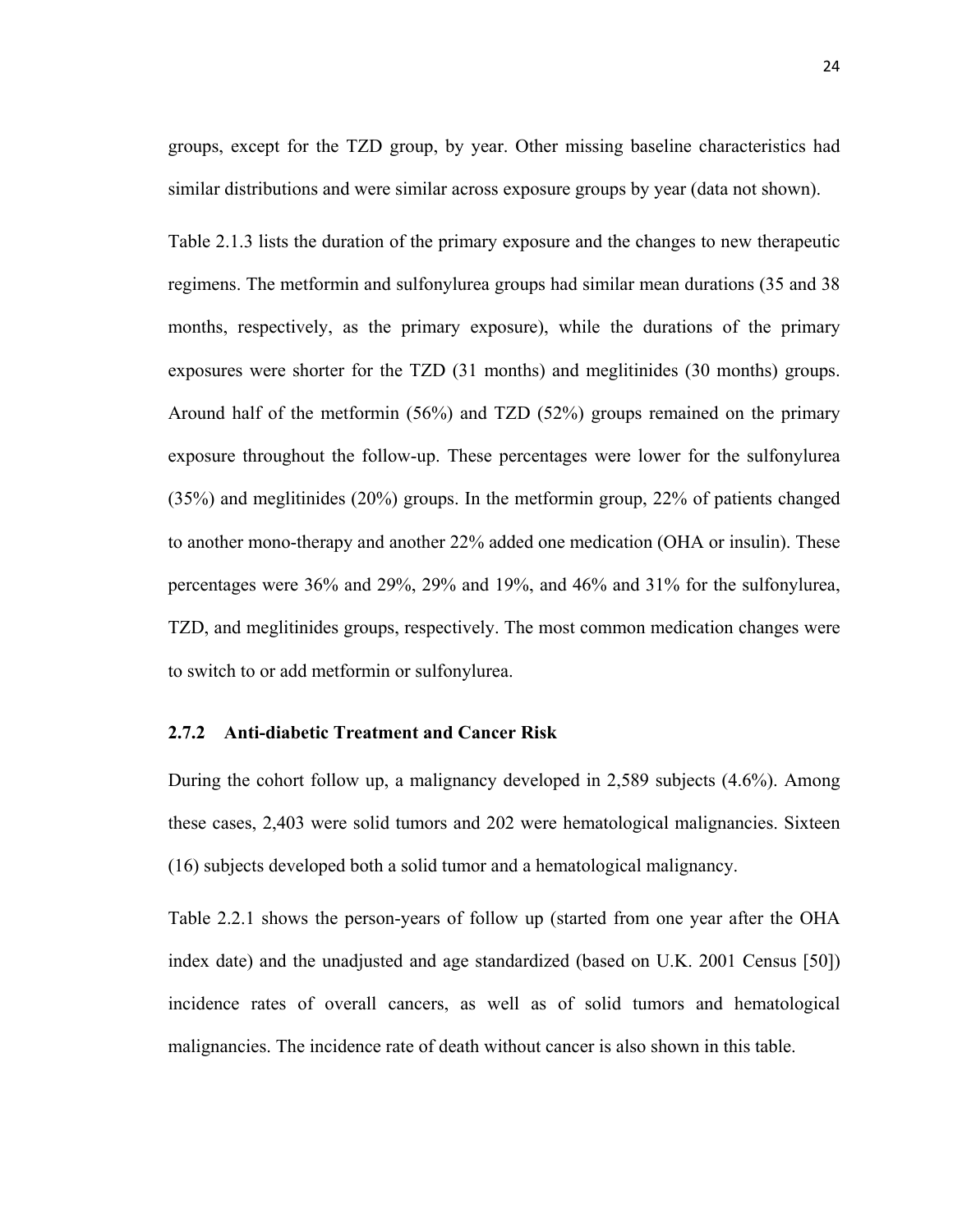Incidences of overall cancers were a little higher in the sulfonylurea group and meglitinides group (13/1000 person-years) compared to the metformin and TZD groups (11-12/1000 person-years). After age standardization, the meglitinides group (10/1000 person-years) showed the highest incidence and other groups had similar incidences to each other (7-8/1000 person-years) of overall cancer. For solid tumors, the incidence rate was the lowest in the metformin group (10/1000 person-years) and highest in the sulfonylurea group (13/1000 person-years). Age standardized incidences of solid tumor were similar across all exposure groups. For the hematological malignancies, the incidence was the highest in the meglitinides group (3/1000 person-years crude and  $2/1000$  person-years age-standardized) compared to those in other exposure groups  $(0.6 -$ 1/1000 person-years). However, there was only one hematological malignancy in the TZD group and three in the meglitinides group. The death rate was higher in the sulfonylurea group (31/1000 and 18/1000 person-years for the crude and agestandardized rates, respectively) and the meglitinides group (25/1000 and 24/1000 person-years) as compared to that of metformin (16/1000 and 12/1000 person-years) and TZD (12/1000 and 8/1000 person-years) groups.

Table 2.2.2 shows unadjusted and adjusted hazard ratios and their 95% confidence intervals from Cox proportional hazard models. The metformin group was used as the reference group to estimate the hazard ratios for overall cancer, solid tumor, and hematological malignancies. HRs of death without cancer, as well as death or cancer, were also presented in this table. From unadjusted models, sulfonylurea was associated with a 25% increased risk of overall cancer, solid tumor, and hematological malignancy.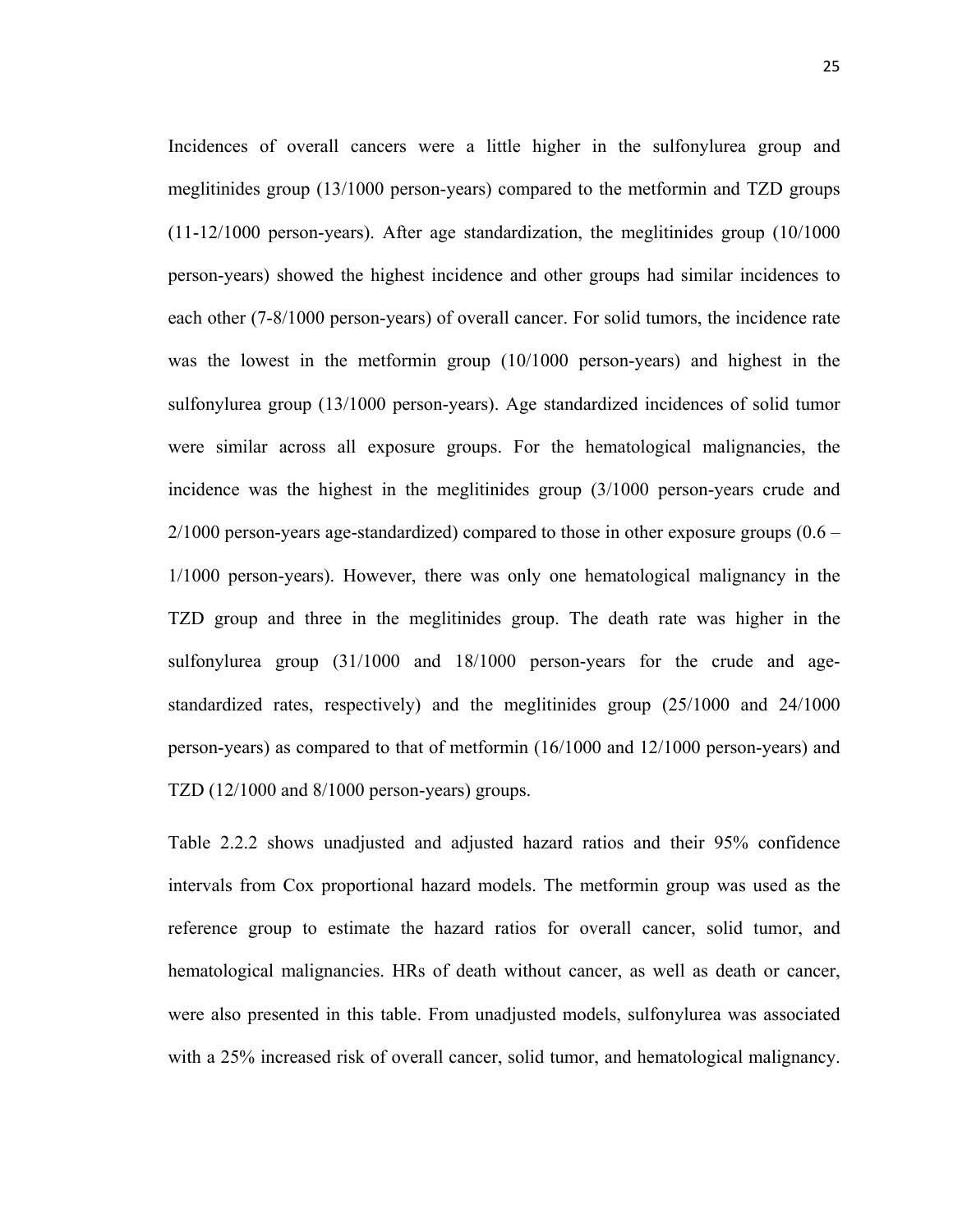Use of meglitinides was associated with more than a 3-fold risk of hematological malignancies, and no significant risk of cancer was associated with TZD in these unadjusted analyses.

Potential confounders were tested one by one in models containing the single covariate and the exposure variable. Based on the "change in estimate" criterion (i.e., a change in the estimated hazard ratio by 10% or more), adjusting for age changed the estimates of risks for all endpoints. In addition, adjusting for BMI changed the estimate of risk for hematological malignancy. No other potential confounders changed the unadjusted HR by more than 10%. In the final adjusted models, age and gender were retained as covariates for overall cancer, solid tumor, and death without cancer. Age, gender, and BMI were included in the model for hematological malignancy.

After adjusting for potential confounders, the sulfonylurea and TZD groups showed no increased risk of overall cancer, solid tumor, or hematological malignancy. The meglitinides group was not associated with increased risk of solid tumor either. Although there were only three (3) cases in the meglitinides group, it was associated with a more than 4-fold (HR: 4.3, 95% CI: 1.33, 13.57) significant risk of hematological malignancy. Both sulfonylurea (HR=1.39, 95%: 1.31, 1.48) and meglitinides (HR=1.51, 95%CI: 1.02, 2.22) groups were associated with significantly increased risk of death without cancer, compared to metformin. When "death or cancer" was treated as a single endpoint, the increased risks were significant for the sulfonylurea (HR  $= 1.27$ ) and the meglitinides  $(HR = 1.40)$  groups.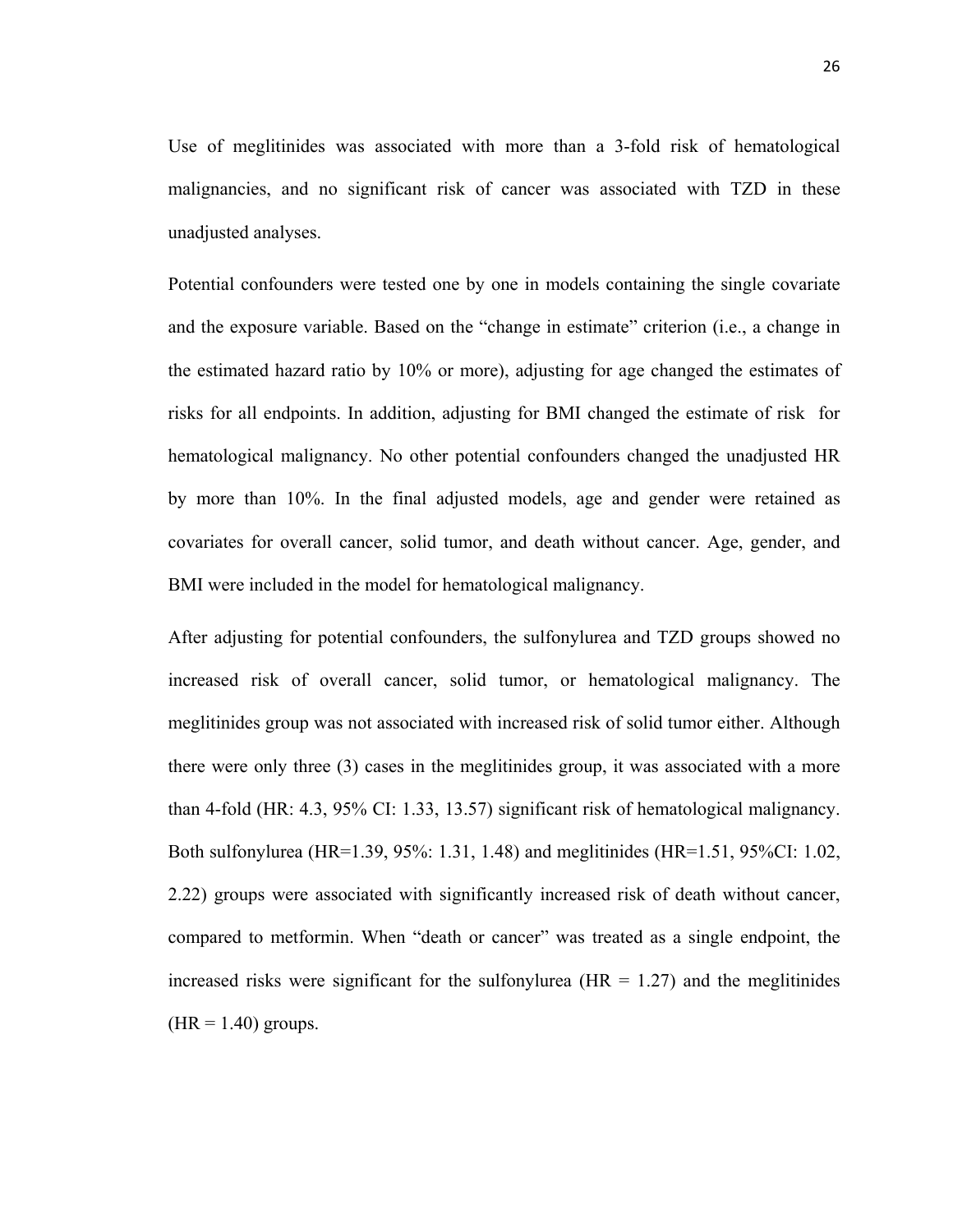Checks on the assumption of constant relative hazard for the Cox proportional-hazard regression models using "log(-log(survival)) versus log of survival time" plots are presented in figures 2.1 to 2.3. The metformin, sulfonylurea, and meglitinides lines were nearly parallel, although the TZD line crossed the metformin line (most likely due to the short follow-up duration and small sample size). The metformin and sulfonylurea lines crossed early in follow-up (i.e., less than 1 week after the first year of follow-up). After excluding these subjects with short follow-up (103 patients), results from the Cox models were the same as those presented in table 2.2.2 (data not shown). The P-values from the proportionality tests were 0.1121, 0.1071, and 0.7340 for overall cancer, solid tumor, and hematological malignancies, respectively, indicating that the proportional hazards assumption seemed reasonable in these models.

### **2.7.3 Sensitivity Analyses for Anti-diabetic Treatment and Cancer Risk**

There were three sets of sensitivity analyses performed.

The first one was to investigate the influence of missing covariates on estimating the odds ratio of cancers. The same unadjusted models shown in table 2.2.2 were repeated, but in this sensitivity analysis, only patients who had non-missing values of each test covariate (HbA1c, BMI, duration of diabetes to OHA start date, and smoking status) were included. The HRs estimated from these test models were compared to the unadjusted HRs in table 2.2.2, to separate out the effect of limiting the dataset to those with non-missing covariate values from the effect of adjusting for covariates.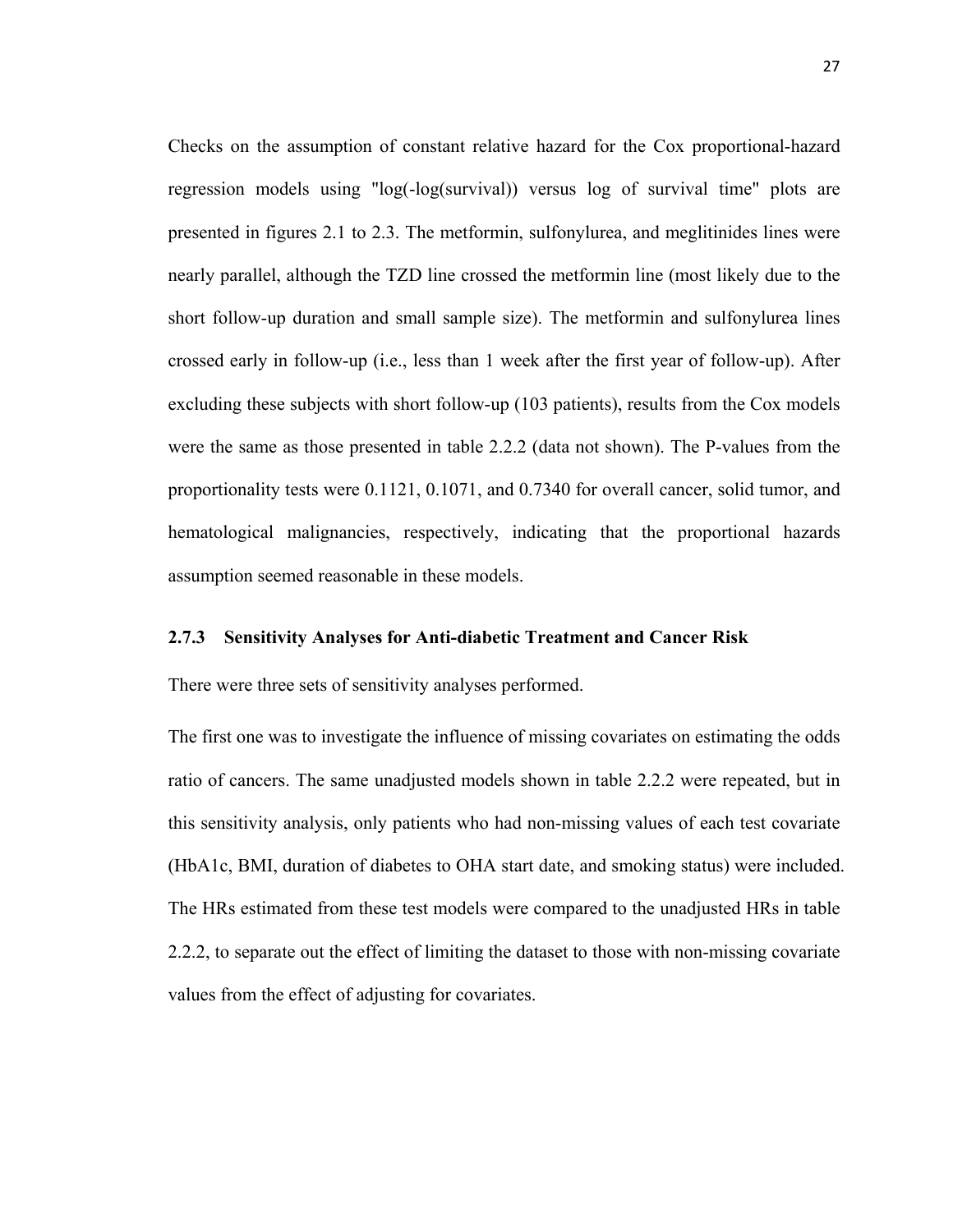Table 2.3.1 showed that eliminating patents with missing values of HbA1c, BMI, or DM duration, changed the relative risk of overall malignancies and solid tumors associated with TZD from 1.2 to 1.0. No other relative risk estimates changed for these endpoints. Eliminating missing covariates changed relative risk estimates of hematological malignancies more substantially for all exposure groups. No other hazard ratios shown in Table 2.2.2 were changed by more than 10% by eliminating subjects with missing variables.

The second sensitivity analysis was to compare the incidence of cancers based on the primary exposure follow-up period. Only cancers that occurred during the primary exposure follow-up period (from the OHA index date to the day before the new therapeutic regimen + 6 moths or the end of cohort follow-up, whichever occurred first) were considered as cases. Follow-up was censored at this time point. Table 2.3.2 lists the results from these analyses. The HRs showed similar trends to those shown using the total follow-up duration.

The cohort entry dates of this study spanned 14-years (1995 - 2008). More than half (57%) of the patients entered the cohort after the year 2002. Only a small proportion (22%) of patients initially stabilized on metformin entered before 2002, although the metformin group accounted for 69% of the whole cohort. More than half (57%) of the metformin group entered the cohort at or after 2004. These differences raised the concern about unmeasured differences between the metformin and the other exposure groups, which might have been introduced by the time of entry into the cohort.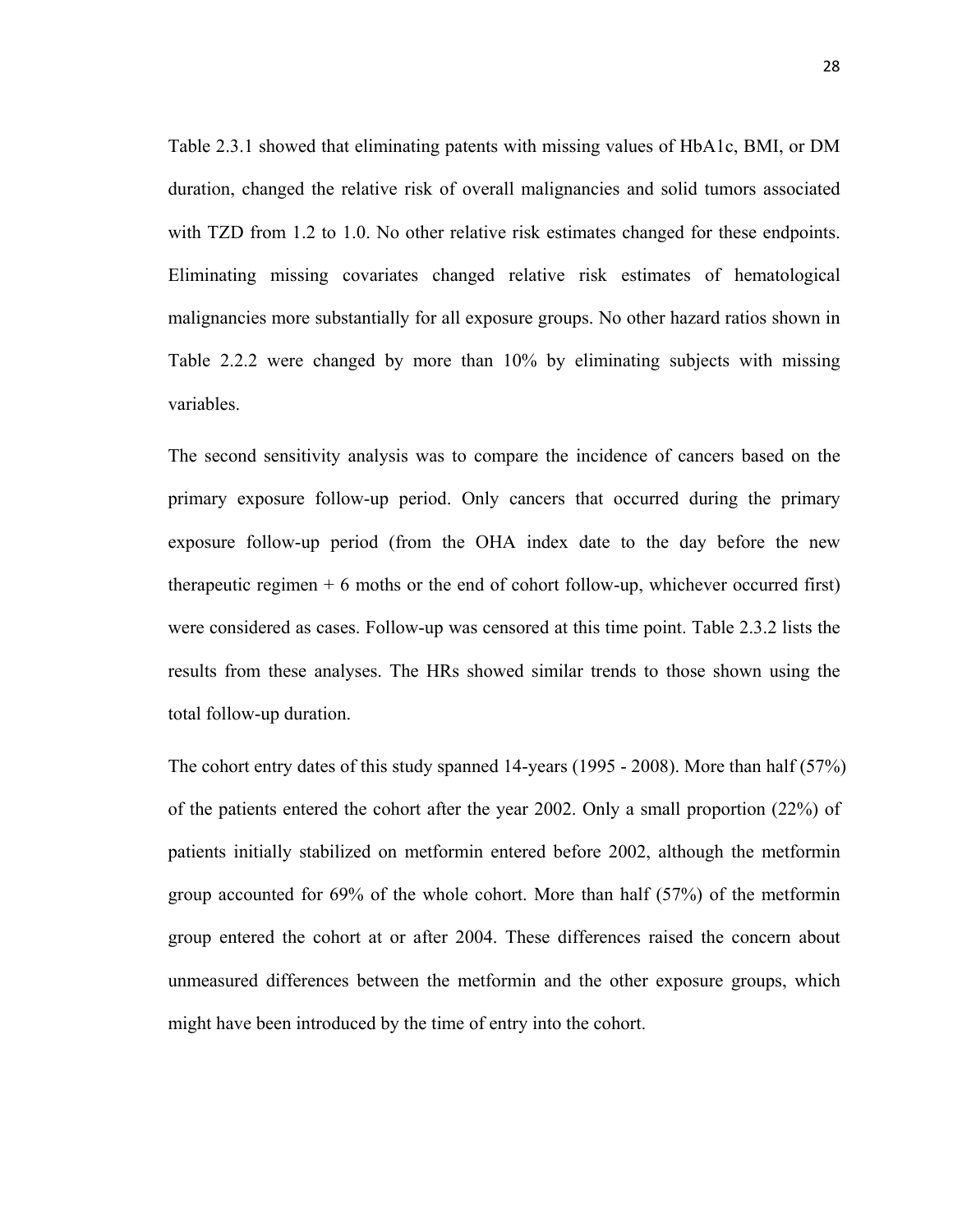The third sensitivity analysis was to stratify the final adjusted models in Table 2.2.2 by OHA index years using the year 2004 as a cutoff (Table 2.3.3). Sulfonylurea was associated with a slightly increased risk  $(HR=1.16, 95\%CI: 1.03 - 1.29)$  of solid tumor compared to metformin for patients enrolled in early years (before 2004), but not in late years. There was no increased risk of cancer associated with TZD either in early years or in later years. Risks of cancer associated with meglitinides were stronger in later years (HR=1.26 and 6.24 for solid tumor and hematological malignancy, respectively) than in earlier years. However, they were based on small numbers of cases with wide 95% CIs.

## **2.7.4 Study Power**

Based on the results from the cohort analyses and a type 1 error rate of 0.05, the statistical power was calculated for each primary OHA mono-therapy exposure to detect a meaningful relative risk. Ratios of metformin vs. sulfonylureas, TZD, and meglitinides were 1.54, 77.30, and 124.94, respectively. The incidence of malignancies among patients exposed to metformin was 0.007/person-year. For the sulfonylureas group, there was 100% power to detect a relative risk of 1.5 or greater. For the TZD group, there was 42% power to detect a relative risk of 1.5 or greater and 85% power to detect a relative risk of 2 or greater. For the meglitinides group, the power was 31% to detect a relative risk of 1.5 or greater and 80% to detect a relative risk of 2.2 or greater.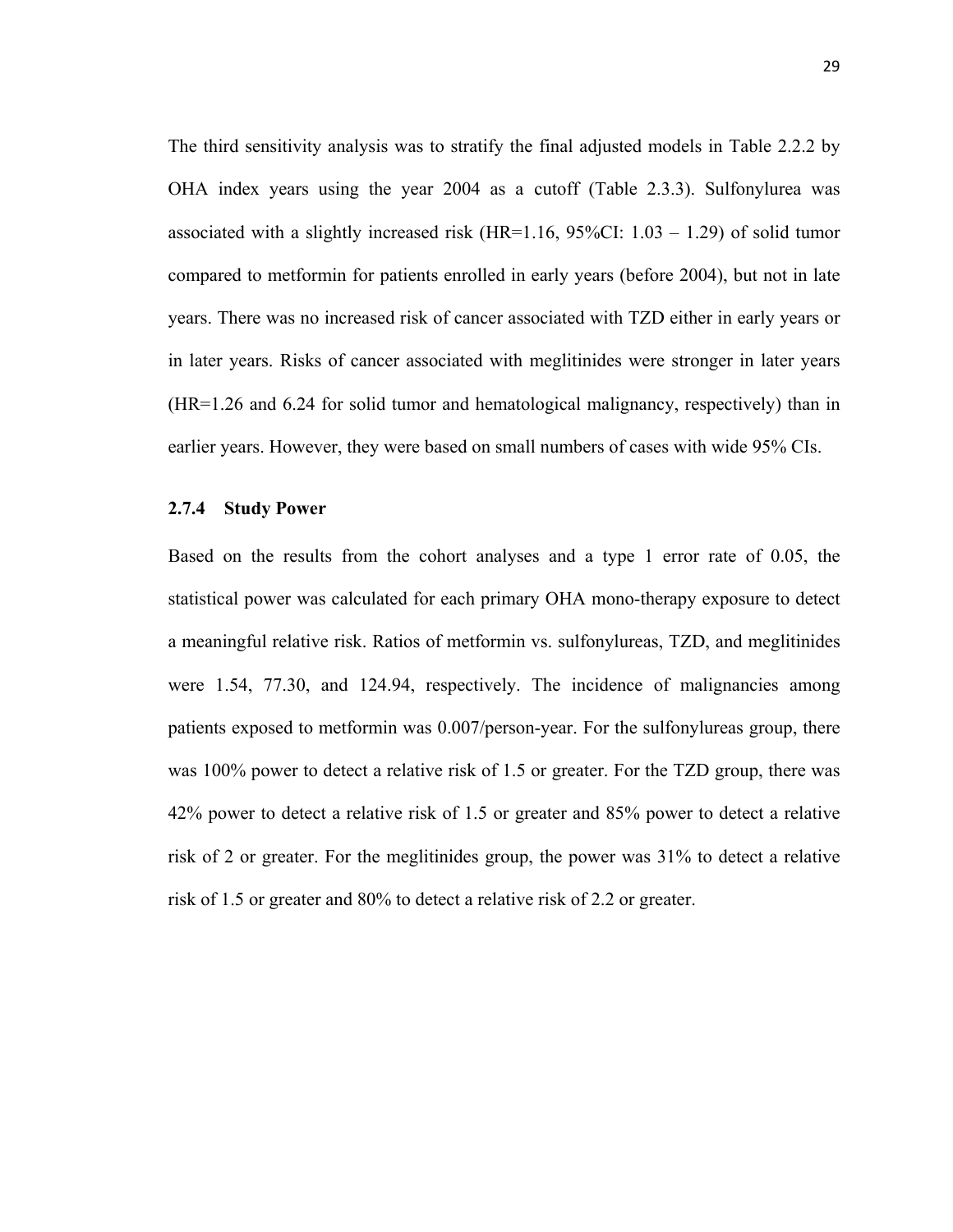#### **CHAPTER III THE CASE-CONTROL STUDY**

#### **3.1. Introduction**

The cohort study illustrated the incidence of overall malignancies, malignant solid tumors, as well as hematological malignancies, among four exposures of OHA mono-therapy. The cohort entry years were from 1995 to 2008. During this 14-year period, understanding of diabetes management has improved. Both diagnosis and treatment strategies for diabetes have been modified during these years. Major changes include more strict blood glucose control, using HbA1c as an indicator for blood glucose control, and a change in first line treatment from sulfonylurea to metformin. Diagnosis of cancer also improved during these years. The frequencies of the four primary exposures were very different in early vs. late cohort entry years due to the change in practice guidelines and the launch of new drugs on the market. More than half of the metformin group patients started treatment at or after year 2004, while the sulfonylurea group patients were more evenly distributed across these years. TZD and meglitinides were not placed on the market until 1999 – 2000. There is strong potential for various temporal biases due to changes in medical practice on diagnosis and treatment guideline over time, length of available history, and different durations of follow-up for cancer detection. In order to minimize these potential cohort effects and temporal bias, a nested case-control study was carried out to match cases and controls by their cohort entry year and their follow-up duration. Time-varying exposures at different periods were compared for cancer occurrences. Since hematological malignancies were rare and might have different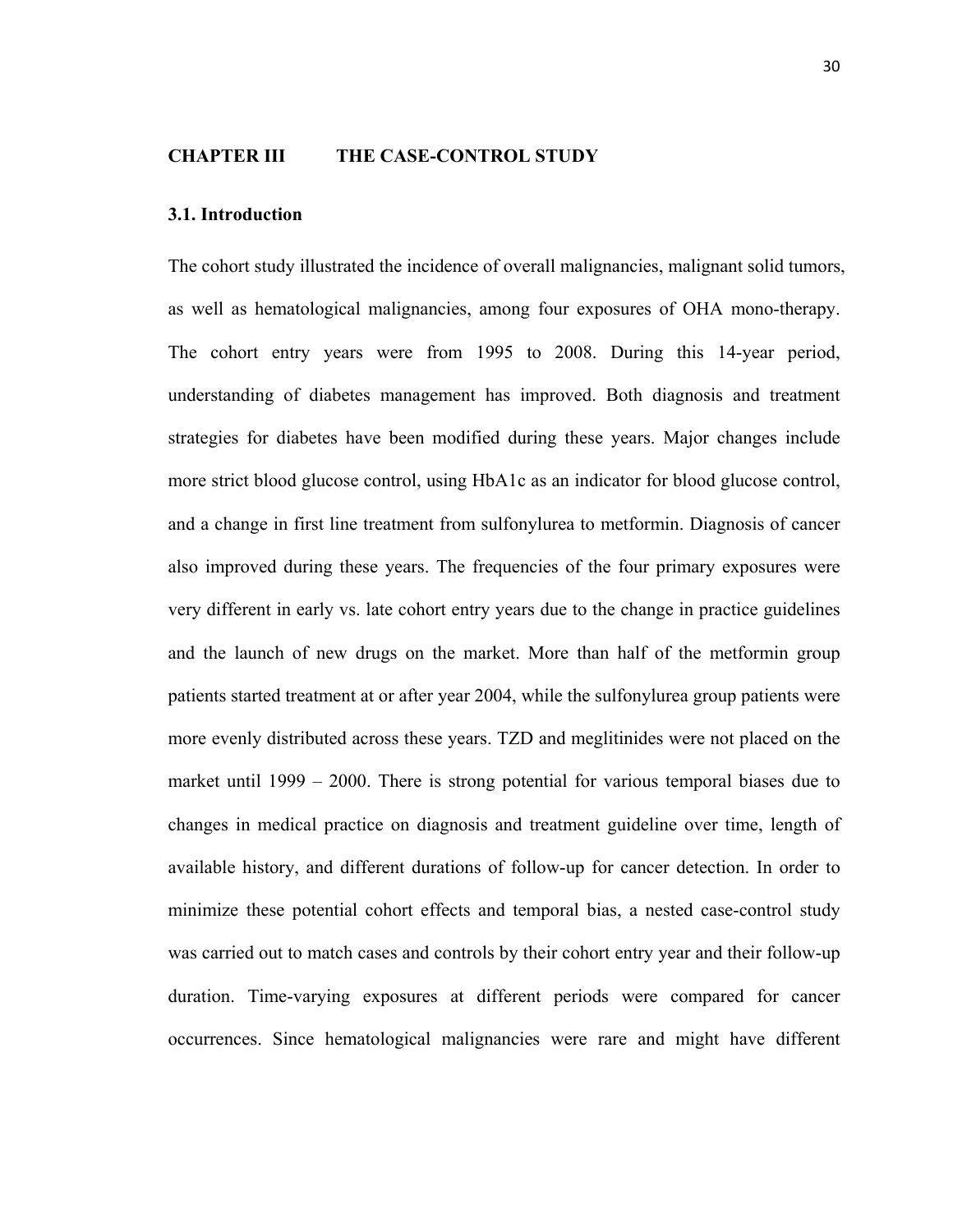relationships to DM treatment compared with solid tumors, only invasive solid tumors were included in the case-control study.

### **3.2. Methods**

Cases were defined as all occurrences of malignant solid tumors during the cohort follow-up. Controls were selected from patients in the cohort not experiencing any malignancy during follow-up. For each case, four (4) controls were matched by age  $\pm 2$ years, gender, and OHA index year  $\pm 1$  year. Eligible controls should have had equal or longer duration of follow up in the cohort as their respective cases and the same duration of follow-up in the cohort was assigned to the controls. If there were more than four patients without cancer fulfilling the matching criteria for a case, four controls were randomly selected among these eligible patients. One control may be matched to more than one case if he/she qualified the matching criteria for each case. For each identified case, the cancer index date was defined as the earliest diagnosis date of the patient's solid tumor, while controls were assigned the index date of the case to which they were matched.

For each case and control in the case-control study, the cancer index date minus 6 months was set as the pre-cancer date. Anti-diabetic treatment history prior to the pre-cancer date was evaluated. As the exposure window was assessed from the pre-cancer date backwards up to 5 years or to the OHA index date, whichever occurred later. The exposure window was divided into recent, past, and distant periods. The recent period was within 1 year prior to the pre-cancer date, the past period was between 1 year and 3 years prior to the pre-cancer date, and the distant period was 3 years and 5 years prior to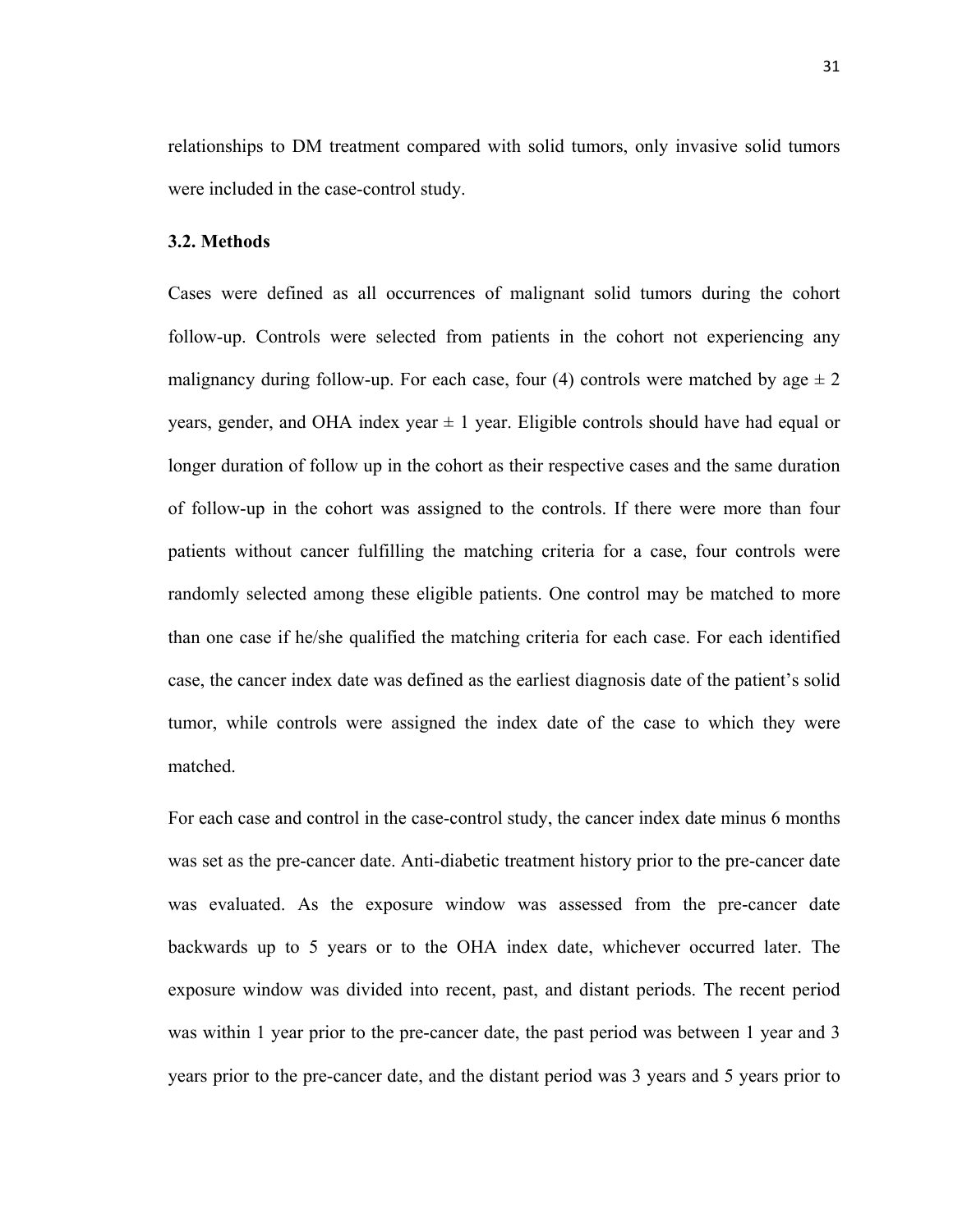the pre-cancer date. The median duration from the OHA index date to cancer diagnosis was 4.8 years. Exposures beyond the distant period (more than 5.5 years prior to the cancer index date) were not assessed due to the small sample size. Figure 3 illustrates the exposure periods.

Prescriptions of metformin, sulfonylurea, TZD, meglitinides, insulin, and their combinations were the exposures of interest in the case-control analyses. Cumulative prescriptions of these medications in each exposure period were calculated. If a patient had at least three prescriptions of one class of the anti-diabetic medication in a period, then this patient was considered to have been exposed to that medication during this period.

For each time period of drug exposure (recent, past, or distant), two classifications of exposures were defined. One classification was based on the pharmacological classes of anti-diabetic medications as metformin only (without other OHA or insulin), sulfonylurea only (without other OHA or insulin), metformin + sulfonylurea (without other OHA or insulin), metformin + insulin (without other OHA), sulfonylurea + insulin (without other OHA), insulin (insulin alone or insulin plus OHAs), TZD (TZD alone, or TZD plus other OHAs), and meglitinides (meglitinides alone, or plus other OHAs). For example, if a patient had 4 prescriptions of metformin and 5 prescriptions of insulin and no other OHAs during the recent period, then this patient was considered to be exposed to metformin + insulin in the recent period. If a patient had 6 prescriptions of metformin and 4 prescriptions of TZD in the past period, then this patient was considered to be exposed to TZD in the past period.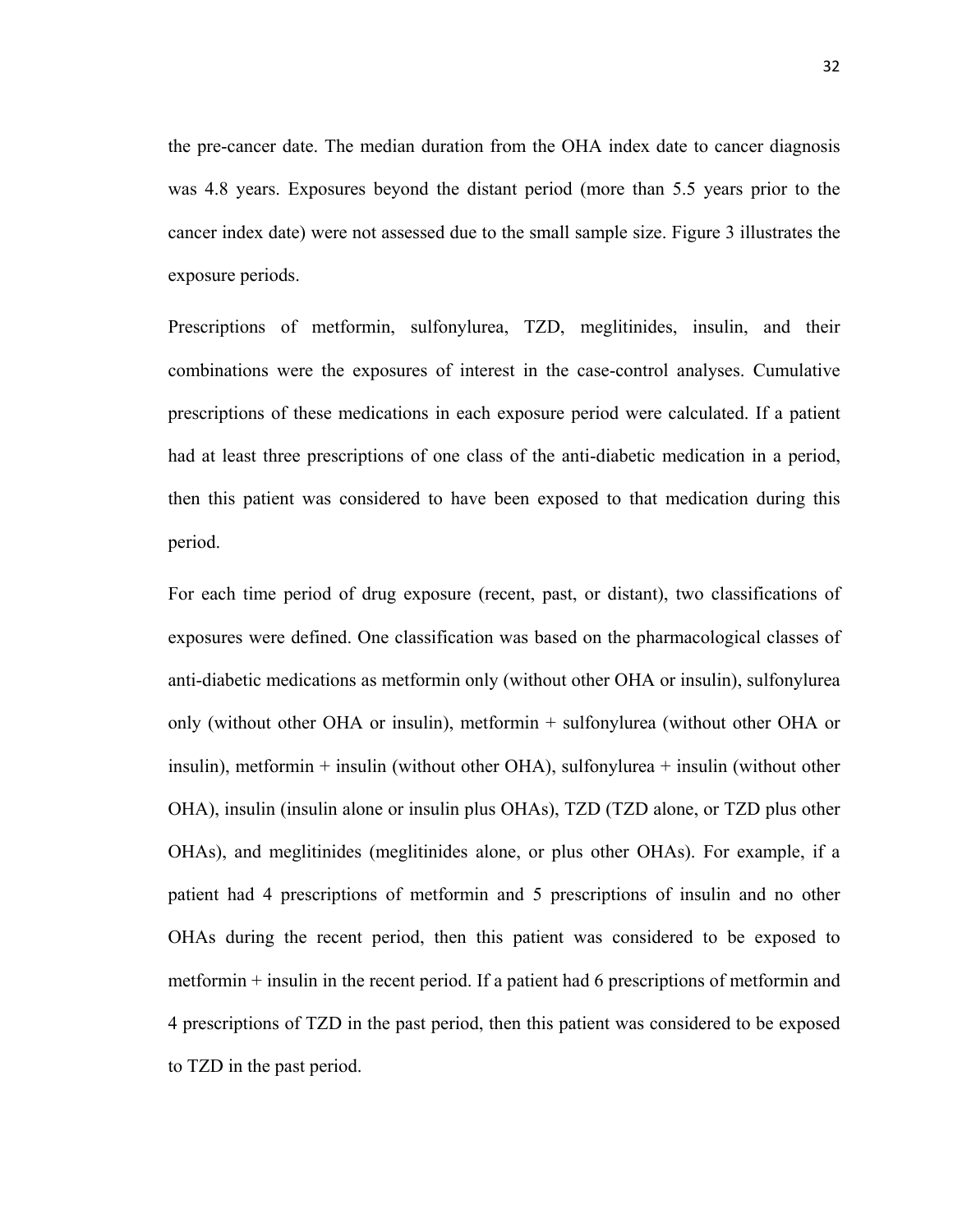Another classification was made based on the mechanism of action on hyperinsulinemia, as sensitizers only (metformin, or TZD, or metformin + TZD, no insulin), secretagogues only (sulfonylurea, or meglitinides, or sulfonylurea + meglitinides, no insulin), sensitizers + secretagogues (metformin and/or TZD plus sulfonylurea and/or meglitinides, no insulin), sensitizers + insulin (metformin and/or TZD plus insulin), secretagogues + insulin (sulfonylurea and/or meglitinides plus insulin), sensitizers  $+$  secretagogues  $+$ insulin (metformin and/or TZD plus sulfonylurea and/or meglitinides plus insulin), and insulin only. Metformin and TZDs are insulin sensitizers, and sulfonylurea and meglitinides are insulin secretagogues. Patients classified into one of these single insulineffect groups (sensitizers or secretagogues) could have either mono- or combo- therapies of the medications within the same insulin-effect group. Prescriptions of medications belong to another insulin-effect group were not allowed in these groups. Patients with prescriptions across insulin-effect groups were classified into the combination group (sensitizers + secretagogues). For example, if a patient had more than 3 prescriptions each of metformin and TZDs, either sequentially or simultaneously, the patient would be in the sensitizer group. If a patient had more than 3 prescriptions each of metformin and sulfonylurea, the patient would be in the sensitizers + secretagogues group.

### **3.3. Covariates**

In addition to the matched factors, multiple characteristics were considered as potential confounding variables in the case-control analyses for each exposure period.

For each exposure period, the highest value of HbA1c and the highest value of BMI within one year prior to the start of the period were used as covariates. HbA1c was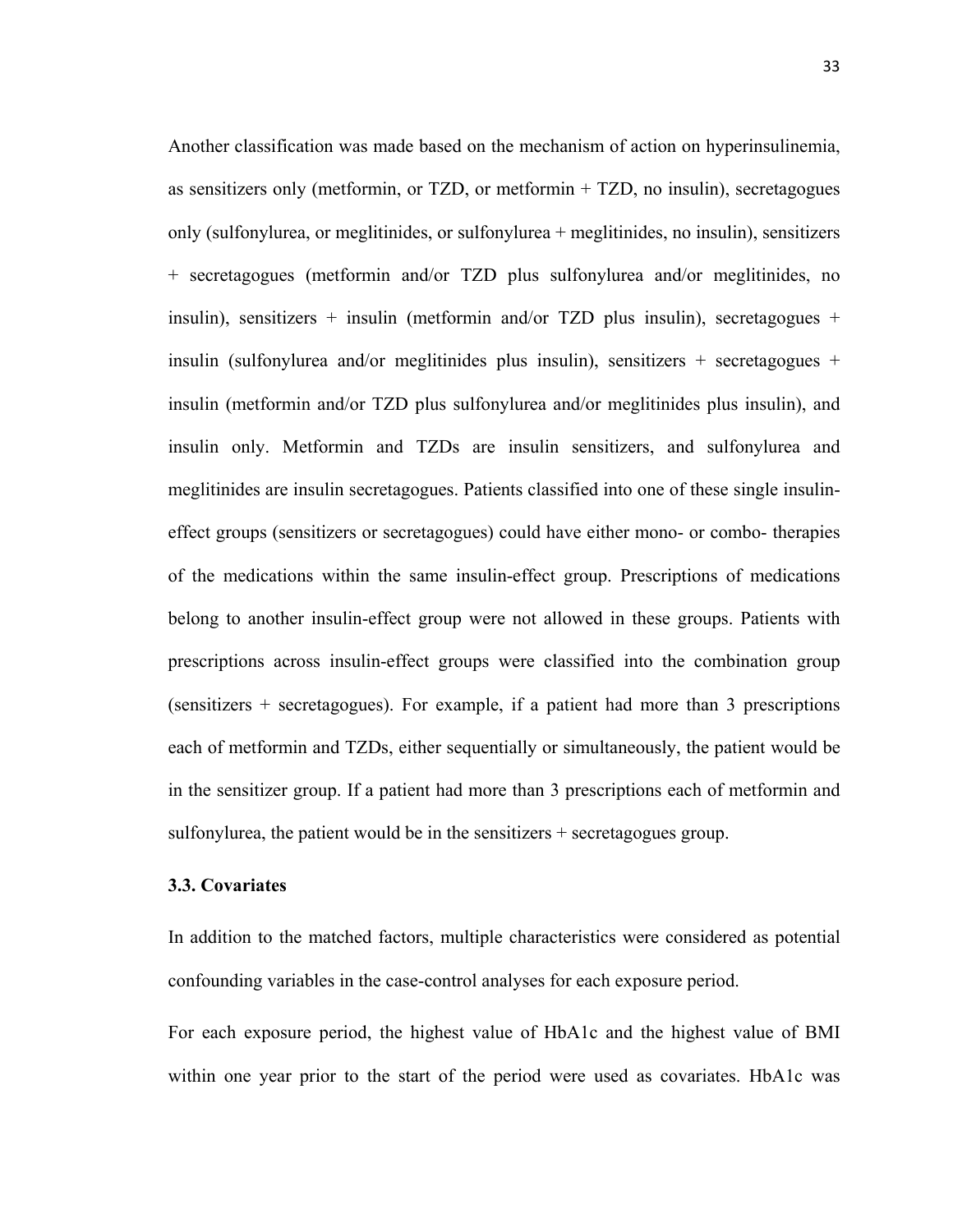categorized as <7%, 7%-<9%, 9%-<12%, and  $\geq$ 12%, with abnormal HbA1c defined as a value  $\geq$ 7%. BMI was categorized as 10-19, 20-24, 25-29, 30-34, and 35-80 kg/m<sup>2</sup>, and the range 20-24 kg/m<sup>2</sup> was considered as normal. Categorical variables for HbA1c and BMI were used in the analysis models.

Patients who had a mammogram (for women), or a PSA (for men) within one year or a colonoscopy within ten years prior to each exposure period were considered to have participated in cancer screening. Prescriptions within one year prior to each exposure period were used to calculate CDS for that period.

Smoking status at baseline and duration of diabetes to the OHA index date were also considered as potential confounders.

### **3.4. Analyses**

Conditional logistic regression models, to account for the matching variables, were used to estimate odds ratios (OR) and their 95% CIs by comparing different anti-diabetic treatments to the metformin only group or the sensitizer only group for each exposure period. Other potential confounding factors, including BMI, HbA1c, CDS, cancer screening, smoking status, hospitalization, and duration of DM prior to OHA index date were tested as described in the cohort section. Potential confounders were also controlled based on the "change in estimate" criterion.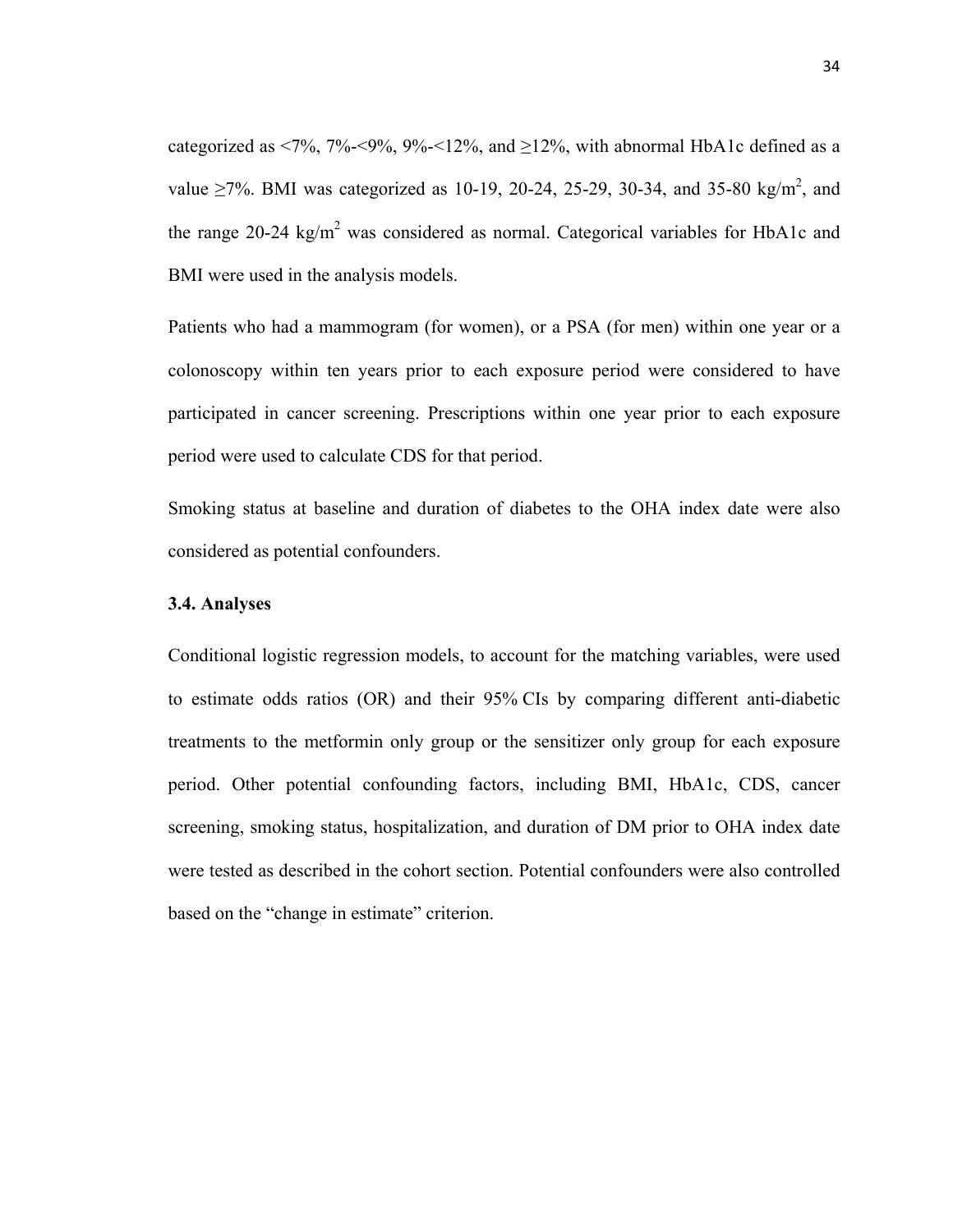### **3.5. Results**

### **3.5.1 Baseline Characteristics**

There were 2,403 malignant solid tumor cases identified from the cohort. Each case was matched to four controls to compose total 9,612 controls. Table 3.1 shows the demographic and baseline characteristics of the cases and their matched controls. There were 61% males and 39% females. Most were between 51 and 75 years old (mean=67) at cohort entry. Just over half the subjects had an HbA1c available. Among these 8%-10% had normal HbA1c and over half had an HbA1c of 7-9% at cohort entry. Fifteen percent (15%) of the patients had a normal BMI, 41% were overweight and 43% were obese. Among these patients 22-23% had anti-diabetic treatment as the only prescription for chronic disease at baseline (CDS=2), and 6% of them had several co-morbidities (CDS>10). Around 6% of the patients had a cancer screening test at baseline. The cases and the controls were well matched for age, gender, and cohort entry year. Other baseline characteristics, including HbA1c, BMI, CDS, cancer screening, and duration of diabetes to OHA index date were well balanced between the cases and the controls. The case group had slightly fewer nonsmokers (37%) and more current smokers (34%) compared to controls (43% and 27%, respectively). Patients with missing values of these baseline characteristic were also balanced between the cases and the controls.

### **3.5.2 Risks of Cancer Associated with Anti-diabetic Exposures**

The unadjusted and adjusted ORs and their 95% CIs comparing anti-diabetic treatments between cases and controls are listed in tables 3.2 and 3.3. The unadjusted ORs were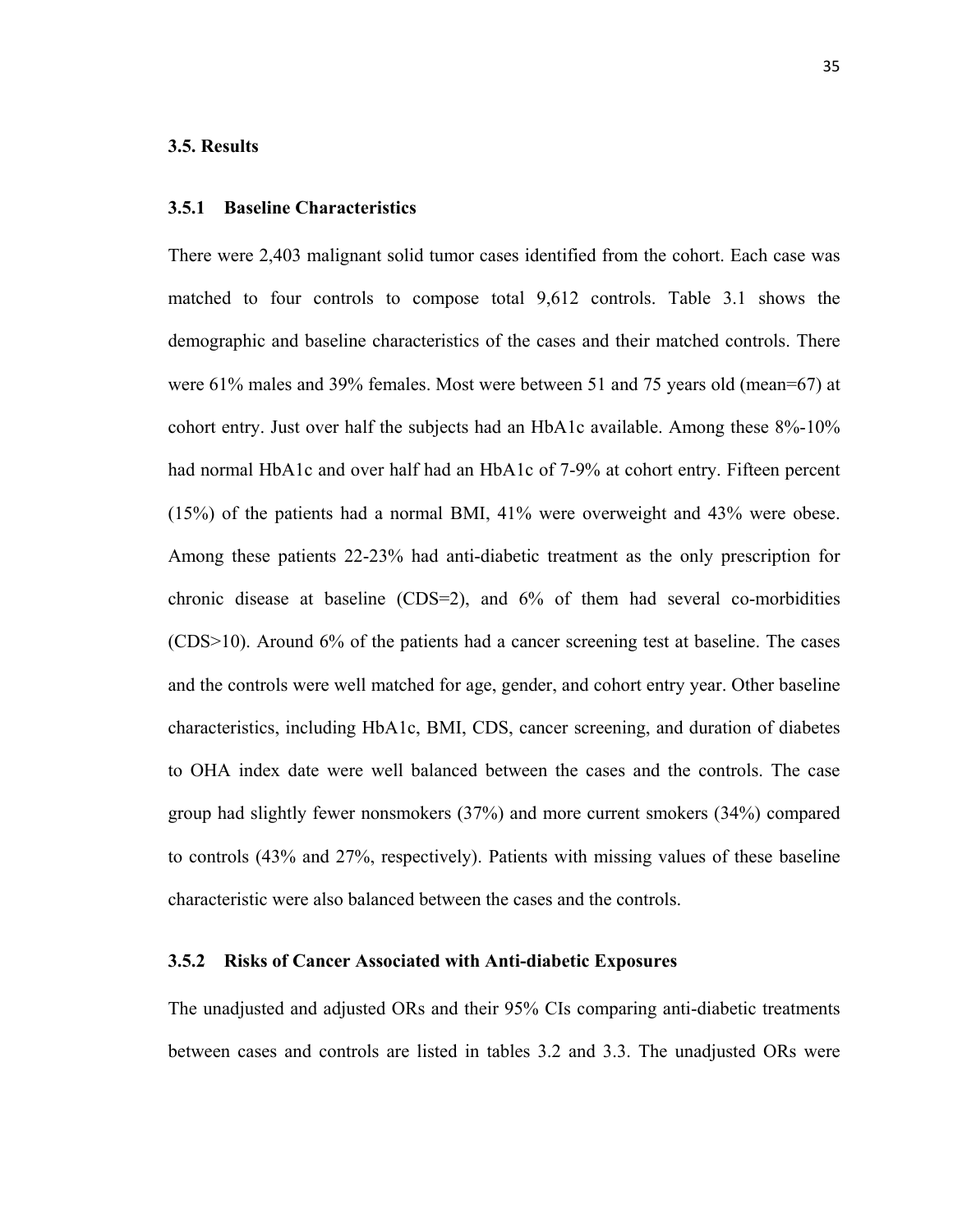derived from conditional logistic models with only a single independent variable, but age, gender, OHA index year, and length of follow up in the cohort were accounted for in these analyses through matching. HbA1c was the only additional potential confounder that changed the OR by at least 10%, so it was included in the final models to estimate the adjusted OR.

In table 3.2, exposures were based on the pharmacological classifications. The metformin only group was used as a comparison group. The first five groups, metformin only, sulfonylurea only, metformin + sulfonylurea, TZD, and meglitinides, represent the common OHA treatment regimens (without insulin). When compared to metformin only, none of the other non-insulin exposure groups showed elevated risks of cancer in any exposure period. There were limited numbers of cases (60 - 85) in the meglitinides group. The next three groups, metformin  $+$  insulin, sulfonylurea  $+$  insulin, and insulin (insulin only or insulin plus other OHA) had in common the use of insulin. Although the metformin  $+$  insulin group showed 12%  $-81\%$  increased risks of cancer, none of these reached statistical significance. However, the sulfonylurea + insulin group showed the strongest risk (OR = 2.75, 95% CI: 1.51, 5.03) in the recent period. The OR for this group remained elevated in the past period (OR =  $1.76$ , 95%CI: 0.86, 3.22), although it was not statistically significant. This risk disappeared in the distant period. For the insulin group, the risks were also elevated in the recent (OR =  $1.64$ ,  $95\%$  CI:  $1.24$ ,  $2.16$ ) and past periods (OR =  $1.25$ , 95% CI: 0.87, 1.78), although these elevated risks were not as large as those for the sulfonylurea plus insulin group.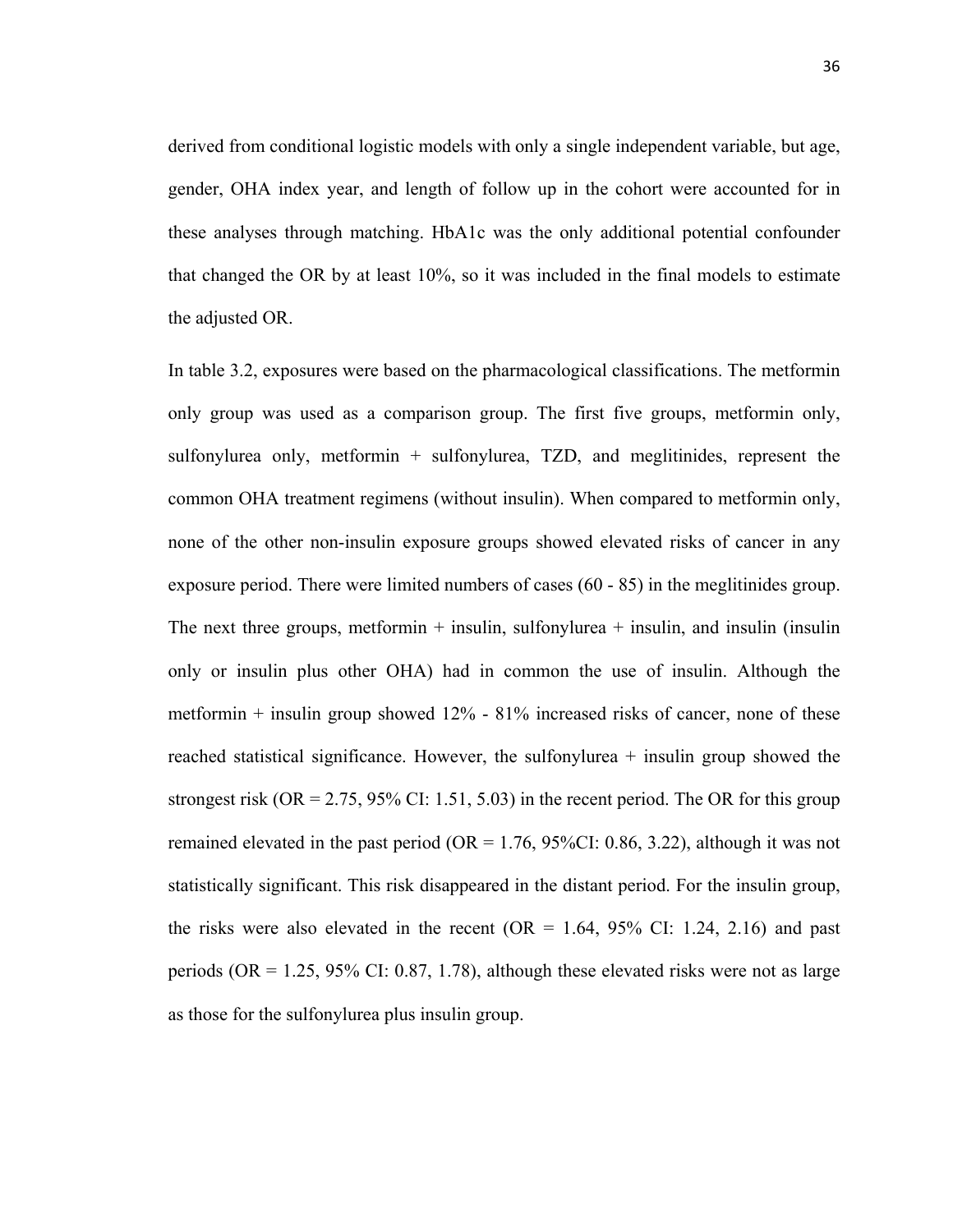In table 3.3, exposure groups were based on the mechanism of action on hyperinsulinemia of the OHAs and the sensitizer only group was used as a comparison group. The results were consistent with those discussed above for individual drug types. For the exposure groups without insulin, the secretagogues and the sensitizer  $+$ secretagogues groups, there was no elevated risk for cancer in any period. The sensitizer  $+$  insulin group showed statistically non-significant 30% - 43% increased risks in the recent and the distant periods. The secretagogues + insulin group showed the strongest risk in both the recent (OR = 2.70, 95% CI: 1.48, 4.92) and the past (OR = 1.58, 95% CI: 0.82, 3.04) periods, although the OR in the past period was not statistically significant. The insulin group was also associated with risks of cancer in the recent ( $OR = 1.76$ ,  $95\%$ ) CI: 1.29, 2.40) and the past (OR = 1.30, 95% CI: 0.78, 2.07) periods, although it was not as strong as those with the secretagogues + insulin group. When sensitizer was added (the sensitizer + secretagogues + insulin group), the risk was reduced to  $OR = 1.33$  and was not statistically significant.

### **3.5.3 Study Power**

The power to detect a meaningful odds ratio based on the number of solid tumor cases and exposure prevalence in the recent exposure period was calculated for each exposure group compared to metformin group, with a type 1 error rate of 0.05. Prevalence of metformin, sulfonylurea, metformin + sulfonylurea, metformin + insulin, sulfonylurea + insulin, insulin, TZD, and meglitinides groups were 39.6%, 24.7%, 18.7%, 1.9%, 0.5%, 3.1%, 11.0%, and 0.4%, respectively. For the sulfonylurea, metformin + sulfonylurea, and TZD groups, there was greater than 99% power to detect an odds ratio of 1.5 or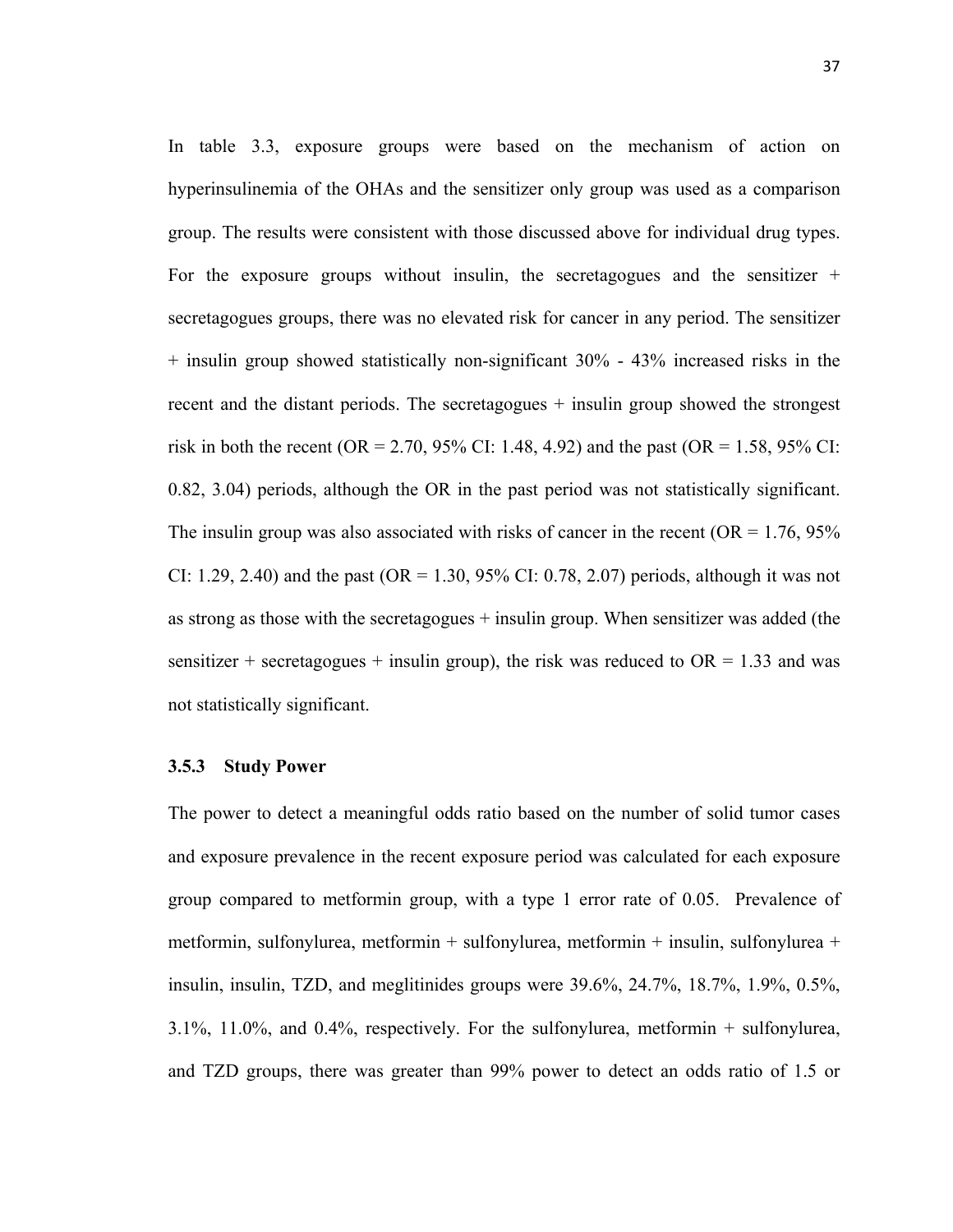greater. The power was over 80% and 90% for the metformin + insulin and the insulin groups, respectively, to detect an odds ratio of 1.5 or greater. The analyses for the sulfonylurea + insulin and the meglitinides groups were under powered (around 30%) to detect an odds ratio of 1.5 or greater.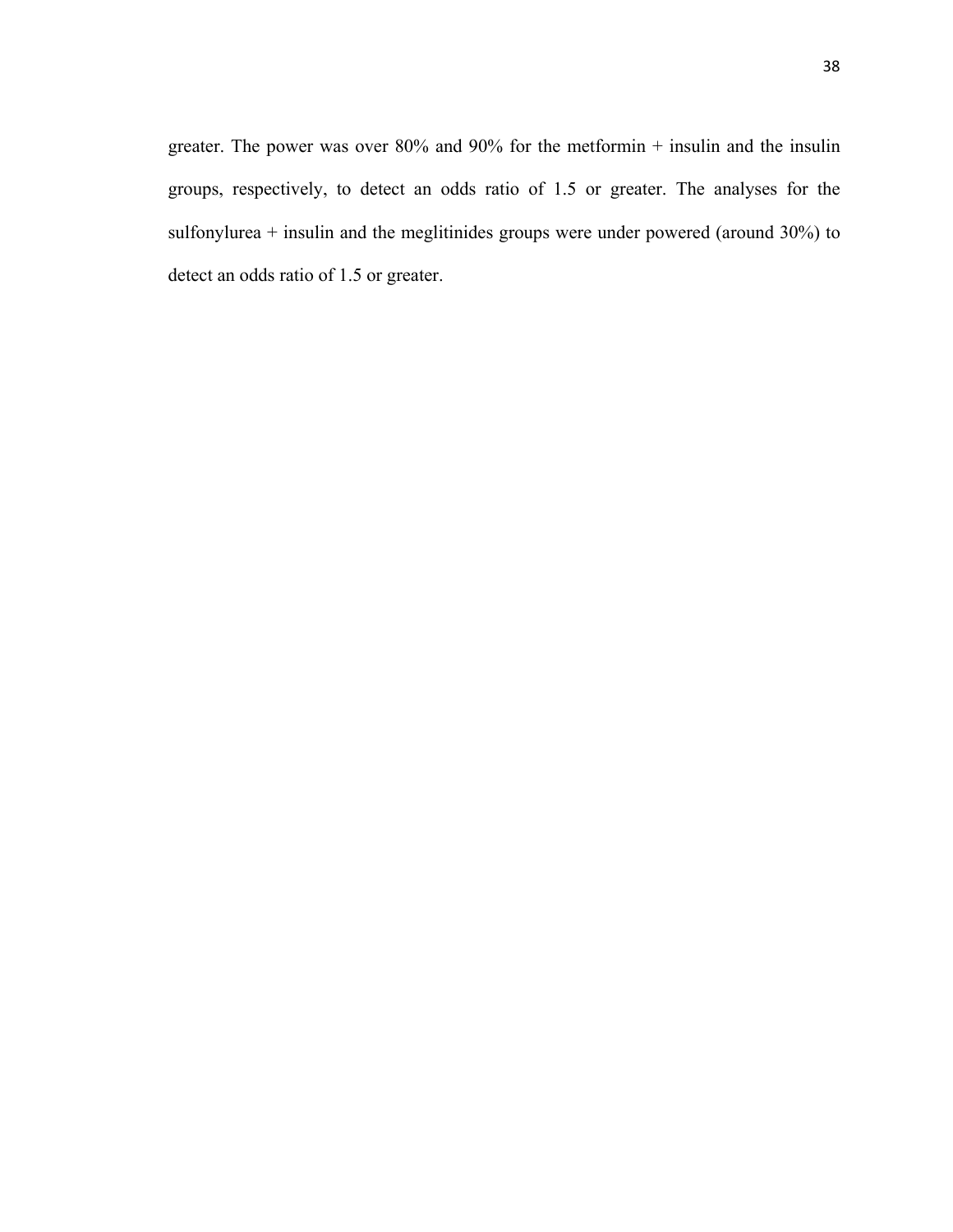# **CHAPTER IV ANTI-DIABETIC TREATMENT AND RISKS OF CANCERS AT SPECIFIED SITES**

### **4.1. Introduction**

In addition to studying the risk of malignant solid tumors as a whole disease entity, cancers of the breast and colon-rectum were examined separately. These sites were chosen because of their frequent occurrence and their positive association with T2DM.

Breast cancer is the most commonly diagnosed cancer and the second leading cause of cancer death among women [5]. Among neoadjuvant chemotherapy- treated breast cancer patients, metformin was found in prior studies to be associated with better response and insulin was associated with worse response. Also, adding metformin may reduce the increase in risk associated with insulin on breast cancer response [22]. A clinical trial is being conducted to test the protective effect of metformin on breast cancer [24].

Colorectal cancer is the third most commonly diagnosed cancer and the third leading cause of cancer related deaths for both men and women in the U.S. [5]. Several studies have reported that insulin and sulfonylurea therapies significantly increased the risk of colorectal cancer among type 2 diabetes mellitus patients [26, 46].

Our case-control approach adds to the existing evidence by studying a number of different analyses comparing different anti-diabetic treatment regimens at different time periods prior to cancer diagnosis.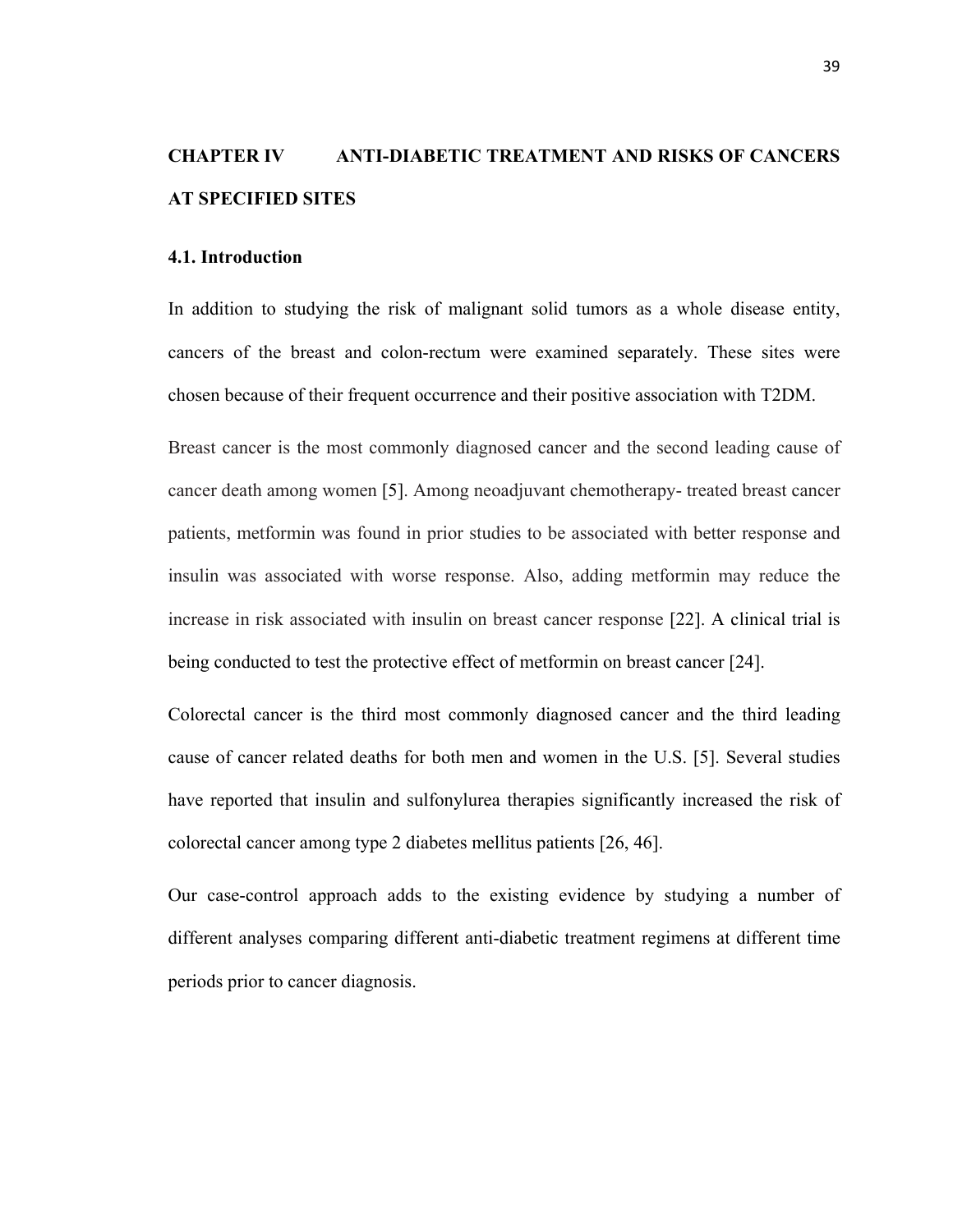### **4.2. Methods**

The same case-control method described in the previous chapter was used for these specified cancers. Within the original cohort, patients identified as having a newly diagnosed cancer of the female breast or of the colon/rectum (both sexes) were defined as cases. Patients without malignant abnormalities were eligible to be selected as controls. In order to minimize confounding by indication, if a patient had a diagnosis of malignancy from other sites or had carcinoma-in-situ prior to the diagnosis of cancer from the specified site, the patient was excluded. For breast cancer, only females without any malignancies could be selected as controls. The diagnosis date of the cancer was set as the cancer index date. Each case was individually matched to four controls by age  $\pm 2$ years, gender, and OHA index year  $\pm 1$  year. Eligible controls should have had equal or longer duration of follow up in the original cohort compared to their matched case and the same duration of follow-up in the cohort was assigned to the controls. If there were more than four patients without cancer who met the matching criteria for a case, four controls were randomly selected among these eligible patients. A pre-cancer date was defined as six months prior to the cancer index date and anti-diabetic treatment history prior to the pre-cancer date was assessed for recent (from pre-cancer date back 1 year), past (1 year to 3 years), and distant (3 years to 5 years) periods (Figure 3). A separate conditional logistic regression including the drug exposure group and potential confounders as independent variables was conducted to estimate the OR and its 95% CI for each of these periods. Age, gender, OHA index year, and duration of follow-up were controlled through matching in these analyses. Exposures in each specified exposure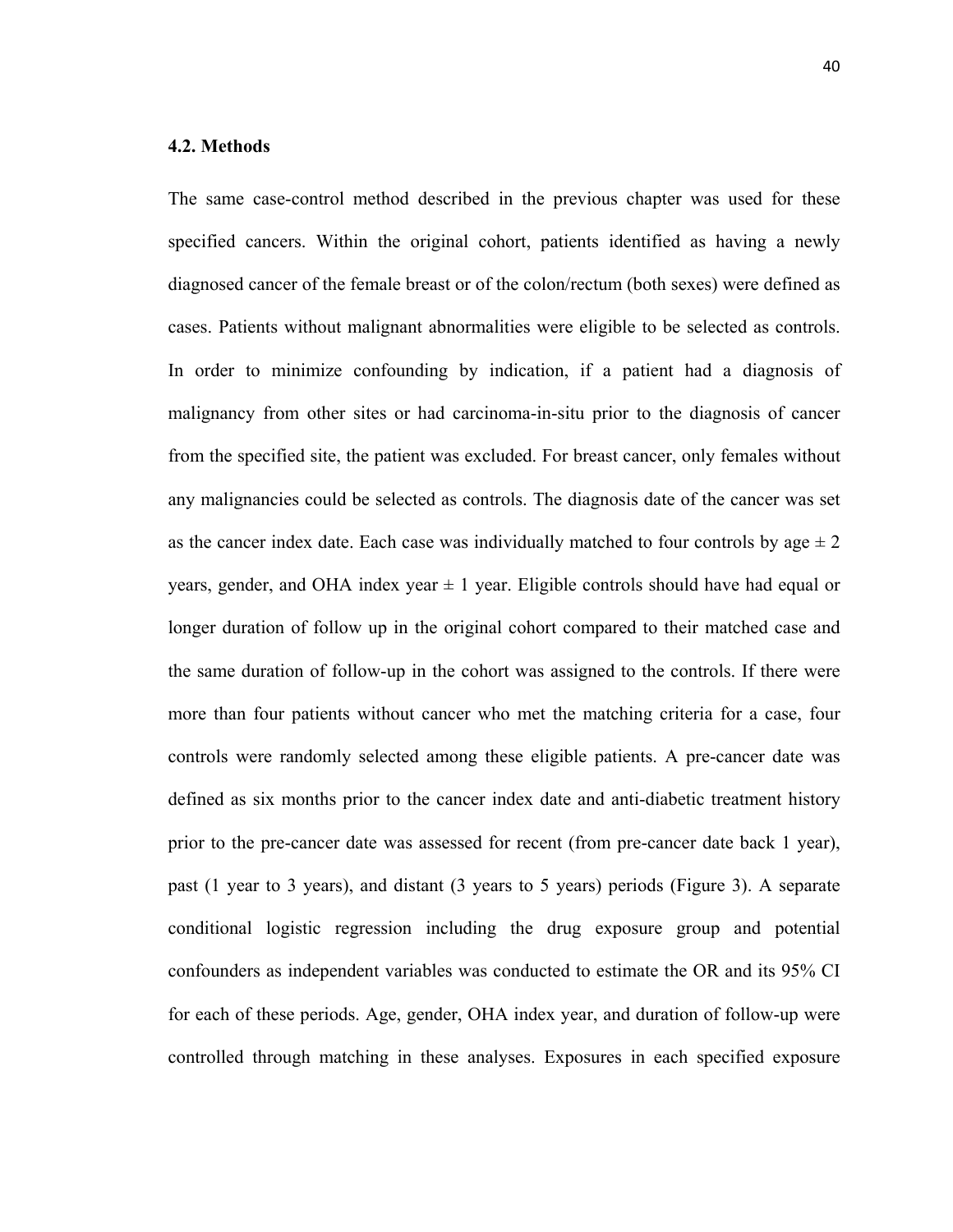period were classified as metformin only (without other OHA or insulin), sulfonylurea only (without other OHA or insulin), metformin + sulfonylurea (without other OHA or insulin), insulin (insulin alone or insulin plus OHAs), and TZD (TZD alone, or TZD plus other OHAs). Because of the limited number of cases, no more detailed classification was done.

### **4.3. Results**

There were total 327 breast cancer cases identified from the study cohort. Fifteen (15) of them who either had a cancer at another site or had a carcinoma-in-situ prior to the diagnosis of breast cancer were excluded. The remaining 312 breast cancer cases were matched to 1,248 female controls. Similar to the results for all solid tumors, demographic and baseline characteristics were well balanced between breast cancer cases and their controls. The mean age was  $64.7 \ (\pm 9.2)$  years. These data are listed in table 4.1.1.

Table 4.1.2 lists the ORs and their 95% CIs from conditional logistic regression models comparing exposures classified based on pharmacological classification at different periods between breast cancer cases and their controls.

Breast cancer risk was compared between metformin only and the several other exposure classes. No additional covariates changed the unadjusted estimate of the OR by 10%. Compared to metformin only, insulin therapy showed more than a two-fold increased risk  $(OR = 2.4$  and 2.3, respectively) of breast cancer in recent and past periods. This risk remained elevated nearly 2 times, although not significant, in the distant period. Exposure to sulfonylureas, alone or combined with metformin, did not alter the risk of breast cancer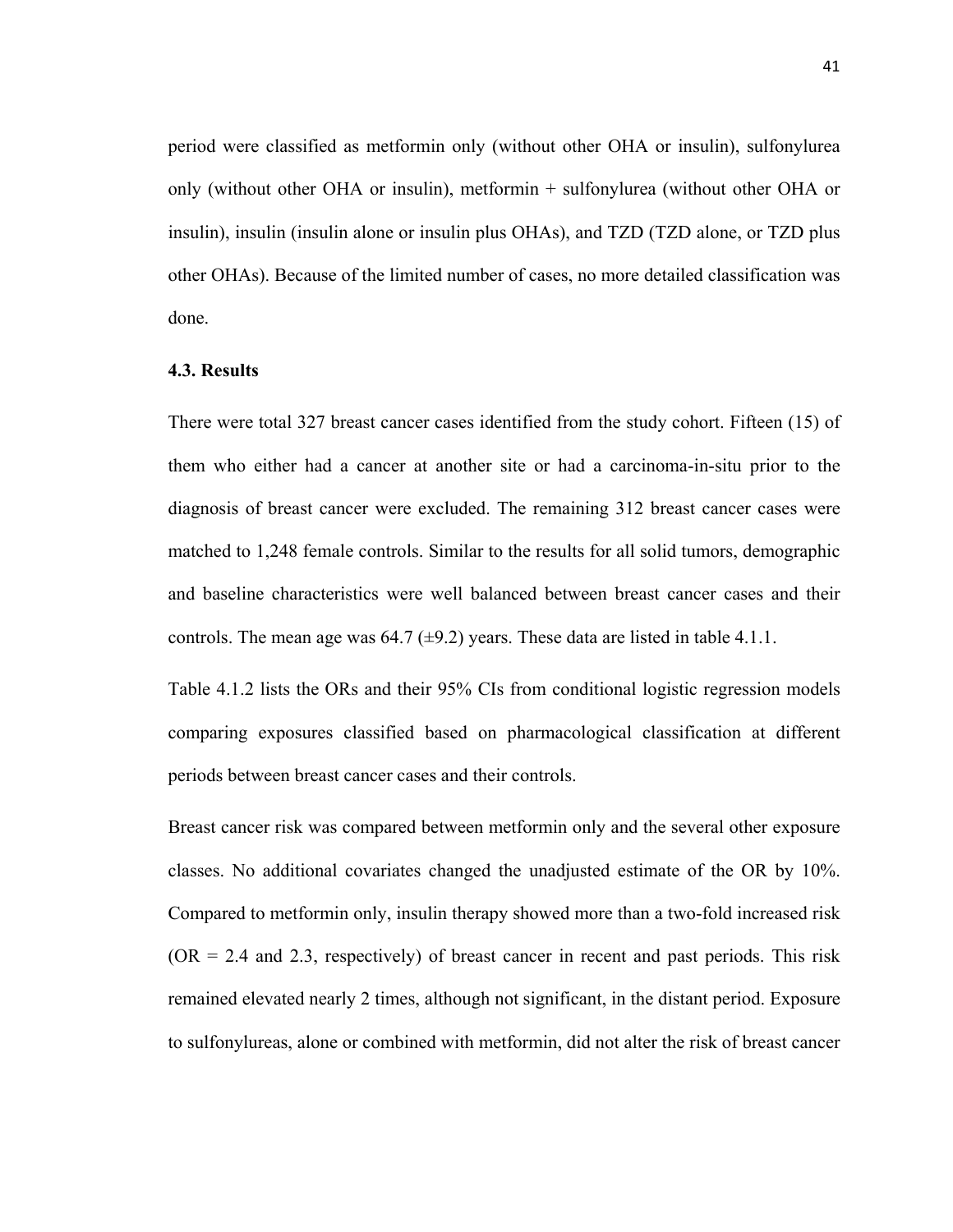in any period. TZD showed lower risk  $(OR = 0.64, 95\% \text{ CI: } 0.40, 1.01)$  of breast cancer in the recent period, but not in past or distant periods.

For colorectal cancer, 374 cases were identified from the cohort. Twenty nine (29) of them who had a previous malignant diagnosis or carcinoma-in-situ were excluded. The remaining 345 colorectal cancer cases were matched to 1,380 controls. Demographic and baseline characteristics were also well balanced between the cases and their controls. The mean age was  $67.3$  ( $\pm 8.0$ ) year and  $66.7\%$  were males. Demographic and baseline characteristics of colorectal cancer are listed in table 4.2.1.

Table 4.2.2 lists the ORs and their 95% CIs from conditional logistic regression models comparing exposures classified based on pharmacological classification at different periods between colorectal cancer cases and their controls. In addition to the potential confounding variables described in the overall solid tumor section, diagnoses of colon polyps or colon-rectum surgical operations prior to the cancer index date were also tested. However, only HbA1c and BMI changed the unadjusted OR by 10%. In the final models, the matching variables were accounted for and the highest HbA1c and the highest BMI within one year prior to each period were used for adjustment.

Compared to metformin, insulin in recent and distant periods was associated with a 40% - 90% increase in risk of CRC, but was not statistically significant. The sulfonylurea only group had a slightly increased non-significant risk of CRC in the recent period. This risk increased to around 2 - 3 times ( $OR = 3.09$  and 1.96, respectively) and became statistically significant in the past and distant periods. Sulfonylurea in combination with metformin also showed around a 2-fold significant increase in risk of CRC compared to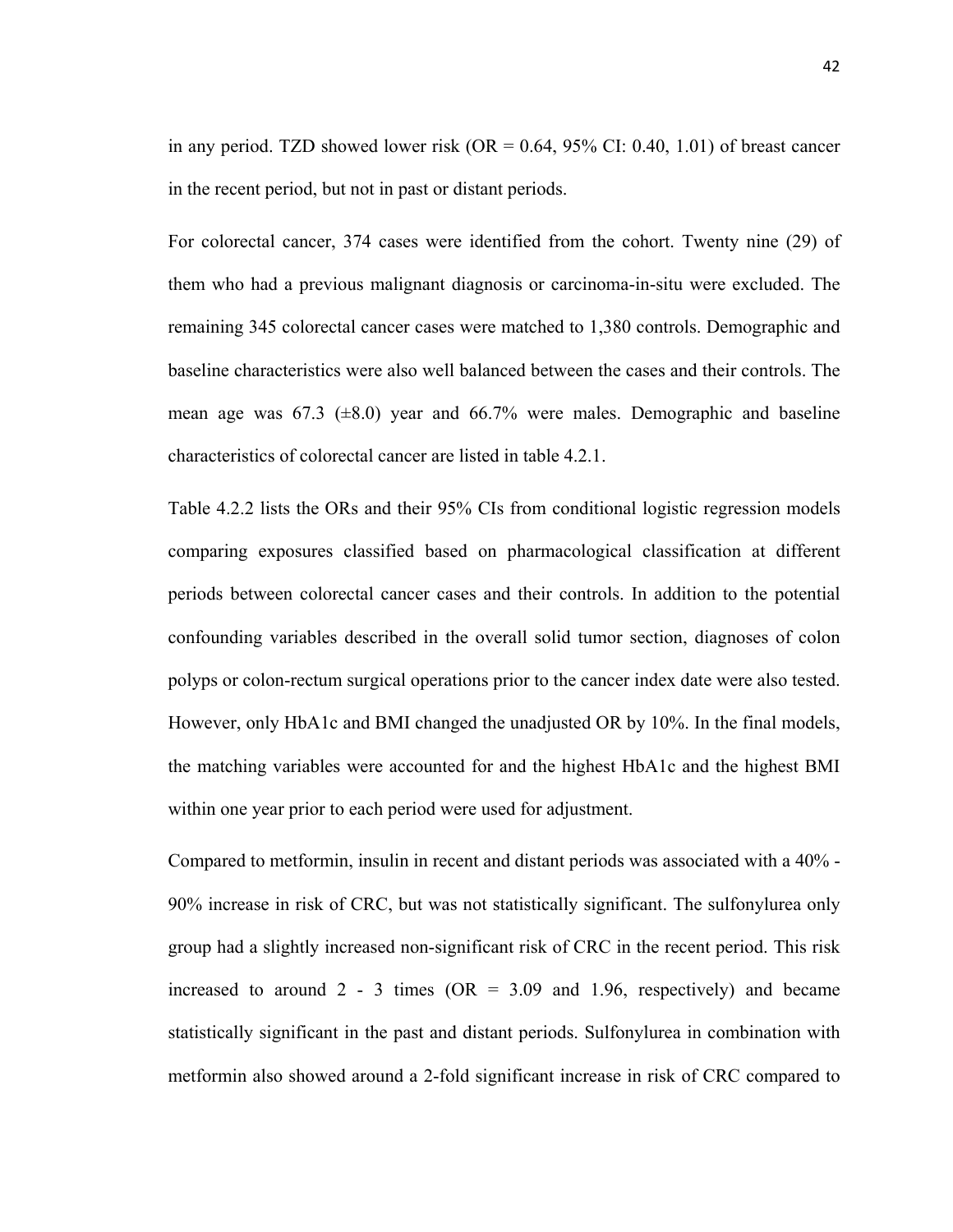metformin alone. For TZD, there was an increase in risk of more than 50% (nonsignificant) in the recent period, and that risk increased to more than 2 times and became significant in the past period (OR = 2.39, 95% CI: 1.39, 4.44) and distant period (OR = 2.85, 95% CI: 1.25, 6.52).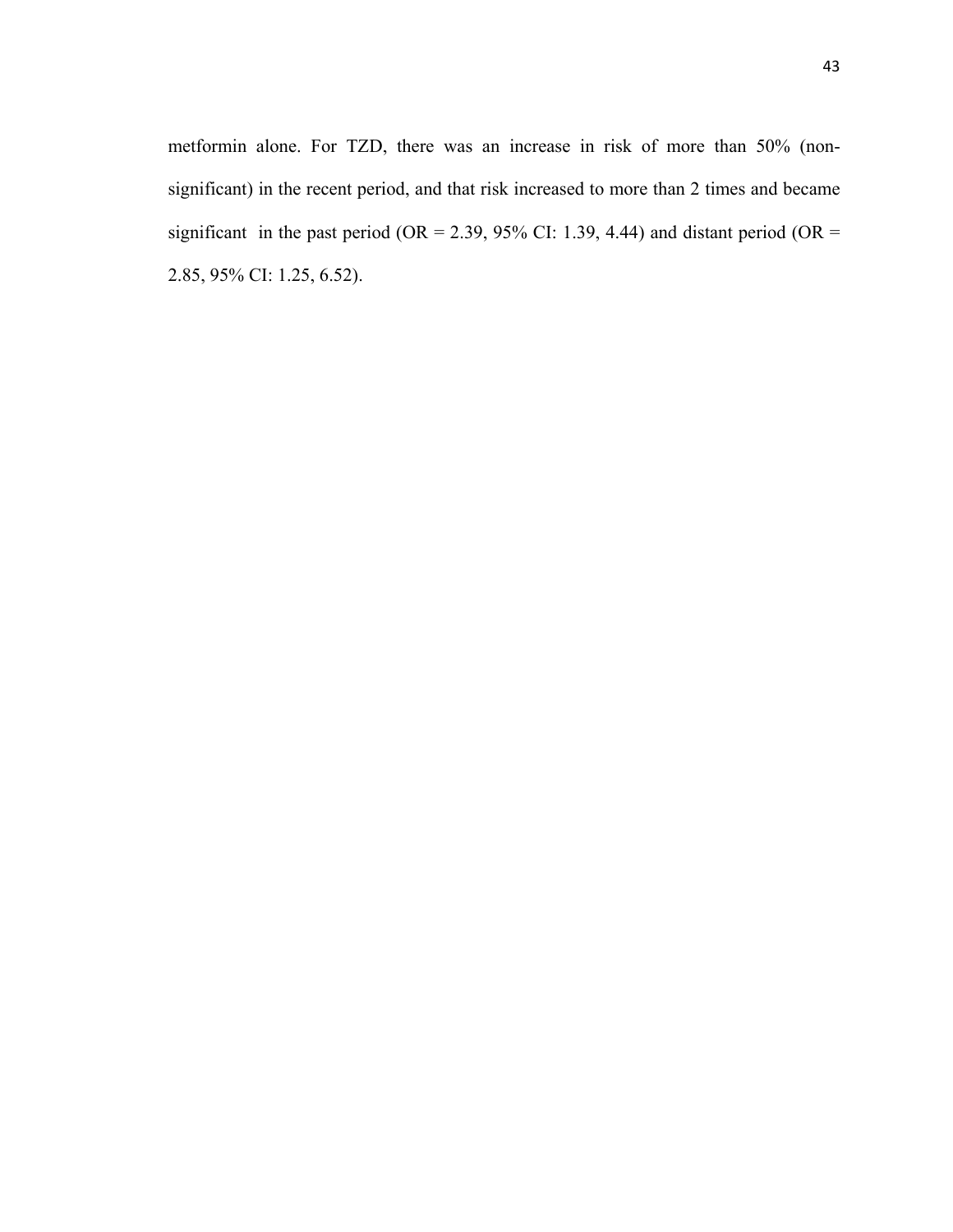### **CHAPTER V DISCUSSION AND CONCLUSION**

Our study identified a cohort of T2DM patients who were newly exposed to anti-diabetic treatment. Relationships between initial mono-therapy of OHAs and cancer occurrences (both solid tumor and hematological malignancy) were investigated in the cohort analyses. In addition, nested case-control analyses were performed to investigate the relationship between OHAs, insulin, and their combinations and occurrence of malignant solid tumor.

Among T2DM patients survived during follow up, compared to metformin as the initial mono-therapy, there was no difference in risk of malignant solid tumors with other major classes of OHA (sulfonylurea, TZD, or meglitinides). Sulfonylurea and TZD were not associated with elevated risk of hematological malignancy either. Although meglitinides showed a 4-fold increased risk, this finding was based on a small sample size (only 3 cases) with a wide 95% confidence interval. The case-control analyses further supported the findings that these OHA classes or their combinations did not alter the risk of malignant solid tumors.

In contrast, exposure to insulin did show an increased risk of malignant solid tumors compared to metformin. Our study found that recent use of insulin was associated with a 64% higher risk of malignant solid tumors compared to metformin mono-therapy. The risk associated with insulin was modified when combined with different OHAs. When sulfonylurea was added to insulin, the short term risk of cancer was increased to almost 3 times, while adding metformin to insulin changed the relative risk to 1.40, which was lower than insulin alone (1.64). These results remained true for past use of anti-diabetic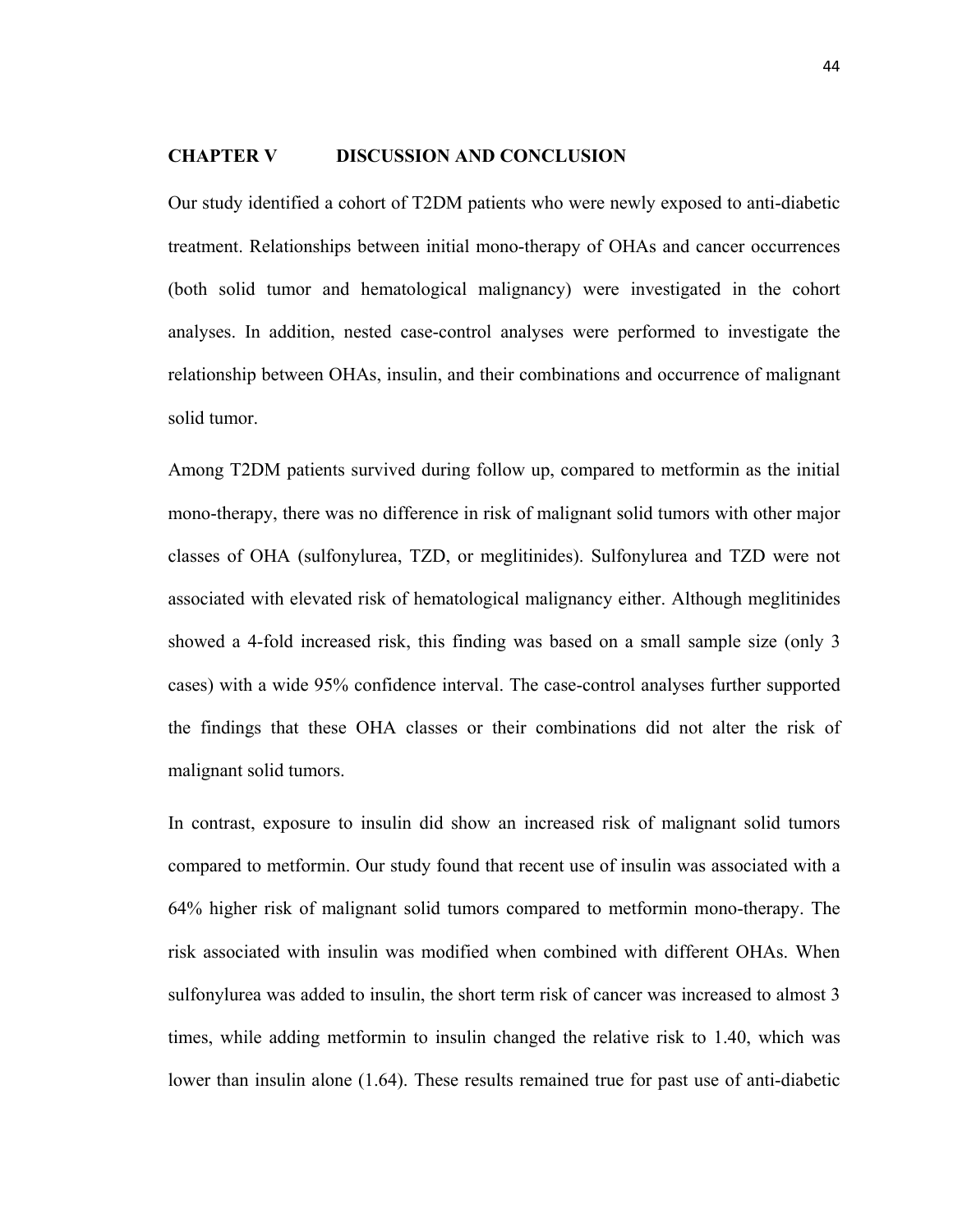treatment. Our results are consistent with the reports from a cohort study [28] in which concomitant metformin therapy decreased the risk of malignancy associated with insulin and with another cohort study [22] in which metformin reduced risk from insulin on breast cancer response. These findings support the hypothesis that anti-diabetic treatments with hyperinsulinemia effects (exogenous insulin or insulin secretagogues) increase the risk for cancer or magnify the insulin effect on cancer; while drugs that stimulate insulin utilization (metformin or TZD) do not have this effect and may even be protective for cancer. In further testing of this hypothesis, it was found that combination therapy with insulin sensitizer and insulin, with or without secretagoues, was associated with a 30% higher risk of cancer compared to sensitizer alone. The risk was increased to almost 2 times (1.76) if no sensitizer was added to insulin (insulin alone). The highest risk of cancer, which was almost 3 times (2.70), was found to be associated with insulin secretagoues combined with insulin. This trend was true in both recent and past periods. The increased risk in the recent and past but not distant periods is suggestive of a more promotion effect, and may have its maximal effect on progression of latent cancer.

When cancers from specified sites were studied, similar results were found for breast cancer. Insulin was associated with a significant increase of more than 2 times in risk of breast cancer compared to metformin. Other OHAs without insulin were not related to altered risk of breast cancer. These results were consistent for all exposure periods. Due to limited sample size, different OHA combination of insulin could not be tested separately.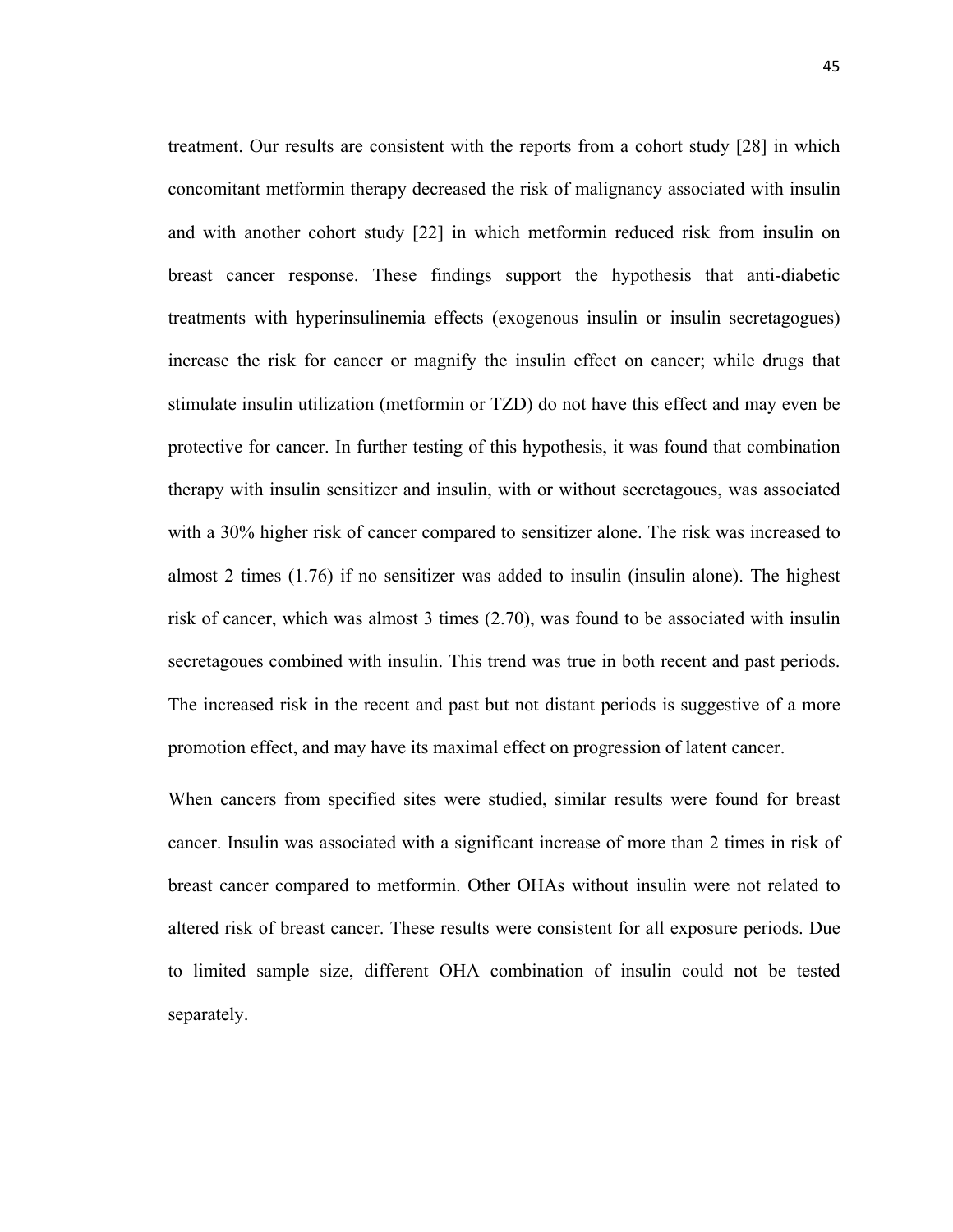For colorectal cancer (CRC), both sulfonylurea and TZD (mono- or combo- therapies) were associated with around a 2-fold significant risk increase compared to metformin. The odds of developing CRC were also elevated after starting insulin ( $OR = 1.41$  and 1.91 in the recent and past period, respectively) prior to the cancer development, although this did not reach statistical significance in these data. The finding of elevated risk associated with sulfonylurea was consistent with the findings of a cohort study conducted by Currie et al [28], in which sulfonylurea was associated with 80% more risk of CRC than was metformin. The failure to find a significant risk associated with insulin could easily be due to low power. The upper 95% CI were 2.5 or more in all exposure periods. Also, our base cohort was a newly treated T2DM population with a median follow-up time 3.4 years. Since insulin is usually added in later stages of T2DM, the exposure duration of insulin may not have been long enough to maximize its effect on the risk of CRC. Published data [46] showed that only long term (3 years or longer) exposure to insulin was associated with increased risk of CRC, but not short term exposure.

Increased circulating insulin levels and insulin resistance may have direct effects in vitro and in vivo on growth, proliferation and resistance to apoptosis of cancer cells [51]. Insulin has a known cell proliferation effect through two pathways. One pathway is to directly promote increased levels of Insulin-like growth factor I (IGF-I) and the other is to augment levels of bioactive IGF-I by reducing insulin-like growth factor binding proteins (IGFBP) [11, 52]. IGF and IGFBP regulate key cellular functions through a complex axis. These effects on the IGF axis due to hyperinsulinemia are thought to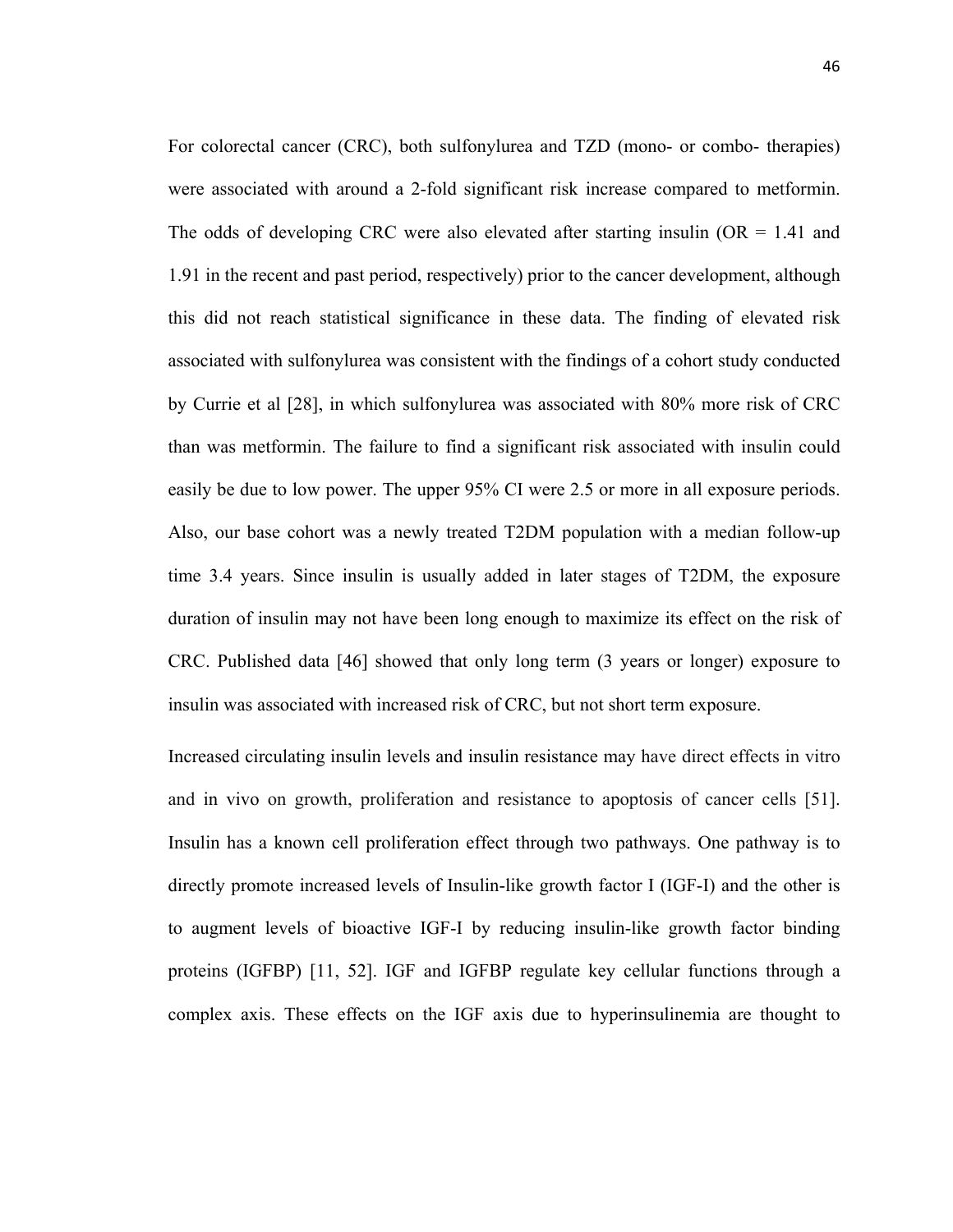possibly promote malignant cells by increasing tumor growth and decreasing cellular apoptosis.

Exogenous insulin use in type II diabetes directly increases insulin levels, and insulin secretagogues, including sulfonylurea and meglitinides, promote increases in circulating insulin levels in the body. Currie et al's cohort study [28] found a 42% and 36% increased risk of solid tumors associated with insulin and sulfonylurea use, respectively. Increased cancer-related mortality was also reported to be related to insulin (90% more) and sulfonylurea (30% more) exposures [27]. However, these risks were not universal for all specific cancers. The elevated risks with insulin and sulfonylureas were only shown for colorectal cancer (almost  $2 - 4$  folds) and pancreatic cancer (almost 5 times), but not for breast cancer or prostate cancer [28] [46]. Metformin was the comparator group in all of these studies.

On the other hand, insulin sensitizers may have opposite effects on cancer risk. Metformin reduces blood glucose by inhibiting hepatic glucose production and increasing the sensitivity of peripheral tissue to insulin [53]. TZDs are a new class of anti-diabetic OHAs that increase insulin sensitivity in peripheral tissues, thereby decreasing insulin and IGF levels [54, 55]. Thus, metformin and TZD may play protective roles for cancer occurrence through reducing insulin resistance and hyperinsulinemia among T2DM patients. In addition to insulin sensitizer effects, both metformin and TZD have direct antiproliferative effects on cell growth.

Metformin may suppress protein synthesis and cell proliferation directly via activation of the AMP-activated protein kinase (AMPK) through liver kinase B1 LKB1[56] [57, 58].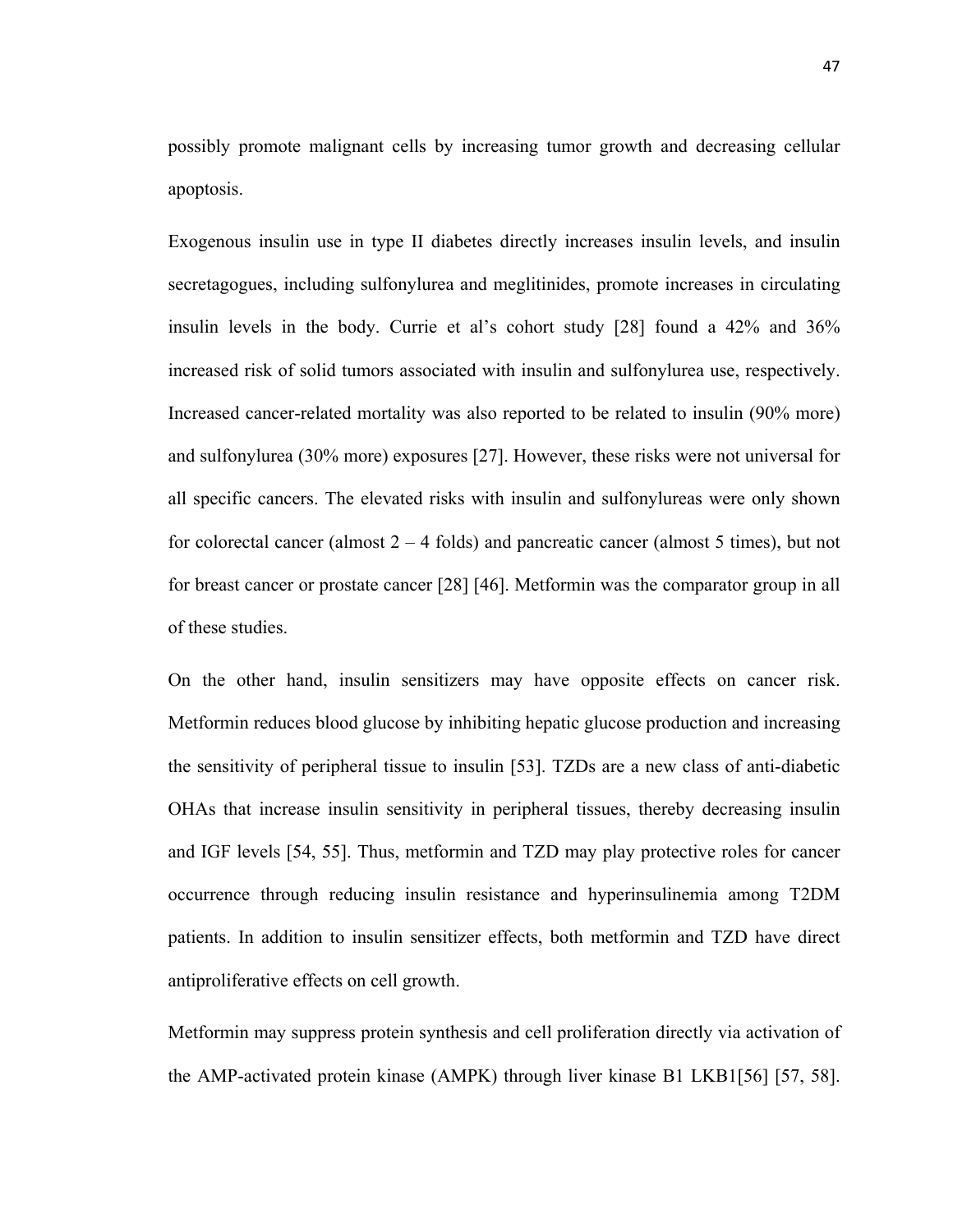LKB1 is a tumor suppressor that regulates AMPK levels. Metformin's activation of AMPK and LKB1 has been shown to suppress the mammalian target of the raptomycin (mTOR) signaling pathway, leading to antiproliferative and antiangiogenic effects [57] in mice. Human studies found a 30% more significant risk reduction of cancer and a doseresponse relationship [59] comparing metformin users to non-users. Multiple studies have found reduced cancer occurrences among metformin exposed populations compared to other treatment [28, 46].

TZDs are peroxisome proliferator-activated receptor-gamma (PPAR-gamma) ligands that inhibit the growth of PPAR-gamma expression on cancer cells. In studies of rodents, the antiproliferative and proapoptotic effects of TZDs have been found to inhibit mammary carcinogenesis [60, 61], but the effects on colon tumorigenesis are controversial. PPAR ligands have been shown to prevent tumor formation or inhibit the early stages of colon neoplasia in some studies [62-64], but other studies found that TZD increased the frequency and size of tumors[65] or polyps [66] in the colon. Data are limited on the effect of TZD therapy on carcinogenesis in humans. A VA study [25] showed a 33% significant reduction of lung cancer among TZD users compared to nonusers. But this risk reduction was not shown for colorectal and prostate cancers. A case-control study of three major cancers, breast, colon, and prostate, showed no difference in use of TZDs compared to other anti-diabetic treatment between cases and matched controls [26]. Another study focused on adenomatous polyps in colon also did not find the protective effect from TZD [67]. A community based case-control study reported that rosiglitazone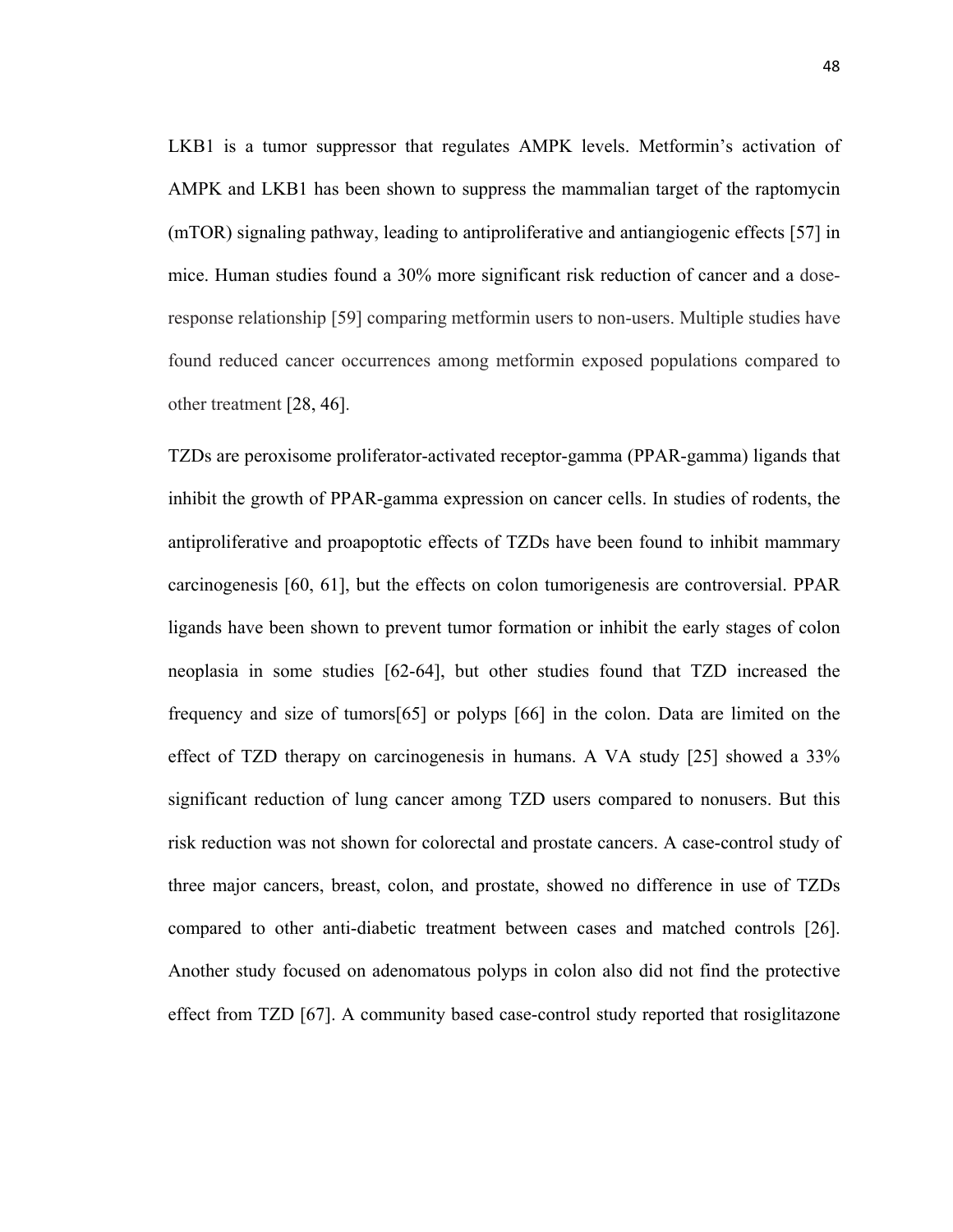(a TZD) use was associated with 75% increased risk of cancer compared to non-users [68].

Patients who were initially stabilized on metformin could have been at lower baseline risk of cancer. Indeed, these patients were younger and had a lower baseline HbA1c, but were less healthy (with more co-morbidity) and heavier (higher baseline BMI). T2DM patients treated by metformin had a much lower rate of mortality (mostly cardiovascular mortality) than those treated by sulfonylurea [69]. Death without cancer might play a role as a competing risk for the sulfonylurea group. This competing risk might bias the results toward the null, if those who died from other causes were also at higher risk of malignancy. When considering death or cancer as a composite endpoint, initiation with sulfonylurea mono-therapy was associated with a statistically significant 27% increased risk compared to metformin initiation mono-therapy.

This is an observational study and patients have not been assigned to therapy in a random manner; therefore, potential residual confounders are not avoidable. Although this limitation is inherent in the observational nature of the study, we tested all known potential confounders and they did not affect the results in a substantial manner, except for age. An uncontrolled cohort effects due to the large difference of cohort entry years across 14-year time span was a major concern. However, the sensitivity analyses stratifying by the OHA index year didn't change the results much for the sulfonylurea group and the TZD group. The risk of cancer associated with meglitinides was stronger in later years than in earlier years. It is most likely due to the small sample size of meglitinides group in earlier years. Also, we matched cases and controls by cohort entry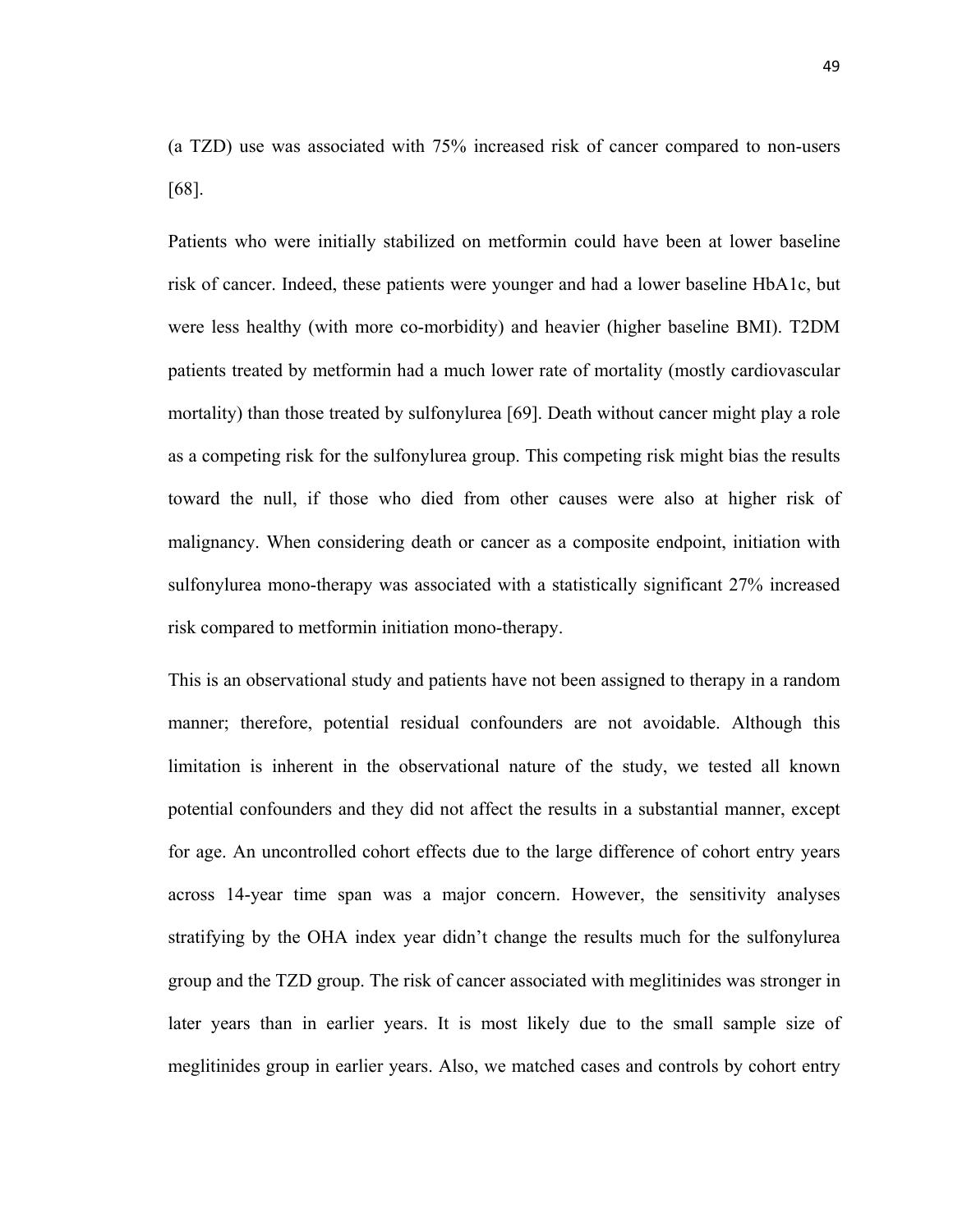years and the results were not different from those in the cohort analysis. Although the large difference in median follow-up duration for the cohort analysis may bias the results when there is a certain possible latency period of cancer, the case-control study matching on duration time would be less prone to this bias. There may still have been residual confounding or unknown confounders, but it is unlikely that this could account for the entire risk of cancer associated with insulin and the modification effect from OHAs (60% to almost 3 times) observed.

The U.K. GPRD is a medical records database, which is collected prospectively in an unbiased manner. It provides objective measures of exposures and outcomes. The database has been widely used as a data source for epidemiologic studies [35-37]. Multiple validation studies have confirmed the reliability of coded diagnoses, especially common outcomes like cancer and diabetes mellitus [35, 44-46]. Almost all (99.7%) prescriptions are recorded [38]. Although dispensing of and compliance with the prescribed medications are not captured in the database, most medications are likely to be filled as recorded due to the low co-payment or no co-payment of medications in U.K.

Bearing in mind that known limitations of any observational study, this study provides evidence that neither sulfonylurea (the risks were around 1.00 and the upper 95% CI did not exceed 1.25) nor TZD (the risks were around 1.10 and the upper 95% CI did not exceed 1.85) substantially alter the risk of overall solid tumors among T2DM patients who survived other causes of death (mainly cardiovascular). Compared to metformin, insulin is associated with higher risk of cancer. This risk may be diminished by concomitant use of metformin, but appears to be magnified by concomitant use of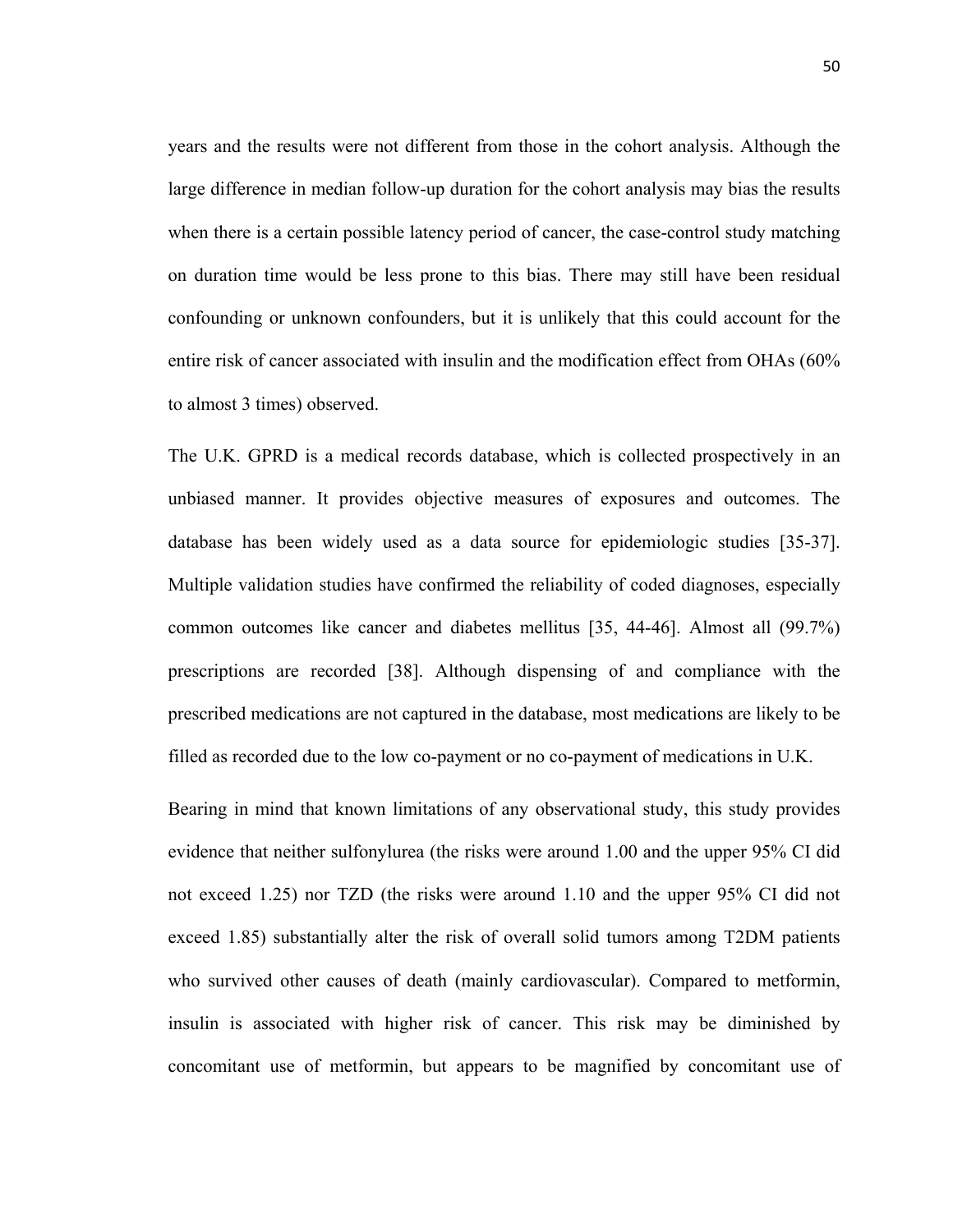sulfonylurea. It is uncertain whether this increased risk associated with insulin is related to an adverse effect of insulin or a protective effect of metformin, or both. The risk (or protective) effects of insulin or OHAs may be different for specific cancers. However, our study has limited sample size and duration of follow up to investigate in more detail the relationship of anti-diabetic treatment and specific cancers. It must be remembered that the greatly increased mortality among patients with T2DM is mainly related to cardiovascular complications, rather than cancer. The overall benefit-to-risk value of good glycemic control needs to be evaluated in real world medical practice. Further investigation is a priority to address the relationship between insulin, OHAs and cancer from specified sites.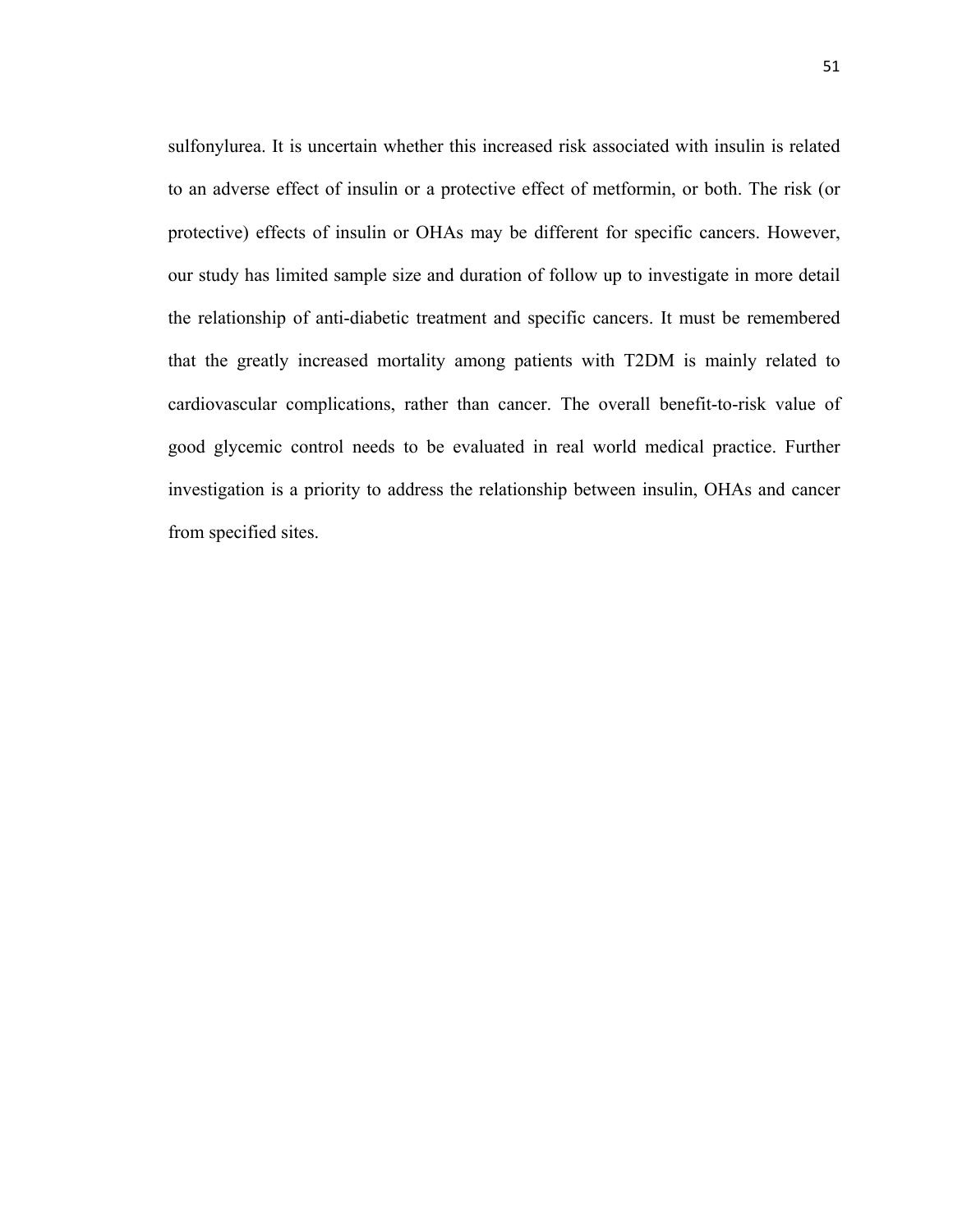## **CHAPTER VI TABLES AND FIGURES**

| Chronic          | <b>Medication class(es)</b>                               | <b>Scoring</b>                |
|------------------|-----------------------------------------------------------|-------------------------------|
| condition        |                                                           |                               |
| Heart disease    | (a) Anticoagulants, hemostatics                           | One class = $3$               |
|                  | (b) Cardiac agents, ACE† inhibitors                       | Two classes $=$ 4             |
|                  | (c) Diuretic loop                                         | Three classes $= 5$           |
| Respiratory      | (a) Isoproterenol                                         | One class $= 2$               |
| illness          |                                                           |                               |
|                  | (b) Beta-adrenergic, miscellaneous                        | Two or more classes $=$ 3     |
|                  | (c) Xanthine products                                     |                               |
|                  | (d) Respiratory products including                        |                               |
|                  | bronchodilators and mucolytics but excluding              |                               |
|                  | cromolyn                                                  |                               |
|                  | (e) Epinephrine                                           |                               |
| Asthma,          | Glucocorticoids                                           | Score = $3$                   |
| rheumatism       |                                                           |                               |
| Rheumatoid       | Gold salts, chloroquine, etc.                             | Score = $3$                   |
| arthritis        |                                                           |                               |
| Cancer           | Antineoplastics                                           | Score = $3$                   |
| Parkinson's      | L-dopa                                                    | Score = $3$                   |
| disease          |                                                           |                               |
| Hypertension     | (a) Antihypertensives (except ACE inhibitors) or          | If class (a) = $2$            |
|                  | calcium channel blockers                                  |                               |
|                  | (b) Beta-blockers, diuretics                              | If class (b) and not (a) = 1  |
| <b>Diabetes</b>  | (a) Insulin or oral hypoglycemic                          | Any class = $2$               |
| Epilepsy         | Anticonvulsants                                           | Score = $2$                   |
| Asthma, rhinitis | Cromolyn, leukotriene, antirhinitis, etc.                 | Score = $2$                   |
| Acne             | (a) Antiacne tretinoin                                    | Either class with two or more |
|                  |                                                           | prescriptions filled $= 1$    |
|                  | (b) Topical antiacne antibiotics                          |                               |
| Ulcers           | Histamine <sub>2</sub> -blockers, proton pump inhibitors, | Score = $1$                   |
|                  | sucralfate                                                |                               |
| Glaucoma         | Ophthalmic miotics                                        | Score = $1$                   |
| Gout,            | Uric acid agents                                          | Score = $1$                   |
| hyperuricemia    |                                                           |                               |
| High cholesterol | Antilipemics                                              | Score $= 1$                   |
| Migraines        | Ergot derivatives, etc.                                   | Score = $1$                   |
| Tuberculosis     | Antitubercular agents                                     | Score $= 1$                   |

Table 1: Chronic Disease Score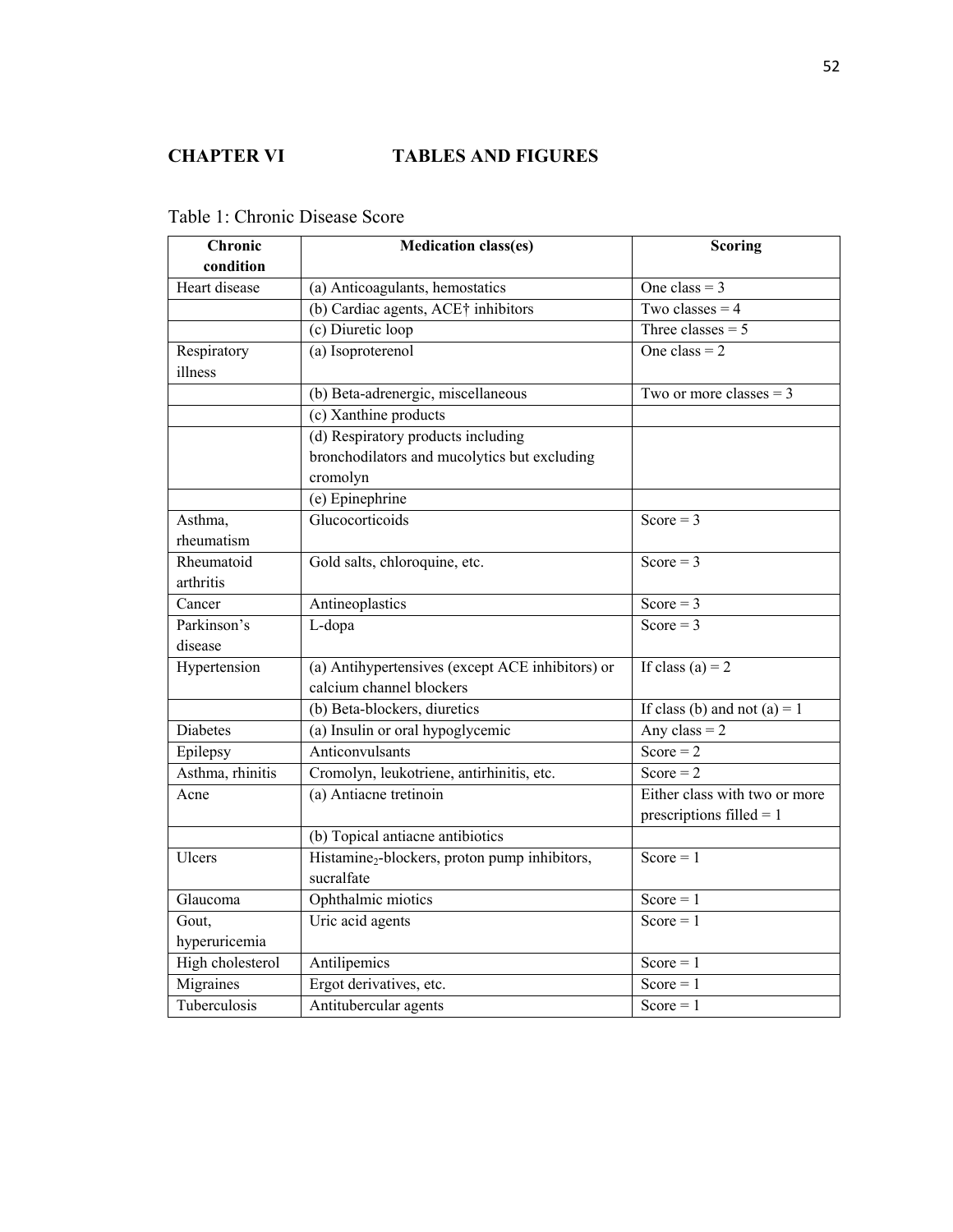| $\sim$ $\prime$         | Metformin         | Sulfonylurea            | <b>TZD</b>                 | Meglitinides        |
|-------------------------|-------------------|-------------------------|----------------------------|---------------------|
|                         | $N = 39,070$      | $N = 16,904$            | $N = 662$                  | $N = 208$           |
| Gender (Male)           | 22253 (57.0%)     | 9993 (59.1%)            | 334 (50.5%)                | 116 (55.8%)         |
| Age (years) $(n=56844)$ | 39070             | 16904                   | 662                        | 208                 |
| $35 - 50$               | $7653(19.6\%)$    | 1978 (11.7%)            | 104(15.7%)                 | $40(19.2\%)$        |
| $51-65$                 | 17486 (44.8%)     | 6383 (37.8%)            | $287(43.4\%)$              | $90(43.3\%)$        |
| $66 - 75$               | 10825 (27.7%)     | 6122 (36.2%)            | 208 (31.4%)                | $62(29.8\%)$        |
| $76 - 80$               | 3106 (8.0%)       | 2421 (14.3%)            | 63 (9.5%)                  | $16(7.7\%)$         |
| Median                  | 61.0              | 66.0                    | 63.0                       | 61.5                |
| Mean $(SD)$             | $60.5 (\pm 10.7)$ | $64.2 (\pm 10.4)$       | $62.2 \ (\pm 10.6)$        | $60.4 (\pm 10.9)$   |
| $Min - Max$             | 35-80             | $35 - 80$               | 35-80                      | $\frac{1}{35 - 80}$ |
| BMI [1] (n=43306)       | 31397             | 11151                   | 598                        | 160                 |
| $10 - 20$               | 80 (0.3%)         | $270(2.4\%)$            | $5(0.8\%)$                 | $4(2.5\%)$          |
| $20 - 25$               | 2120 (6.8%)       | 2891 (25.9%)            | $67(11.2\%)$               | 29 (18.1%)          |
| $25 - 30$               | $10005(31.9\%)$   | 4826 (43.3%)            | $217(36.3\%)$              | 68(42.5%)           |
| $30 - 35$               | 10441 (33.3%)     | 2120 (19.0%)            | 163 $(27.3%)$              | 30 $(18.8\%)$       |
| $>35$                   | 8752 (27.9%)      | $1047(9.4\%)$           | 146 $(24.4\%)$             | 29 (18.1%)          |
| Median                  | 5                 | $\overline{5}$          | 6                          | $\overline{5}$      |
| Mean (SD)               | 32.5 $(\pm 6.2)$  | 28.1 $(\pm 5.2)$        | 31.6 ( $\pm$ 6.4)          | 29.6 ( $\pm$ 6.1)   |
| $Min - Max$             | $11.9 - 79.1$     | $12.2 - 78.4$           | $18.8 - 67.8$              | $17.8 - 47.4$       |
| <b>BMI</b> Missing      | 7672 (19.6%)      | 5750 (34.0%)            | 64 (9.7%)                  | 48 (23.1%)          |
| HbA1c [1] (n=35915)     | 26768             | 8453                    | 577                        | 114                 |
| $<$ 7                   | 2580 (9.6%)       | 657(7.8%)               | $\overline{64}$ $(11.1\%)$ | $10(8.8\%)$         |
| $7 - 9$                 | 14776 (55.2%)     | 4085 (48.3%)            | 373 (64.6%)                | 58 (50.9%)          |
| $9 - 12$                | 7573 (28.3%)      | 2826 (33.4%)            | $116(20.1\%)$              | 37 (32.5%)          |
| $\geq 12$               | 1839 (6.9%)       | 885 (10.5%)             | 24 (4.2%)                  | $9(7.9\%)$          |
| Median                  | 8.3               | 8.7                     | 8.0                        | 8.5                 |
| Mean (SD)               | $8.8 (\pm 1.8)$   | $9.2 (\pm 2.1)$         | 8.4 $(\pm 1.6)$            | 8.8 $(\pm 1.8)$     |
| $Min - Max$             | $2.9 - 21.0$      | $2.7 - 36.0$            | $5.5 - 16.5$               | $4.9 - 14.1$        |
| <b>HbA1c</b> Missing    | 12302 (31.5%)     | 8451 (50.0%)            | 85 (12.8%)                 | 94 (45.2%)          |
| $CDS$ (n=56844)         | 39070             | 16904                   | $\overline{662}$           | 208                 |
| $\overline{2}$          | 7392 (18.9%)      | 4607 (27.3%)            | 73 (11.0%)                 | 54 (26.0%)          |
| $\frac{1}{3} - 5$       | 12535 (32.1%)     | 5029 (29.8%)            | 219 (33.1%)                | 65 (31.3%)          |
| $6 - 10$                | 16514 (42.3%)     | 6189 (36.6%)            | 322 (48.6%)                | 70 (33.7%)          |
| >10                     | 2629 (6.7%)       | 1079 (6.4%)             | 48(7.3%)                   | $19(9.1\%)$         |
| Median                  | 31.4              | $\overline{27.2}$       | 30.3                       | 28.0                |
| Mean (SD)               | $5.6 (\pm 3.0)$   | $\overline{5.3}$ (±3.1) | 6.2 $(\pm 3.0)$            | 5.5 $(\pm 3.3)$     |
| $Min - Max$             | $2 - 19$          | $2 - 18$                | $2 - 21$                   | $2 - 16$            |

Table 2.1.1 Demographic and Baseline Characteristics of the Cohort (continue on the next page)

[1] Percentage for each category was based on subjects with non-missing values in each exposure group. Percentage for missing was based on total subjects in each exposure group.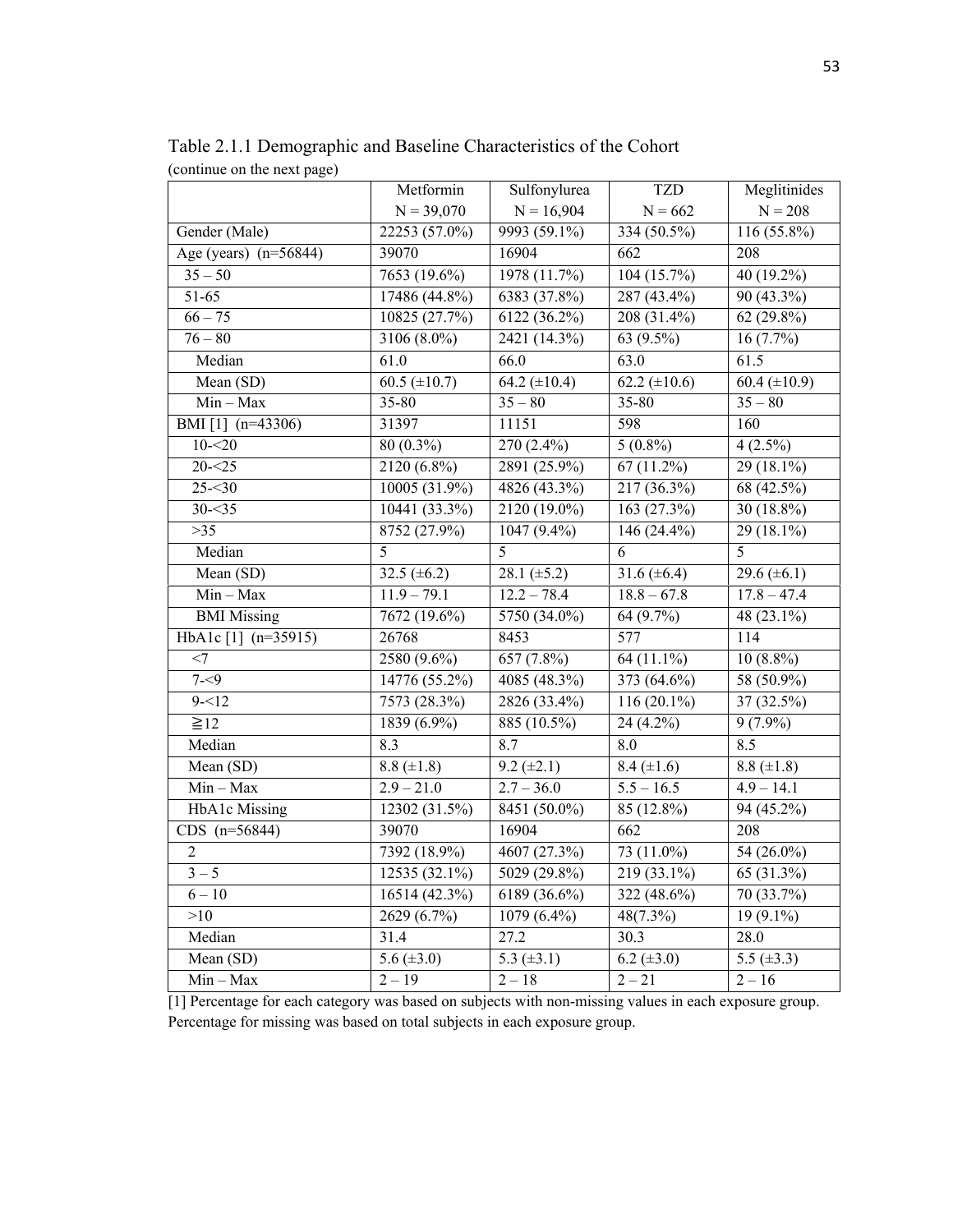|                               | Metformin         | Sulfonylurea      | <b>TZD</b>        | Meglitinides      |
|-------------------------------|-------------------|-------------------|-------------------|-------------------|
|                               | $N = 39,070$      | $N = 16,904$      | $N = 662$         | $N = 208$         |
| Duration of DM Prior to       | 38582             | 16572             | 657               | 202               |
| OHA Start (months) [1]        |                   |                   |                   |                   |
| $(n=56013)$                   |                   |                   |                   |                   |
| $\leq 6$                      | 12934 (40.8%)     | 5578 (39.9%)      | 166 (27.2%)       | 55 (29.3%)        |
| $7 - 24$                      | 8205 (25.9%)      | 3219 (23.0%)      | 197 (32.2%)       | 51 (27.1%)        |
| $25 - 60$                     | 7066 (22.3%)      | 3002(21.5%)       | 173 (28.3%)       | $49(26.1\%)$      |
| >60                           | 3480 (11.0%)      | 2190 (15.7%)      | $75(12.3\%)$      | 33 (17.6%)        |
| Median                        | 17.2              | 18.1              | 27.2              | 27.1              |
| Mean (SD)                     | $19.6 (\pm 32.0)$ | 24.6 $(\pm 40.5)$ | $25.9 (\pm 32.1)$ | $30.7 (\pm 40.1)$ |
| Min-Max                       | $0 - 514.5$       | $0 - 480.7$       | $0 - 243.9$       | $0 - 295.1$       |
| <b>Duration Missing</b>       | 488(1.3%)         | $332(2.0\%)$      | $5(0.8\%)$        | $6(2.9\%)$        |
| <b>Cancer Screening</b>       | 2582 (6.6%)       | 853 (5.1%)        | 57 (8.6%)         | $15(7.2\%)$       |
| Smoking Status [1]            | 37753             | 15381             | $\overline{655}$  | $\overline{192}$  |
| $(n=53981)$                   |                   |                   |                   |                   |
| No Smoker                     | 15812 (41.9%)     | 7197 (46.8%)      | $276(42.1\%)$     | 93 (48.4%)        |
| <b>Current Smoker</b>         | 13143 (34.8%)     | 5133 (33.4%)      | 218 (33.3%)       | 70 (36.5%)        |
| Previous Smoker               | 8798 (23.3%)      | 3051 (19.8%)      | 161 $(24.6\%)$    | 29 (15.1%)        |
| <b>Smoking Missing</b>        | $1317(3.4\%)$     | $1523(9.0\%)$     | $7(1.1\%)$        | 16(7.7%)          |
| Previous Prescriptions of     | 39070             | 16904             | 662               | 208               |
| <b>OHA</b>                    |                   |                   |                   |                   |
| None                          | 37503 (96.0%)     | 14349 (84.9%)     | 267 (40.3%)       | $106(51.0\%)$     |
| $\leq$ 3                      | $1192(3.1\%)$     | 2086 (12.3%)      | 295 (44.6%)       | 69 (33.2%)        |
| $>3$ and $\leq 6$             | $344(0.9\%)$      | 428(2.5%)         | $81(12.2\%)$      | $26(12.5\%)$      |
| $>6$                          | 31 $(0.1\%)$      | 41 $(0.2\%)$      | $19(2.9\%)$       | $7(3.4\%)$        |
| <b>OHA</b> Start Year         |                   |                   |                   |                   |
| 1996-<1998                    | 1116 (2.9%)       | 2248 (13.3%)      | $\boldsymbol{0}$  | $\Omega$          |
| 1998-<2000                    | $2363(6.1\%)$     | 3511 (20.8%)      | $\mathbf{0}$      | 41 (19.7%)        |
| 2000-<2002                    | $5066(13.0\%)$    | 4407 (26.1%)      | 18(2.7%)          | $67(32.2\%)$      |
| 2002-<2004                    | 8222 (21.0%)      | 3137 (18.6%)      | $110(16.6\%)$     | 72 (34.6%)        |
| $\geq$ 2004                   | 22303 (57.1%)     | 3601 (21.3%)      | 534 (80.7%)       | 28 (13.5%)        |
| Follow up duration (year) [2] |                   |                   |                   |                   |
| Median                        | 2.9               | 4.9               | 2.5               | 5.2               |
| Mean (SD)                     | 3.35 $(\pm 2.50)$ | $5.02 (\pm 3.02)$ | $2.56 (\pm 1.47)$ | 5.02 $(\pm 2.47)$ |
| $Min - Max$                   | $0.002 - 11.99$   | $0.002 - 12.0$    | $0.03 - 7.11$     | $0.02 - 8.97$     |

Table 2.1.1 Demographic and Baseline Characteristics of the Cohort (continue from the previous page)

[1] Percentage for each category was based on subjects with non-missing values in each exposure group. Percentage for missing was based on total subjects in each exposure group.

[2] Follow up was started from 1 year after the OHA index date.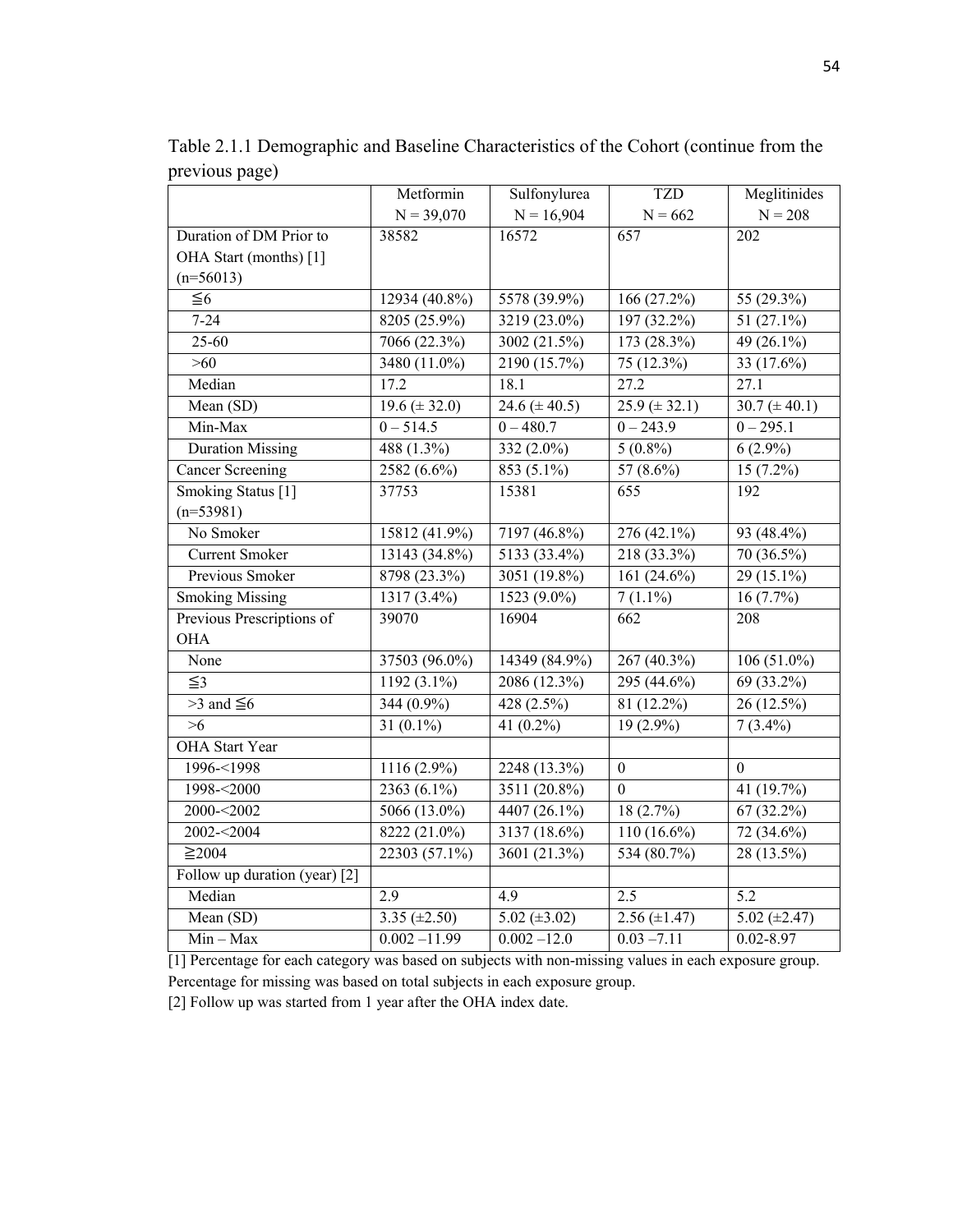|               | Metformin    | Sulfonylurea   | <b>TZD</b>               | Meglitinides |
|---------------|--------------|----------------|--------------------------|--------------|
|               | $N = 39,070$ | $N = 16,904$   | $N = 662$                | $N = 208$    |
| Missing HbA1c |              |                |                          |              |
| $1996 - 1998$ | 740 (66.3%)  | $1588(70.6\%)$ | $\overline{\phantom{a}}$ |              |
| $1998 - 2000$ | 1448 (61.3%) | 2310 (65.8%)   |                          | $25(61.0\%)$ |
| $2000 - 2002$ | 2842 (56.1%) | 2588 (58.7%)   | $3(16.7\%)$              | 42 $(62.7%)$ |
| $2002 - 2004$ | 2794 (34.0%) | 1241 (39.6%)   | $21(19.1\%)$             | $21(29.2\%)$ |
| $\geq$ 2004   | 4478 (20.1%) | 724 (20.1%)    | $61(11.4\%)$             | $6(21.4\%)$  |

Table 2.1.2 Missing Baseline Characteristics by Cohort Entry Year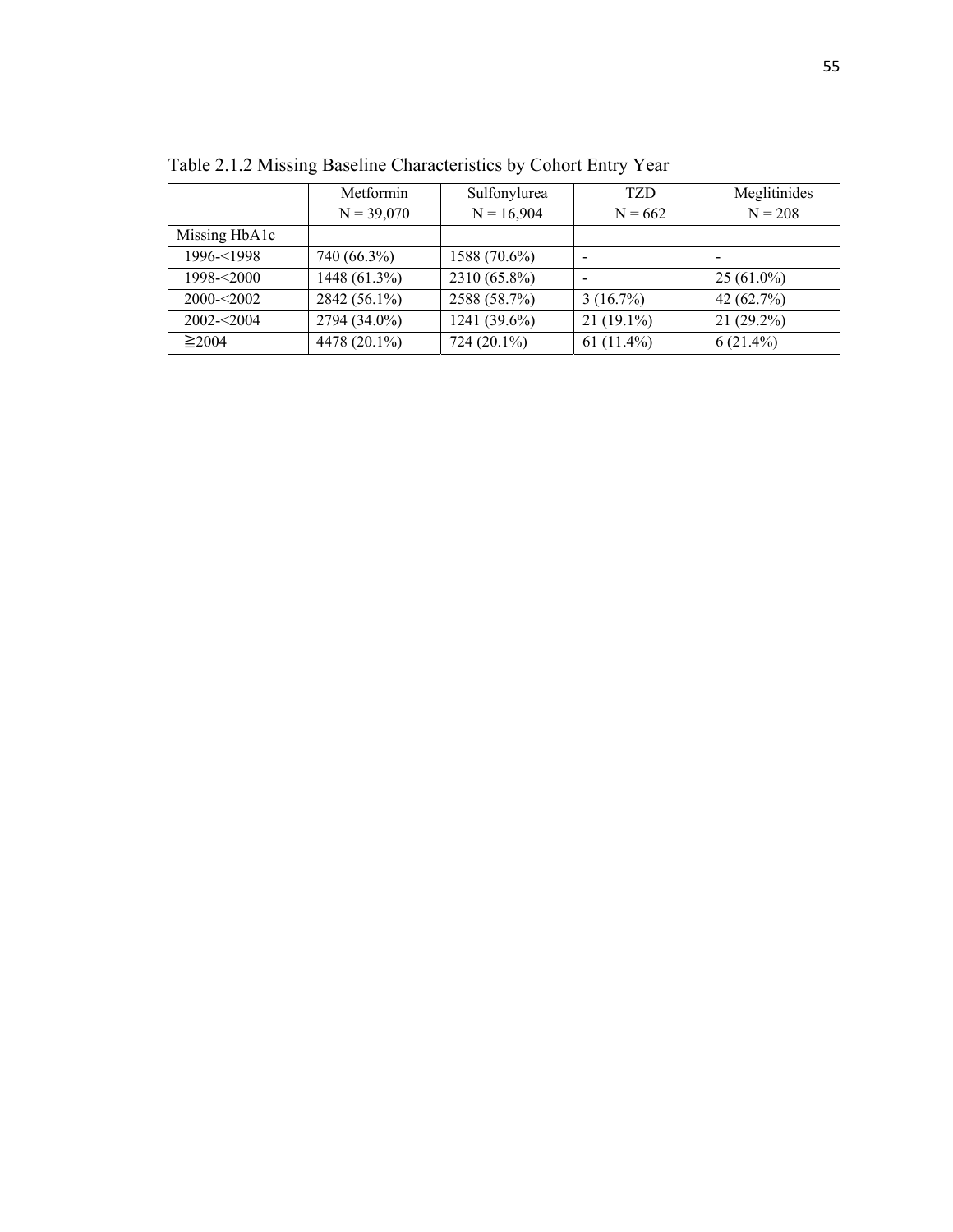|                             | Metformin         | Sulfonylurea      | <b>TZD</b>               | Meglitinides      |
|-----------------------------|-------------------|-------------------|--------------------------|-------------------|
|                             | $N = 39,070$      | $N = 16,904$      | $N = 662$                | $N = 208$         |
| Duration of the Primary     |                   |                   |                          |                   |
| Exposure (months)           |                   |                   |                          |                   |
| Median                      | 29.4              | 31.3              | 28.0                     | 23.8              |
| Mean (SD)                   | $35.1 (\pm 22.5)$ | $38.2 (\pm 26.0)$ | $31.1 (\pm 17.4)$        | $30.2 (\pm 21.6)$ |
| $Min - Max$                 | $1.3 - 155.9$     | $1.6 - 155.5$     | $4.4 - 91.5$             | $4.6 - 109.5$     |
|                             |                   |                   |                          |                   |
| No Change [1]               | 21862 (56.0%)     | 5886 (34.8%)      | 347 (52.4%)              | 42 $(20.2\%)$     |
| Change to another           | 8414 (21.5%)      | 6121 (36.2%)      | 188 (28.4%)              | 95 (45.7%)        |
| mono-therapy [1]            |                   |                   |                          |                   |
| Metformin <sup>[2]</sup>    | $\blacksquare$    | 4931 (80.6%)      | 119 (63.3%)              | 52 (54.7%)        |
| Sulfonylurea <sup>[2]</sup> | 5891 (70.0%)      |                   | 60 (31.9%)               | $22(23.2\%)$      |
| TZD[2]                      | 2030 (24.1%)      | 562 (9.2%)        |                          | $3(3.2\%)$        |
| Meglitinides [2]            | $127(1.5\%)$      | 34 $(0.6\%)$      | $4(2.1\%)$               |                   |
| Insulin $[2]$               | 223(2.7%)         | 523 (8.5%)        | $3(1.6\%)$               | $16(16.8\%)$      |
| Other <sup>[2]</sup>        | 143 (1.7%)        | $71(1.2\%)$       | $2(1.1\%)$               | $2(2.1\%)$        |
| Add-on therapy [1]          | 8728 (22.3%)      | 4822 (28.5%)      | 125 (18.9%)              | 65 (31.3%)        |
| Metformin <sup>[2]</sup>    |                   | 4034 (83.7%)      | 82 (65.6%)               | 45 (69.2%)        |
| Sulfonylurea <sup>[2]</sup> | 5017 (57.5%)      |                   | 40 (32.0%)               | $7(10.8\%)$       |
| TZD[2]                      | 3392 (38.9%)      | 577 (12.0%)       |                          | $7(10.8\%)$       |
| Meglitinides [2]            | 98 $(1.1\%)$      | $16(0.3\%)$       | $\overline{\phantom{0}}$ |                   |
| Insulin $[2]$               | 99 $(1.1\%)$      | 129(2.7%)         | $2(1.6\%)$               | $6(9.2\%)$        |
| Other [2]                   | $122(1.4\%)$      | 66 (1.4%)         | $1(0.8\%)$               |                   |
| Change to other double      | 43 $(0.1\%)$      | 40 $(0.2\%)$      | $1(0.2\%)$               | $5(2.4\%)$        |
| combo-therapy [1]           |                   |                   |                          |                   |
| Change to triple combo-     | 23 $(0.1\%)$      | 35 $(0.2\%)$      | $1(0.2\%)$               | $1(0.5\%)$        |
| therapy [1]                 |                   |                   |                          |                   |

Table 2.1.3 Change Exposures during Follow-up

[1] Percentages were based on the total number of patients in the exposure group.

[2] Percentages were based on the number of patients in the sub-category.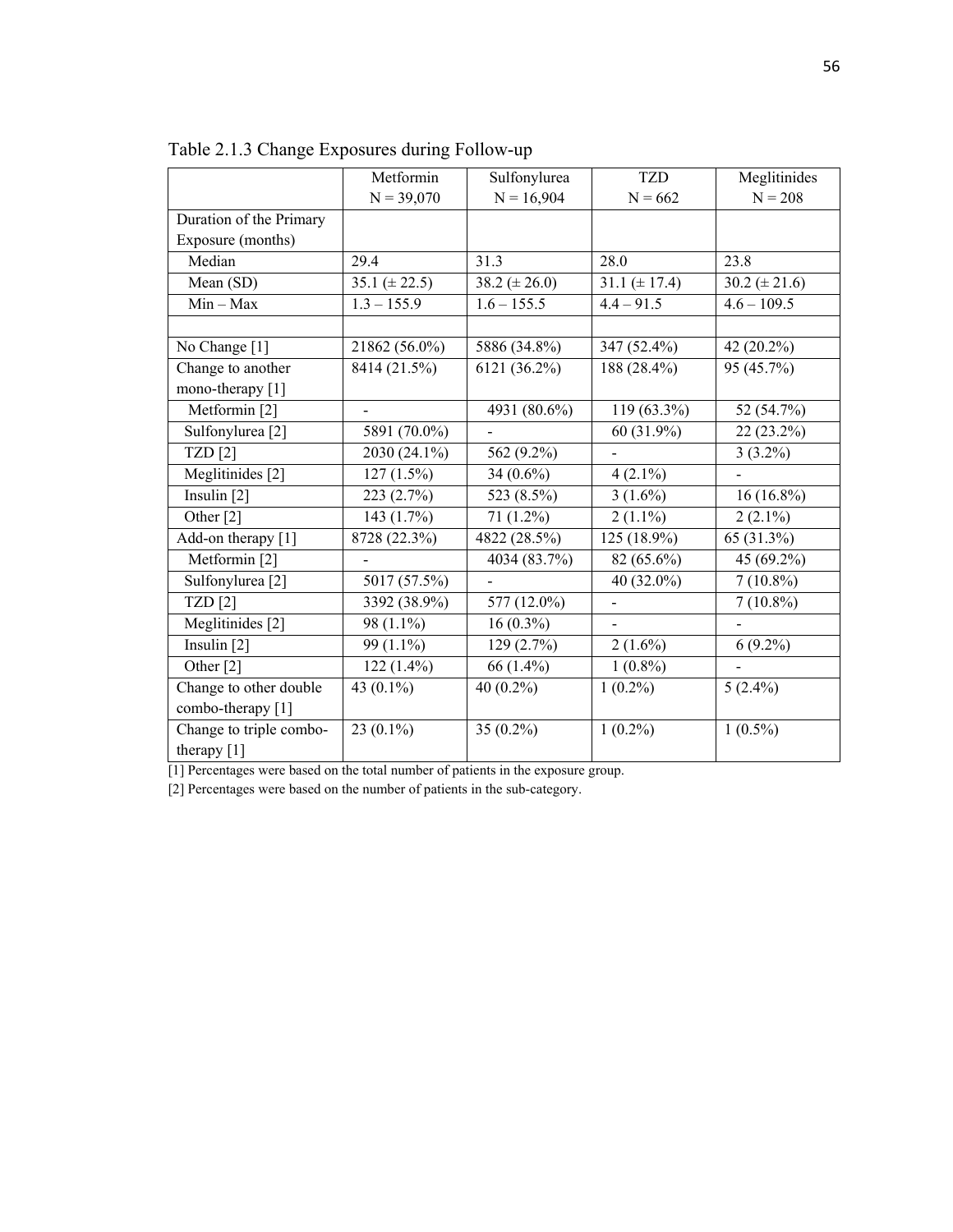| <b>Exposure</b>             | <b>Events</b>  | <b>Person-years</b> | <b>Crude Incidence Rate/</b>    | <b>Age Standardized</b>         |
|-----------------------------|----------------|---------------------|---------------------------------|---------------------------------|
|                             | (N)            |                     | 1000 person-years               | <b>Incidence Rate/</b>          |
|                             |                |                     | (95% Confidence Interval)       | 1000 person-years               |
|                             |                |                     |                                 | (95% Confidence                 |
|                             |                |                     |                                 | Interval)                       |
|                             |                |                     | <b>Overall Malignancies</b>     |                                 |
| Metformin                   | 1389           | 131186              | $10.59(10.05 - 11.16)$          | $7.49(6.40 - 9.04)$             |
| Sulfonylurea                | 1165           | 85075               | $13.69(12.93 - 14.50)$          | $8.49(7.09 - 10.36)$            |
| <b>TZD</b>                  | 21             | 1697                | $12.37(8.07 - 18.98)$           | $7.32(2.59 - 23.32)$            |
| Meglitinides                | 14             | 1050                | $13.33(7.90-22.51)$             | $10.40(2.92 - 43.05)$           |
|                             |                |                     | <b>Solid Tumor</b>              |                                 |
| Metformin                   | 1290           | 130903              | $9.85(9.33 - 10.41)$            | $6.97(5.92 - 8.48)$             |
| Sulfonylurea                | 1082           | 84812               | $12.76(12.02 - 13.54)$          | $7.88(6.54 - 9.70)$             |
| <b>TZD</b>                  | 20             | 1696                | $11.79(7.61 - 18.28)$           | $6.60(2.49 - 18.21)$            |
| Meglitinides                | 11             | 1042                | $10.56(5.85 - 19.07)$           | $8.35(2.18-35.04)$              |
|                             |                |                     | <b>Hematological Malignancy</b> |                                 |
| Metformin                   | 110            | 127547              | $0.86(0.76-0.98)$               | $0.61(0.37 - 1.13)$             |
| Sulfonylurea                | 88             | 81149               | $1.08(0.94-1.26)$               | $\overline{0.70}$ (0.39 – 1.33) |
| TZD                         | 1              | 1661                | $0.60(0.08 - 4.27)$             | $0.72(0.10-5.11)$               |
| Meglitinides                | $\overline{3}$ | 1014                | $2.96(0.95 - 9.17)$             | $2.20(0.31 - 15.62)$            |
| <b>Death without Cancer</b> |                |                     |                                 |                                 |
| Metformin                   | 2097           | 131186              | $15.99(15.32 - 16.69)$          | $11.81(10.34 - 13.69)$          |
| Sulfonylurea                | 2605           | 85075               | $30.62(29.47 - 31.82)$          | $17.96(15.62 - 21.22)$          |
| <b>TZD</b>                  | 21             | 1697                | $12.37(8.07 - 18.98)$           | $7.97(3.15 - 21.53)$            |
| Meglitinides                | 26             | 1050                | $24.76(16.86 - 36.38)$          | $23.54(7.67 - 90.94)$           |

Table 2.2.1 Incidence Rates of Cancer and Death Without Cancer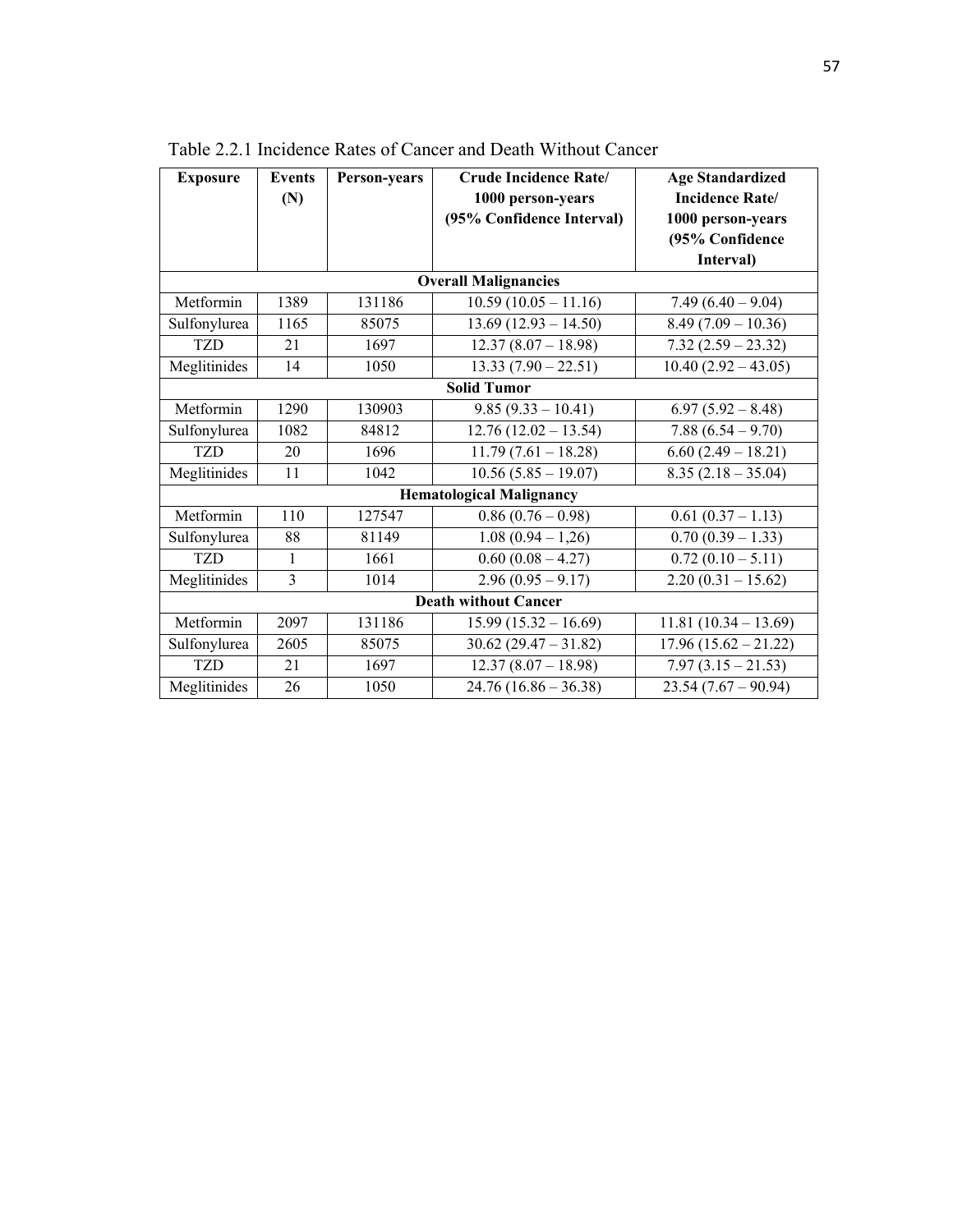| <b>Exposure</b> | <b>Unadjusted HR</b>       | <b>Age Adjusted HR</b>          | <b>Final Adjusted HR</b>   |
|-----------------|----------------------------|---------------------------------|----------------------------|
|                 | $(95\% \text{ CI})$        | $(95\% \text{ CI})$ [1]         | $(95\% \text{ CI})$ [2]    |
|                 |                            | <b>Overall Malignancies</b>     |                            |
| Metformin       | 1                          | 1                               | 1                          |
| Sulfonylurea    | 1.25                       | 1.08                            | 1.07                       |
|                 | $(1.16 - 1.35)$            | $\frac{(0.99 - 1.17)}{1.15}$    | $(0.98 - 1.15)$            |
| <b>TZD</b>      | 1.22                       |                                 | 1.16                       |
|                 | $\frac{(0.79-1.87)}{1.23}$ | $\frac{(0.74 - 1.76)}{1.23}$    | $\frac{(0.75-1.78)}{1.25}$ |
| Meglitinides    |                            |                                 |                            |
|                 | $(0.73 - 2.08)$            | $(0.73 - 2.09)$                 | $(0.74 - 2.11)$            |
|                 |                            | <b>Solid Tumor</b>              |                            |
| Metformin       | $\mathbf{1}$               | $\mathbf{1}$                    | $\mathbf{1}$               |
| Sulfonylurea    | 1.25                       | 1.07                            | 1.06                       |
|                 | $(1.15 - 1.35)$            | $(0.99 - 1.17)$                 | $(0.98 - 1.15)$            |
| <b>TZD</b>      | 1.25                       | 1.17                            | 1.19                       |
|                 | $(0.80 - 1.95)$            | $\frac{(0.76-1.83)}{1.05}$      | $(0.76 - 1.85)$            |
| Meglitinides    | 1.05                       |                                 | 1.06                       |
|                 | $(0.58 - 1.89)$            | $(0.58 - 1.90)$                 | $(0.59 - 1.92)$            |
|                 |                            | <b>Hematological Malignancy</b> |                            |
| Metformin       | $\mathbf{1}$               |                                 | $\mathbf{1}$               |
| Sulfonylurea    | 1.24                       | 1.07                            | 0.98                       |
|                 | $(0.93 - 1.65)$            | $(0.80 - 1.42)$                 | $(0.67 - 1.43)$            |
| <b>TZD</b>      | 0.71                       | 0.67                            | 0.72                       |
|                 | $(0.10 - 5.08)$            | $(0.09 - 4.82)$                 | $(0.10 - 5.18)$            |
| Meglitinides    | 3.39                       | 3.46                            | 4.25                       |
|                 | $(1.08 - 10.67)$           | $(1.10 - 10.89)$                | $(1.33 - 13.57)$           |
|                 |                            | <b>Death without Cancer</b>     |                            |
| Metformin       | 1                          | 1                               | 1                          |
| Sulfonylurea    | 1.77                       | 1.40                            | 1.39                       |
|                 | $(1.67 - 1.88)$            | $(1.32 - 1.49)$                 | $(1.31 - 1.48)$            |
| <b>TZD</b>      | 0.85                       | 0.80                            | 0.80                       |
|                 | $(0.55 - 1.31)$            | $(0.52 - 1.22)$                 | $(0.52 - 1.23)$            |
| Meglitinides    | 1.47                       | 1.49                            | 1.51                       |
|                 | $(1.00 - 2.16)$            | $(1.01 - 2.19)$                 | $(1.02 - 2.22)$            |
|                 |                            | <b>Cancer or Death</b>          |                            |
| Metformin       | 1                          | $\mathbf{1}$                    | $\mathbf{1}$               |
| Sulfonylurea    | 1.57                       | 1.28                            | 1.27                       |
|                 | $(1.49 - 1.64)$            | $(1.22 - 1.34)$                 | $(1.21 - 1.33)$            |
| <b>TZD</b>      | 1.01                       | 0.94                            | 0.95                       |
|                 | $(0.74 - 1.36)$            | $(0.69 - 1.28)$                 | $(0.70 - 1.29)$            |
| Meglitinides    | 1.37                       | 1.39                            | 1.40                       |
|                 | $(1.01 - 1.88)$            | $(1.01 - 1.89)$                 | $(1.03 - 1.92)$            |

Table 2.2.2 Hazard Ratios for Cancer and Death without Cancer

[1] Adjusted for age only.

[2] For overall cancer, solid tumor, death without cancer, and cancer or death, age and gender were adjusted and 56,844 patients were included in the models. For hematological malignancy, age, gender and BMI were adjusted and 41,623 patients were included in the model.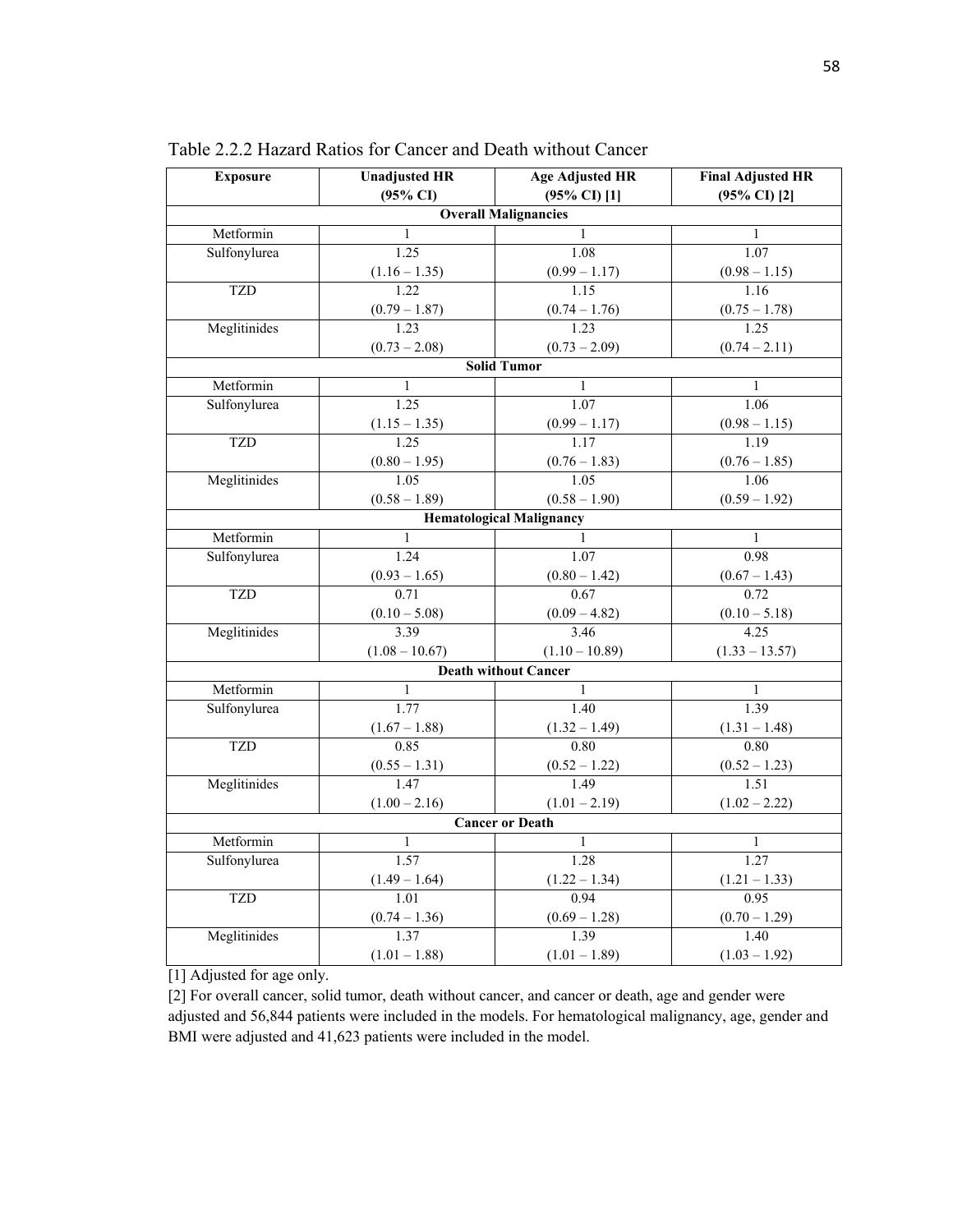|                                          | N      | Unadjusted HR (95% CI) |
|------------------------------------------|--------|------------------------|
| <b>Overall Malignancies</b>              |        |                        |
| <b>TZD</b>                               |        |                        |
| All Cohort                               | 56,844 | $1.22(0.79 - 1.87)$    |
| Subjects with non-missing HbA1c          | 35,912 | $1.01(0.60 - 1.68)$    |
| Subjects with non-missing BMI            | 43,310 | $1.09(0.68 - 1.76)$    |
| Subjects with non-missing DM Duration    | 46,473 | $1.03(0.64 - 1.66)$    |
| <b>Solid Tumor</b>                       |        |                        |
| <b>TZD</b>                               |        |                        |
| All Cohort                               | 56,844 | $1.25(0.80 - 1.95)$    |
| Subjects with non-missing HbA1c          | 35,912 | $1.01(0.59 - 1.71)$    |
| Subjects with non-missing BMI            | 43,310 | $1.11(0.68 - 1.81)$    |
| Subjects with non-missing DM Duration    | 46,473 | $1.05(0.64 - 1.71)$    |
| <b>Hematological Malignancy</b>          |        |                        |
| Sulfonylurea                             |        |                        |
| All Cohort                               | 56,844 | $1.24(0.93 - 1.65)$    |
| Subjects with non-missing HbA1c          | 35,912 | $1.46(0.96 - 2.22)$    |
| Subjects with non-missing DM Duration    | 46,473 | $1.06(0.77 - 1.46)$    |
| <b>TZD</b>                               |        |                        |
| All Cohort                               | 56,844 | $0.71(0.10-5.08)$      |
| Subjects with non-missing HbA1c          | 35,912 | $0.91(0.13-6.54)$      |
| Subjects with non-missing BMI            | 43,310 | $0.81(0.11 - 5.81)$    |
| <b>Meglitinides</b>                      |        |                        |
| All Cohort                               | 56,844 | $3.39(1.08 - 10.67)$   |
| Subjects with non-missing HbA1c          | 35,912 | $2.56(0.35 - 18.45)$   |
| Subjects with non-missing BMI            | 43,310 | $4.72(1.49 - 14.96)$   |
| Subjects with non-missing smoking status | 53,981 | $3.76(1.19 - 11.86)$   |

Table 2.3.1 Sensitivity analyses on missing values of HbA1c, BMI, DM duration, and smoking status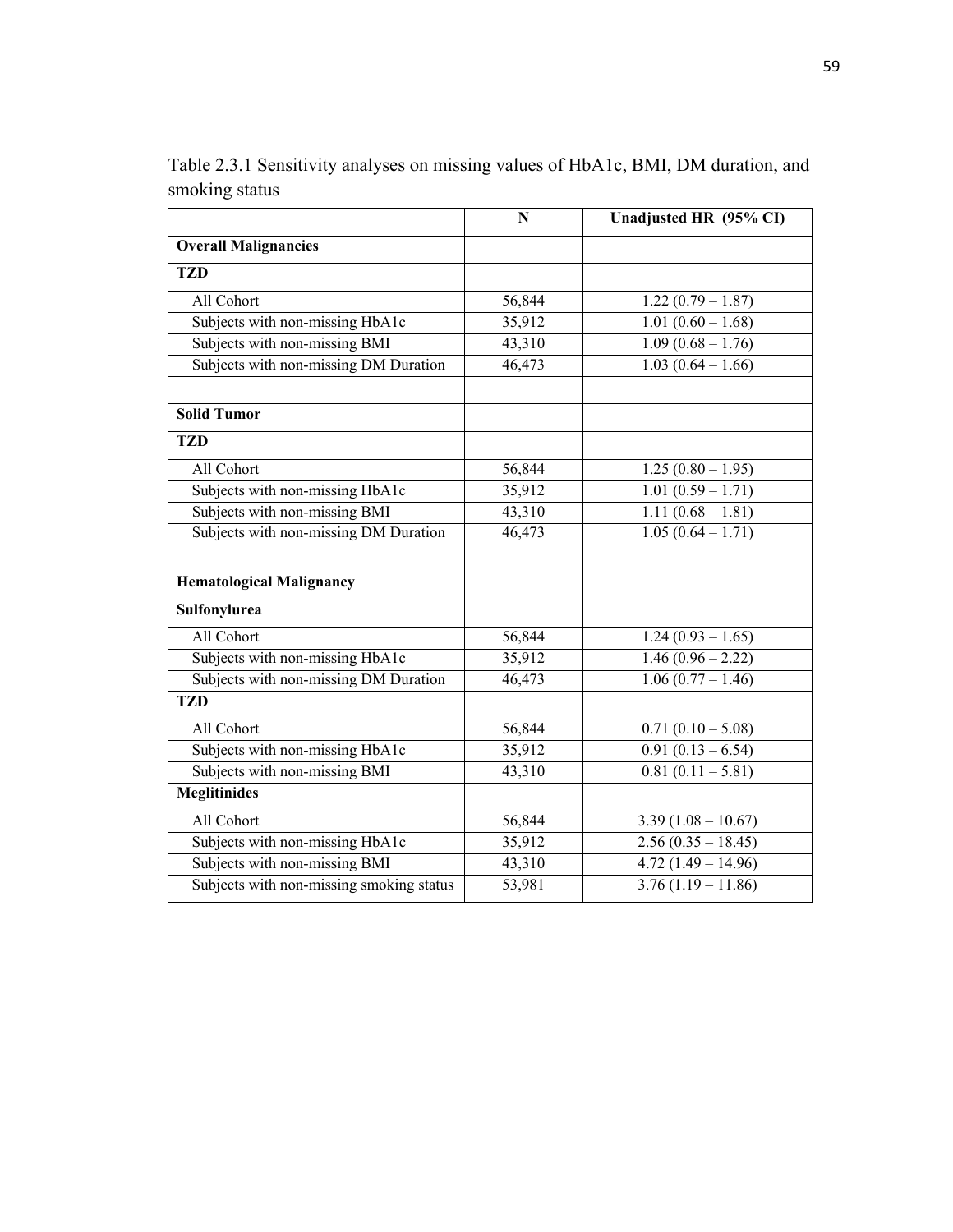| <b>Exposure</b>                 | <b>Unadjusted HR</b> | <b>Age Adjusted HR</b>  |
|---------------------------------|----------------------|-------------------------|
|                                 | $(95\% \text{ CI})$  | $(95\% \text{ CI})$ [1] |
| <b>Overall Malignancies</b>     |                      |                         |
| Metformin                       | 1                    | 1                       |
| Sulfonylurea                    | 1.25                 | 1.05                    |
|                                 | $(1.12 - 1.39)$      | $(0.94 - 1.17)$         |
| <b>TZD</b>                      | 1.31                 | 1.24                    |
|                                 | $(0.80 - 2.15)$      | $(0.75 - 2.03)$         |
| Meglitinides                    | 1.47                 | 1.48                    |
|                                 | $(0.66 - 3.28)$      | $(0.66 - 3.31)$         |
| <b>Solid Tumor</b>              |                      |                         |
| Metformin                       |                      | $\mathbf{1}$            |
| Sulfonylurea                    | 1.24                 | 1.05                    |
|                                 | $(1.11 - 1.39)$      | $(0.93 - 1.17)$         |
| <b>TZD</b>                      | 1.32                 | 1.24                    |
|                                 | $(0.79 - 2.20)$      | $(0.75 - 2.07)$         |
| Meglitinides                    | 1.33                 | 1.35                    |
|                                 | $(0.55 - 3.21)$      | $(0.56 - 3.25)$         |
| <b>Hematological Malignancy</b> |                      |                         |
| Metformin                       | 1                    | $\mathbf{1}$            |
| Sulfonylurea                    | 1.34                 | 1.10                    |
|                                 | $(0.91 - 1.96)$      | $(0.75 - 1.62)$         |
| <b>TZD</b>                      | 1.09                 | 1.02                    |
|                                 | $(0.15 - 7.84)$      | $(0.14 - 7.39)$         |
| Meglitinides                    | 3.25                 | 3.30                    |
|                                 | $(0.45 - 23.42)$     | $(0.46 - 23.75)$        |

Table 2.3.2 Hazard Ratios for Cancer during the Primary Exposure Follow-up Period

[1] Adjusted for age only.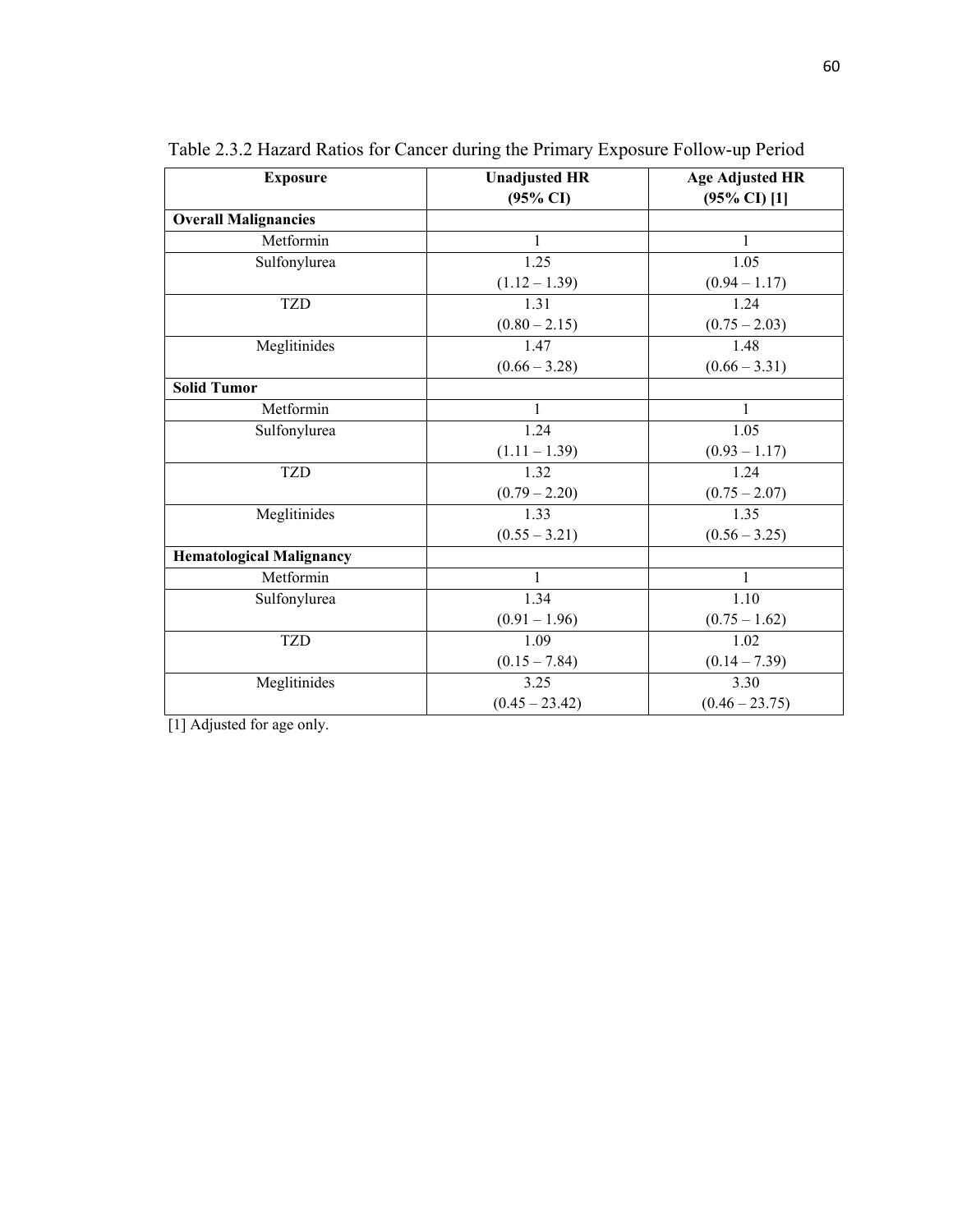| <b>Exposure</b>     | <b>All Years</b>       | <b>Before Year 2004</b> | At or After Year 2004  |
|---------------------|------------------------|-------------------------|------------------------|
|                     | <b>Age Adjusted HR</b> | <b>Age Adjusted HR</b>  | <b>Age Adjusted HR</b> |
|                     | $(95\% \text{ CI})$    | $(95\% \text{ CI})$     | $(95\% \text{ CI})$    |
| Overall             |                        |                         |                        |
| <b>Malignancies</b> |                        |                         |                        |
| Metformin           | $\mathbf{1}$           | $\mathbf{1}$            | $\mathbf{1}$           |
| Sulfonylurea        | 1.08                   | 1.15                    | 1.08                   |
|                     | $(0.99 - 1.17)$        | $(1.03 - 1.28)$         | $(0.94 - 1.23)$        |
| <b>TZD</b>          | 1.15                   | 1.03                    | 1.09                   |
|                     | $(0.74 - 1.76)$        | $(0.15 - 7.35)$         | $(0.70 - 1.70)$        |
| Meglitinides        | 1.23                   | 1.03                    | 1.64                   |
|                     | $(0.73 - 2.09)$        | $(0.49 - 2.17)$         | $(0.78 - 3.45)$        |
| <b>Solid Tumor</b>  |                        |                         |                        |
| Metformin           | $\mathbf{1}$           | $\mathbf{1}$            | $\mathbf{1}$           |
| Sulfonylurea        | 1.07                   | 1.16                    | 1.06                   |
|                     | $(0.99 - 1.17)$        | $(1.03 - 1.29)$         | $(0.92 - 1.22)$        |
| <b>TZD</b>          | 1.17                   | 1.11                    | 1.11                   |
|                     | $(0.76 - 1.83)$        | $(0.16 - 7.90)$         | $(0.71 - 1.75)$        |
| Meglitinides        | 1.05                   | 0.96                    | 1.26                   |
|                     | $(0.58 - 1.90)$        | $(0.43 - 2.15)$         | $(0.52 - 3.04)$        |
| Hematological       |                        |                         |                        |
| Malignancy          |                        |                         |                        |
| Metformin           | 1                      | 1                       | 1                      |
| Sulfonylurea        | 1.07                   | 1.01                    | 1.24                   |
|                     | $(0.80 - 1.42)$        | $(0.69 - 1.49)$         | $(0.78 - 1.97)$        |
| <b>TZD</b>          | 0.67                   | <b>NE</b>               | 0.71                   |
|                     | $(0.09 - 4.82)$        |                         | $(0.10 - 5.10)$        |
| Meglitinides        | 3.46                   | 1.80                    | 6.24                   |
|                     | $(1.10 - 10.89)$       | $(0.25 - 13.06)$        | $(1.53 - 25.55)$       |

Table 2.3.3 Hazard Ratios for Cancer for all Years and Stratified by OHA Year 2004

HR was adjusted for age only. NE: not estimable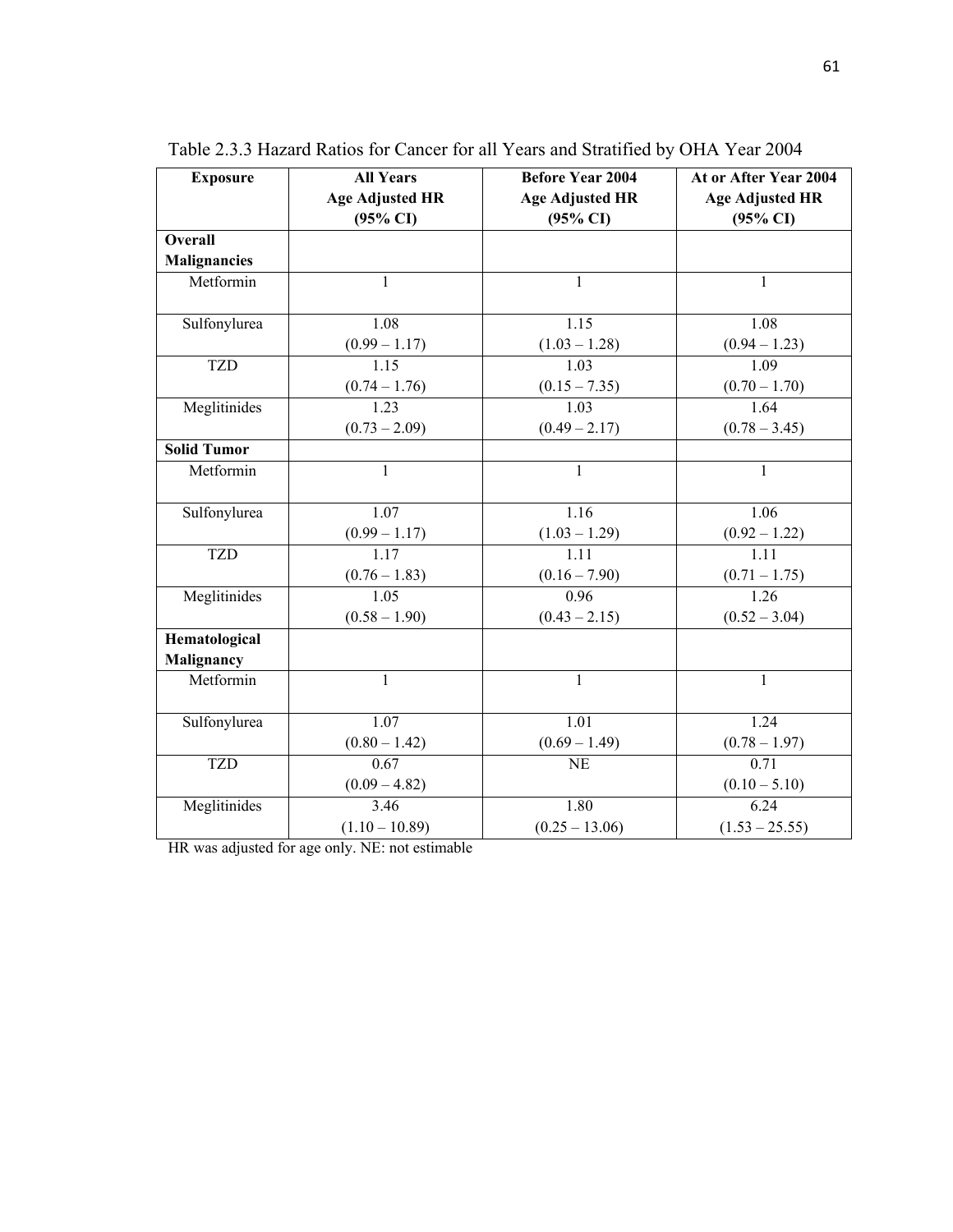Table 3.1 Demographic and Baseline Characteristics of Malignancy Solid Tumor Cases and Controls

(continue on the next page)

|                               | Cases            | Controls          |
|-------------------------------|------------------|-------------------|
|                               | $N = 2403$       | $N = 9612$        |
| Gender (Male)                 | 1455 (60.6%)     | 5820 (60.6%)      |
| Age (years) (n)               | 2403             | 9612              |
| $35 - 50$                     | $106(4.4\%)$     | 412 (4.3%)        |
| $51-65$                       | 857 (35.6%)      | 3458 (36.0%)      |
| $66 - 75$                     | 1077 (44.8%)     | 4365 (45.4%)      |
| $76 - 80$                     | 363 (15.1%)      | 1377(14.3%)       |
| Median                        | $\overline{68}$  | 68                |
| Mean (SD)                     | 66.8 $(\pm 8.3)$ | 66.7 $(\pm 8.2)$  |
| $Min - Max$                   | $38 - 80$        | $37 - 80$         |
| BMI $(n)$ [1]                 | 1697             | 6898              |
| $10 - 20$                     | $20(1.2\%)$      | $77(1.1\%)$       |
| $20 - 25$                     | 256 (15.1%)      | 1068 (15.5%)      |
| $25 - 30$                     | 686 (40.4%)      | 2804 (40.7%)      |
| $30 - 35$                     | 469 (27.6%)      | 1876 (27.2%)      |
| $>35$                         | 266 (15.7%)      | 1073 (15.6%)      |
| Median                        | 29.3             | 29.0              |
| Mean (SD)                     | 30.0 $(\pm 5.5)$ | 29.9 $(\pm 5.6)$  |
| $Min - Max$                   | $12.2 - 62.5$    | $12.8 - 64.7$     |
| <b>BMI</b> Missing            | 706 (29.4%)      | 2714 (28.2%)      |
| HbA1c $(\frac{6}{6})$ (n) [1] | 1277             | 5209              |
| $<$ 7                         | $125(9.8\%)$     | 418 (8.0%)        |
| $7 - 9$                       | 692 (54.2%)      | 2779 (53.4%)      |
| $9 - 12$                      | 388 (30.4%)      | 1583 (30.4%)      |
| $\geq 12$                     | $72(5.6\%)$      | 429 (8.2%)        |
| Median                        | 8.3              | 8.4               |
| Mean (SD)                     | $8.8 (\pm 2.0)$  | $8.9 \ (\pm 1.9)$ |
| $Min - Max$                   | $4.1 - 36.0$     | $2.7 - 19.2$      |
| <b>HbA1c</b> Missing          | 1192 (46.9%)     | 4671 (45.9%)      |
| CDS(n)                        |                  |                   |
| $\overline{2}$                | 532 $(22.1\%)$   | 2248 (23.4%)      |
| $3 - 5$                       | 736 (30.6%)      | 2965 (30.9%)      |
| $6 - 10$                      | $987(41.1\%)$    | 3767 (39.2%)      |
| >10                           | $148(6.2\%)$     | $632(6.6\%)$      |
| Median                        | 5                | $\overline{5}$    |
| Mean (SD)                     | 5.5 $(\pm 3.0)$  | 5.4 $(\pm 3.0)$   |
| $Min - Max$                   | $2 - 17$         | $2 - 18$          |

[1] Percentage for each category was based on subjects with non-missing values in each exposure group. Percentage for missing was based on total subjects in each exposure group.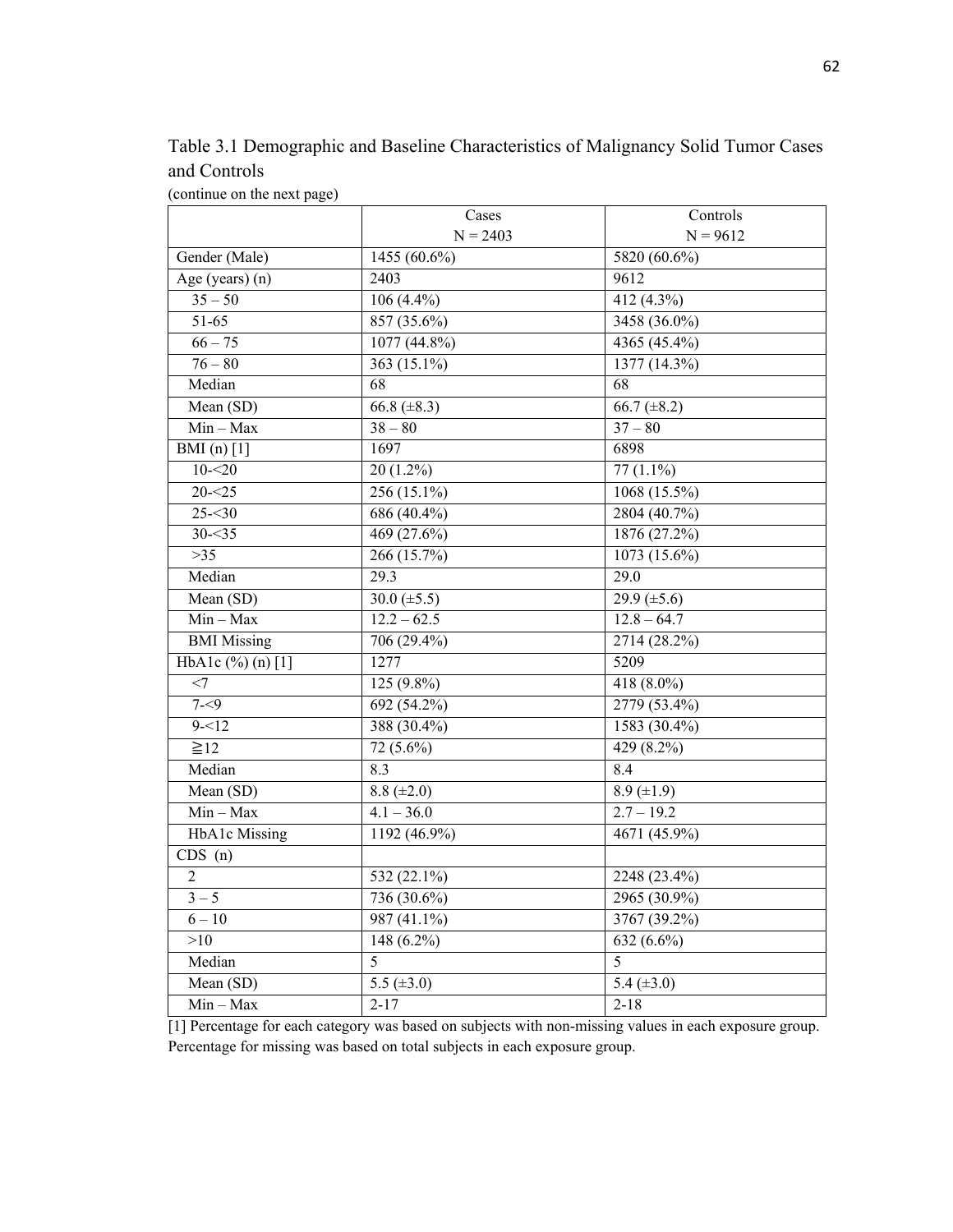|                              | Cases             | Controls          |
|------------------------------|-------------------|-------------------|
|                              | $N = 2403$        | $N = 9612$        |
| <b>Cancer Screening</b>      | 131 (5.9%)        | 593 (6.2%)        |
| Smoking Status [1]           |                   |                   |
| No Smoker                    | 887 (36.9%)       | 4169 (43.4%)      |
| <b>Current Smoker</b>        | 806 (33.5%)       | 2558 (26.6%)      |
| Previous Smoker              | 545 (22.7%)       | 2183 (22.7%)      |
| <b>Smoking Missing</b>       | $165(6.9\%)$      | 702 (7.3%)        |
| Duration of DM prior to      | 2391              | 9553              |
| OHA Start (months) $(n)$ [1] |                   |                   |
| $\leq 6$                     | $14(0.6\%)$       | 38 $(0.4\%)$      |
| $7 - 24$                     | 1298 (54.4%)      | 5304 (55.6%)      |
| $25 - 60$                    | 631 (26.4%)       | 2452 (25.7%)      |
| $>60$                        | 445 (18.6%)       | 1744 (18.3%)      |
| Median                       | 20.0              | 19.6              |
| Mean (SD)                    | 37.8 $(\pm 41.0)$ | 37.9 $(\pm 41.3)$ |
| $Min - Max$                  | $0 - 526.6$       | $0 - 478.7$       |
| Missing                      | $12(0.5\%)$       | 59 (0.6%)         |
| OHA Start Year               |                   |                   |
| 1996-<1998                   | 283 (11.8%)       | 1155 (12.0%)      |
| 1998-<2000                   | 443 (18.4%)       | 1720 (17.9%)      |
| 2000-<2002                   | 612 (25.5%)       | 2486 (25.9%)      |
| 2002-<2004                   | 542 (22.6%)       | 2238 (23.3%)      |
| $\geq$ 2004                  | 523 (21.8%)       | 2013 (20.9%)      |

Table 3.1 Demographic and Baseline Characteristics of Malignancy Solid Tumor Cases and Controls (continue from the previous page)

[1] Percentage for each category was based on subjects with non-missing values in each exposure group. Percentage for missing was based on total subjects in each exposure group.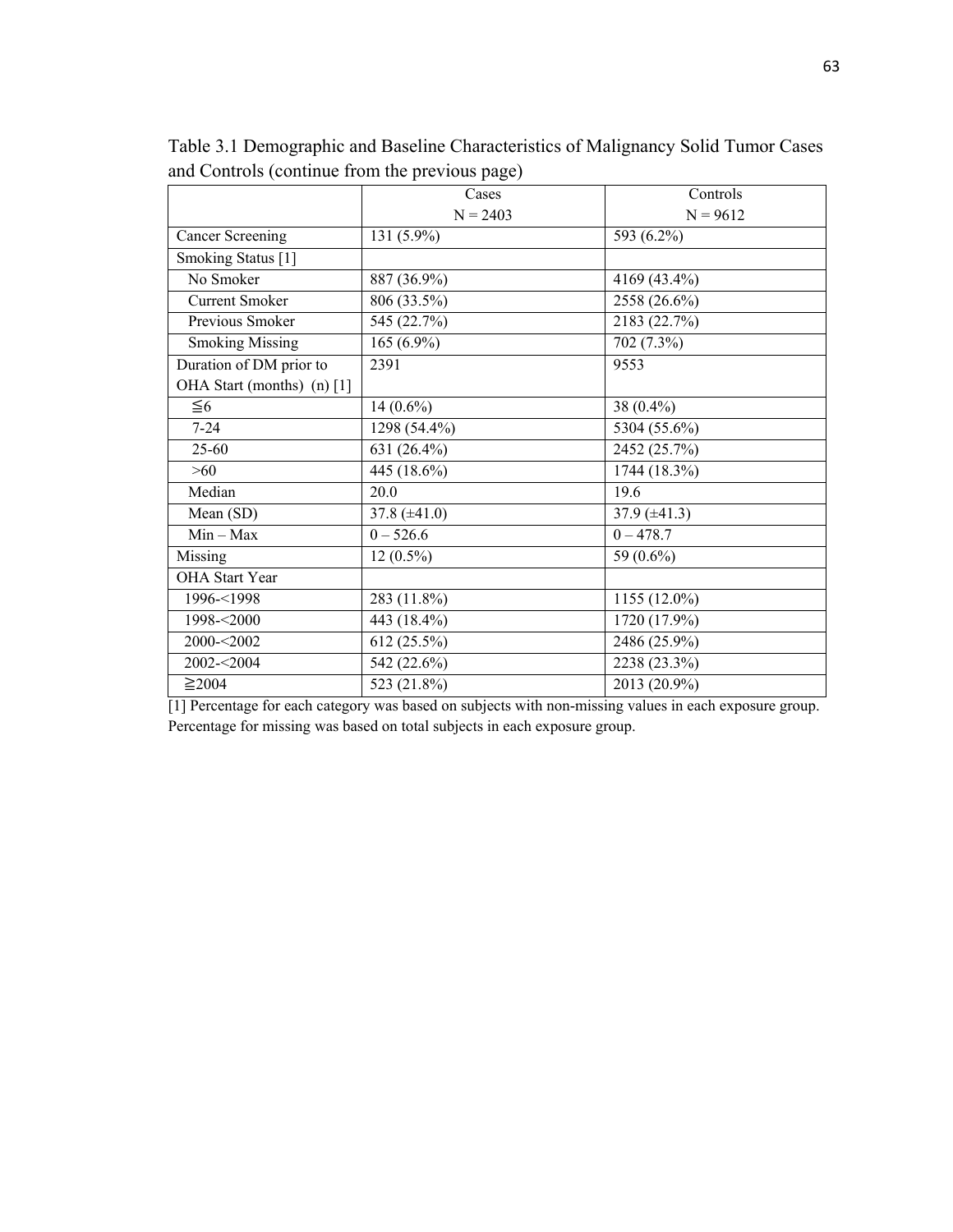| Period  | <b>Exposure</b>                         | ${\bf N}$ | <b>Unadjusted OR</b>    | <b>Adjusted OR</b>              |
|---------|-----------------------------------------|-----------|-------------------------|---------------------------------|
|         |                                         |           | $(95\% \text{ CI})$ [1] | $(95\% \text{ CI})$ [2]         |
| Recent  | Metformin                               | 4549      |                         |                                 |
|         | Sulfonylurea                            | 2889      | $1.11(0.98 - 1.26)$     | $1.08(0.93 - 1.25)$             |
|         | Metformin + Sulfonylurea                | 2175      | $1.09(0.95 - 1.26)$     | $1.14(0.97 - 1.34)$             |
|         | <b>TZD</b>                              | 1270      | $1.07(0.90 - 1.26)$     | $1.06(0.88 - 1.27)$             |
|         | Meglitinides                            | 75        | $1.10(0.62 - 1.96)$     | $1.35(0.72-2.53)$               |
|         | Metformin + Insulin                     | 229       | $1.37(0.97 - 1.91)$     | $1.35(0.94 - 1.94)$             |
|         | Sulfonylurea + Insulin                  | 67        | $2.44(1.46 - 4.08)$     | $2.75(1.51 - 5.03)$             |
|         | Insulin                                 | 397       | $1.71(1.33 - 2.19)$     | $1.64(1.24 - 2.16)$             |
|         |                                         |           |                         |                                 |
| Past    | Metformin                               | 3945      | 1                       | 1                               |
|         | Sulfonylurea                            | 2730      | $1.12(0.98 - 1.28)$     | $\overline{0.96}$ (0.81 – 1.14) |
|         | Metformin + Sulfonylurea                | 1854      | $1.19(1.02 - 1.39)$     | $1.07(0.88 - 1.29)$             |
|         | <b>TZD</b>                              | 926       | $1.13(0.94 - 1.37)$     | $0.98(0.78-1.22)$               |
|         | Meglitinides                            | 85        | $1.08(0.63 - 1.86)$     | $1.04(0.51 - 2.11)$             |
|         | Metformin + Insulin                     | 112       | $1.27(0.78-2.06)$       | $1.12(0.62 - 2.01)$             |
|         | Sulfonylurea + Insulin                  | 76        | $1.69(1.01 - 2.81)$     | $1.67(0.86 - 3.22)$             |
|         | Insulin                                 | 327       | $1.34(1.00 - 1.79)$     | $1.25(0.87 - 1.78)$             |
|         |                                         |           |                         |                                 |
| Distant | Metformin                               | 2151      | 1                       | 1                               |
|         | Sulfonylurea                            | 2008      | $1.06(0.90 - 1.24)$     | $0.97(0.76 - 1.24)$             |
|         | Metformin + Sulfonylurea                | 1028      | $1.11(0.91 - 1.36)$     | $1.02(0.75 - 1.39)$             |
|         | <b>TZD</b>                              | 346       | $1.01(0.75 - 1.37)$     | $1.11(0.74 - 1.67)$             |
|         | Meglitinides                            | 60        | $0.58(0.26 - 1.30)$     | $0.65(0.21-2.01)$               |
|         | $\overline{\text{Metformin}}$ + Insulin | 41        | $1.83(0.89 - 3.74)$     | $1.81(0.73-4.51)$               |
|         | Sulfonylurea + Insulin                  | 35        | $1.22(0.55 - 2.70)$     | $0.93(0.24-3.60)$               |
|         | Insulin                                 | 145       | $1.05(0.68 - 1.64)$     | $0.92(0.46 - 1.83)$             |

Table 3.2: Odds Ratios for Malignant Solid Tumors among Exposures Classified Bases on Pharmacological Classification

Conditional Logistic Regression models were used to estimate the ORs and their 95% CIs. Metformin alone group was used as a reference group.

[1] Accounted the matching variables (age, gender, year of OHA index date, and follow up duration).

[2] Adjusted for HbA1c prior to each period.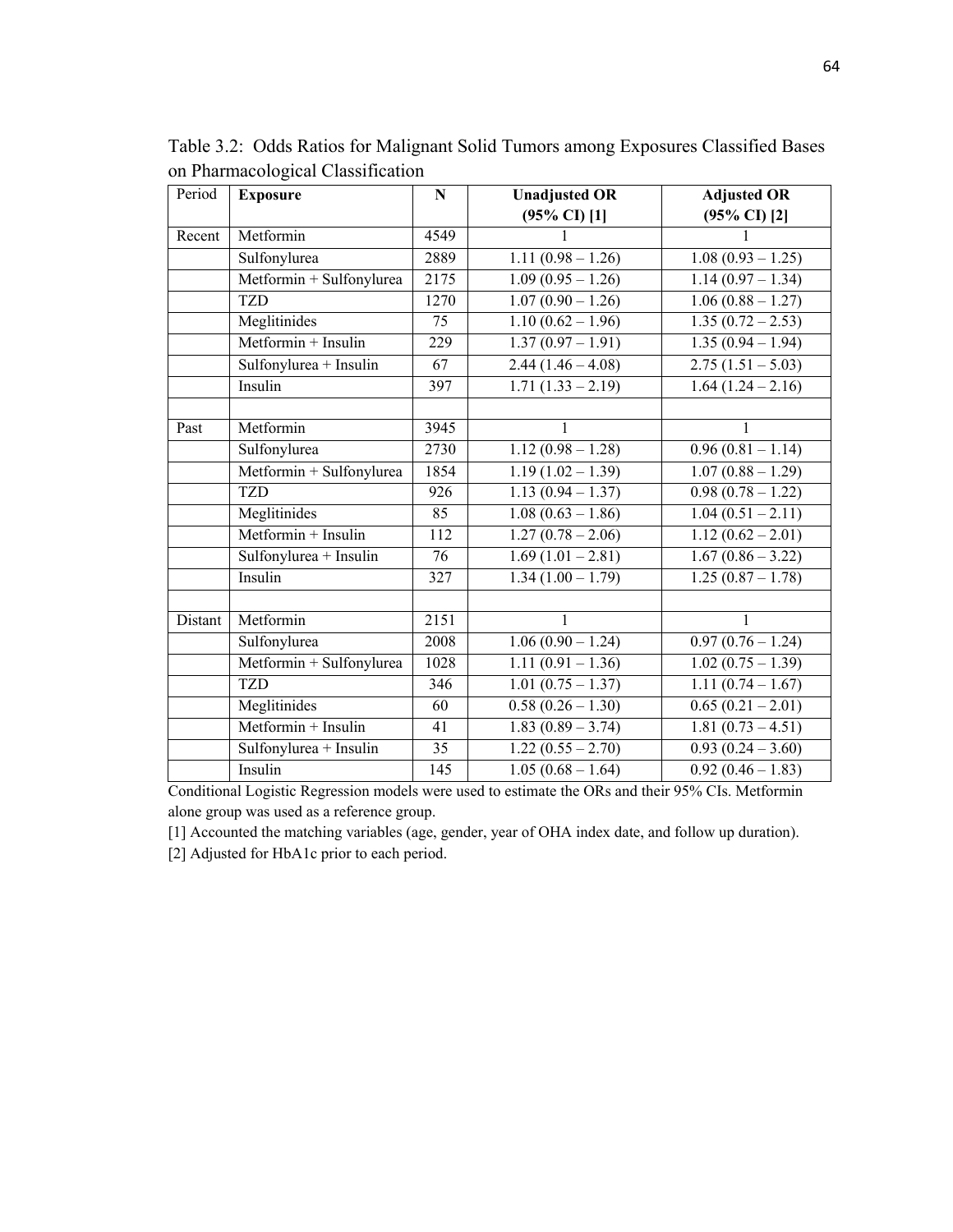| Period  | <b>Exposure</b>                        | $\mathbf N$ | <b>Unadjusted OR</b>    | <b>Adjusted OR</b>      |
|---------|----------------------------------------|-------------|-------------------------|-------------------------|
|         |                                        |             | $(95\% \text{ CI})$ [1] | $(95\% \text{ CI})$ [2] |
| Recent  | Sensitizer                             | 5249        |                         | 1                       |
|         | Secretagogues                          | 2920        | $1.10(0.98 - 1.24)$     | $1.08(0.94 - 1.25)$     |
|         | Sensitizer+ Secretagogues              | 2789        | $1.06(0.93 - 1.20)$     | $1.09(0.95 - 1.26)$     |
|         | Sensitizer + Insulin                   | 241         | $1.30(0.94 - 1.81)$     | $1.30(0.91 - 1.84)$     |
|         | Secretagogues + Insulin                | 67          | $2.40(1.44 - 4.01)$     | $2.70(1.48 - 4.92)$     |
|         | Sensitizer+ Secretagogues +<br>Insulin | 104         | $1.33(0.83 - 2.14)$     | $1.33(0.81 - 2.20)$     |
|         | Insulin                                | 281         | $1.85(1.40 - 2.45)$     | $1.76(1.29 - 2.40)$     |
|         |                                        |             |                         |                         |
| Past    | Sensitizer                             | 4385        | $\mathbf{1}$            | $\mathbf{1}$            |
|         | Secretagogues                          | 2764        | $1.11(0.98 - 1.26)$     | $0.97(0.82 - 1.15)$     |
|         | Sensitizer+ Secretagogues              | 2391        | $1.18(1.03 - 1.36)$     | $1.07(0.90 - 1.27)$     |
|         | Sensitizer + Insulin                   | 127         | $1.12(0.71 - 1.79)$     | $1.07(0.61 - 1.89)$     |
|         | Secretagogues + Insulin                | 80          | $1.56(0.94 - 2.60)$     | $1.58(0.82 - 3.04)$     |
|         | Sensitizer+ Secretagogues +<br>Insulin | 177         | $1.41(0.98 - 2.04)$     | $1.33(0.86 - 2.06)$     |
|         | Insulin                                | 131         | $1.44(0.94 - 2.19)$     | $1.30(0.78 - 2.07)$     |
|         |                                        |             |                         |                         |
| Distant | Sensitizer                             | 2279        | $\mathbf{1}$            | $\mathbf{1}$            |
|         | Secretagogues                          | 2033        | $1.04(0.88 - 1.22)$     | $0.95(0.74-1.21)$       |
|         | Sensitizer+ Secretagogues              | 1281        | $1.04(0.86 - 1.26)$     | $0.97(0.73 - 1.29)$     |
|         | Sensitizer + Insulin                   | 47          | $1.48(0.74 - 2.99)$     | $1.43(0.59 - 3.45)$     |
|         | Secretagogues + Insulin                | 38          | $1.26(0.59 - 2.67)$     | $0.84(0.22 - 3.21)$     |
|         | Sensitizer+ Secretagogues +            | 78          | $1.06(0.60 - 1.88)$     | $0.93(0.41 - 2.12)$     |
|         | Insulin                                |             |                         |                         |
|         | Insulin                                | 58          | $1.07(.055 - 2.07)$     | $1.04(0.31 - 3.45)$     |

Table 3.3: Odds Ratios for Malignant Solid Tumors among Exposures Classified Bases on Mechanism of Action on Hyperinsulinemia Effects

Conditional Logistic Regression models were used to estimate the ORs and their 95% CIs. Sensitizer alone group was used as a reference group.

[1] Accounted the matching variables (age, gender, year of OHA index date, and follow up duration).

[2] Adjusted for HbA1c prior to each period.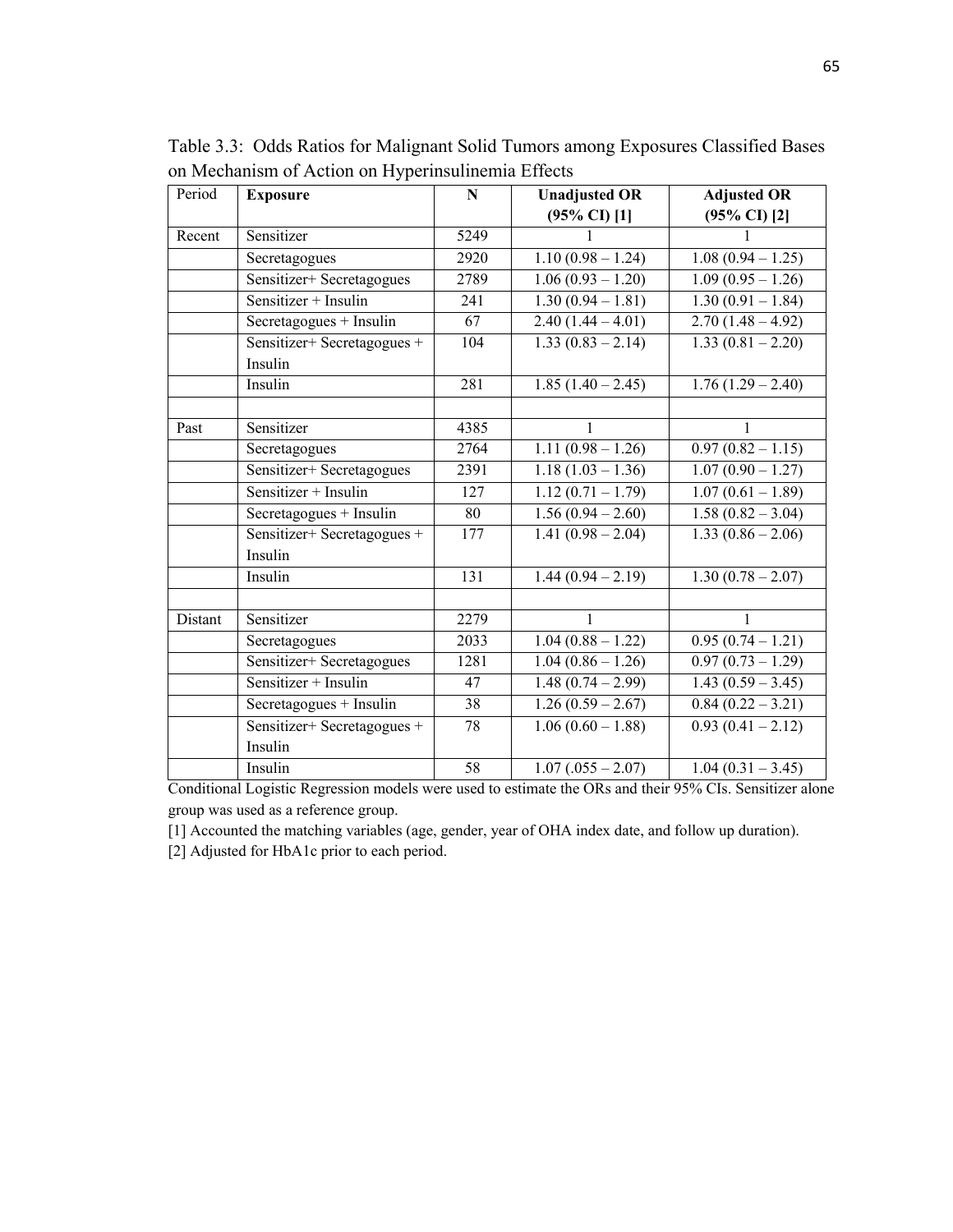Table 4.1.1 Demographic and Baseline Characteristics of Breast Cancer Cases and Controls

(continue on the next page)

|                      | Cases            | Controls         |
|----------------------|------------------|------------------|
|                      | $N = 312$        | $N = 1248$       |
| Age (years) (n)      | 312              | 1248             |
| $35 - 50$            | $22(7.1\%)$      | 91 (7.3%)        |
| 51-65                | 143 (45.8%)      | 561 (45.0%)      |
| $66 - 75$            | $109(34.9\%)$    | 439 (35.2%)      |
| $76 - 80$            | 38 (12.2%)       | 157 (12.6%)      |
| Median               | 65.0             | 65.0             |
| Mean (SD)            | $64.7 (\pm 9.2)$ | $64.7 (\pm 9.2)$ |
| $Min - Max$          | $40 - 65$        | $40 - 65$        |
| BMI $(n)$ [1]        | 234              | 887              |
| $10 - 20$            | 4(1.7%)          | $9(1.0\%)$       |
| $20 - 25$            | 35 (14.9%)       | 121 (13.6%)      |
| $25 - 30$            | 69 (29.5%)       | 290 (32.7%)      |
| $30 - 35$            | 68 (29.1%)       | 246 (27.7%)      |
| $>35$                | 58 (24.8%)       | 221 (24.9%)      |
| Median               | 30.4             | 30.4             |
| Mean (SD)            | 31.3 $(\pm 6.5)$ | 31.4 $(\pm 6.7)$ |
| $Min - Max$          | $16.1 - 55.5$    | $16.9 - 69.7$    |
| <b>BMI</b> Missing   | 78 (25.0%)       | 361 (28.9%)      |
| HbA1c (%) (n) [1]    | 170              | $\overline{679}$ |
| $<$ 7                | $7(4.1\%)$       | $67(9.8\%)$      |
| $7 - 9$              | 98 (57.7%)       | 337 (49.6%)      |
| $9 - 12$             | 60 (35.3%)       | 212 (31.2%)      |
| $\geq 12$            | $5(2.9\%)$       | 63 (9.3%)        |
| Median               | 8.5              | 8.4              |
| Mean (SD)            | $8.8 (\pm 1.6)$  | $9.0 (\pm 2.0)$  |
| $Min - Max$          | $5.4 - 16.4$     | $4.9 - 19.0$     |
| <b>HbA1c Missing</b> | 142 (45.5%)      | 569 (45.6%)      |
| CDS(n)               |                  |                  |
| $\overline{2}$       | 73 (23.4%)       | 237 (19.0%)      |
| $3 - 5$              | 94 (30.1%)       | 444 (35.6%)      |
| $6 - 10$             | 124 (39.7%)      | 494 (39.6%)      |
| >10                  | $21(6.7\%)$      | 73 (5.9%)        |
| Median               | $\overline{5}$   | $\overline{5}$   |
| Mean (SD)            | 5.4 $(\pm 3.1)$  | 5.5 $(\pm 3.0)$  |
| $Min - Max$          | $2 - 17$         | $2 - 17$         |

[1] Percentage for each category was based on subjects with non-missing values in each exposure group. Percentage for missing was based on total subjects in each exposure group.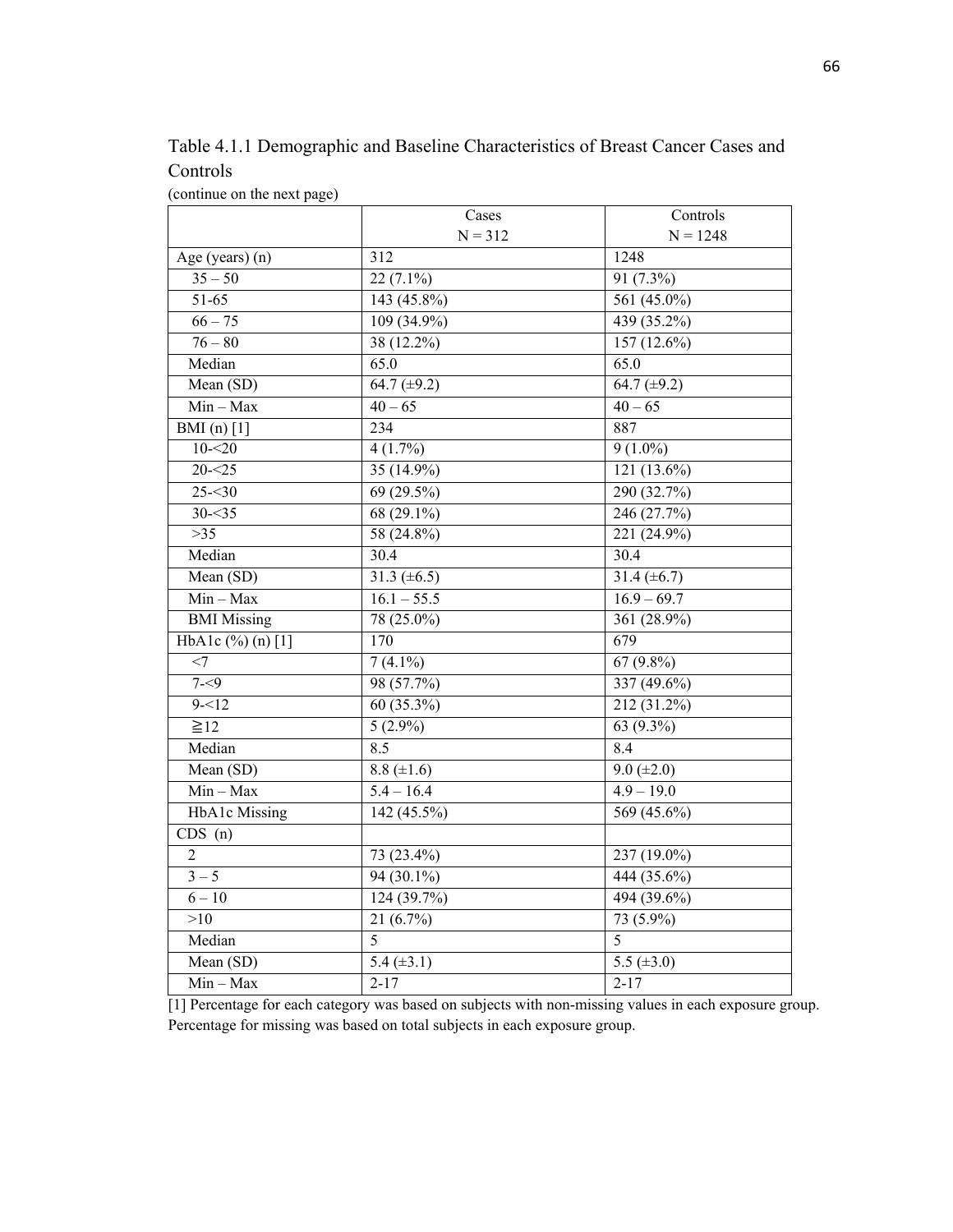|                             | Cases             | Controls          |
|-----------------------------|-------------------|-------------------|
|                             | $N = 312$         | $N = 1248$        |
| <b>Cancer Screening</b>     | $5(1.6\%)$        | $26(2.1\%)$       |
| Smoking Status [1]          |                   |                   |
| No Smoker                   | 154 (49.4%)       | 688 (55.1%)       |
| <b>Current Smoker</b>       | 80 (25.6%)        | 319 (25.6%)       |
| Previous Smoker             | 58 (19.6%)        | $157(12.6\%)$     |
| <b>Smoking Missing</b>      | 20 (6.4%)         | 84 (6.7%)         |
| Duration of DM prior to OHA | 310               | 1239              |
| Start (months) $(n)$ [1]    |                   |                   |
| $\leq 6$                    | 14 $(0.6\%)$      | 38 $(0.4\%)$      |
| $7 - 24$                    | 1298 (54.4%)      | 5304 (55.6%)      |
| 25-60                       | 631 (26.4%)       | 2452 (25.7%)      |
| $>60$                       | 445 (18.6%)       | 1744 (18.3%)      |
| Median                      | 18.6              | 18.3              |
| Mean (SD)                   | 35.8 $(\pm 43.9)$ | $32.8 (\pm 32.5)$ |
| $Min - Max$                 | $0 - 374.6$       | $0 - 293.2$       |
| Missing                     | $2(0.6\%)$        | $9(0.7\%)$        |
| <b>OHA Start Year</b>       |                   |                   |
| 1996-<1998                  | 35 (11.2%)        | $138(11.1\%)$     |
| 1998-<2000                  | 56 (18.0%)        | 235 (18.8%)       |
| 2000-<2002                  | 72 (23.1%)        | 301 (24.1%)       |
| 2002-<2004                  | 82 (26.3%)        | 295 (23.6%)       |
| $\geq$ 2004                 | 67(21.5%)         | 279 (22.4%)       |

Table 4.1.1 Demographic and Baseline Characteristics of Breast Cancer Cases and Controls (continue from the previous page)

[1] Percentage for each category was based on subjects with non-missing values in each exposure group. Percentage for missing was based on total subjects in each exposure group.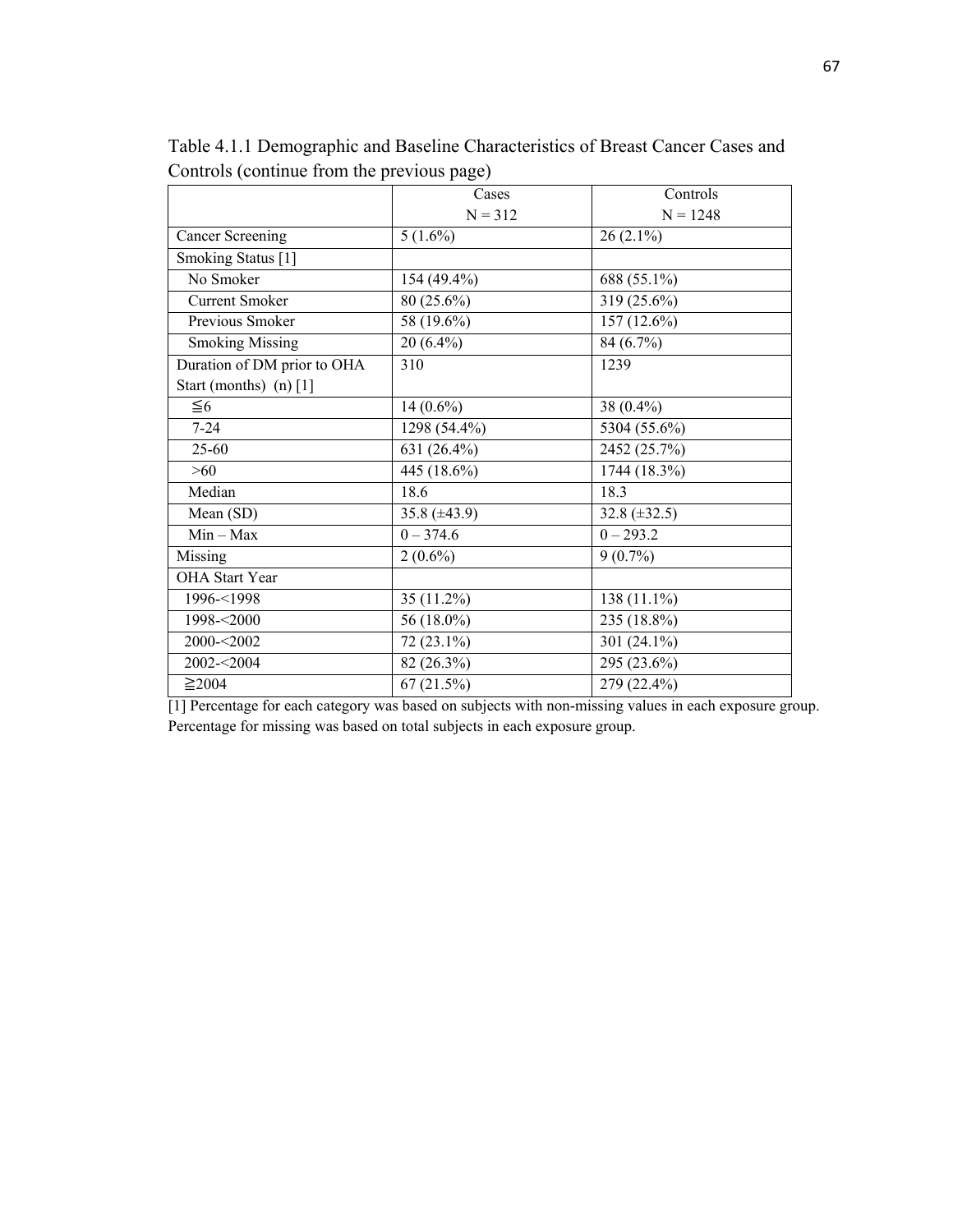| Period  | <b>Exposure</b>          | N   | <b>Unadjusted OR</b>    |
|---------|--------------------------|-----|-------------------------|
|         |                          |     | $(95\% \text{ CI})$ [1] |
| Recent  | Metformin                | 632 |                         |
|         | Sulfonylurea             | 308 | $1.03(0.72 - 1.47)$     |
|         | Metformin + Sulfonylurea | 258 | $0.88(0.59 - 1.31)$     |
|         | TZD                      | 208 | $0.64(0.40 - 1.01)$     |
|         | Insulin                  | 103 | $2.38(1.42 - 3.97)$     |
| Past    | Metformin                | 554 |                         |
|         | Sulfonylurea             | 273 | $1.02(0.70 - 1.49)$     |
|         | Metformin + Sulfonylurea | 222 | $0.88(0.58 - 1.34)$     |
|         | TZD                      | 147 | $0.92(0.55 - 1.53)$     |
|         | Insulin                  | 72  | $2.28(1.25 - 4.18)$     |
| Distant | Metformin                | 340 |                         |
|         | Sulfonylurea             | 218 | $0.92(0.57 - 1.48)$     |
|         | Metformin + Sulfonylurea | 128 | $1.12(0.66 - 1.91)$     |
|         | TZD                      | 52  | $1.34(0.64 - 2.78)$     |
|         | Insulin                  | 30  | $1.84(0.74 - 4.54)$     |

Table 4.1.2: Odds Ratios for Breast Cancer among Exposures Classified Bases on Pharmacological Classification

Conditional Logistic Regression models were used to estimate the ORs and their 95% CIs. Metformin alone group was used as a reference group.

[1] Accounted the matching variables (age, gender, year of OHA index date, and follow up duration).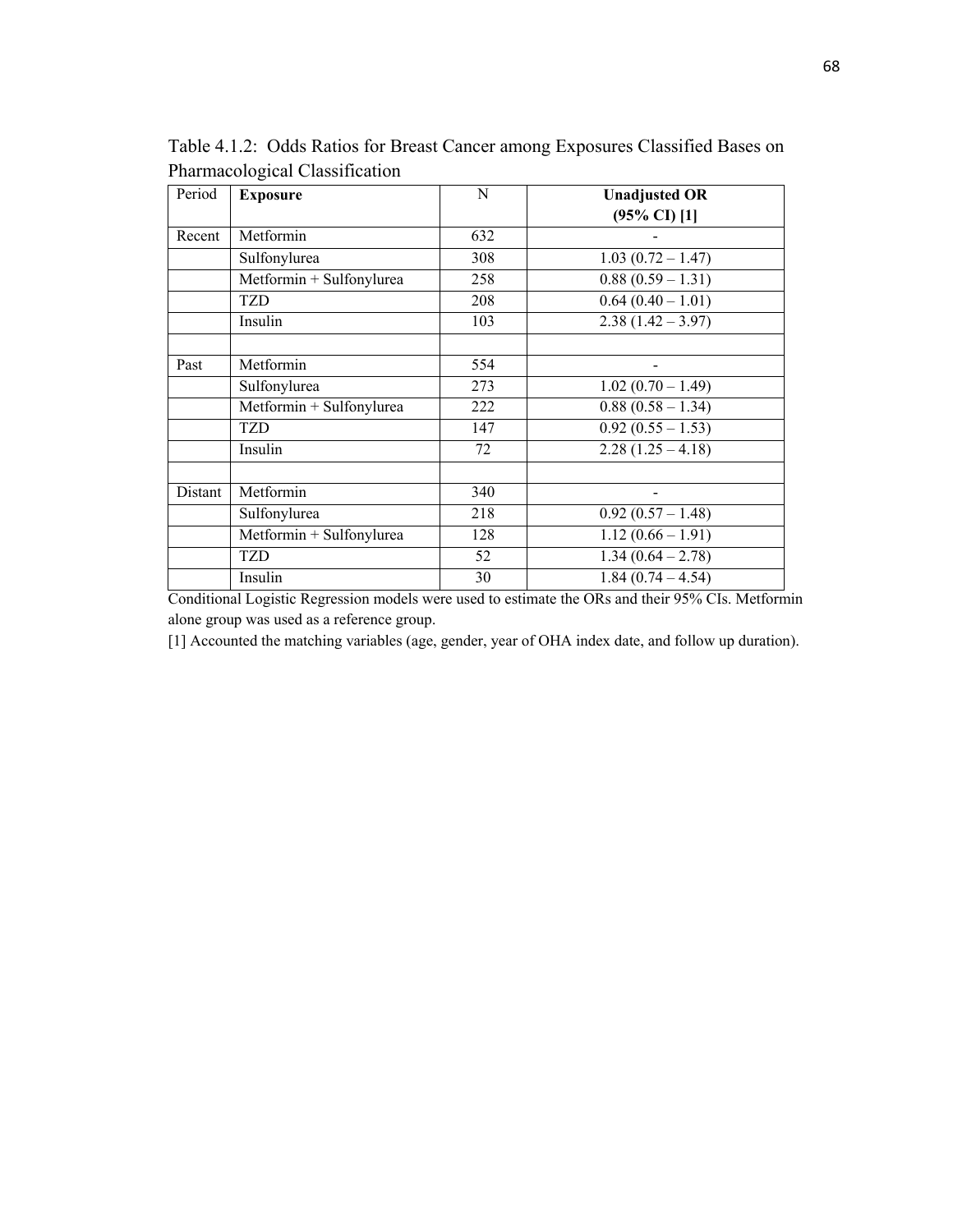|                         | Cases            | Controls         |
|-------------------------|------------------|------------------|
|                         | $N = 345$        | $N = 1380$       |
| Gender (male)           | 230 (66.7%)      | 920 (66.7%)      |
| Age (years) (n)         | 345              | 1380             |
| $35 - 50$               | $12(3.5\%)$      | 43 $(3.1\%)$     |
| 51-65                   | 113 (32.8%)      | 460 (33.3%)      |
| $66 - 75$               | 160 $(46.4\%)$   | 649 (47.0%)      |
| $76 - 80$               | 60 (17.4%)       | 228 (16.5%)      |
| Median                  | 69.0             | 68.0             |
| Mean (SD)               | $67.4 (\pm 8.1)$ | 67.3 $(\pm 8.0)$ |
| $Min - Max$             | $43 - 80$        | $42 - 80$        |
| BMI $(n)$ [1]           | 229              | 985              |
| $10 - 20$               | $2(0.9\%)$       | $16(1.6\%)$      |
| $20 - 25$               | 45 (19.7%)       | $167(17.0\%)$    |
| $25 - 30$               | 77 (33.6%)       | 382 (38.8%)      |
| $30 - 35$               | $70(30.6\%)$     | 273 (27.7%)      |
| $>35$                   | $35(15.3\%)$     | 147 (14.9%)      |
| Median                  | 29.4             | 28.9             |
| Mean (SD)               | 29.6 $(\pm 5.1)$ | 29.7 $(\pm 5.5)$ |
| $Min - Max$             | $18.1 - 43.3$    | $16.1 - 52.1$    |
| <b>BMI</b> Missing      | 116 (33.6%)      | 395 (28.6%)      |
| <b>Cancer Screening</b> | $19(5.5\%)$      | 74 (5.4%)        |
| Smoking Status [1]      |                  |                  |
| No Smoker               | 152 (44.1%)      | 585 (42.4%)      |
| <b>Current Smoker</b>   | 79 (22.9%)       | 364 $(26.4\%)$   |
| Previous Smoker         | 85 (24.6%)       | 343 (24.9%)      |
| <b>Smoking Missing</b>  | 29 (8.4%)        | 88 (6.4%)        |

Table 4.2.1 Demographic and Baseline Characteristics of CRC Cases and Controls (continue on the next page)

 [1] Percentage for each category was based on subjects with non-missing values in each exposure group. Percentage for missing was based on total subjects in each exposure group.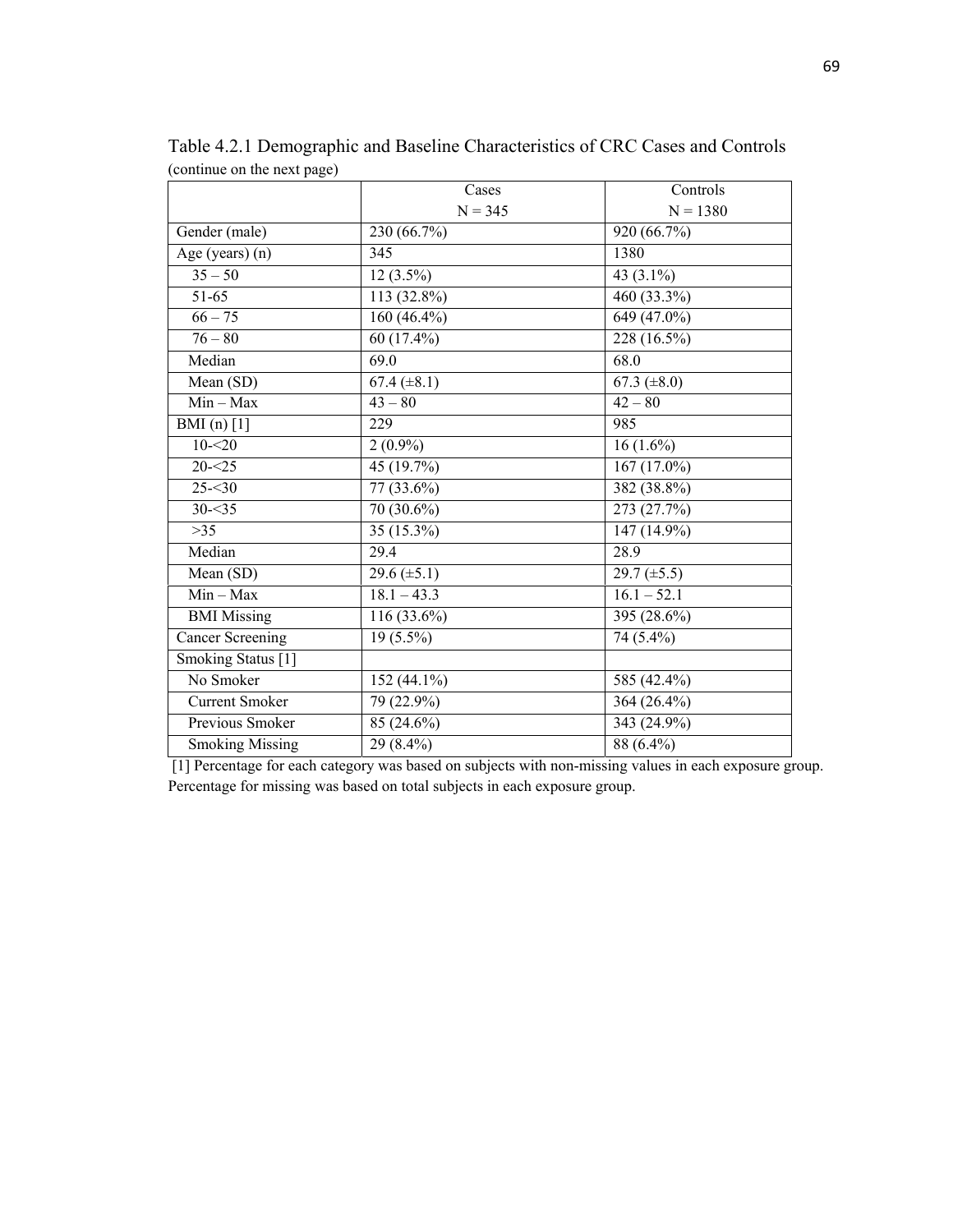|                               | Cases               | Controls          |
|-------------------------------|---------------------|-------------------|
|                               | $N = 345$           | $N = 1380$        |
| HbA1c $(\frac{9}{6})$ (n) [1] | 181                 | 771               |
| $<$ 7                         | 22 (12.2%)          | 58 (7.5%)         |
| $7 - 9$                       | $93(51.4\%)$        | 407 (52.8%)       |
| $9 - 12$                      | $56(30.9\%)$        | $246(31.9\%)$     |
| $\geq 12$                     | $10(5.5\%)$         | $60(7.8\%)$       |
| Median                        | 8.2                 | 8.6               |
| Mean (SD)                     | $8.8 (\pm 2.0)$     | $8.9 \ (\pm 1.8)$ |
| $Min - Max$                   | $4.9 - 16.9$        | $4.7 - 16.7$      |
| <b>HbA1c</b> Missing          | 164 (47.5%)         | 609 (44.1%)       |
| CDS(n)                        |                     |                   |
| $\overline{2}$                | 91 (26.4%)          | 336 (24.4%)       |
| $3 - 5$                       | $97(28.1\%)$        | 399 (28.9%)       |
| $6 - 10$                      | 135 (39.1%)         | 558 (40.4%)       |
| >10                           | $22(6.4\%)$         | 87 (6.3%)         |
| Median                        | 5                   | 5                 |
| Mean (SD)                     | 5.4 $(\pm 3.0)$     | 5.4 $(\pm 3.0)$   |
| $Min - Max$                   | $2 - 16$            | $2 - 18$          |
| Duration of DM prior to       | 343                 | 1369              |
| OHA Start (months) (n) [1]    |                     |                   |
| $\leq 6$                      | $14(0.6\%)$         | 38 (0.4%)         |
| $7 - 24$                      | 1298 (54.4%)        | 5304 (55.6%)      |
| $25 - 60$                     | 631 (26.4%)         | 2452 (25.7%)      |
| $>60$                         | 445 (18.6%)         | 1744 (18.3%)      |
| Median                        | $\overline{20.5}$   | $\overline{21.0}$ |
| Mean (SD)                     | 37.8 ( $\pm 46.0$ ) | 39.7 (±44.7)      |
| $Min - Max$                   | $3.1 - 526.6$       | $0 - 380.2$       |
| Missing                       | $2(0.6\%)$          | 11 $(0.8\%)$      |
| <b>OHA</b> Start Year         |                     |                   |
| 1996-<1998                    | 52 (15.1%)          | 200 (14.5%)       |
| 1998-<2000                    | 65 (18.8%)          | 274 (19.9%)       |
| 2000-<2002                    | 83 (24.1%)          | 319 (23.1%)       |
| 2002-<2004                    | 69 (20.0%)          | 286 (20.7%)       |
| $\geq$ 2004                   | $76(22.0\%)$        | 301 (21.8%)       |

Table 4.2.1 Demographic and Baseline Characteristics of CRC Cases and Controls (continue from the previous page)

[1] Percentage for each category was based on subjects with non-missing values in each exposure group. Percentage for missing was based on total subjects in each exposure group.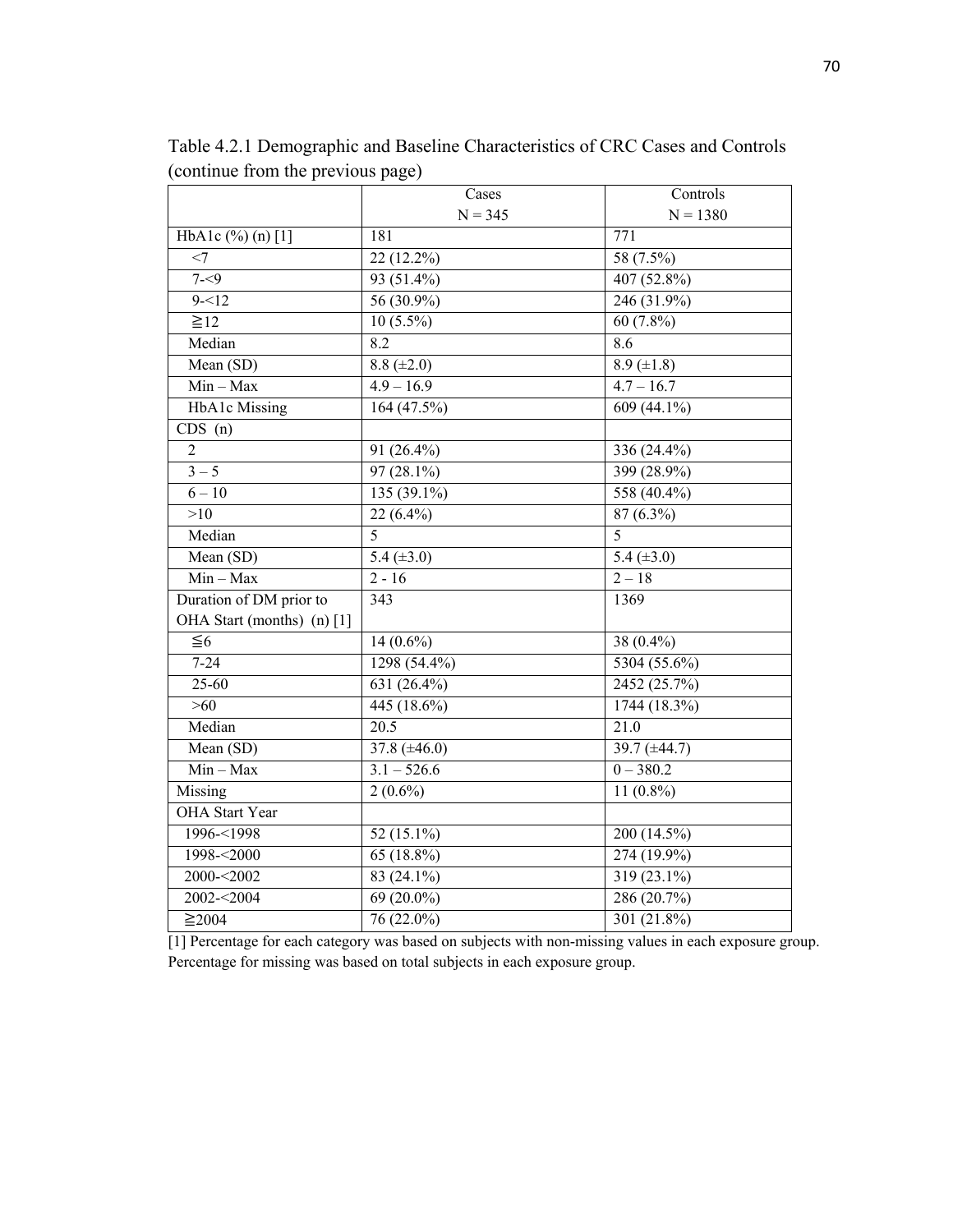| Period  | <b>Exposure</b>          | N   | <b>Unadjusted OR</b>    | <b>Adjusted OR</b>      |
|---------|--------------------------|-----|-------------------------|-------------------------|
|         |                          |     | $(95\% \text{ CI})$ [1] | $(95\% \text{ CI})$ [2] |
| Recent  | Metformin                | 630 |                         |                         |
|         | Sulfonylurea             | 443 | $1.18(0.84 - 1.66)$     | $1.20(0.81 - 1.78)$     |
|         | Metformin + Sulfonylurea | 301 | $1.69(1.15 - 2.47)$     | $1.80(1.18 - 2.75)$     |
|         | TZD                      | 187 | $1.47(0.95 - 2.28)$     | $1.54(0.96 - 2.54)$     |
|         | Insulin                  | 98  | $1.64(0.92 - 2.92)$     | $1.41(0.75 - 2.67)$     |
|         |                          |     |                         |                         |
| Past    | Metformin                | 492 |                         |                         |
|         | Sulfonylurea             | 388 | $1.69(1.17 - 2.42)$     | $3.09(1.89 - 5.06)$     |
|         | Metformin + Sulfonylurea | 275 | $1.70(1.12 - 2.58)$     | $2.39(1.43 - 4.01)$     |
|         | TZD                      | 148 | $1.95(1.21 - 3.13)$     | $2.49(1.39 - 4.44)$     |
|         | Insulin                  | 77  | $1.46(0.74 - 2.89)$     | $1.91(0.82 - 4.43)$     |
|         |                          |     |                         |                         |
| Distant | Metformin                | 288 |                         |                         |
|         | Sulfonylurea             | 282 | $1.51(0.97 - 2.37)$     | $1.96(1.10 - 3.49)$     |
|         | Metformin + Sulfonylurea | 174 | $2.54(1.26 - 5.14)$     | $1.96(1.00 - 3.85)$     |
|         | TZD                      | 61  | $2.54(1.26 - 5.14)$     | $2.85(1.25-6.52)$       |
|         | Insulin                  | 37  | $1.25(0.47 - 3.33)$     | $0.72(0.15-3.53)$       |

Table 4.2.2: Odds Ratios for Colorectal Cancer among Exposures Classified Bases on Pharmacological Classification

Conditional Logistic Regression models were used to estimate the ORs and their 95% CIs. Metformin alone group was used as a reference group.

[1] Accounted the matching variables (age, gender, year of OHA index date, and follow up duration).

[2] Adjusted for HbA1c and BMI.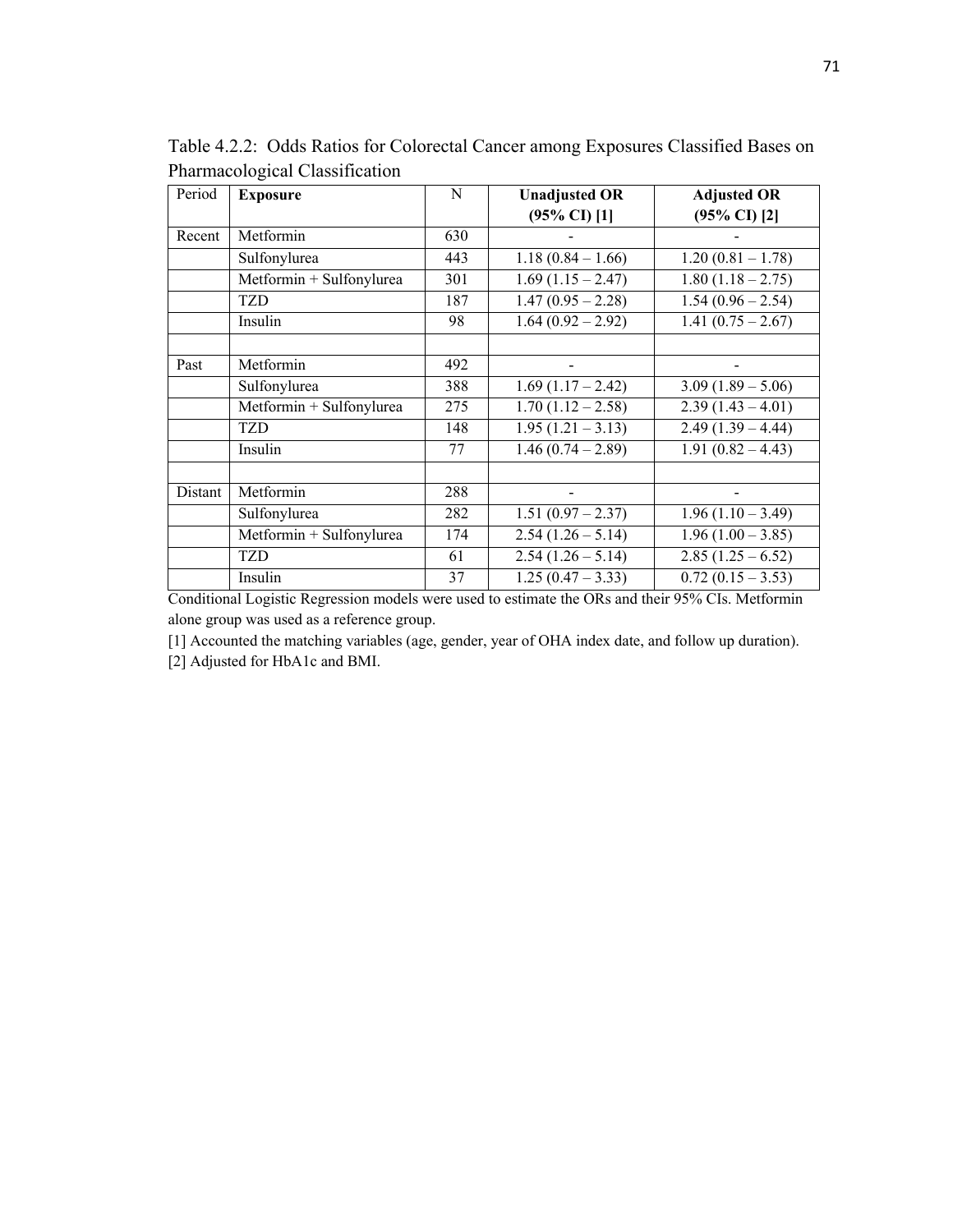## Figure 1: Cohort Selection

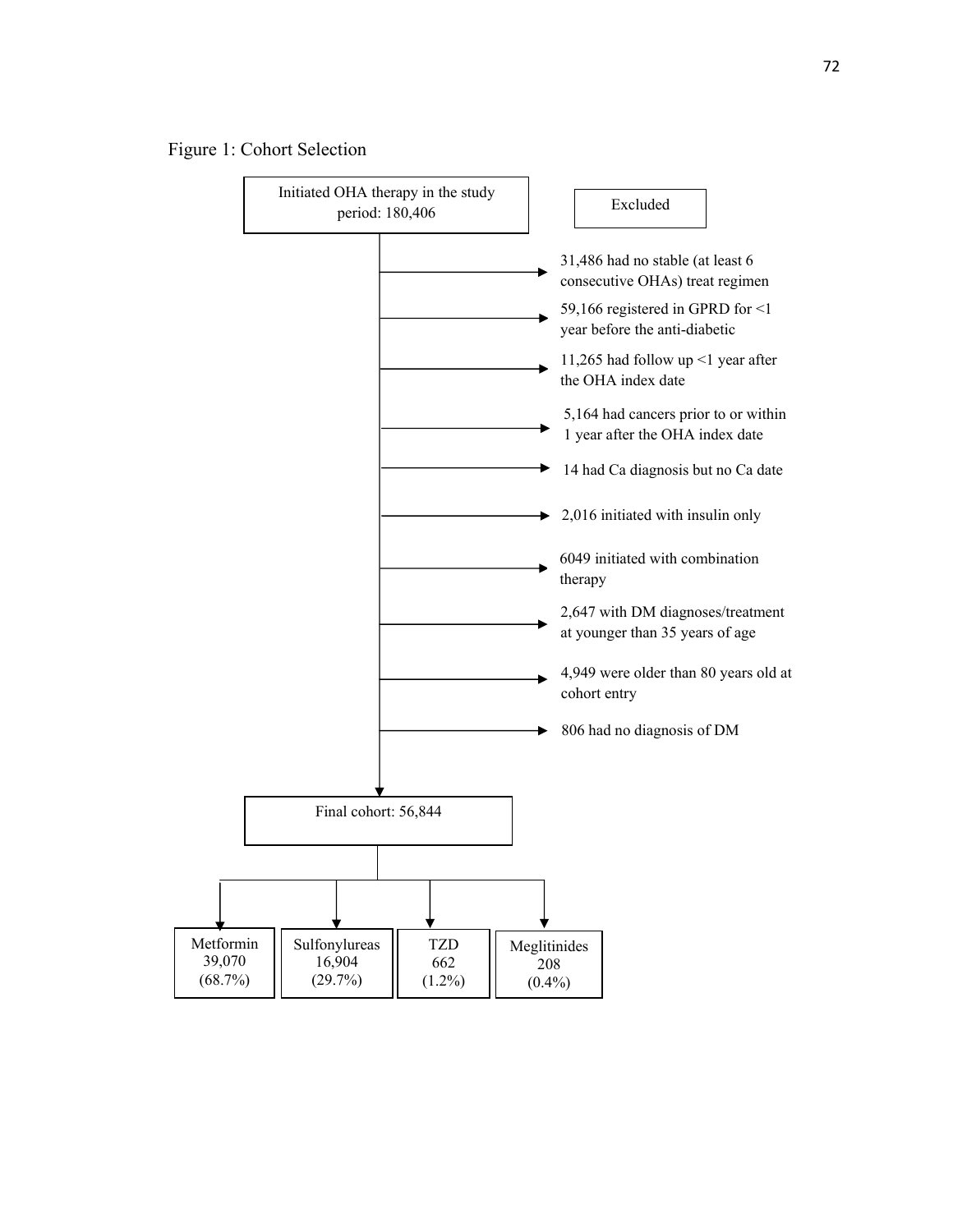

Figure 2.1: Assumption Check Plot for Overall Cancer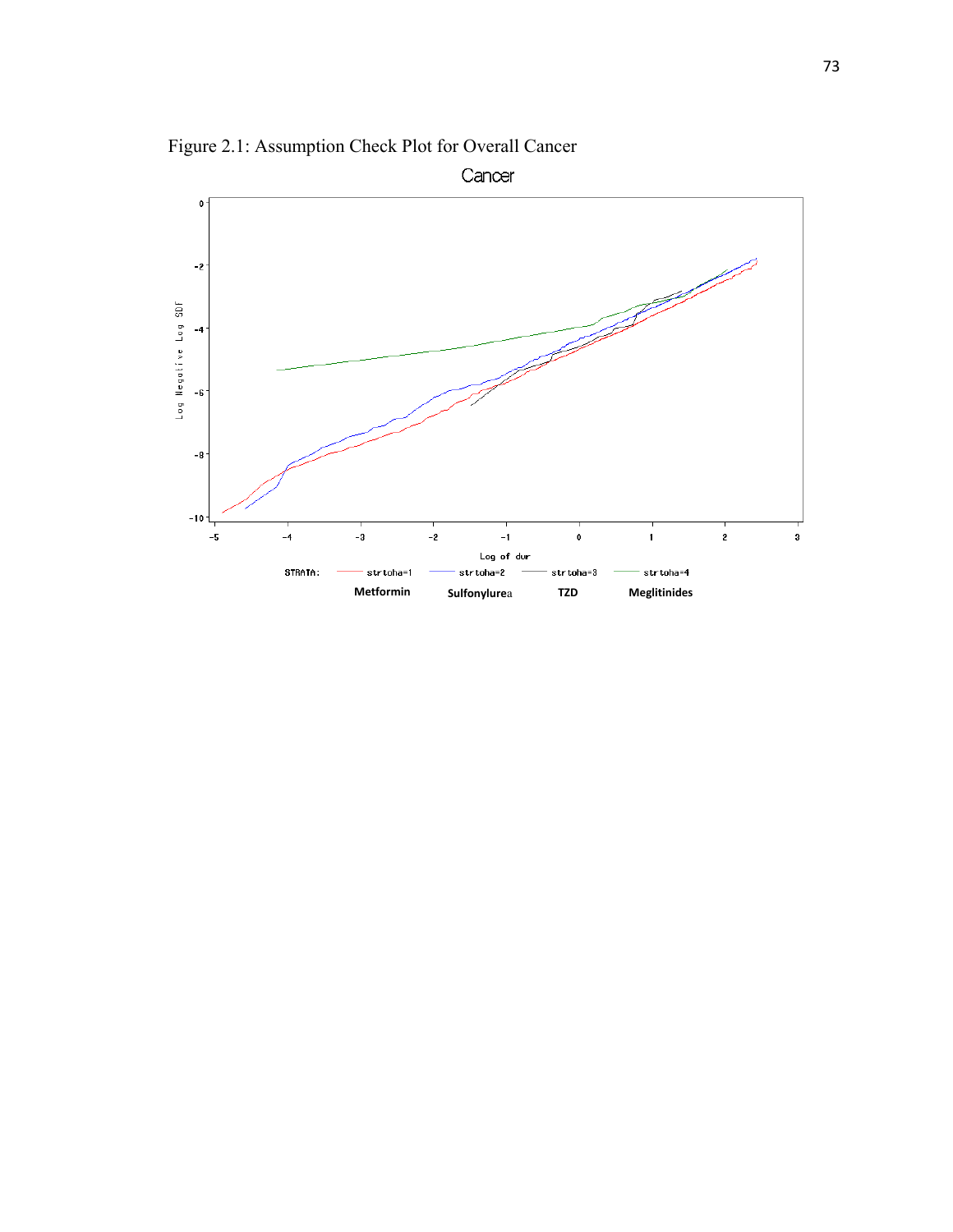

Figure 2.2: Assumption Check Plot for Malignant Solid Tumor

Figure 2.3: Assumption Check Plot for Hematological Malignancy



**Blood**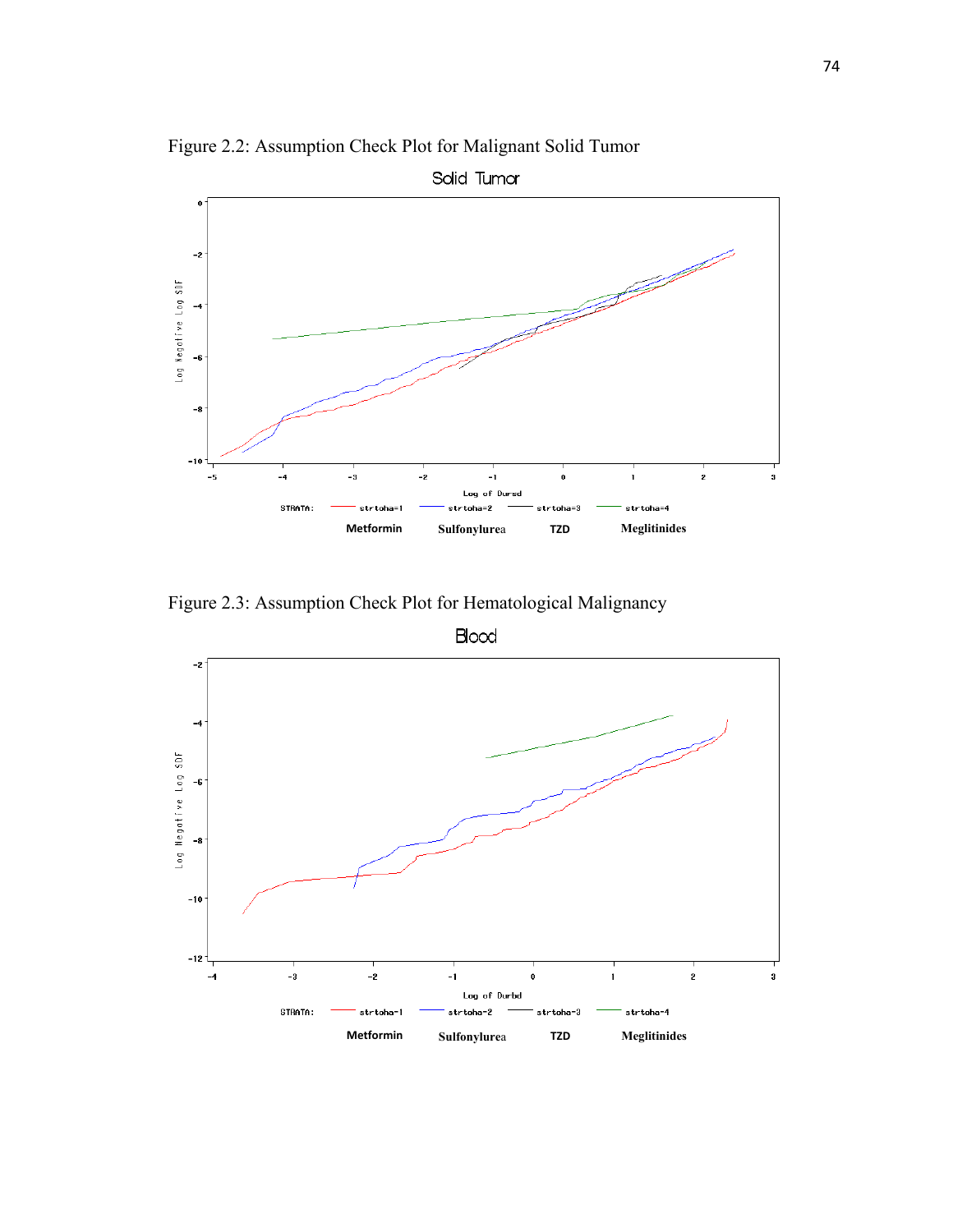## Figure 3: Exposure Windows for the Cases and Controls

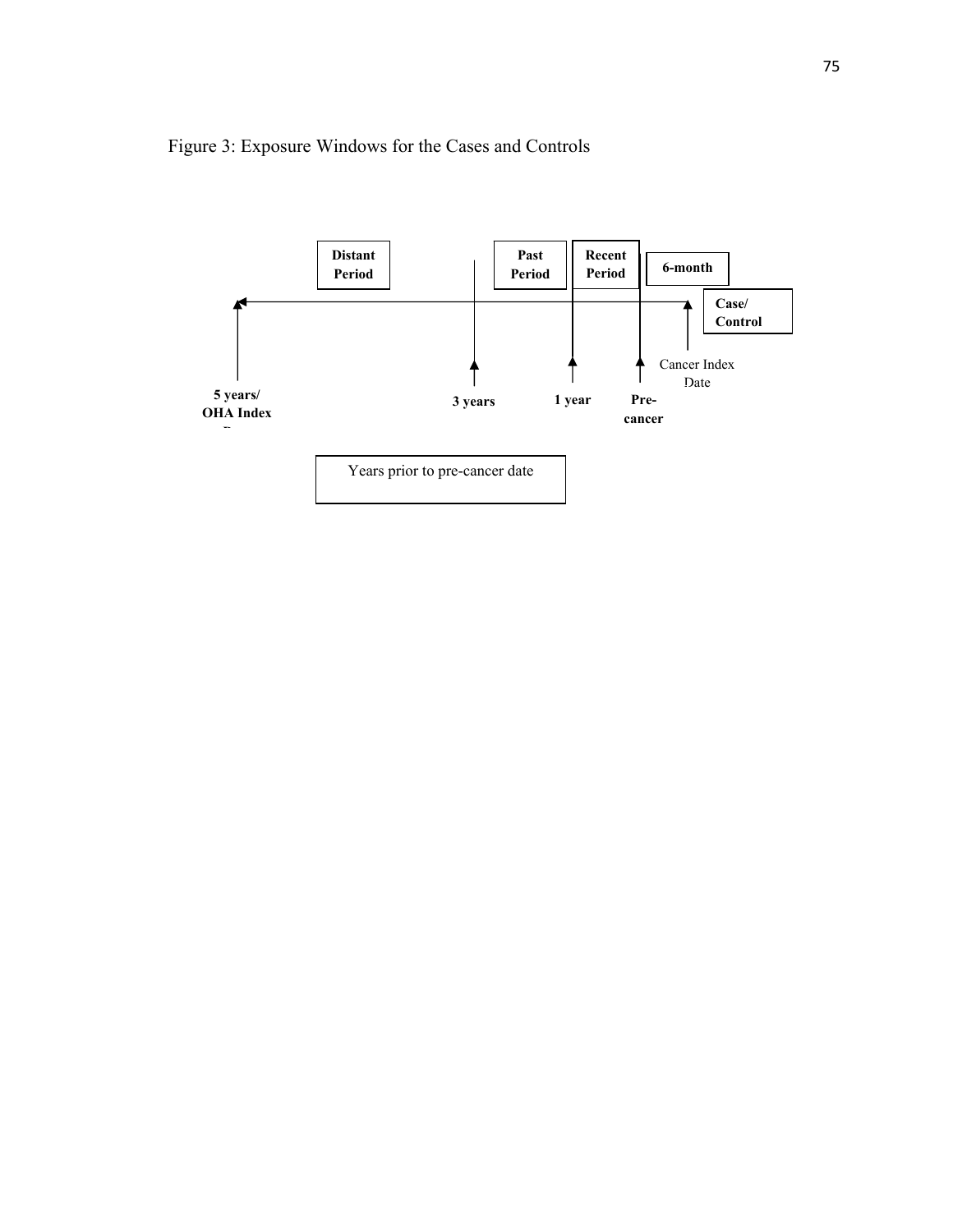## **BIBLIOGRAPHY**

- 1. Cowie, C.C., et al., *Prevalence of diabetes and impaired fasting glucose in adults in the U.S. population: National Health And Nutrition Examination Survey 1999- 2002.* Diabetes Care, 2006. 29(6): p. 1263-8.
- 2. *National Diabetes Statistics, 2007.* www.diabetes.niddk.nih.gov/dm/pubs/statistics, 2007.
- 3. Joslin, E.P., et al., *Diabetes and cancer.* N Engl J Med, 1959. 260(10): p. 486-8.
- 4. Herdan, G., *The frequency of cancer in diabetes mellitus.* Br J Cancer, 1960. 14: p. 449-56.
- 5. Jemal, A., et al., *Cancer statistics, 2008.* CA Cancer J Clin, 2008. 58(2): p. 71-96.
- 6. Larsson, S.C., N. Orsini, and A. Wolk, *Diabetes mellitus and risk of colorectal cancer: a meta-analysis.* J Natl Cancer Inst, 2005. 97(22): p. 1679-87.
- 7. Larsson, S.C., C.S. Mantzoros, and A. Wolk, *Diabetes mellitus and risk of breast cancer: a meta-analysis.* Int J Cancer, 2007. 121(4): p. 856-62.
- 8. Huxley, R., et al., *Type-II diabetes and pancreatic cancer: a meta-analysis of 36 studies.* Br J Cancer, 2005. 92(11): p. 2076-83.
- 9. Kasper, J.S. and E. Giovannucci, *A meta-analysis of diabetes mellitus and the risk of prostate cancer.* Cancer Epidemiol Biomarkers Prev, 2006. 15(11): p. 2056-62.
- 10. Bonovas, S., K. Filioussi, and A. Tsantes, *Diabetes mellitus and risk of prostate cancer: a meta-analysis.* Diabetologia, 2004. 47(6): p. 1071-8.
- 11. Massoner, P., et al., *Insulin-like growth factors and insulin control a multifunctional signalling network of significant importance in cancer.* Br J Cancer, 2010. 103(10): p. 1479-84.
- 12. Larsson, O., A. Girnita, and L. Girnita, *Role of insulin-like growth factor 1 receptor signalling in cancer.* Br J Cancer, 2007. 96 Suppl: p. R2-6.
- 13. LeRoith, D., et al., *Insulin-like growth factors and cancer.* Ann Intern Med, 1995. 122(1): p. 54-9.
- 14. Jackson, F.L. and J.C. Hutson, *Altered responses to androgen in diabetic male rats.* Diabetes, 1984. 33(9): p. 819-24.
- 15. Barrett-Connor, E., *Lower endogenous androgen levels and dyslipidemia in men with non-insulin-dependent diabetes mellitus.* Ann Intern Med, 1992. 117(10): p. 807-11.
- 16. Dimitropoulou, P., et al., *Association of obesity with prostate cancer: a casecontrol study within the population-based PSA testing phase of the ProtecT study.* Br J Cancer, 2011. 104(5): p. 875-81.
- 17. Cao, Y. and J. Ma, *Body-mass index, prostate cancer-specific mortality and biochemical recurrence:a systematic review and meta-analysis.* Cancer Prev Res (Phila), 2011.
- 18. Selby, J.V., et al., *First 20 months' experience with use of metformin for type 2 diabetes in a large health maintenance organization.* Diabetes Care, 1999. 22(1): p. 38-44.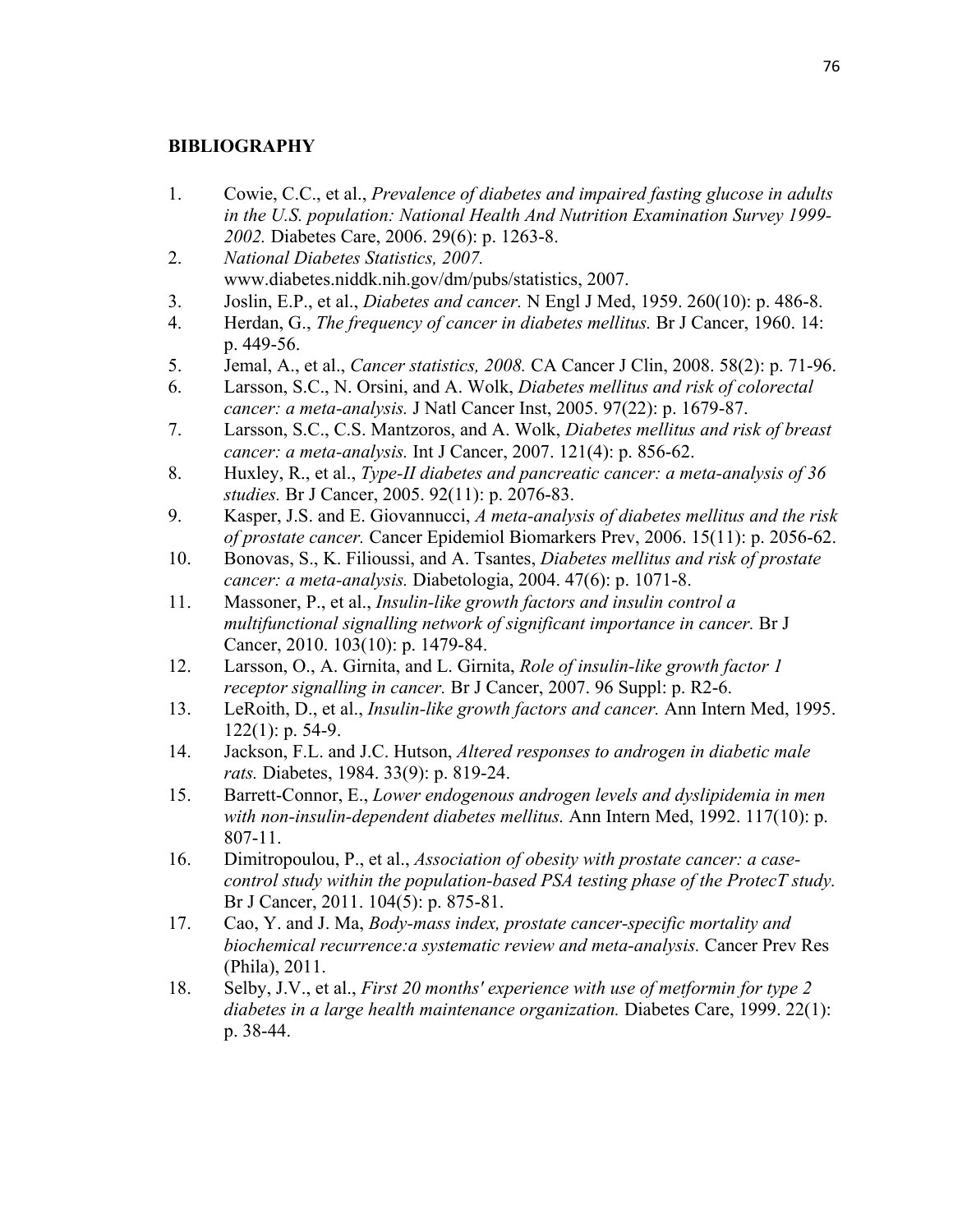- 19. *International Diabetes Federation 2005. Clinical Guidelines Task Force. Global guideline for type 2 diabetes. .* http://www.idf.org/webdata/docs/GGT2D%2009%20Oral%20therapy.pdf, 2005.
- 20. Pollak, M., *Metformin and other biguanides in oncology: advancing the research agenda.* Cancer Prev Res (Phila), 2010. 3(9): p. 1060-5.
- 21. Decensi, A., et al., *Metformin and cancer risk in diabetic patients: a systematic review and meta-analysis.* Cancer Prev Res (Phila), 2010. 3(11): p. 1451-61.
- 22. Jiralerspong, S., et al., *Metformin and pathologic complete responses to neoadjuvant chemotherapy in diabetic patients with breast cancer.* J Clin Oncol, 2009. 27(20): p. 3297-302.
- 23. Landman, G.W., et al., *Metformin associated with lower cancer mortality in type 2 diabetes: ZODIAC-16.* Diabetes Care, 2009. 33(2): p. 322-6.
- 24. Goodwin, P.J., J.A. Ligibel, and V. Stambolic, *Metformin in breast cancer: time for action.* J Clin Oncol, 2009. 27(20): p. 3271-3.
- 25. Govindarajan, R., et al., *Thiazolidinediones and the risk of lung, prostate, and colon cancer in patients with diabetes.* J Clin Oncol, 2007. 25(12): p. 1476-81.
- 26. Koro, C., S. Barrett, and N. Qizilbash, *Cancer risks in thiazolidinedione users compared to other anti-diabetic agents.* Pharmacoepidemiol Drug Saf, 2007. 16(5): p. 485-92.
- 27. Bowker, S.L., et al., *Increased cancer-related mortality for patients with type 2 diabetes who use sulfonylureas or insulin.* Diabetes Care, 2006. 29(2): p. 254-8.
- 28. Currie, C.J., C.D. Poole, and E.A. Gale, *The influence of glucose-lowering therapies on cancer risk in type 2 diabetes.* Diabetologia, 2009. 52(9): p. 1766-77.
- 29. Li, D., et al., *Antidiabetic therapies affect risk of pancreatic cancer.* Gastroenterology, 2009. 137(2): p. 482-8.
- 30. *Intensive blood-glucose control with sulphonylureas or insulin compared with conventional treatment and risk of complications in patients with type 2 diabetes (UKPDS 33). UK Prospective Diabetes Study (UKPDS) Group.* Lancet, 1998. 352(9131): p. 837-53.
- 31. Yang, X., et al., *Associations of hyperglycemia and insulin usage with the risk of cancer in type 2 diabetes: the Hong Kong diabetes registry.* Diabetes, 2010. 59(5): p. 1254-60.
- 32. Wood, L. and R. Coulson, *Revitalizing the General Practice Research Database: plans, challenges, and opportunities.* Pharmacoepidemiol Drug Saf, 2001. 10(5): p. 379-83.
- 33. Wood, L. and C. Martinez, *The general practice research database: role in pharmacovigilance.* Drug Saf, 2004. 27(12): p. 871-81.
- 34. *General Practitioner Workload*  www.rcgp.org.uk/information/publications/information/infosheettitles\_index.asp 2004. April 2004.
- 35. van Staa, T.P., et al., *Use of statins and risk of fractures.* JAMA, 2001. 285(14): p. 1850-5.
- 36. Jick, H., et al., *Statins and the risk of dementia.* Lancet, 2000. 356(9242): p. 1627- 31.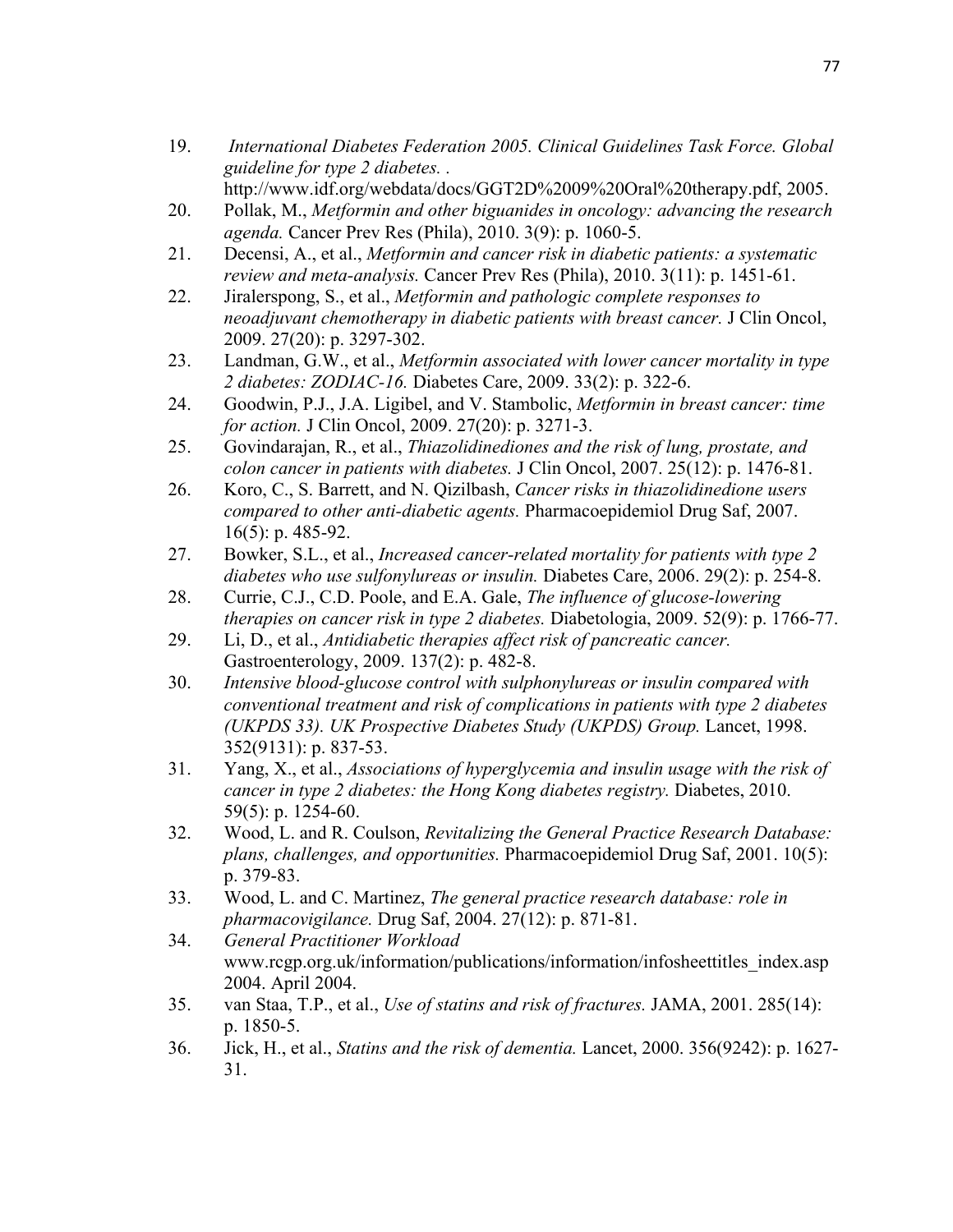- 37. Jick, H., et al., *A population-based study of appetite-suppressant drugs and the risk of cardiac-valve regurgitation.* N Engl J Med, 1998. 339(11): p. 719-24.
- 38. Hassey, A., D. Gerrett, and A. Wilson, *A survey of validity and utility of electronic patient records in a general practice.* BMJ, 2001. 322(7299): p. 1401- 5.
- 39. Gore, M., et al., *Clinical characteristics and pain management among patients with painful peripheral neuropathic disorders in general practice settings.* Eur J Pain, 2007. 11(6): p. 652-64.
- 40. Jick, S.S., H.M. Kremers, and C. Vasilakis-Scaramozza, *Isotretinoin use and risk of depression, psychotic symptoms, suicide, and attempted suicide.* Arch Dermatol, 2000. 136(10): p. 1231-6.
- 41. Jick, H., S.S. Jick, and L.E. Derby, *Validation of information recorded on general practitioner based computerised data resource in the United Kingdom.* BMJ, 1991. 302(6779): p. 766-8.
- 42. Jick, H.T., BZ. Derby, LE. Jick, SS., *Further validation of information recorded on a general practitioner based computerized data source in the United Kingdom.* Pharmacoepidemiol Drug Safety, 1992. 1(6): p. 347–349.
- 43. Van Staa, T.A., L., *The quality of information recorded on a UK database of primary care records: a study of hospitalizations due to hypoglycemia and other conditions.* Pharmacoepidemiol Drug Safty, 1994. 3(1): p. 15-21.
- 44. Hollowell, J., *The General Practice Research Database: quality of morbidity data.* Popul Trends, 1997(87): p. 36-40.
- 45. Garcia-Rodriguez, L.A. and C. Huerta-Alvarez, *Reduced risk of colorectal cancer among long-term users of aspirin and nonaspirin nonsteroidal antiinflammatory drugs.* Epidemiology, 2001. 12(1): p. 88-93.
- 46. Yang, Y.X., S. Hennessy, and J.D. Lewis, *Insulin therapy and colorectal cancer risk among type 2 diabetes mellitus patients.* Gastroenterology, 2004. 127(4): p. 1044-50.
- 47. Garcia Rodriguez, L.A. and S. Perez Gutthann, *Use of the UK General Practice Research Database for pharmacoepidemiology.* Br J Clin Pharmacol, 1998. 45(5): p. 419-25.
- 48. Von Korff, M., E.H. Wagner, and K. Saunders, *A chronic disease score from automated pharmacy data.* J Clin Epidemiol, 1992. 45(2): p. 197-203.
- 49. Rothman, K.J. and S. Greenland, *Modern Epidemiology*. 2nd ed. 1998, Philadelphia: Lippincott Williams & Wilkins. pp. 255-256.
- 50. *Office for National Statistics.* http://www.statistics.gov.uk/census2001/pyramids/pages/UK.asp, 2001.
- 51. Kurtzhals, P., et al., *Correlations of receptor binding and metabolic and mitogenic potencies of insulin analogs designed for clinical use.* Diabetes, 2000. 49(6): p. 999-1005.
- 52. Jones, J.I. and D.R. Clemmons, *Insulin-like growth factors and their binding proteins: biological actions.* Endocr Rev, 1995. 16(1): p. 3-34.
- 53. Bailey, C.J. and R.C. Turner, *Metformin.* N Engl J Med, 1996. 334(9): p. 574-9.